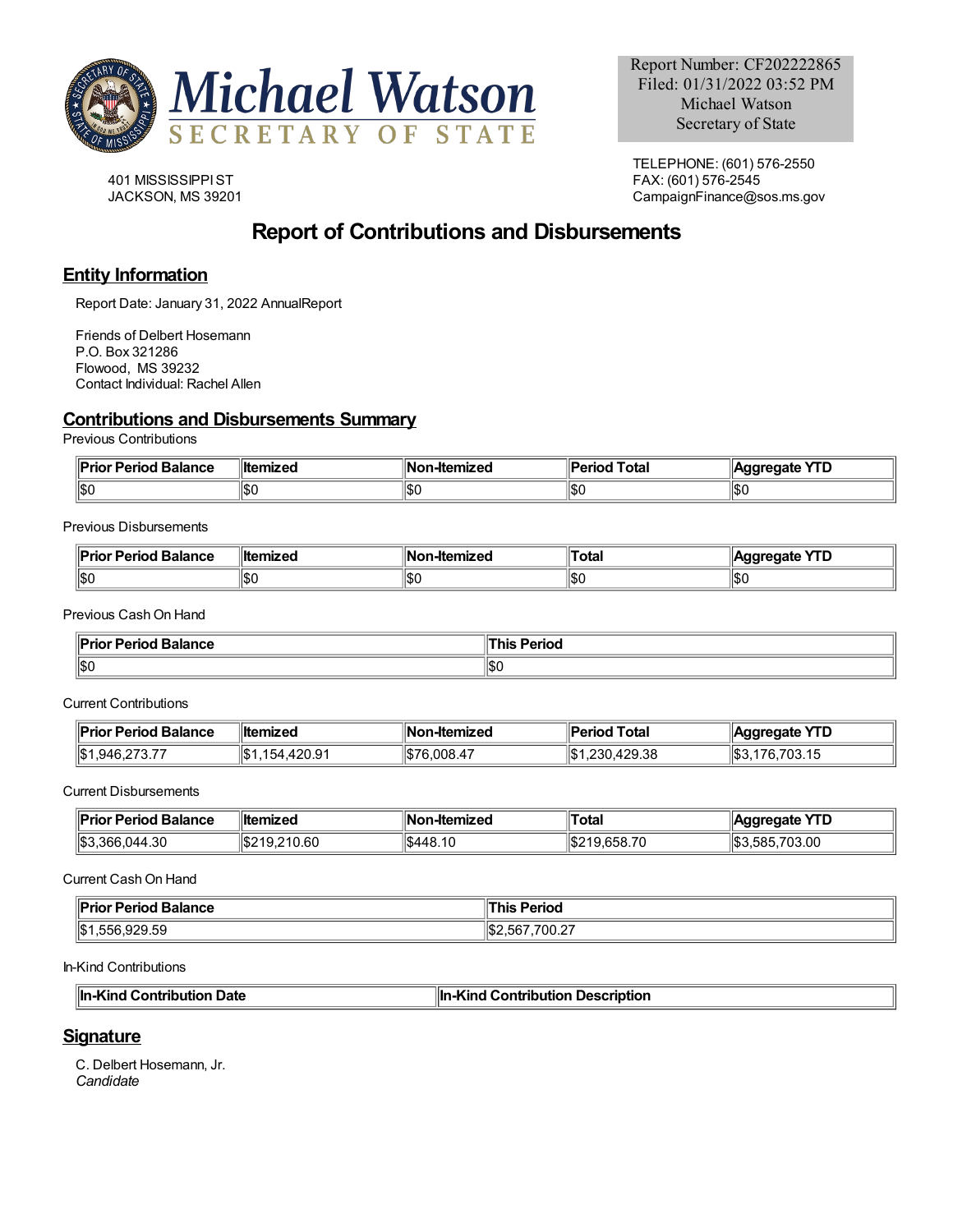## **Current Individual Contributions**

**Contributor Type:**Individual **Contributor Name:**Mr. Pete Cajoleas **Contributor Occupation or Employer:**Retired **Contributor Address:** 141 Woodland Hills Blvd. Madison, MS 39110

| $\mathsf{H}$           | . .               |
|------------------------|-------------------|
| Date                   | Amount            |
| and has she were       | <b>ultior</b>     |
| $-$                    | ------            |
| <br><u>LAZIZYZUZU </u> | 0.00<br>۱۱Φ<br>つに |

**Contributor Type:**Individual **Contributor Name:**Dr. Edwin Nordan **Contributor Occupation or Employer:**Veternarian **Contributor Address:** 186 Oak Drive Greenville, MS 38701

| $\ $ Contribution<br>Date<br>.        | 10<br>Amount<br>----<br>.<br>ורזו<br>$\sim$ $\sim$ $\sim$ $\sim$ $\sim$ $\sim$ |
|---------------------------------------|--------------------------------------------------------------------------------|
| 2000<br>1401 <sup>c</sup><br>'30/2020 | 1\$300.00                                                                      |

**Contributor Type:**Individual **Contributor Name:**Mr. Jim Armstrong **Contributor Occupation or Employer:**Retired **Contributor Address:** 5 Pond Side Drive Jackson, MS 39211

| ∥Coı<br>--<br>∣ Date<br>.<br>JU. | . .<br>ı Amount<br><b>Contribution</b> |
|----------------------------------|----------------------------------------|
| 1401<br>חרחרוו<br>3U M<br>ΩΩΩ    | 500.00<br>יי                           |

**Contributor Type:**PAC **Contributor Name:**Mississippi Medical PAC **Contributor Occupation or Employer:**N/A **Contributor Address:** 408 W. Parkway Place Madison, MS 39110

| -<br>∥Coı<br>Date<br>ontribution | ı<br>Amount<br>…ontributior |
|----------------------------------|-----------------------------|
| 1/2020<br>140r                   | .000.00<br>$-$<br>طحال      |

**Contributor Type:**Individual **Contributor Name:**Mr. James Ball **Contributor Occupation or Employer:**Retired **Contributor Address:** 200 Domican Drive, Apt. 5312 Madison, MS 39110

| $\ C_{\cdot}\ $<br>Jate<br>$\sim$ contributions.<br>ution<br>. | 10<br>\mount<br>- - -<br>ורזו |
|----------------------------------------------------------------|-------------------------------|
| 01/07/2<br>/202                                                | .500.00<br>ונ:מוו             |

**Contributor Type:**Individual **Contributor Name:**Mr. Kerry Ricks, Sr. **Contributor Occupation or Employer:**Financial Advisor **Contributor Address:** 303 Lafayette Drive Vicksburg, MS 39180

| $\mathbb{I}$ C                                 | Amount      |
|------------------------------------------------|-------------|
| <b>Date</b>                                    | . .         |
| .                                              |             |
| $\parallel$ 01<br>$\sim$<br>$^{\prime}$<br>∠∪∠ | אלי.<br>.ul |

**Contributor Type:**Individual **Contributor Name:**Mr. Scott B. Andress **Contributor Occupation or Employer:**Balch and Bingham/Balch and Bingham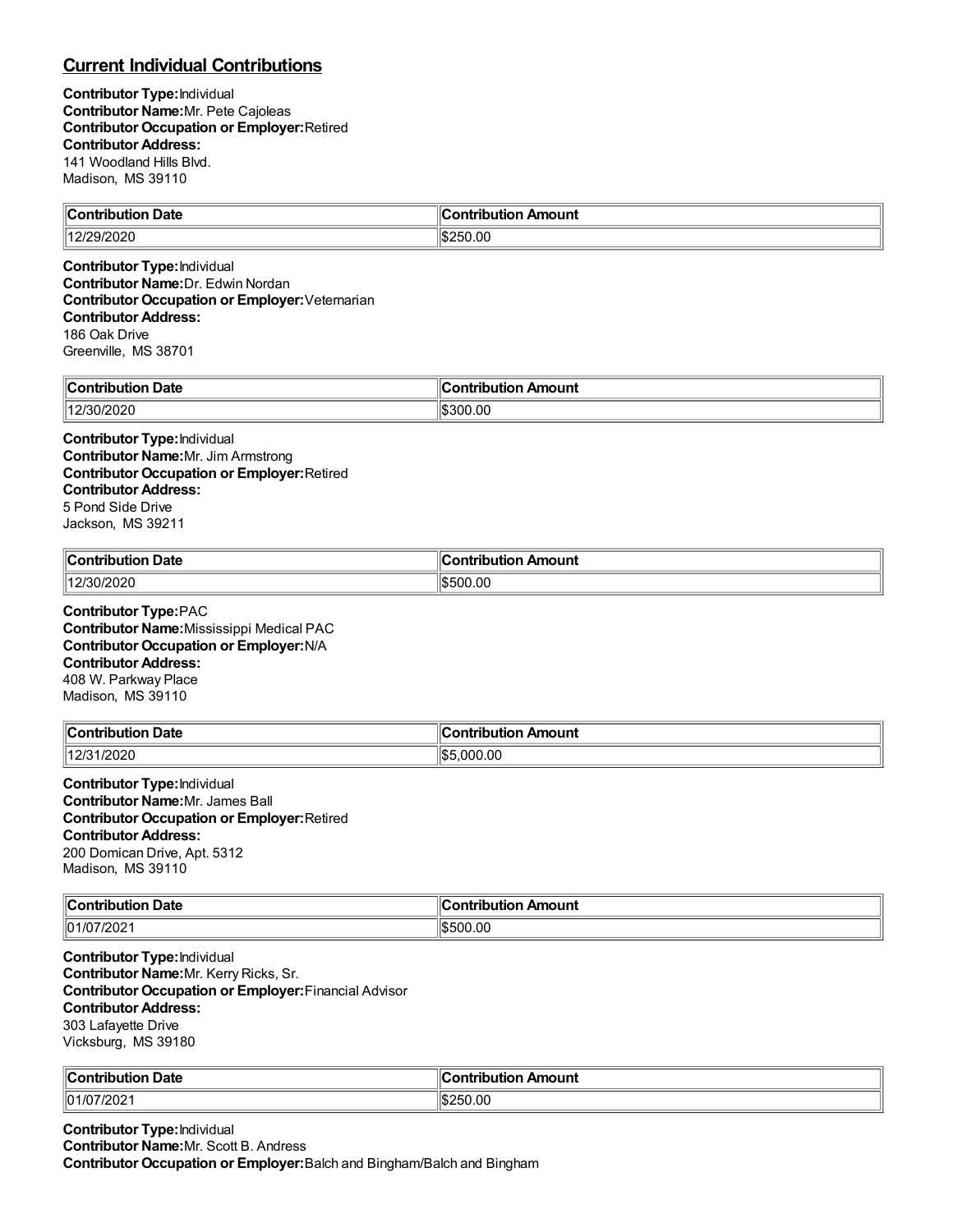### **Contributor Address:**

| Jackson, MS 39202                                                                                                                                                                                              |                            |
|----------------------------------------------------------------------------------------------------------------------------------------------------------------------------------------------------------------|----------------------------|
| <b>Contribution Date</b>                                                                                                                                                                                       | <b>Contribution Amount</b> |
| 01/07/2021                                                                                                                                                                                                     | $\  $1,000.00$             |
| <b>Contributor Type: Individual</b><br>Contributor Name: Mr. Walter Boone<br><b>Contributor Occupation or Employer: Attorney</b><br><b>Contributor Address:</b><br>1305 Belvoir Place<br>Jackson, MS 39202     |                            |
| <b>Contribution Date</b>                                                                                                                                                                                       | <b>Contribution Amount</b> |
| 01/07/2021                                                                                                                                                                                                     | \$1,000.00                 |
| Jackson, MS 39211<br><b>Contribution Date</b>                                                                                                                                                                  | <b>Contribution Amount</b> |
| 134 Olympia Fields                                                                                                                                                                                             |                            |
|                                                                                                                                                                                                                |                            |
| 01/07/2021                                                                                                                                                                                                     | \$1,000.00                 |
| <b>Contributor Name: Tara Ellis</b><br><b>Contributor Occupation or Employer: Attorney</b><br><b>Contributor Address:</b><br>1722 Linden Place<br>Jackson, MS 39202                                            |                            |
| <b>Contribution Date</b>                                                                                                                                                                                       | <b>Contribution Amount</b> |
| 01/07/2021                                                                                                                                                                                                     | \$1,000.00                 |
| <b>Contributor Type:</b> Corporation<br>Contributor Name: DraftKings Inc.<br><b>Contributor Occupation or Employer: N/A</b><br><b>Contributor Address:</b><br>222 Berkeley Street 5th Floor<br>Boston, MA 2116 |                            |
| <b>Contribution Date</b>                                                                                                                                                                                       | <b>Contribution Amount</b> |
| 01/08/2021                                                                                                                                                                                                     | \$1,000.00                 |
| <b>Contributor Type: Individual</b><br><b>Contributor Name: Mr. Barry Wax</b><br><b>Contributor Occupation or Employer: Wax Seed</b><br><b>Contributor Address:</b>                                            |                            |

Amory, MS 38821

| $\ $ Contribution | . . Amount   |
|-------------------|--------------|
| ⊦Date             | .ontributior |
| .                 | ___          |
| 01/21             | '⊅اا         |
| 1/2021            | 25.000.00    |

**Contributor Type:**Individual **Contributor Name:**Dr. Michael Kanosky **Contributor Occupation or Employer:**Physician **Contributor Address:** 2121 Eastover Drive Jackson, MS 39211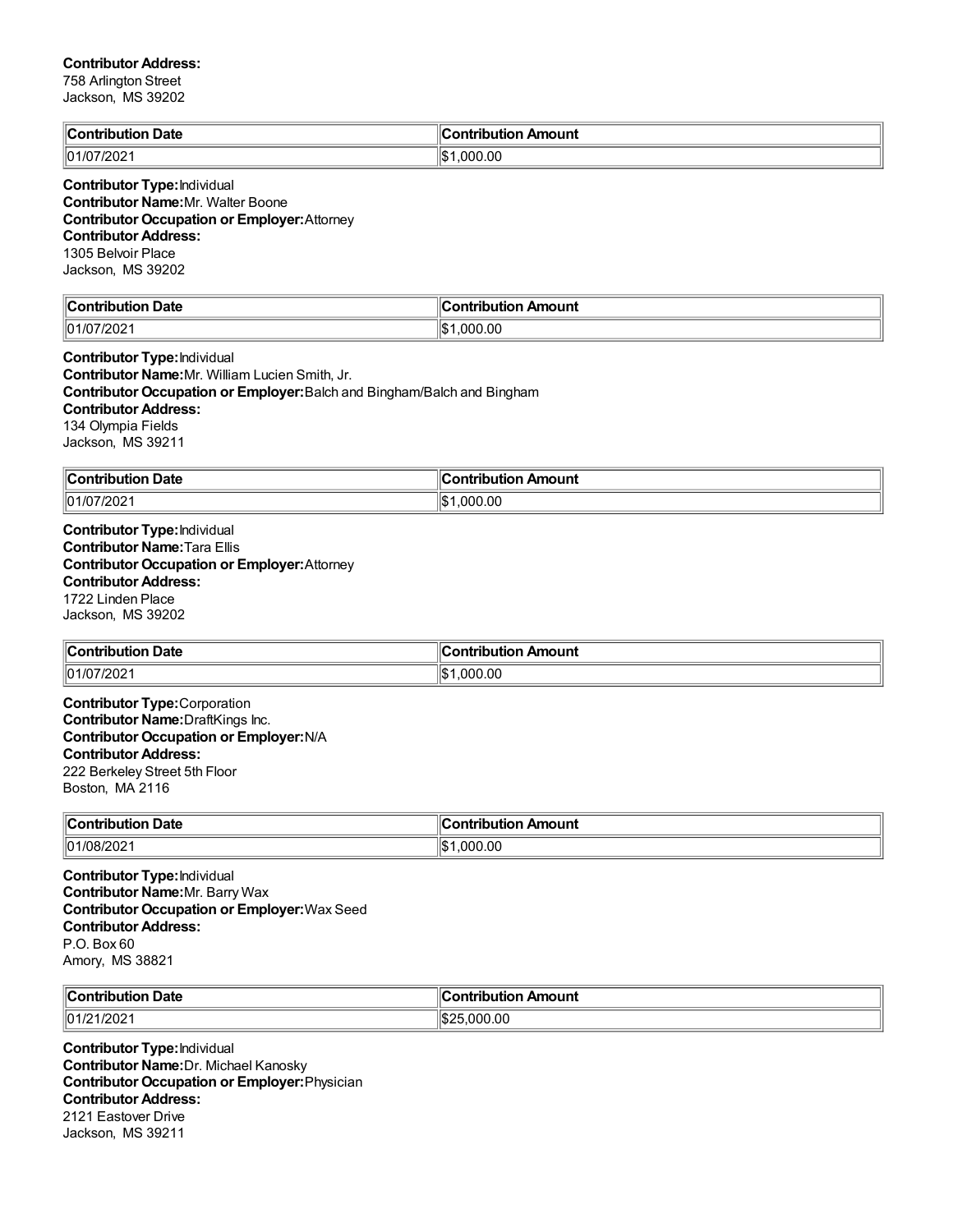| $\blacksquare$ Contribution<br>Date | $\blacksquare$ Contribution Amount |
|-------------------------------------|------------------------------------|
| 102/01/2021                         | ∥\$։<br>.000.00                    |

**Contributor Type:**Individual **Contributor Name:** Mr. and Mrs. John Oliver **Contributor Occupation or Employer:**Oliver Diabetes Supply Co. **Contributor Address:** 25 Highland Meadows Drive Jackson, MS 39211

| ∥Co⊧                   |                 |
|------------------------|-----------------|
| Date                   | <b>Amount</b>   |
|                        | `ontribution    |
| .                      |                 |
| 1202<br> 02/0<br>1740Z | ۱\$.<br>.500.00 |

**Contributor Type:**Individual **Contributor Name:**Mr. Bennett Hubbard **Contributor Occupation or Employer:**Advanced Healthcare Management **Contributor Address:** P.O. Box 414 Magee, MS 39111

| $\sim$ ontribu $\sim$<br>Date | Amount<br>.<br>- - -<br>. .   |
|-------------------------------|-------------------------------|
| 02/01<br>1/202                | ۱۱⊄۵<br>00.(<br>. nnr<br>I.D. |

**Contributor Type:**Individual **Contributor Name:**Mr. Chip Williams **Contributor Occupation or Employer:**Attorney **Contributor Address:** 109 Northcliff Drive Jackson, MS 39211

| $\ $ Contribution<br><b>Date</b> | --<br>ır<br>⊦Amount<br>.<br>ihutian<br>и |
|----------------------------------|------------------------------------------|
| 02/01                            | 00،                                      |
| 20 <sub>2</sub>                  | ۱ß.                                      |
|                                  | 75U                                      |

**Contributor Type:**Individual **Contributor Name:**Mr. Harry Simmons, Jr. **Contributor Occupation or Employer:**Farmer **Contributor Address:** 2628 Erickson Road Yazoo City, MS 39194

| ∥Coı<br>. .<br>Date     | Amount<br>----               |
|-------------------------|------------------------------|
| $ 02/0\rangle$<br>1/202 | ll\$:<br>0.00<br>.<br>וו ורי |

**Contributor Type:**Individual **Contributor Name:**Mr. James Armstrong **Contributor Occupation or Employer:**CPA **Contributor Address:** P.O. Box 821568 Vicksburg, MS 39180

| من<br>----<br>`ontribution<br>ribution Date: | <b>Contribution</b><br>ontribution Amount |
|----------------------------------------------|-------------------------------------------|
| 1000<br>$\ln 2\pi$<br>7202<br>שוי            | \$250.00                                  |

**Contributor Type:**Individual **Contributor Name:**Mr. John Luckett **Contributor Occupation or Employer:**Attorney **Contributor Address:** 502 Brame Road Ridgeland, MS 39157

| $\mathsf{ICC}$<br>Date<br><b>INUU</b> | ntribution Amount<br>- sériba diar |
|---------------------------------------|------------------------------------|
| 02/01<br>1000<br>/U1/2021             | 00.00<br>י                         |

**Contributor Type:**Individual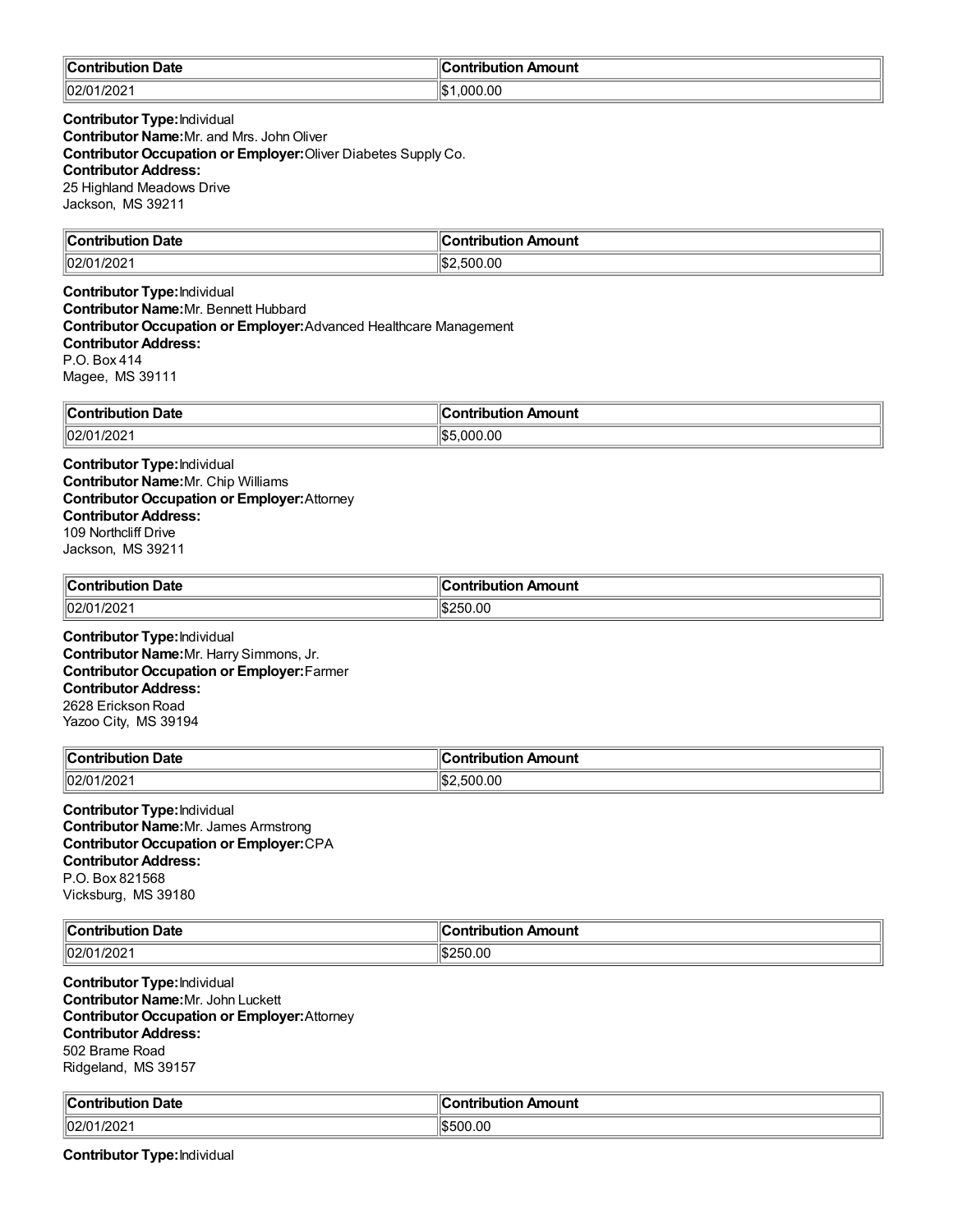| <b>Contribution Date</b>                                                                                                                                                                                     | <b>Contribution Amount</b> |
|--------------------------------------------------------------------------------------------------------------------------------------------------------------------------------------------------------------|----------------------------|
| 02/01/2021                                                                                                                                                                                                   | \$250.00                   |
| <b>Contributor Type: Individual</b><br><b>Contributor Name: Mr. Mike Williams</b><br><b>Contributor Occupation or Employer: Retired</b><br><b>Contributor Address:</b><br>P.O. Box 248<br>Florence, MS 39073 |                            |
| <b>Contribution Date</b>                                                                                                                                                                                     | <b>Contribution Amount</b> |
| 02/01/2021                                                                                                                                                                                                   | \$1,000.00                 |
| <b>Contributor Type: Individual</b><br>Contributor Name: Mr. Robert Dunlap<br>Contributor Occupation or Employer: Dunlap & Kyle<br><b>Contributor Address:</b><br>P.O. Box 720<br>Batesville, MS 38606       |                            |
| <b>Contribution Date</b>                                                                                                                                                                                     | <b>Contribution Amount</b> |
| 02/01/2021                                                                                                                                                                                                   | \$5,000.00                 |
| Contributor Name: BancorpSouth<br>Contributor Occupation or Employer: N/A<br><b>Contributor Address:</b><br>201 South Spring Street, 4th Floor<br>Tupelo, MS 38804                                           |                            |
| <b>Contribution Date</b>                                                                                                                                                                                     | <b>Contribution Amount</b> |
| 02/01/2021                                                                                                                                                                                                   | \$10,000.00                |
| <b>Contributor Type:PAC</b><br><b>Contributor Name:</b> Exellence in Government PAC<br>Contributor Occupation or Employer: N/A<br><b>Contributor Address:</b><br>P.O. Box 291<br>Jackson, MS 39205           |                            |
| <b>Contribution Date</b>                                                                                                                                                                                     | <b>Contribution Amount</b> |
| 02/01/2021                                                                                                                                                                                                   | \$2,500.00                 |
| <b>Contributor Type:</b> Corporation<br><b>Contributor Name:</b> Bug Busters Pest Control<br>Contributor Occupation or Employer: N/A<br><b>Contributor Address:</b><br>5152 Highway 84<br>Vidalia, LA 71373  |                            |

| ∥Cont<br>Date<br>-------<br>ш<br><br>. | 11 C<br>$\sim$ - $\sim$ - $\sim$ - $\sim$<br>.<br>- -- |
|----------------------------------------|--------------------------------------------------------|
| 02/25<br>WZ.                           | $\sqrt{2}$<br>ьn.                                      |

**Contributor Type:**Corporation **Contributor Name:**Buck Busters Seed Company **Contributor Occupation or Employer:**N/A **Contributor Address:** 5152 Highway 84 Vidalia, LA 71373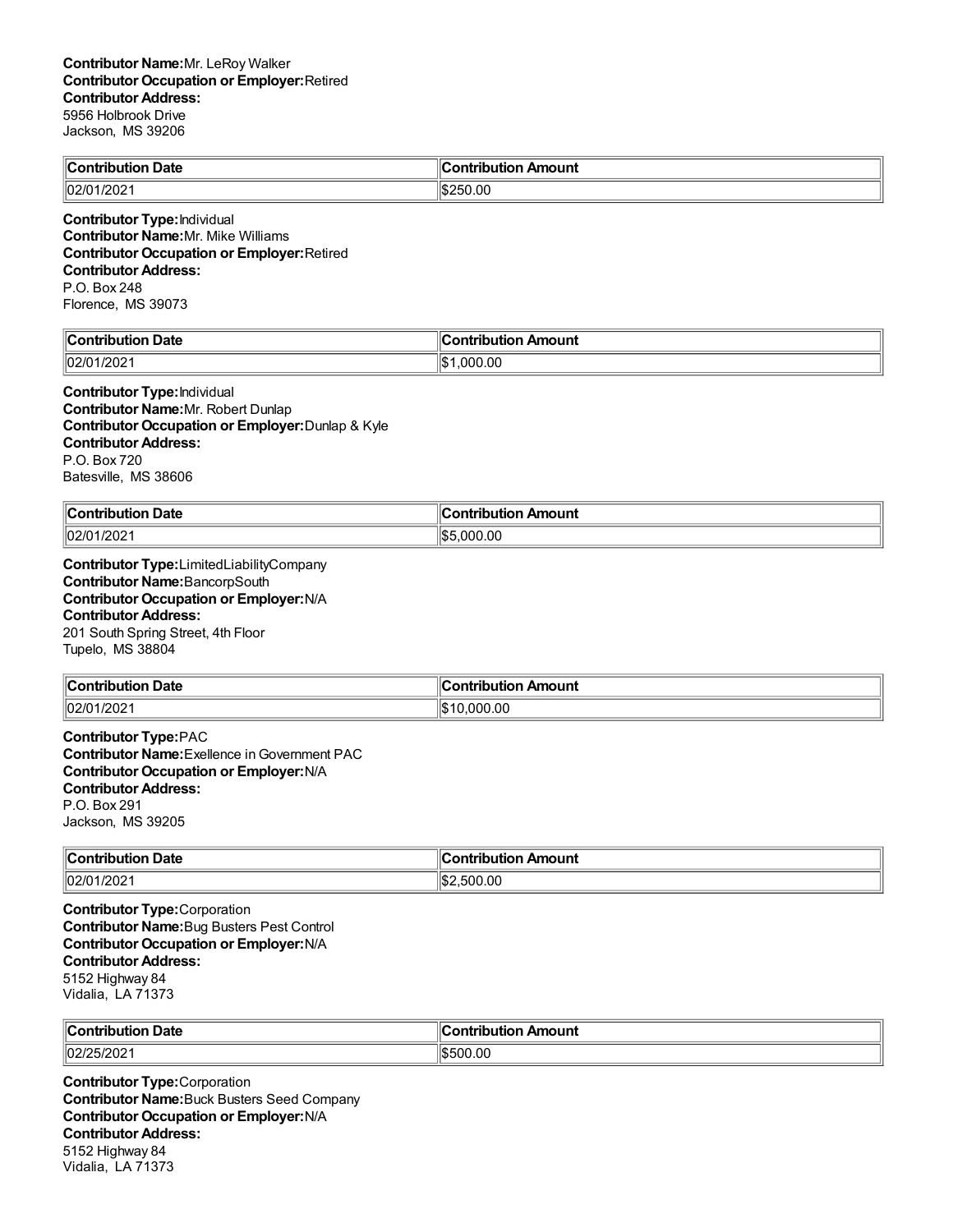| Contribution<br>ribution Date | ∥Contribution Amount |
|-------------------------------|----------------------|
| 02/25/202                     | .OC                  |
| $-$ u $\angle$ U $\angle$ I   | $\sim$               |

**Contributor Type:**Individual **Contributor Name:**Dr. J. R. Beckham **Contributor Occupation or Employer:**Physician **Contributor Address:** 1622 Anne Stokes Road Greenville, MS 38701

| <b>Contribution Date</b> | `ontribution Amount |
|--------------------------|---------------------|
| 02/26/2021               | \$500.00            |

**Contributor Type:**Individual **Contributor Name:**Mr. and Mrs. Ron Peresich **Contributor Occupation or Employer:**Attorney **Contributor Address:** 2015 Bayside Drive Biloxi, MS 39532

| ∥Coi                                                                                                                                                                                                                                 | <b>\mount</b>     |
|--------------------------------------------------------------------------------------------------------------------------------------------------------------------------------------------------------------------------------------|-------------------|
| Date                                                                                                                                                                                                                                 | .                 |
| <b>The contract of the Contract of the Contract of the Contract of the Contract of the Contract of the Contract of The Contract of The Contract of The Contract of The Contract of The Contract of The Contract of The Contract </b> | .                 |
|                                                                                                                                                                                                                                      |                   |
| 02/2<br>הוריי<br>LUIZUZ.                                                                                                                                                                                                             | 00.,<br>იიი<br>ıъ |

**Contributor Type:**Individual **Contributor Name:**Mr. David Machado **Contributor Occupation or Employer:**Machado Patano **Contributor Address:** 6 Povenir Place Gulfport, MS 39507

| ⊩∩<br>Date<br>. | Amount<br><b>⇔ontributio</b> r |
|-----------------|--------------------------------|
| 102/26/2021     | .000.00<br>۰.<br>٦Ъ            |

**Contributor Type:**Individual **Contributor Name:**Mr. John Palmer **Contributor Occupation or Employer:**Gulfsouth Capital **Contributor Address:** P.O. Box 3747 Jackson, MS 39207

| $\mathbb{R}$<br><b>Date</b><br>.<br>-----<br>. | $-200$<br>-----<br>--------<br>™IUUII. |
|------------------------------------------------|----------------------------------------|
| 02r<br>ገራ<br>∸∪∠                               | 00.00                                  |

**Contributor Type:**Individual **Contributor Name:**Mr. Shaw Matthews **Contributor Occupation or Employer:**Matthews Brothers Inc. **Contributor Address:** 9153 Ridge Road Gulfport, MS 39503

| ∥Con                 | <b>\moun\</b>                             |
|----------------------|-------------------------------------------|
| Date                 | --                                        |
| ----                 | ----                                      |
| 1011                 | .itic                                     |
|                      | $\sim$ $\sim$ $\sim$ $\sim$ $\sim$ $\sim$ |
| 02/26<br>י וכ<br>LUL | .00<br>ωω                                 |

**Contributor Type:**Individual **Contributor Name:**Dr. and Mrs. Daniel Dare **Contributor Occupation or Employer:**Physician **Contributor Address:** 1 Hunter Hill Vicksburg, MS 39183

| ⊪c.<br><b>Date</b><br>waa kan kale ni kale ah | Amount<br>.                  |
|-----------------------------------------------|------------------------------|
| $ 05/20/20^{\circ} $                          | $\sim$<br>''ሰ.<br>nnr<br>.uu |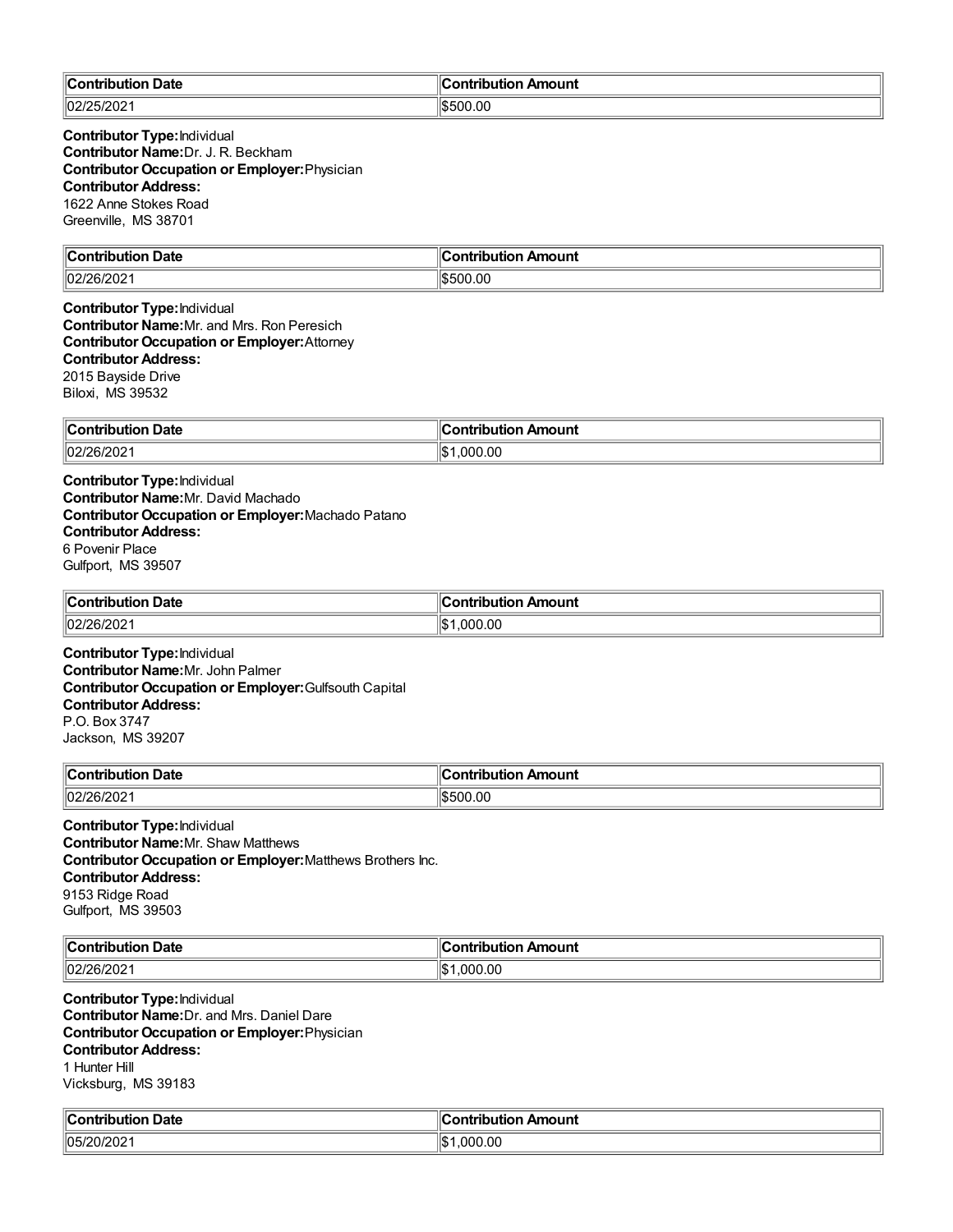| ∥Cor<br>$\overline{\phantom{0}}$<br><b>ontribution Date</b> | ח Amount<br><b>Contribution</b> |
|-------------------------------------------------------------|---------------------------------|
| $ 05/20/202\rangle$                                         | .000.00                         |

**Contributor Type:**Individual **Contributor Name:**Dr. and Mrs. Paul Pierce, IV **Contributor Occupation or Employer:**Physician **Contributor Address:** 410 Longleaf Cove Vicksburg, MS 39180

| <b>Date</b><br>م ا<br><b>Contribution</b> | Contribution Amount |
|-------------------------------------------|---------------------|
| 105/20/2021                               | ∥\$∙<br>.000.00     |

**Contributor Type:**Individual **Contributor Name:**Dr. Deborah Smith **Contributor Occupation or Employer:**Physician **Contributor Address:** 325 Fairways Drive Vicksburg, MS 39183

| ∜C⊾<br>Date<br>. | Amount<br>`ontribution |
|------------------|------------------------|
| 105/20/2021      | \$500.00               |

**Contributor Type:**Individual **Contributor Name:**Dr. J. David Fagan **Contributor Occupation or Employer:**Physician **Contributor Address:** 106 Lakewood Hills Vicksburg, MS 39180

| <b>Contribution Date</b> | ∶ontribution Amount     |
|--------------------------|-------------------------|
| 105/20/2021              | $\mathbb{S}$<br>.000.00 |

**Contributor Type:**Individual **Contributor Name:**Dr. Randy Easterling **Contributor Occupation or Employer:**Physician **Contributor Address:** 607 Tiffentown Road Vicksburg, MS 39183

| $\ $ Contribution | Amount                |
|-------------------|-----------------------|
| Date              | - -- --- - - - -      |
| .                 |                       |
| 05/20/2021        | 00.00<br>١æ<br>וו ורי |

**Contributor Type:**Individual **Contributor Name:**Mr. and Mrs. Arthur Barfield **Contributor Occupation or Employer:**Warren Co. Board of Supervisors **Contributor Address:** 1970 Mount Alban Road Vicksburg, MS 39180

| $\ $ Contributic | a minihution.     |
|------------------|-------------------|
| <b>Date</b>      | ntribution Amount |
| $  05/2^7$       | 00.00             |
| 20/202           | וו ורי            |

**Contributor Type:**Individual **Contributor Name:**Mr. and Mrs. Blake Teller **Contributor Occupation or Employer:**Attorney **Contributor Address:** 118 Country Club Drive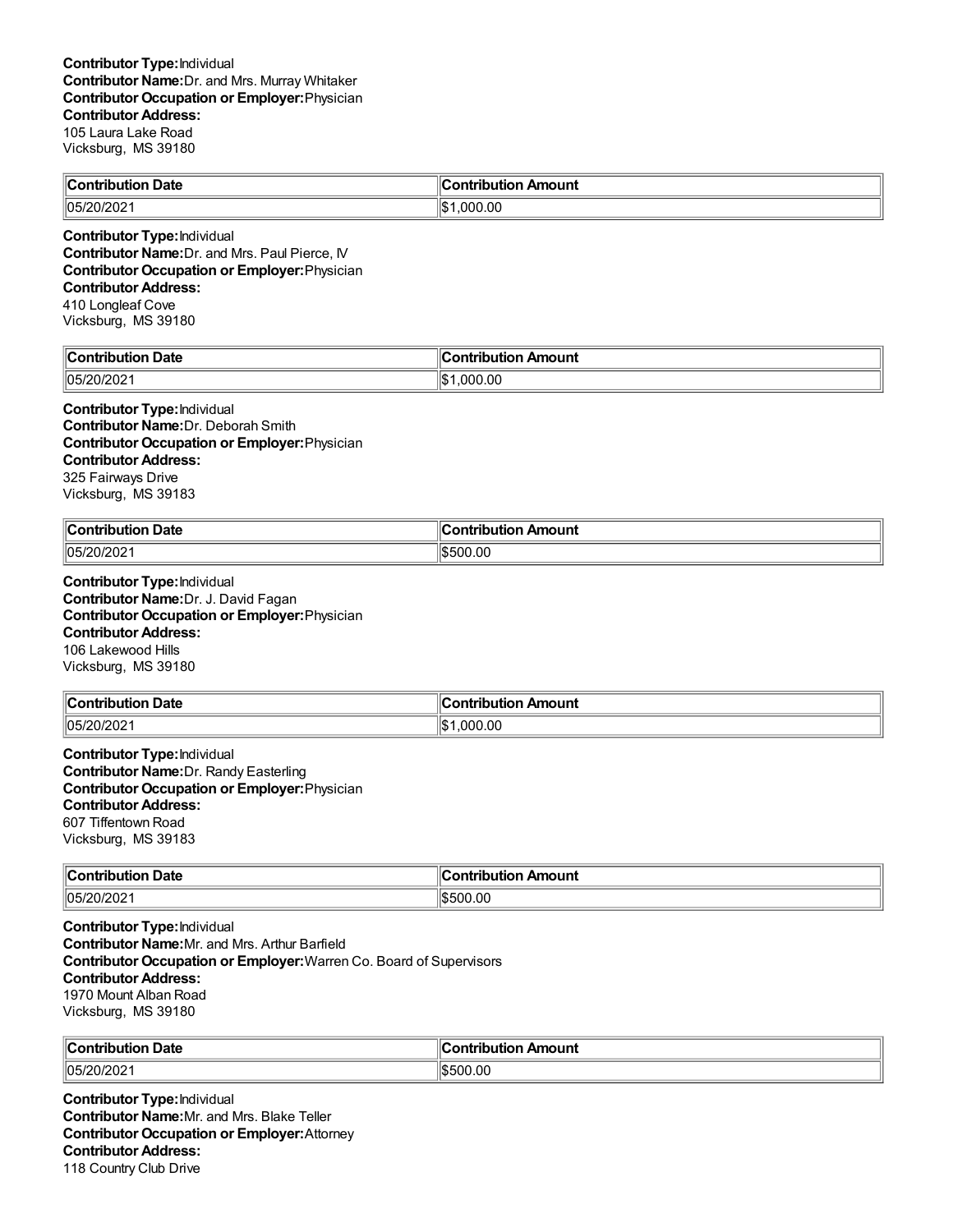| ∥C:<br>Date<br>$-20.5$<br>.   | 'animia dia a<br><b>Amount</b> |
|-------------------------------|--------------------------------|
| 05 <sup>′</sup><br>---<br>-∪∠ | 250.00<br>י הו                 |

# **Contributor Type:**Individual

**Contributor Name:**Mr. and Mrs. David Hosemann **Contributor Occupation or Employer:**Hometown Medical **Contributor Address:** 1485 Warriors Trail Vicksburg, MS 39180

| ∥Coi<br>Date<br>a manila mina m<br>. | <b>\moun</b> t<br>. |
|--------------------------------------|---------------------|
| 05/20/202                            | 0.00<br>١æ          |

#### **Contributor Type:**Individual **Contributor Name:**Mr. and Mrs. David Sessums **Contributor Occupation or Employer:**Attorney **Contributor Address:** 1110 Jackson Street Vicksburg, MS 39183

| - -                 | on Amount   |
|---------------------|-------------|
| <b>Contribution</b> | ำntributic. |
| <b>Date</b>         | .           |
| l05/20/2021         | .000.00     |
|                     |             |

**Contributor Type:**Individual **Contributor Name:**Mr. and Mrs. Fred Farrell **Contributor Occupation or Employer:**Falco Chemical **Contributor Address:** 105 Woodbine Drive Vicksburg, MS 39180

| <b>Contribution Date</b> | ontribution Amount |
|--------------------------|--------------------|
| 105/20/2021              | 2.500.00<br>۱\$۰   |

**Contributor Type:**Individual **Contributor Name:**Mr. and Mrs. J. Mack Varner **Contributor Occupation or Employer:**Attorney **Contributor Address:** 8 Bugle Ridge Drive Vicksburg, MS 39180

| $\ $ Contribution<br>⊦ Date | "<br>ribution Amount<br>Contribution |
|-----------------------------|--------------------------------------|
| 05/2 <sup>c</sup><br>WIZUZ. | 0.0<br>നല<br>∥¢r<br>: ה              |

**Contributor Type:**Individual **Contributor Name:**Mr. and Mrs. Martin Lewis **Contributor Occupation or Employer:**Retired **Contributor Address:** 3323 Indiana Avenue Vicksburg, MS 39180

| ∥Coı<br>n Date<br>.<br>ouuo    | . .<br>ı Amount<br><b>∍ontributio</b> r |
|--------------------------------|-----------------------------------------|
| $ 05/20/20^{\circ} $<br>OIZUZ. | .00<br>nnn<br>ال1                       |

**Contributor Type:**Individual **Contributor Name:**Mr. and Mrs. Richard Cowart **Contributor Occupation or Employer:**Self **Contributor Address:** 1000 Cherrybark Lane Vicksburg, MS 39180

| من<br>Date<br>`ontribution_ | ∶ontribution Amount |
|-----------------------------|---------------------|
| 20/202 <sup>ء</sup> /       | .000.00             |
| 105/                        | 11001               |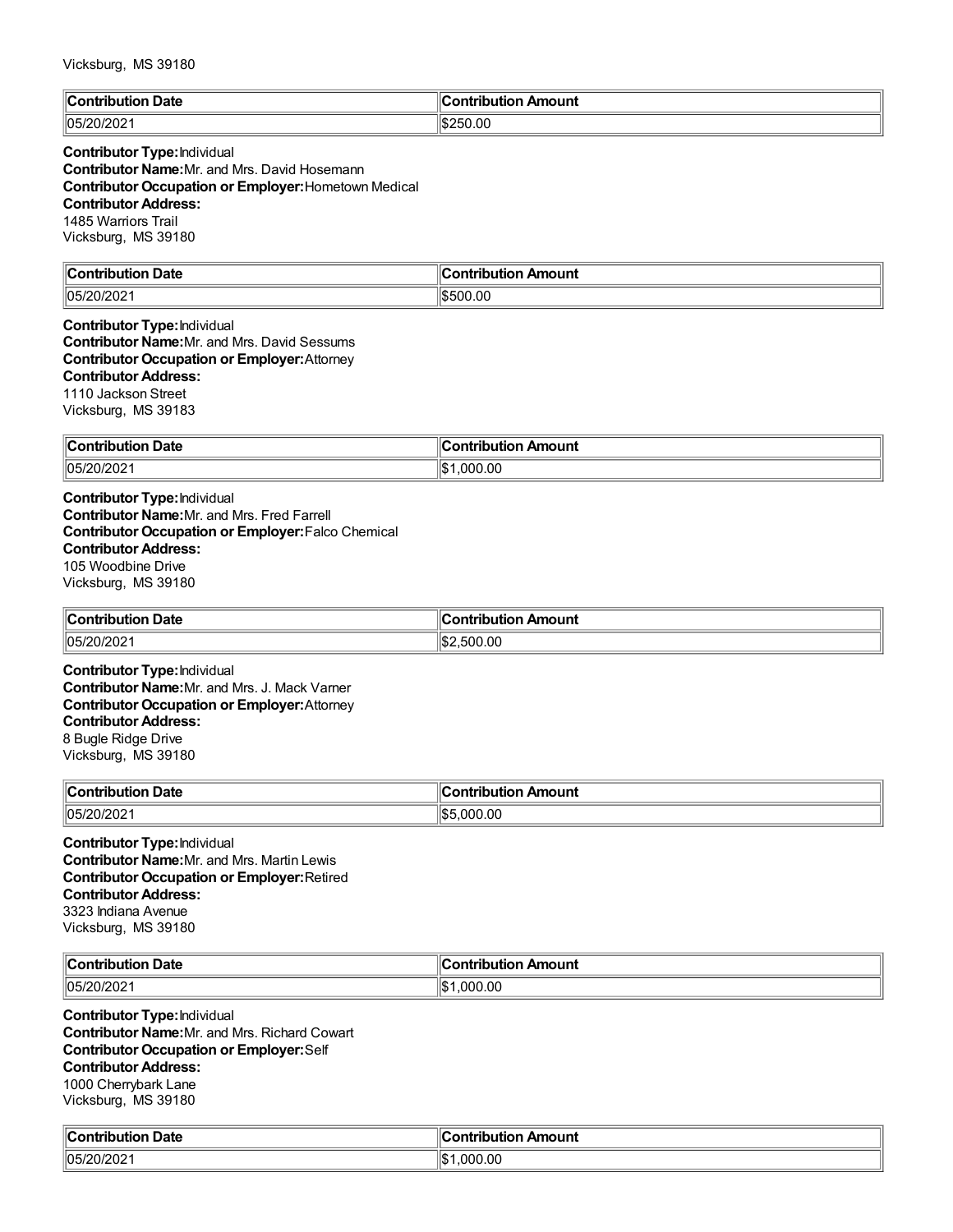| $\ Cor$<br>Date<br>----<br>.<br>llor | Contribution Amount |
|--------------------------------------|---------------------|
| وصور<br>  05/<br>?0/202              | .00<br>იიი          |

**Contributor Type:**Individual **Contributor Name:**Mr. and Mrs. Ronnie Andrews **Contributor Occupation or Employer:**Insurance Agent **Contributor Address:** P.O. Box 741 Vicksburg, MS 39181

| <b>Contribution Date</b> | . .<br>$\blacksquare$ Contribution Amount |
|--------------------------|-------------------------------------------|
| 05/20/202<br>∠∪∠         | 0.OC<br>יר<br>ונ: הוו                     |

### **Contributor Type:**Individual

**Contributor Name:**Mr. and Mrs. Steve Golding **Contributor Occupation or Employer:**Golding Barge **Contributor Address:** 101 Lee Street Vicksburg, MS 39180

| <b>Contribution Date</b> | n Amount            |
|--------------------------|---------------------|
| .                        | ∴ontributioش        |
| 105/20/2021              | 0.00.00. س.<br>⊪\$: |

**Contributor Type:**Individual **Contributor Name:**Mr. Frances Biedenharn **Contributor Occupation or Employer:**Financial Advisor **Contributor Address:** 1333 Chambers Street Vicksburg, MS 39180

| <b>Contribution</b><br>າ Date | 'ribution Amount<br><b>Constitution of the Constitution</b><br>ли |
|-------------------------------|-------------------------------------------------------------------|
| 05/20<br>'0/202               | \$250.00                                                          |

**Contributor Type:**Individual **Contributor Name:**Mr. Harry Sharp **Contributor Occupation or Employer:**Self **Contributor Address:** 1625 Chambers Street Vicksburg, MS 39180

| ∥Cor<br><b>Date</b><br>ontribution<br>. | Amount<br>.<br>----<br>וטו |
|-----------------------------------------|----------------------------|
| 105/20/2021                             | ∥\$<br>000.00.             |

**Contributor Type:**Individual **Contributor Name:**Mr. Howard Waring **Contributor Occupation or Employer:**Waring Oil **Contributor Address:** P.O. Box 66 Vicksburg, MS 39180

| ∥Contribut<br><b>Date</b><br>----<br><b>MOUTION</b> | ntribution Amount<br>- néribu rhiam |
|-----------------------------------------------------|-------------------------------------|
| 05/20/                                              | .00                                 |
| .∪∠                                                 | ו וה                                |

**Contributor Type:**Individual **Contributor Name:**Mr. Howell Gage **Contributor Occupation or Employer:**Banker **Contributor Address:** 211 Pebble Beach Drive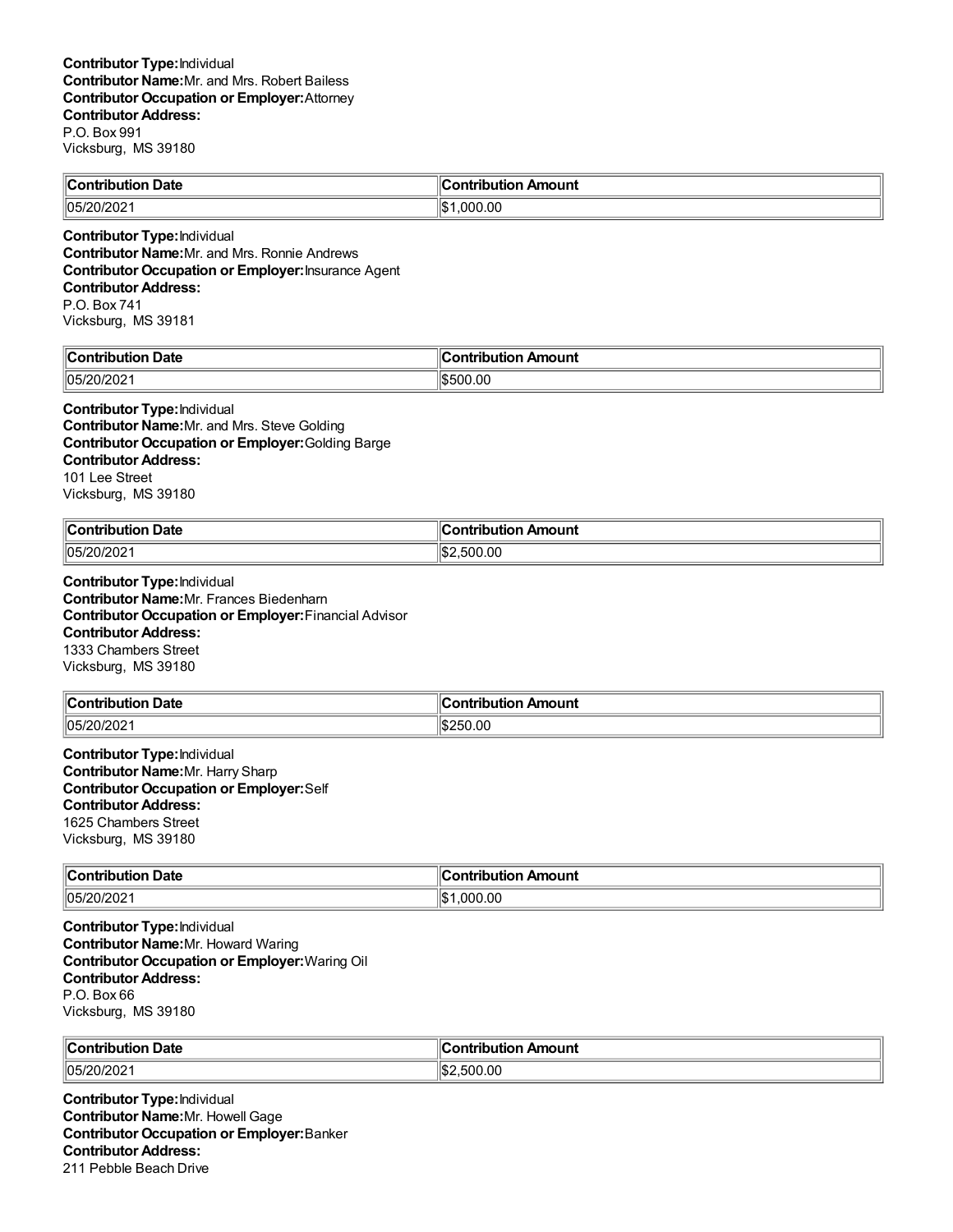| $\mathbb{I}$ C<br><b>Date</b><br>$\mathbf{r}$ . The state of $\mathbf{r}$<br>. | Amount<br>`ontribution |
|--------------------------------------------------------------------------------|------------------------|
| 05/20<br>– JIZUZ I                                                             | \$500.00               |

# **Contributor Type:**Individual

**Contributor Name:**Mr. James R. Blackburn, Jr. **Contributor Occupation or Employer:**Blackburn Motors **Contributor Address:** 110 Lakewood Hills Vicksburg, MS 39180

| llC.<br>Date<br>$    -$<br>--------<br>. | 11<br>---<br><br>- - --<br>----<br>unu |
|------------------------------------------|----------------------------------------|
| 05/<br>∠∪∠                               | 00. (<br>۱¢<br>ורי<br>:ת.וו<br>__      |

#### **Contributor Type:**Individual **Contributor Name:**Mr. Marion Roberson, II **Contributor Occupation or Employer:**Financial Advisor **Contributor Address:** 114 Golding Boulevard Vicksburg, MS 39180

| ∥Con<br>Date<br>- - - - - - - - -<br>$\sim$ $\sim$ $\sim$ $\sim$ $\sim$ $\sim$ | "<br><b>Amount</b><br>- -- -<br>----<br>--- |
|--------------------------------------------------------------------------------|---------------------------------------------|
| $\parallel$ 05/20/202                                                          | $0.00^\circ$<br>∥¢<br>יי<br>۰n.             |

**Contributor Type:**Individual **Contributor Name:**Mr. Mark Buys **Contributor Occupation or Employer:**Bancorpsouth Bank **Contributor Address:** 114 Woodstock Drive Vicksburg, MS 39180

| ำ Date<br><b>Contribution</b> | ∶ontribution Amount |
|-------------------------------|---------------------|
| 05/20/202                     | \$250.00            |

**Contributor Type:**Individual **Contributor Name:**Mr. Richard Waring **Contributor Occupation or Employer:**Waring Oil **Contributor Address:** P.O. Box 66 Vicksburg, MS 39181

| $\mathbf{a}$<br>Date<br>`ontribution<br>. | Amount<br>---------------<br>וטו |
|-------------------------------------------|----------------------------------|
| 105/20/202                                | .000.00<br>∥\$։                  |

**Contributor Type:**Individual **Contributor Name:**Mr. Robert D. Gage, III **Contributor Occupation or Employer:**River Hills Bank **Contributor Address:** P.O. Box 608 Port Gibson, MS 39150

| $\ $ Cont<br>Date<br>----<br>. | Amount<br>.<br>⊔ti∩n |
|--------------------------------|----------------------|
| פחמו                           | 00.00                |
| 105/                           | იიი                  |
| ے20/20 ∼                       | ''ש                  |

**Contributor Type:**Individual **Contributor Name:**Mr. Stanley B. Kline **Contributor Occupation or Employer:**New York Life Agent **Contributor Address:** 24 Lakewood Cove Vicksburg, MS 39180

| $\mathbb{R}$<br>ੋontribution Date | <b>Contribution Amount</b> |
|-----------------------------------|----------------------------|
| 0.000                             | .000.00                    |
| $\parallel$ n <sub>5</sub>        | $\mathbf{A}$               |
| <b>VILVL</b>                      | I.D                        |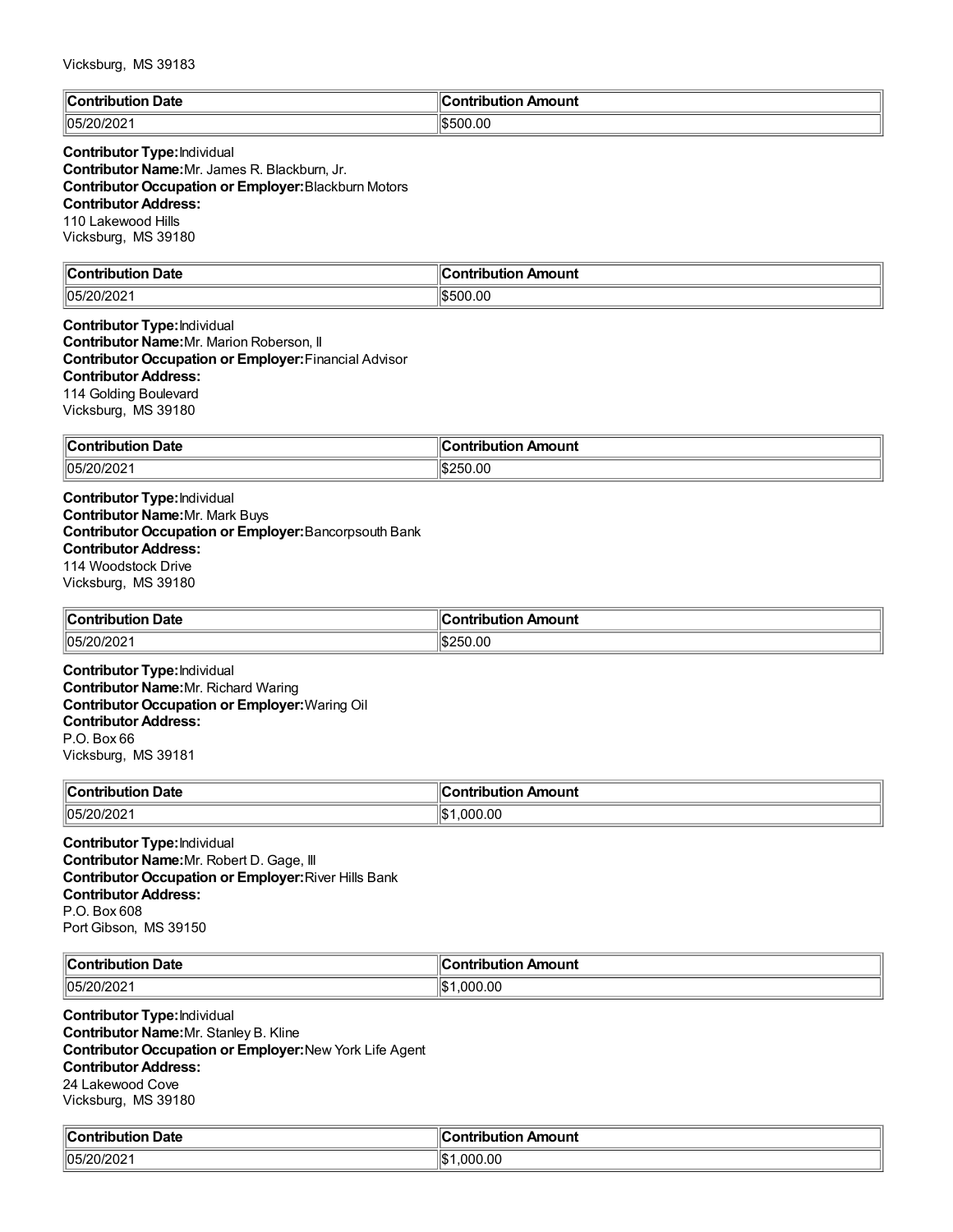| <b>Contribution Date</b> | ╻<br>า Amount<br><b>Contributi</b><br>'ian |
|--------------------------|--------------------------------------------|
| 05/20/202                | .000.00<br>ll\$5                           |
|                          |                                            |

**Contributor Type:**Individual **Contributor Name:**Mr. Travis T. Vance, Jr. **Contributor Occupation or Employer:**Attorney **Contributor Address:** 1450-B Dana Road Vicksburg, MS 39180

| <b>Date</b><br>$\cdots$ ontain.<br>. | ı<br>:ontribution<br>Amount |
|--------------------------------------|-----------------------------|
| 05/20/202                            | .000.00                     |
|                                      | ∥\$                         |

**Contributor Type:**Individual **Contributor Name:**Mrs. Carolyn Lambiotte **Contributor Occupation or Employer:**Reitred **Contributor Address:** 107 Woodbine Drive Vicksburg, MS 39180

| <b>Contribution Date</b> | n Amount<br>_ontributioپ_ |
|--------------------------|---------------------------|
| 05/20/202                | 00.00<br>١æ<br>וו ורי     |

**Contributor Type:**Individual **Contributor Name:**Mrs. D.P. Waring **Contributor Occupation or Employer:**Retired **Contributor Address:** 101 Woodstock Vicksburg, MS 39180

| <b>Contribution Date</b> | --<br>.lr<br>Amount<br>∶ontribution |
|--------------------------|-------------------------------------|
| 05/20/202                | \$500.00                            |

**Contributor Type:**Corporation **Contributor Name:**Campebll Development Corp. **Contributor Occupation or Employer:**N/A **Contributor Address:** 3532 Manor Drive, Suite 1 Vicksburg, MS 39180

| $\ $ Contribution<br>Date<br>$\sim$ $\sim$ $\sim$ $\sim$ $\sim$ $\sim$ $\sim$ | Amount<br>$ -$<br>. |
|-------------------------------------------------------------------------------|---------------------|
| 05/20/202                                                                     | \$500.00            |

**Contributor Type:**Corporation **Contributor Name:**Glenwood Funeral Homes **Contributor Occupation or Employer:**N/A **Contributor Address:** 145 Highway 80 Vicksburg, MS 39180

| ∥Cor                | . Ir     |
|---------------------|----------|
| ı Date              | ı Amount |
| .                   | .        |
| outiol              | ∕ih⊔ti∩r |
| $ 05/20/202\rangle$ | \$500.00 |

**Contributor Type:**Corporation **Contributor Name:**W.A. Kitchens Inc. **Contributor Occupation or Employer:**N/A **Contributor Address:** 785 Tucker Road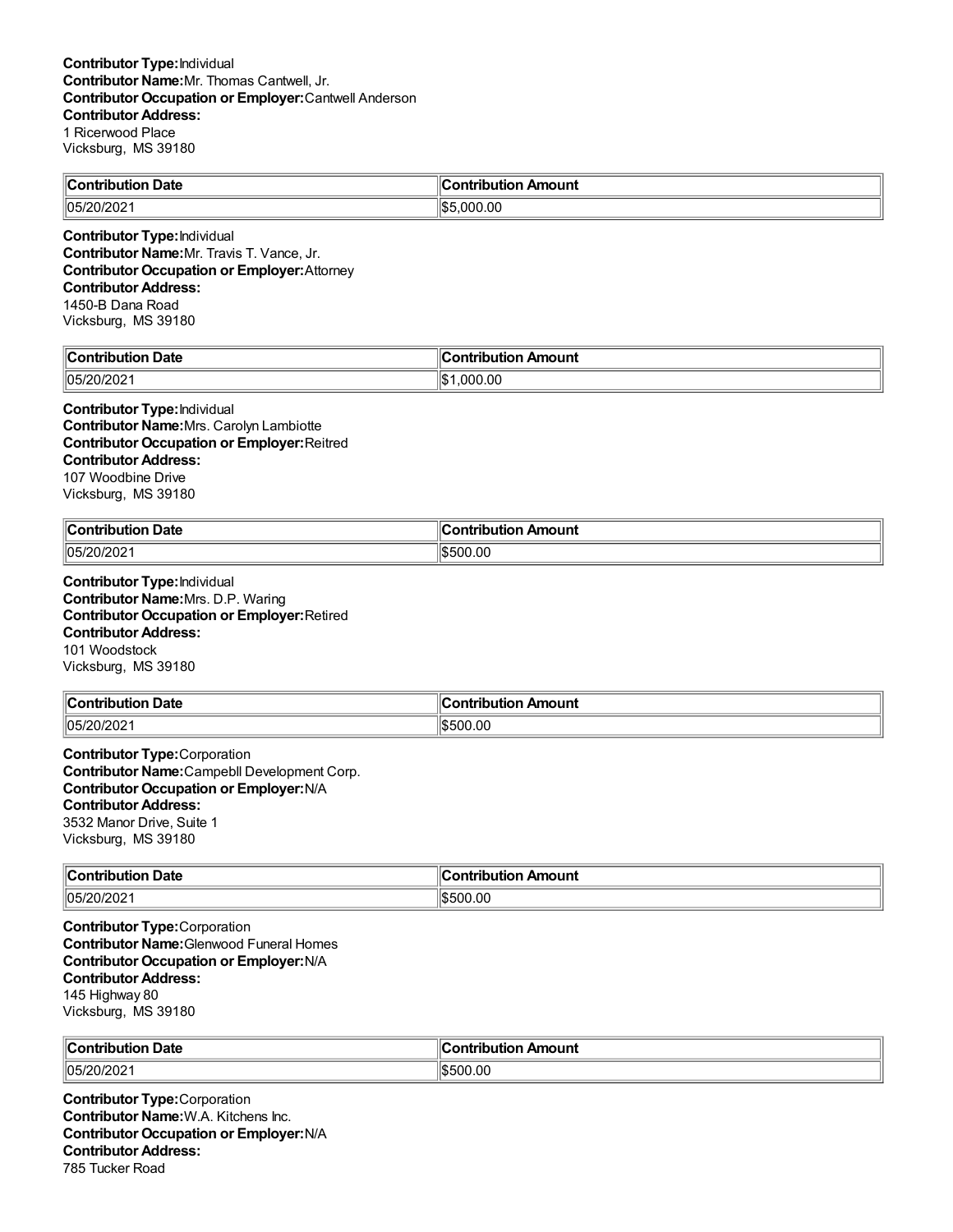| ∥Contr<br>Date<br>-----<br>tion<br>inuu | <b>Contribution</b><br>ontribution Amount |
|-----------------------------------------|-------------------------------------------|
| $ 05/20/202\rangle$                     | .000.00<br>llဇ<br>I-D                     |

#### **Contributor Type:**Corporation **Contributor Name:**River Hills Bank **Contributor Occupation or Employer:**N/A **Contributor Address:** 1400 Highway 61 N Vicksburg, MS 39183

| llC<br>Date<br><b>Contribution</b> | Amount<br>ontributiorٽ،       |
|------------------------------------|-------------------------------|
| 05/20/202                          | .000.00<br>$\mathbf{H}$<br>۱J |

#### **Contributor Type:**Corporation **Contributor Name:**RiverHills Capital Corp. **Contributor Occupation or Employer:**N/A **Contributor Address:** Riverhills Capital Corporation Port Gibson, MS 39150

| $\mathsf{C}_{\mathsf{Onfrihi}}$ |               |
|---------------------------------|---------------|
| Date                            | <b>Amount</b> |
| .                               | `ontribution  |
| .                               |               |
| $\parallel$ 05/20/202           | .000.00       |
|                                 | ∥\$           |

**Contributor Type:**Corporation **Contributor Name:**Cappaert Manufactured Housing, Inc. **Contributor Occupation or Employer:**N/A **Contributor Address:** P.O. Box 802567 Vicksburg, MS 39182

| $\overline{\phantom{a}}$<br>$\blacksquare$ Contribution<br>ntribution Date | : Amount ،<br>ontribution |
|----------------------------------------------------------------------------|---------------------------|
| 05/20/202                                                                  | .000.00<br>הכו            |

**Contributor Type:**LimitedLiabilityCompany **Contributor Name:**Daiquiri Hub **Contributor Occupation or Employer:**N/A **Contributor Address:** 2 Riverwood Place Vicksburg, MS 39180

| $\overline{ }$<br><b>Date</b><br>, Contributi | ution Amount<br>.  |
|-----------------------------------------------|--------------------|
| 105/20/202                                    | 00.00 <sup>-</sup> |

**Contributor Type:**Other **Contributor Name:**Verhine & Verhine PLLC **Contributor Occupation or Employer:**N/A **Contributor Address:** 306 Velvet Seed Bend Vicksburg, MS 39180

| llC.<br>∪ate<br>$\sim$ $\sim$ $\sim$ $\sim$ $\sim$ $\sim$ $\sim$ | $-0.1100$<br>.<br>TH.<br>nount<br>. |
|------------------------------------------------------------------|-------------------------------------|
| $ 105/2\rangle$<br>- UZ                                          | 0.00<br>$\sim$                      |

**Contributor Type:**Other **Contributor Name:**Briggs Hopson Campaign **Contributor Occupation or Employer:**N/A **Contributor Address:** 1201 Cherry Street Vicksburg, MS 39183

| من                       | Amount         |
|--------------------------|----------------|
| Date                     | :ontribut      |
| `on'                     | ----           |
| tribution                | TIDULION ,     |
| 20/202<br>החי"<br>, ושטו | 000.00.<br>∥\$ |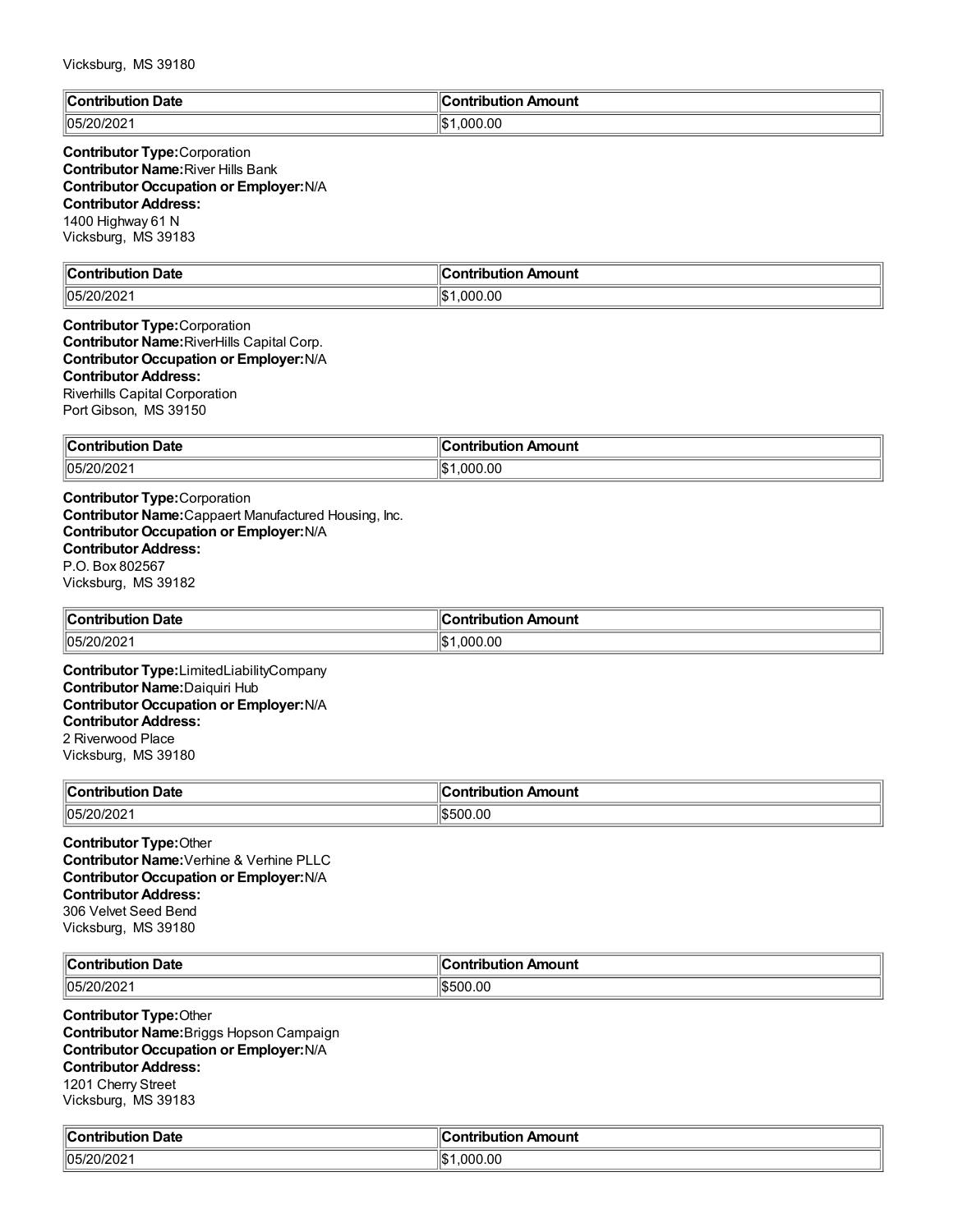| ∥C<br>Date<br>tribution<br>ייטטו. | Amount<br>;ontribution |
|-----------------------------------|------------------------|
| 05/20/202<br>ЧЉ.                  | 000.00.                |

**Contributor Type:**PAC **Contributor Name:**MS Pharmacists Association **Contributor Occupation or Employer:**N/A **Contributor Address:** P.O. Box 16861 Jackson, MS 39236

| Date<br>`ontribution<br>ributioi | :ontribution<br>ribution Amount |
|----------------------------------|---------------------------------|
| $\ln$ 5/20/202                   | .000.00                         |
| UI LUL                           | ∥\$                             |

**Contributor Type:**Individual **Contributor Name:**Dr. Robert Sadler **Contributor Occupation or Employer:**Self **Contributor Address:** 100 Audubon Dr Vicksburg, MS 39180

| $\ $ Contribution | า Amount                      |
|-------------------|-------------------------------|
| Date              | _ontributior. ن               |
| .                 | ___                           |
| 105/24/2021       | .000.00<br>$\mathbf{A}$<br>۱Ъ |

**Contributor Type:**Individual **Contributor Name:**Mr. Dan Fordice **Contributor Occupation or Employer:**Fordice Constrution **Contributor Address:** P.O. Box 1101 Vicksburg, MS 39181

| ∥Con'<br>Date<br>tribution<br>ш | .<br>Amount                   |
|---------------------------------|-------------------------------|
| 05/24 <br>רחריו<br>412 U Z      | $\sim$<br>۱\$۰<br>.000<br>ט.י |

**Contributor Type:**Individual **Contributor Name:**Mr. Dan Waring **Contributor Occupation or Employer:**Waring Oil **Contributor Address:** 4 Shoreline Dr Vicksburg, MS 39180

| <b>Contribution Date</b> | `ution Amount<br>ridu |
|--------------------------|-----------------------|
| 05/2                     | .00                   |
| <b>12021</b>             | ۱ß.                   |
| 741ZUZ .                 | 500                   |

**Contributor Type:**Individual **Contributor Name:**Mr. David Bridgers **Contributor Occupation or Employer:**Bridgers, Goodman **Contributor Address:** 3528 Manor Dr Vicksburg, MS 39180

| ∣∣ี<br>Date              | ۱C<br>Amount<br>antribution |
|--------------------------|-----------------------------|
| 105/2                    | .500.00                     |
| 1/202                    | $\sim$                      |
| $\overline{\phantom{a}}$ | IЪZ                         |

**Contributor Type:**Individual **Contributor Name:**Mr. Pete Stone **Contributor Occupation or Employer:**Unitech, Inc. **Contributor Address:** PO Box 1703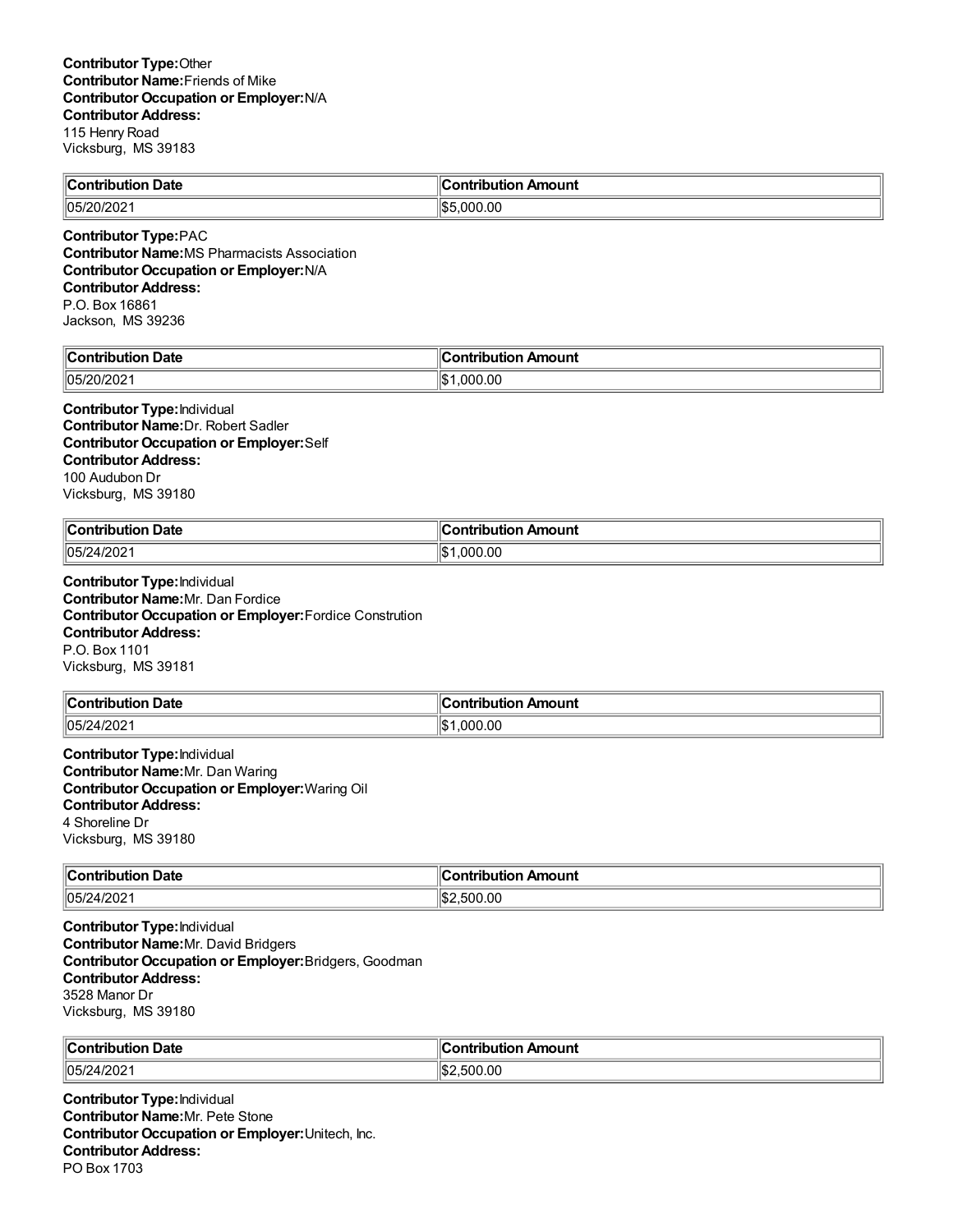| $\mathbb{C}$<br>Date<br>™ih⊞t⊪.<br>. | `ontribution<br>Amount |
|--------------------------------------|------------------------|
| 05/24<br>4/202                       | \$500.00               |

#### **Contributor Type:**Individual **Contributor Name:**Mr. Ricky Lowery **Contributor Occupation or Employer:**Self **Contributor Address:** 4722 Lee Rd Vicksburg, MS 39180

| <b>Contribution Date</b> | Contribution Amount |
|--------------------------|---------------------|
| 05/24/2021               | \$500.00            |

**Contributor Type:**Individual **Contributor Name:**Dr. and Mrs. Gray Wallace **Contributor Occupation or Employer:**Physician **Contributor Address:** 1021 Hickory Ridge Drive Kosciusko, MS 39090

| ∥Con<br>Date<br>- - - - - - - - -<br>$\sim$ $\sim$ $\sim$ $\sim$ $\sim$ $\sim$ | "<br><b>Amount</b><br>- -- -<br>----<br>--- |
|--------------------------------------------------------------------------------|---------------------------------------------|
| 05/25<br>רחריו:<br>∆∪∠ ∪_                                                      | .00<br>١œ<br>וו ורי                         |

**Contributor Type:**Individual **Contributor Name:**Dr. Tim Alford **Contributor Occupation or Employer:**Physician **Contributor Address:** 182 Woodbriar Kosciusko, MS 39090

| $\ $ Contribution<br>⊦ Date | <b>Contribution</b><br>Amount |
|-----------------------------|-------------------------------|
| 105/25/2021                 | \$500.00<br>J∩n∍              |

**Contributor Type:**Individual **Contributor Name:**Mr. and Mrs. Hollis Cheek **Contributor Occupation or Employer:**J.C. Cheek Contractors **Contributor Address:** 490 South Huntington Street Kosciusko, MS 39090

| ∣∣ี<br>Date<br>`ontribution<br>∣∪∪ | Amount<br>.<br>ʻItk |
|------------------------------------|---------------------|
| 05/25/202                          | .000.00             |

**Contributor Type:**Individual **Contributor Name:**Mr. and Mrs. Nicholas Upchurch **Contributor Occupation or Employer:**Ivey Mechanical **Contributor Address:** 202 Eagles Pass Kosciusko, MS 39090

| ЧC∟<br>Date<br>.            | Amount<br>ਾ*rribution. |
|-----------------------------|------------------------|
| $-12021$<br>105/<br>י<br>uz | 250.00                 |

**Contributor Type:**Individual **Contributor Name:**Mr. Denny Terrell **Contributor Occupation or Employer:**Ivey Mechanical **Contributor Address:** 109 Fairway Lane Kosciusko, MS 39090

| $\mathbb{R}$<br>ੋontribution Date | ∣Contribution Amount |
|-----------------------------------|----------------------|
| $5 - 1000$                        | .000.00              |
| 105/                              | ᡰ᠊                   |
| JIZUZ                             | I.D                  |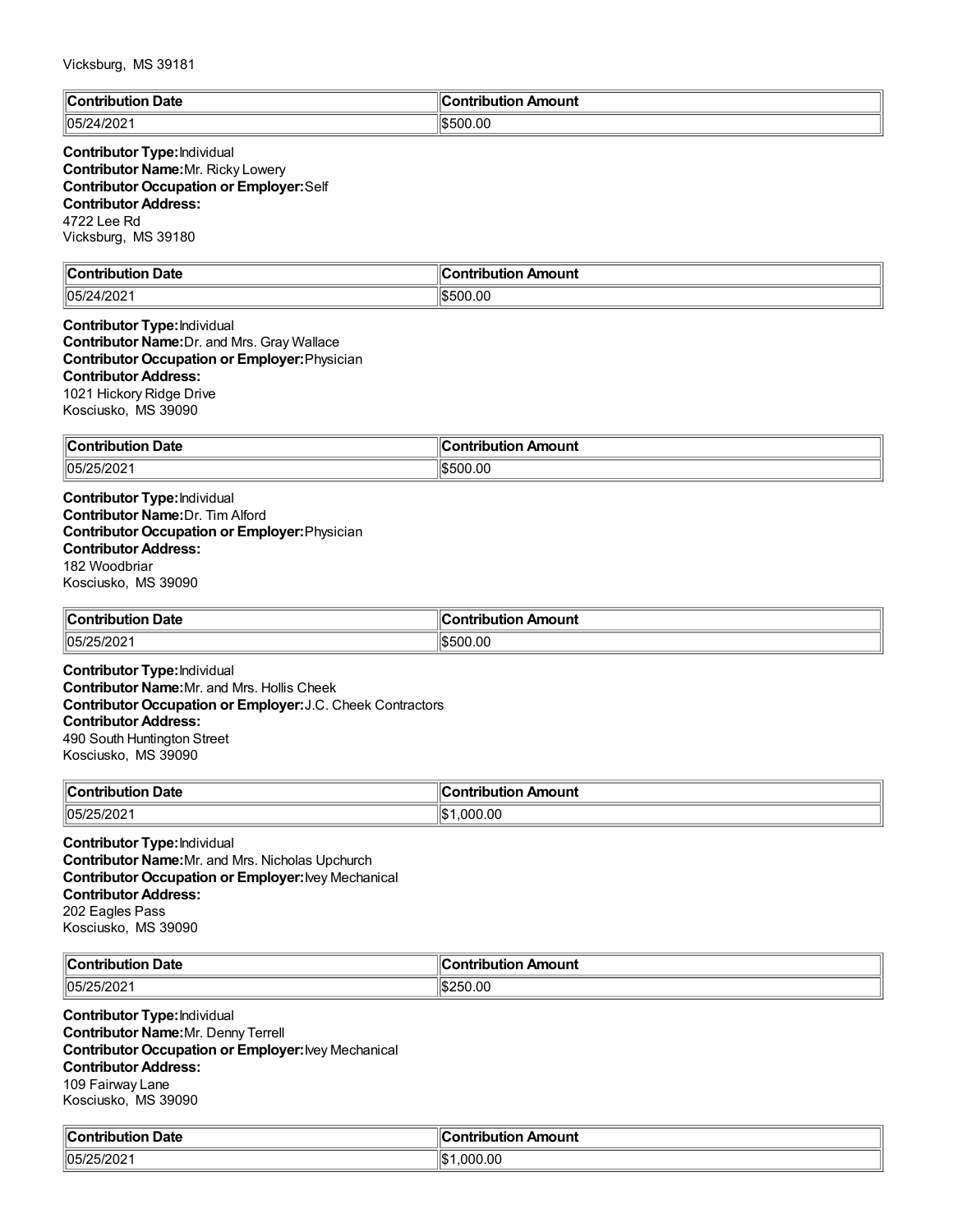| <b>Contribution Date</b> | . .<br>ı<br>. Amount<br><b>Contribution</b> |
|--------------------------|---------------------------------------------|
| 05/25/202                | \$500.00                                    |

**Contributor Type:**Individual **Contributor Name:**Mr. Larry Terrell **Contributor Occupation or Employer:**Ivey Mechanical **Contributor Address:** P.O. Box 597 Kosciusko, MS 39090

| llC                     | 10            |
|-------------------------|---------------|
| Jate                    | mount         |
| …∴∩n*∵                  | ---           |
| - - --                  | - - -         |
| $\parallel$ 05/2<br>-94 | ۱¢<br>יי<br>. |

**Contributor Type:**Individual **Contributor Name:**Mr. Randy Dew **Contributor Occupation or Employer:**Ivey Mechanical **Contributor Address:** P.O. Box 244 Kosciusko, MS 39090

| $\mathsf{C}$ ontribution | Amount         |
|--------------------------|----------------|
| Date                     | ` ^ntrihi iti. |
| .                        |                |
| 05/25/202                | 1\$250.00      |

**Contributor Type:**Individual **Contributor Name:**Mr. Steven Barnhll **Contributor Occupation or Employer:**Ivey Mechanical **Contributor Address:** P.O. Box 610 Kosciusko, MS 39090

| ∥Conf<br>Date<br>tribution | Contribution Amount    |
|----------------------------|------------------------|
| 105/25/202                 | $\sim$<br>. ור'<br>∪.∪ |

**Contributor Type:**Individual **Contributor Name:**Mr. Steven K. Dickerson **Contributor Occupation or Employer:**Dickerson Petroleum **Contributor Address:** P.O. Box 1249 Kosciusko, MS 39090

| ∥Coi<br>Date<br>. |                        |
|-------------------|------------------------|
| 05/25/20          | ⊪¢<br>ገበ<br>лu<br>الحل |

**Contributor Type:**Individual **Contributor Name:**Mr. Taylor Casey **Contributor Occupation or Employer:**Chancery Clerk **Contributor Address:** 401 E. Jefferson Street Kosciusko, MS 39090

| ∥Coı<br>. Date<br>. | .IC<br>mount<br>.<br>. |
|---------------------|------------------------|
| 05/25/202           | .00<br>75U.<br>ъ.      |

**Contributor Type:**Individual **Contributor Name:**Mrs. Doris Belk **Contributor Occupation or Employer:**Mitchell Metal Products **Contributor Address:** 19253 Highway 12 East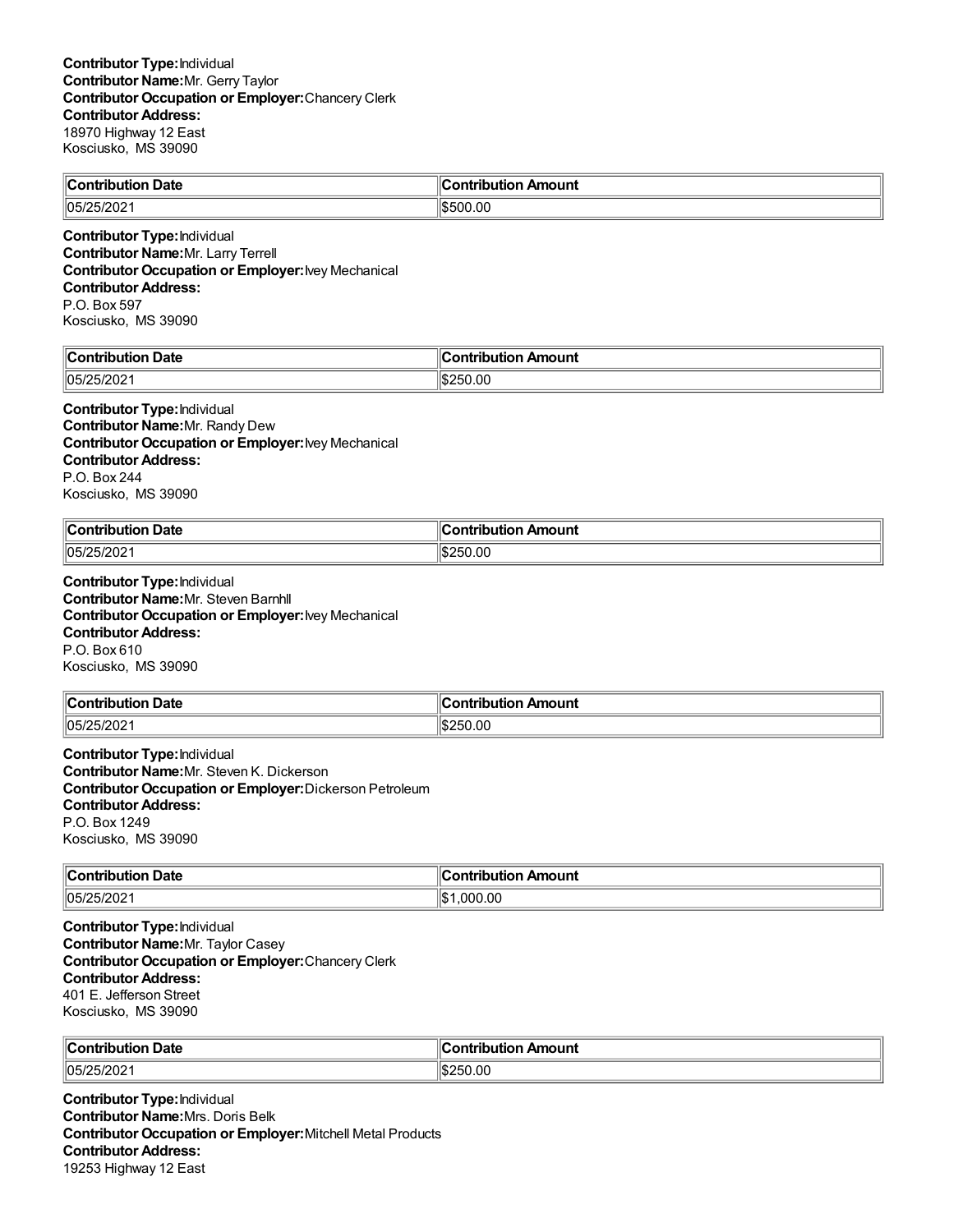| $\mathbb{R}$<br>Date<br>™ih⊔ti⊾<br>. | <u>aantuiku t</u><br>Amount<br>inn |
|--------------------------------------|------------------------------------|
| $ 05/25/202\rangle$                  | .000.00<br>'ነው -<br>I-D            |

#### **Contributor Type:**Corporation **Contributor Name:**Holt Body Shop, Inc. **Contributor Occupation or Employer:**N/A **Contributor Address:** 100 4th Avenue Kosciusko, MS 39090

| $\mathbb{C}$<br>Date<br>Contribution | Amount<br>:ontribution |
|--------------------------------------|------------------------|
| 05/25/202                            | \$500.00               |

#### **Contributor Type:**Corporation **Contributor Name:**Culpepper Funeral Services **Contributor Occupation or Employer:**N/A **Contributor Address:** P.O. Box 1310 Kosciusko, MS 39090

| ∥Con<br>Date<br>.<br>.<br>100 | Amount<br>.<br>---<br>. ID' |
|-------------------------------|-----------------------------|
| 05/25<br>רחריו:<br>SUIZUZ.    | 0.0                         |

**Contributor Type:**Corporation **Contributor Name:**J.C. Cheek Contractors, Inc. **Contributor Occupation or Employer:**N/A **Contributor Address:** 490 South Huntington Street Kosciusko, MS 39090

| $\ $ Contribution<br><b>Date</b> | Amount<br>----<br>ibution |
|----------------------------------|---------------------------|
| $\parallel$ 05/25/2021           | 0.000.00<br>1\$           |

**Contributor Type:**Corporation **Contributor Name:**Mitchell Metal Products, Inc. **Contributor Occupation or Employer:**N/A **Contributor Address:** P.O. Box 789 Kosciusko, MS 39090

| <b>Date</b><br>$\ $ Contribution | ontribution Amount         |
|----------------------------------|----------------------------|
| 105/25/2021                      | .000.00<br>16 <sub>m</sub> |

**Contributor Type:**LimitedLiabilityCompany **Contributor Name:**Franks Properties, LLC **Contributor Occupation or Employer:**N/A **Contributor Address:** P.O. Box 1326 Kosciusko, MS 39090

| llC.<br>Date<br>.                  | . .<br>Amount<br>a sa baile i chiz<br>INULIO |
|------------------------------------|----------------------------------------------|
| $\sim$ $\sim$<br>105/<br>יי<br>∸∪∠ | .00<br>.500<br>יי                            |

**Contributor Type:**LimitedLiabilityCompany **Contributor Name:**Cain Recycling **Contributor Occupation or Employer:**N/A **Contributor Address:** P.O. Box 88 Kosciusko, MS 39090

| Date<br>$\sim$ $\sim$<br>-----<br>. <b>. .</b><br>. | ı<br>าounเ<br>$\mathbf{u}$ on $\mathbf{v}$<br>----<br>----- |
|-----------------------------------------------------|-------------------------------------------------------------|
| 105/25/202<br>– JIZUZ I                             | ∥\$<br>.000.00                                              |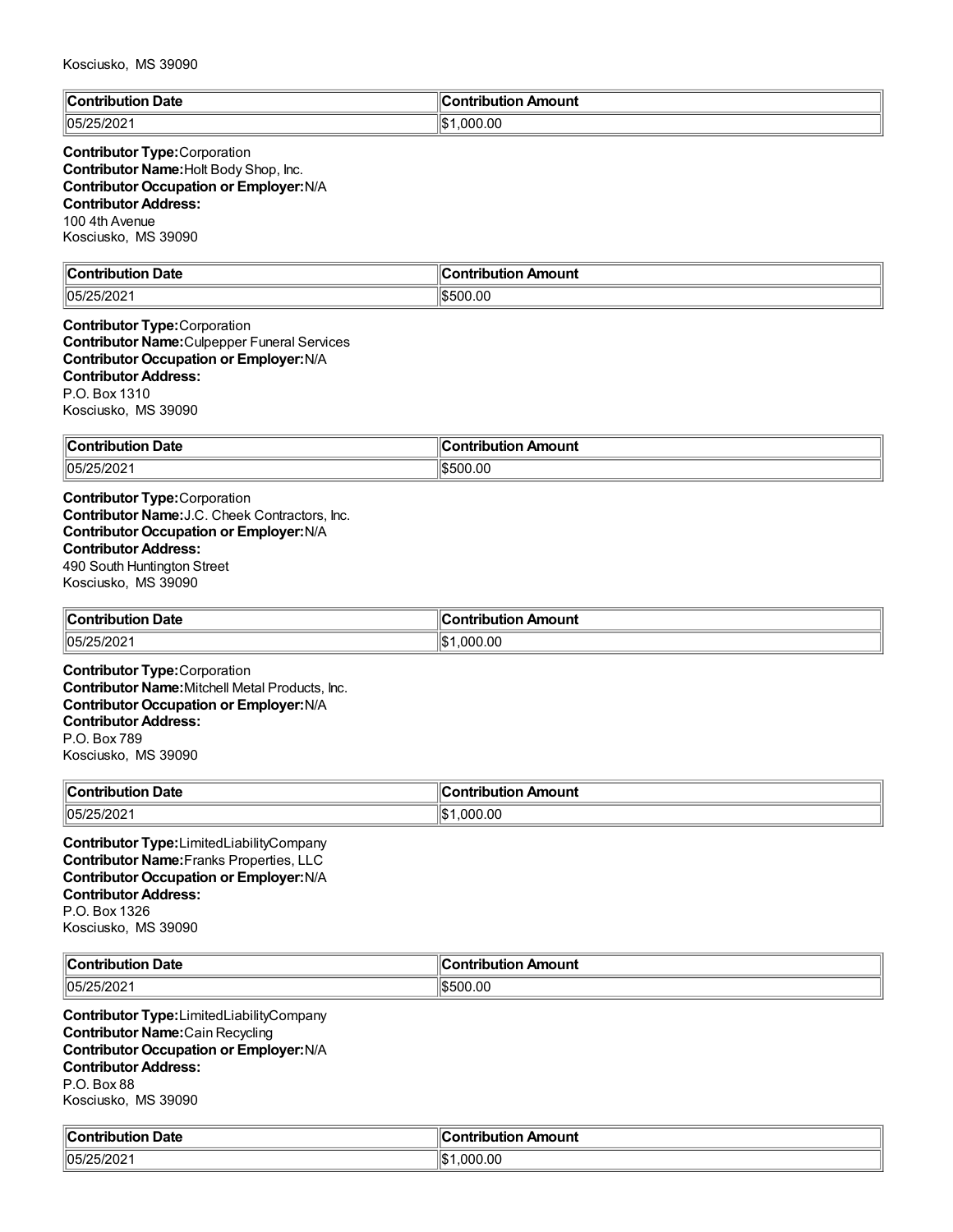| $\mathsf{C}_{\mathsf{C}}$<br><b>Date</b><br>. mai ka mana a m<br>. | . Ir<br>Amount<br>. |
|--------------------------------------------------------------------|---------------------|
| 05/2<br>WZ.<br>- 97                                                | .00<br>.500         |

**Contributor Type:**Individual **Contributor Name:**Mr. and Mrs. James Fondren **Contributor Occupation or Employer:**Investor/Self **Contributor Address:** 3711 Highway 61 South Vicksburg, MS 39180

| $\epsilon$<br>Date<br>`ontribution | Contribution Amount |
|------------------------------------|---------------------|
| 05/27/202                          | ' \$<br>.000.00     |

#### **Contributor Type:**Individual **Contributor Name:**Ms. Melanie Bowman **Contributor Occupation or Employer:**Self **Contributor Address:** 105 Lakewood Hills Vicksburg, MS 39180

| $\ $ Contribution<br>Date<br>. | 110<br>∩ntı<br>Amount<br>aha mai a sa<br>ורזו |
|--------------------------------|-----------------------------------------------|
| 105/27/2021                    | \$500.00                                      |

**Contributor Type:**Individual **Contributor Name:**Dr. and Mrs. Bill Pierce **Contributor Occupation or Employer:**Physician **Contributor Address:** 515 Lakewood Road Vicksburg, MS 39180

| <b>Contribution Date</b> | Contribution Amount |
|--------------------------|---------------------|
| $ 06/22/202\rangle$      | .500.00<br>. ч.њ.,  |

**Contributor Type:**Individual **Contributor Name:**Mr. Robert Morrison, III **Contributor Occupation or Employer:**Retired **Contributor Address:** 3330 Indiana Avenue Vicksburg, MS 39180

| Contribution Date | .<br>Amount<br>------<br>----<br>TIDULION <i>F</i> |
|-------------------|----------------------------------------------------|
| 06/22/202         | ∥\$<br>.000.00                                     |

**Contributor Type:**Individual **Contributor Name:**Mr. Scott Pickle **Contributor Occupation or Employer:**Attorney **Contributor Address:** P.O. Box 701 Kosciusko, MS 39090

| $\ $ Contributio       | $-$ minimining $\sim$ |
|------------------------|-----------------------|
| <b>Date</b>            | ntribution Amount     |
| $ 06/2\rangle$<br>7202 | .00                   |

**Contributor Type:**Corporation **Contributor Name:**Premier Medical Management **Contributor Occupation or Employer:**N/A **Contributor Address:** 864 Wildon Drive, Suite C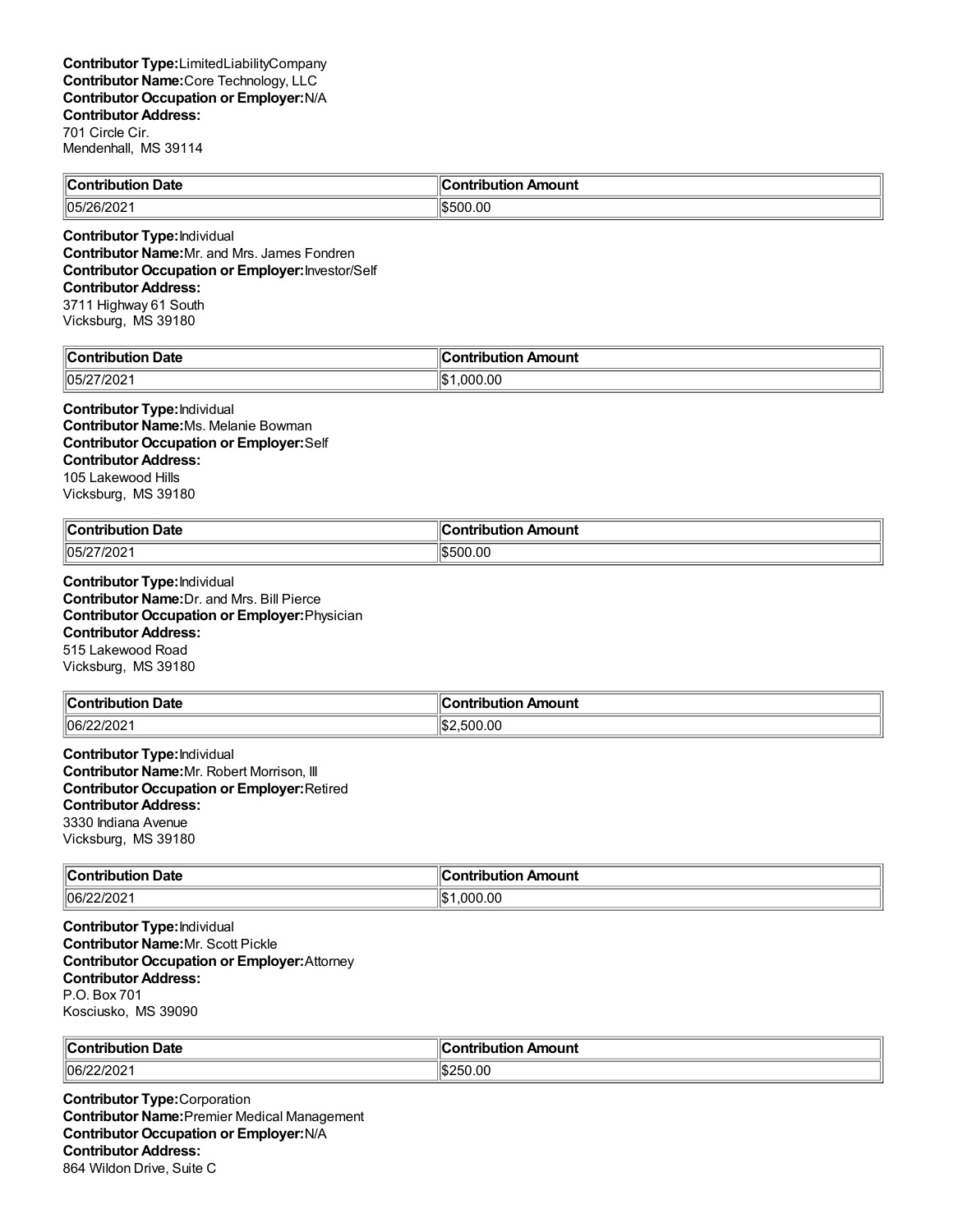| $\mathbb{C}$<br>Date<br>∴ontributioش<br><br>. | <b>Contribution</b><br>ution Amount |
|-----------------------------------------------|-------------------------------------|
| $ 06/22/202\rangle$                           | .000.00<br>$H$ $\uparrow$<br>IФ     |

#### **Contributor Type:**Individual **Contributor Name:**Mr. S.L. Sethi **Contributor Occupation or Employer:**Self **Contributor Address:** 100 Trey Cv Madison, MS 39110

| llC.<br>Jate<br>ົດຕ້<br>`‴ih⊞tir. | Amount<br>`ontribution<br>. |
|-----------------------------------|-----------------------------|
| 07/06/202                         | 1\$250.00                   |
|                                   | .                           |

#### **Contributor Type:**Individual **Contributor Name:**Dr. and Mrs. Charles D. Hosemann, III **Contributor Occupation or Employer:**Capital Ortho **Contributor Address:** 236 St. Andrews Drive Jackson, MS 39211

| <b>Date</b><br>∥Con<br>ribution | n Amount.<br>--------<br>----<br>. ID' |
|---------------------------------|----------------------------------------|
| 07/15/202                       | .00<br>١đ<br>בו כ                      |

**Contributor Type:**Individual **Contributor Name:**Dr. Clyde Muse **Contributor Occupation or Employer:**Retired **Contributor Address:** P.O. Box 1177 Raymond, MS 39154

| $\ $ Contribution<br><b>Date</b><br>. | Amount<br>וטו       |
|---------------------------------------|---------------------|
| 07/15/202                             | ገ.00<br>⊪l₾<br>・ハスパ |

**Contributor Type:**Individual **Contributor Name:**Mr. and Mrs. Colt Doom **Contributor Occupation or Employer:**Executive/Bank of New Albany **Contributor Address:** 1017 County Road 89 New Albany, MS 38652

| <b>→ Date</b><br>$\ $ Contribution | า Amount<br>han. |
|------------------------------------|------------------|
| 107/15/2021                        | \$250.00         |

**Contributor Type:**Individual **Contributor Name:**Mr. and Mrs. Jim Terry **Contributor Occupation or Employer:**Appraiser/Self **Contributor Address:** 114 Brookside Circle Clinton, MS 39056

| ∥Cor<br>ntribution Date<br>. | າ Amount<br>ontribution |
|------------------------------|-------------------------|
| $ 07/15/202\rangle$          | 250.00                  |
|                              | ۰ъ.                     |

**Contributor Type:**Individual **Contributor Name:**Mr. and Mrs. R. E. Farr, II **Contributor Occupation or Employer:**Architect/CDFL, Ltd **Contributor Address:** 1211 St. Ann Street Jackson, MS 39202

| <b>Contribution Date</b>            | ∥Contribution Amount |
|-------------------------------------|----------------------|
| $-$ 1000<br>$ 07\rangle$<br>15/2021 | \$250.00             |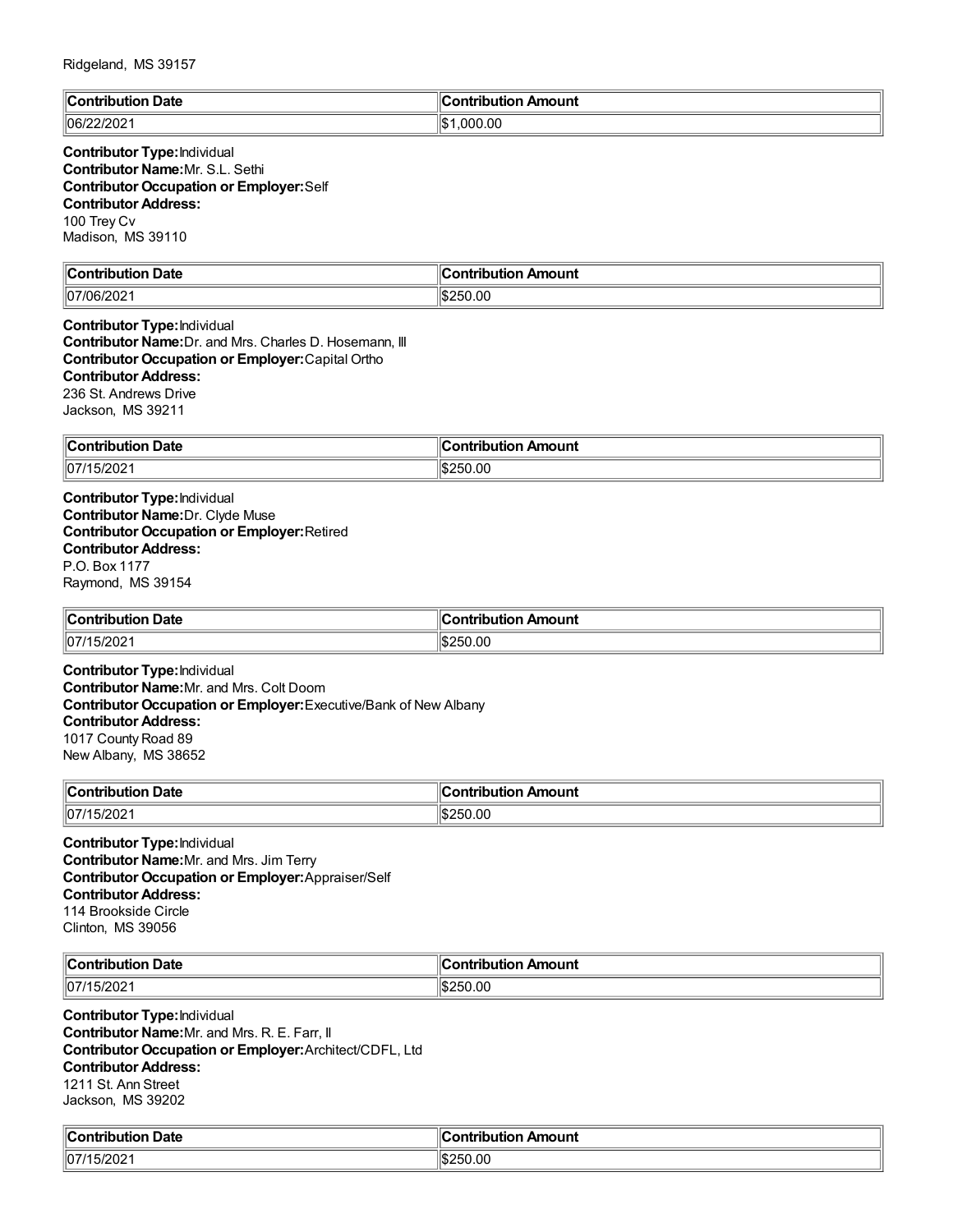| Contribution Date | .<br>∶ontribution<br>n Amount<br>…טט… |
|-------------------|---------------------------------------|
| 107/15/2021       | \$500.00                              |

**Contributor Type:**Individual **Contributor Name:**Mr. Ben Rogers **Contributor Occupation or Employer:**Executive **Contributor Address:** P.O. Box 398 Morton, MS 39117

| $\epsilon$<br>`ontribution<br>. Date<br>ributioi | $\overline{\phantom{a}}$<br>:ontribut<br>ribution Amount |
|--------------------------------------------------|----------------------------------------------------------|
| 1107<br>202                                      | ll\$250.00                                               |

**Contributor Type:**Individual **Contributor Name:**Mr. C. York Craig, Jr. **Contributor Occupation or Employer:**Attorney/Self **Contributor Address:** 117 Oakhurst Trail Ridgeland, MS 39157

| $\mathsf{C}$ ontribution<br>Date<br>ribution | --<br>đΓ<br>າ Amount<br>.<br>ribution<br>ш |
|----------------------------------------------|--------------------------------------------|
| 07/2                                         | 00،                                        |
| $\sim$ $\sim$ $\sim$                         | 1\$                                        |
| 15/2021                                      | .000                                       |

**Contributor Type:**Individual **Contributor Name:**Mr. Charles Weissinger, Jr. **Contributor Occupation or Employer:**Attorney **Contributor Address:** P.O. Box 306 Rolling Fork, MS 39159

| <b>Contribution Date</b> | ∣Contribution Amount |
|--------------------------|----------------------|
| $\parallel$ 07/15/2021   | \$500.00             |

**Contributor Type:**Individual **Contributor Name:**Mr. DonGaddy **Contributor Occupation or Employer:**Physician **Contributor Address:** 18062 1/2 Commission Road Long Beach, MS 39560

| $\ $ Contribution<br><b>Date</b><br>. | Amount<br>. ibution<br>------ |
|---------------------------------------|-------------------------------|
| $  07/15/202^4$                       | '\$∥<br>.000.00               |

**Contributor Type:**Individual **Contributor Name:**Mr. Emile Ott **Contributor Occupation or Employer:**Retired **Contributor Address:** 2315 Irving Place Jackson, MS 39211

| $\ $ Contribution | Amount             |
|-------------------|--------------------|
| <b>Date</b>       | antuiku tian       |
| .                 | 'IUO.              |
|                   |                    |
| 07/2<br>15/2021   | .00<br>250.<br>۰π. |

**Contributor Type:**Individual **Contributor Name:**Mr. Floyd Susler **Contributor Occupation or Employer:**Southern Lumber Company **Contributor Address:** 105 Bridgeview Circle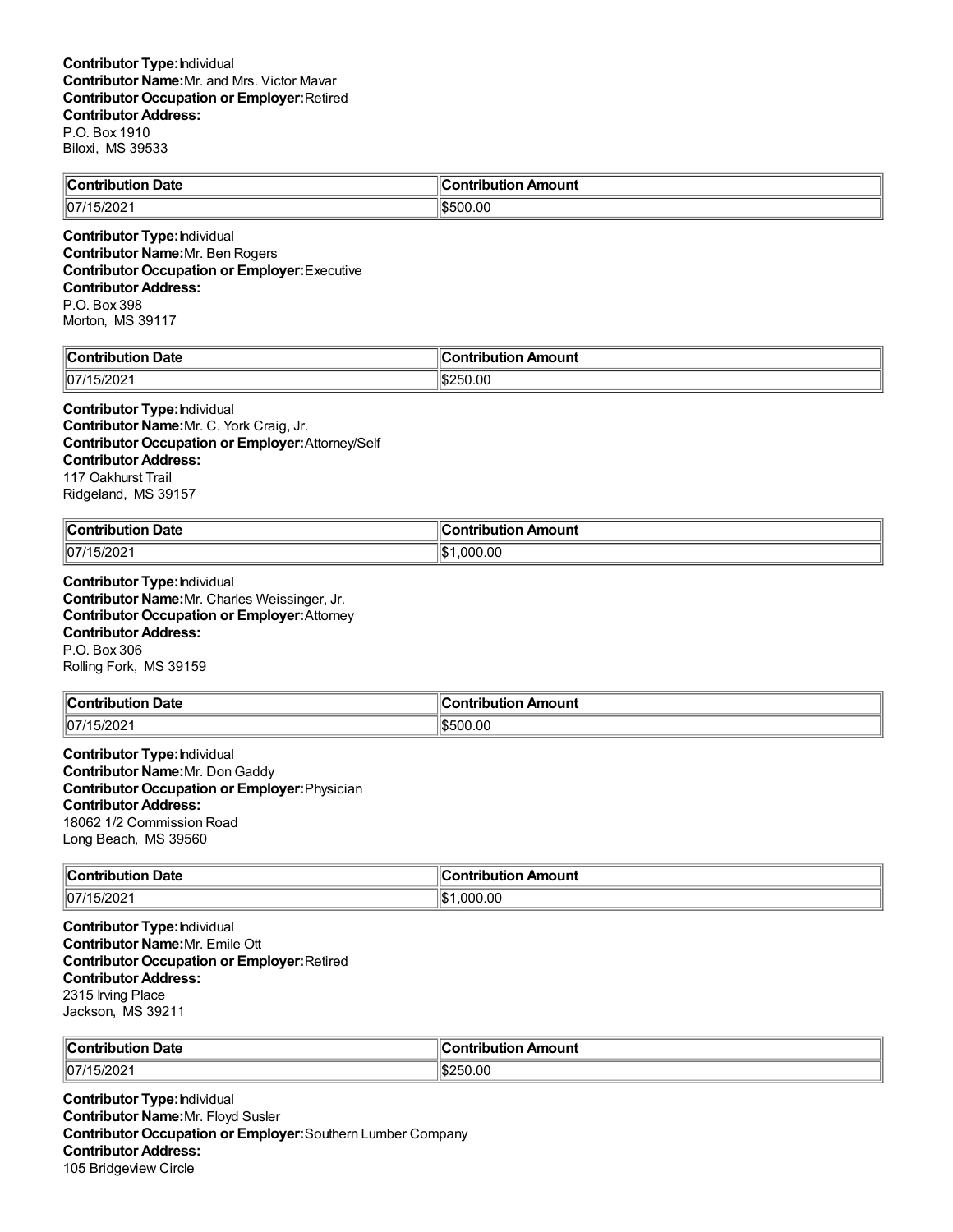| $\ $ Cor<br>Date<br>`ontribut | Amount<br><b>Antribution</b> |
|-------------------------------|------------------------------|
| 07/15<br><b>CUZ</b>           | ll\$250.00                   |

| <b>Contributor Type: Individual</b>                 |  |
|-----------------------------------------------------|--|
| <b>Contributor Name:</b> Mr. H. M. Drake            |  |
| <b>Contributor Occupation or Employer:</b> CPA/Self |  |
| <b>Contributor Address:</b>                         |  |
| 302 Coffee Street                                   |  |
| Port Gibson, MS 39150                               |  |

| $\mathbb{I}$ C<br><b>Date</b><br>ົດຕີ<br>-----<br>. | <b>\moun\</b><br>$\sim$ $\sim$<br>-----<br>---- |
|-----------------------------------------------------|-------------------------------------------------|
| $\parallel$ 07/1<br>$  -$<br>∠∪∠<br>ີ               | .00<br>ורי<br>۰п.<br>.                          |

**Contributor Type:**Individual **Contributor Name:**Mr. J. Ralph White **Contributor Occupation or Employer:**White and Andrews LLC **Contributor Address:** 105 Glen Eagle Road Oxford, MS 38655

| ∥Cor<br><b>Date</b><br>IDU.<br>-u0P - | 11<br>ribution Amount<br>.<br>-.om. |
|---------------------------------------|-------------------------------------|
| 07/1<br>∴⊇∩⊆<br>12 U Z                | 00.,<br>١¢۰<br>יי                   |

**Contributor Type:**Individual **Contributor Name:**Mr. James E. Marlowe **Contributor Occupation or Employer:**Owner/JEM LLC **Contributor Address:** 121 Waveland Avenue Waveland, MS 39576

| ้า Date<br><b>Contribution</b> | ∶ontribution Amount     |
|--------------------------------|-------------------------|
| 07/15/202                      | .000.00<br>$\mathbf{A}$ |

**Contributor Type:**Individual **Contributor Name:**Mr. James H. Clayton **Contributor Occupation or Employer:**Banker/Planters Bank **Contributor Address:** 103 E. Gresham Street Indianola, MS 38751

| ∥Coı<br>⊦Date<br>.<br>Jutior | Amount<br>---<br>----<br>----<br>וטו |
|------------------------------|--------------------------------------|
| 07/15/202                    | ∥\$∶<br>.000.00                      |

**Contributor Type:**Individual **Contributor Name:**Mr. James H. Herring **Contributor Occupation or Employer:**Attorney **Contributor Address:** 232 E. Semmes Street Canton, MS 39046

| ЧC∟<br>Date<br>$\sim$ - $\sim$ $\sim$ $\sim$<br>. | ົ <sub>ີ</sub> ™rribution .<br>Amount |
|---------------------------------------------------|---------------------------------------|
| $ 07/15/202\rangle$                               | 500.00<br>14.50 M                     |

**Contributor Type:**Individual **Contributor Name:**Mr. James R. Collins **Contributor Occupation or Employer:**Executive/Bank of New Albany **Contributor Address:** P.O. Box 55 New Albany, MS 38652

| م ا<br>ribution Date:<br>`ontribution<br>$\overline{\phantom{a}}$ | ∥Contribution Amount |
|-------------------------------------------------------------------|----------------------|
| $-$ 1000<br>  07/<br>15/2021                                      | ll\$250.00           |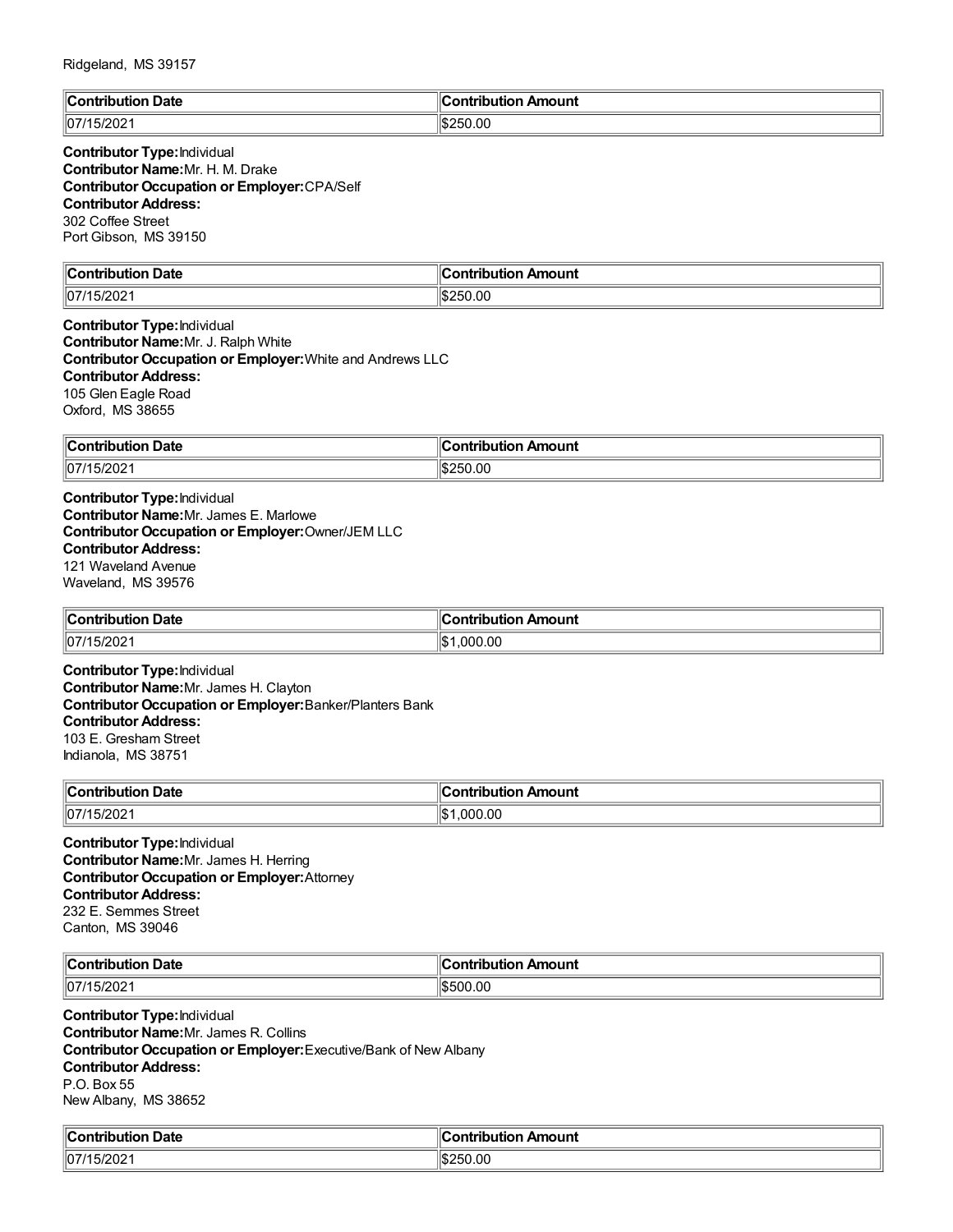| $\mathsf{C}_{\mathsf{C}}$<br>Date<br><b>ribution</b> | <b>Contribution</b><br>Amount |
|------------------------------------------------------|-------------------------------|
| 07/15/202                                            | ∥\$<br>.000.00                |

**Contributor Type:**Individual **Contributor Name:**Mr. Linus Shakelford **Contributor Occupation or Employer:**Lakeland Place Garden Park Cemetary **Contributor Address:** P.O. Box 4243 Brandon, MS 39047

| llC<br>Jate<br>…∴∩n*∵<br>----<br>----- | 10<br>Amount<br>---<br>- - - |
|----------------------------------------|------------------------------|
| 07/1<br>∣୰୵୰୵                          | ۱¢<br>יי<br>.                |

#### **Contributor Type:**Individual **Contributor Name:**Mr. Rod Clement **Contributor Occupation or Employer:**Attorney **Contributor Address:** 1605 Poplar Boulevard Jackson, MS 39202

| ∥Cont<br>Date<br>ribution<br>$ -$ | Amount<br>ution<br>. |
|-----------------------------------|----------------------|
| 07/15/202                         | \$500.00             |

**Contributor Type:**Individual **Contributor Name:**Mr. Sha Walker, III **Contributor Occupation or Employer:**Jumpstart Test Prep **Contributor Address:** P.O. Box 568 Brookhaven, MS 39602

| ∥Con<br>Date<br>.<br>nn | <b>Amount</b><br>. |
|-------------------------|--------------------|
| 07/1                    | .00                |
| 15/202                  | \$500              |

**Contributor Type:**Individual **Contributor Name:**Mr. Solon Scott **Contributor Occupation or Employer:**America's Catch **Contributor Address:** 102 Main Street Itta Bena, MS 38941

| $\ $ Contribution | Amount         |
|-------------------|----------------|
| Date              | .              |
| .                 |                |
| 107/15/2021       | IS:<br>.500.00 |

**Contributor Type:**Individual **Contributor Name:**Mr. William Blakeslee **Contributor Occupation or Employer:**Retired **Contributor Address:** 41 Greenbriar Gulfport, MS 39507

| $^{\circ}$ Contribution<br><b>Date</b> | Amount<br>a mbuila mbi a m<br>nuuuu |
|----------------------------------------|-------------------------------------|
| 07/2<br>15/2021                        | $\sim$<br><b>250.00</b><br>٦Ъ.      |

**Contributor Type:**Individual **Contributor Name:**Mr. William L. Kennedy **Contributor Occupation or Employer:**DuncanGin, Inc. **Contributor Address:** 13 Kennedy Road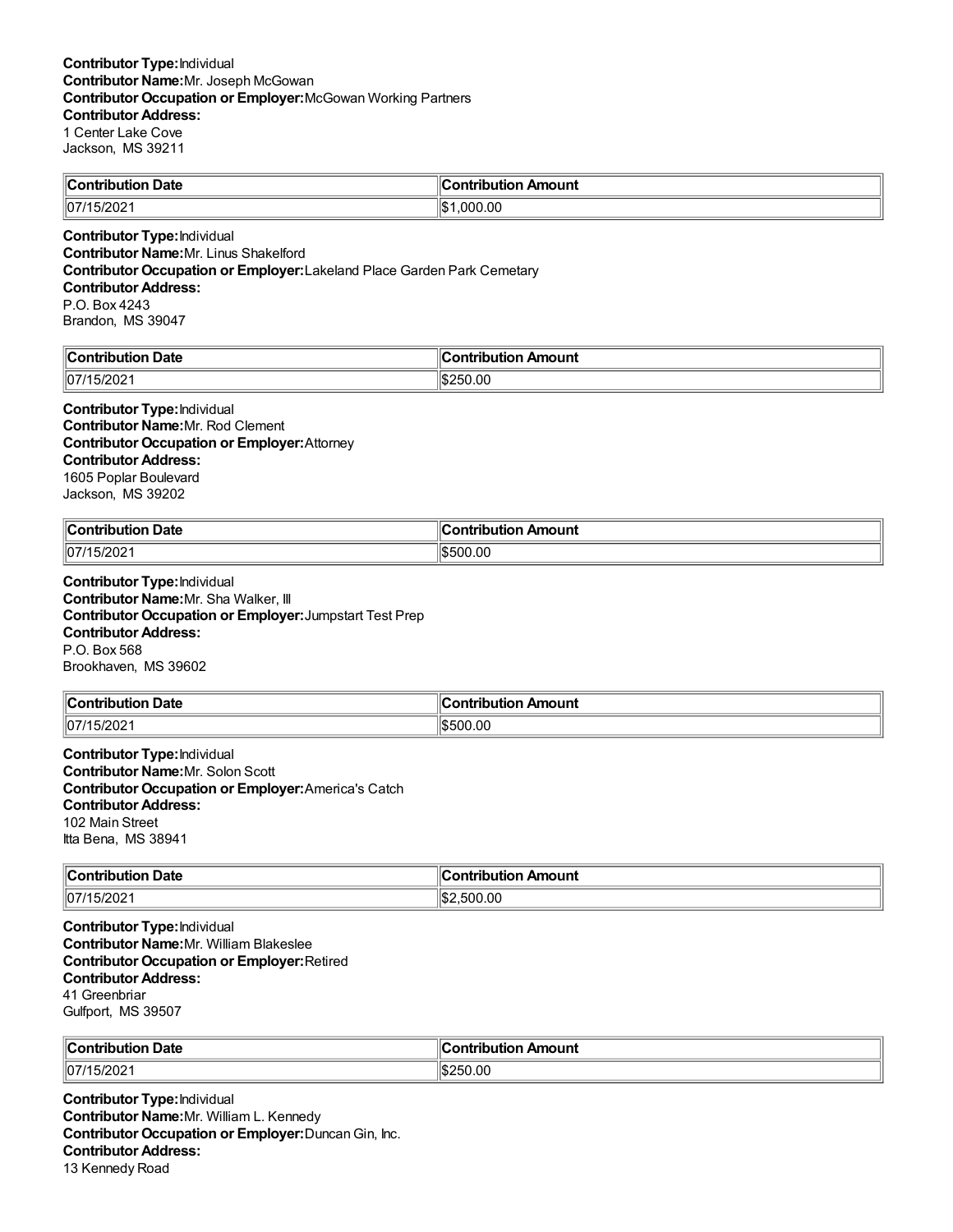| $\mathbb{I}$ C                       | <b>Contribution</b>    |
|--------------------------------------|------------------------|
| Date                                 | Amount                 |
| …ontributior                         | auon e                 |
| .                                    |                        |
| 07/15/202<br>. J $\angle$ UZ $\cdot$ | ,000.00<br>۱m۰.<br>I-D |

#### **Contributor Type:**Individual **Contributor Name:**Ms. Bette Dixon **Contributor Occupation or Employer:**Retired **Contributor Address:** PO Box 3820 Brookhaven, MS 39603

| $\mathbb{I}$ C | Amount       |
|----------------|--------------|
| Date           | `ontribution |
| Contribution   |              |
|                |              |
| $\ 07/15/20$   | 1\$500.00    |

**Contributor Type:**Individual **Contributor Name:**Ms. Donna Roberts **Contributor Occupation or Employer:**Retired **Contributor Address:** 503 N. Lamar Oxford, MS 38655

| ∥Con<br>Date<br>.      | Amount<br>----<br>.<br>---<br>. . |
|------------------------|-----------------------------------|
| $\parallel$ 07/15/2021 | 11\$<br>000.00.                   |

**Contributor Type:**Individual **Contributor Name:**Ms. Lynda Ann Costas **Contributor Occupation or Employer:**Real Estate **Contributor Address:** 1200 Meadowbrook Road, #17 Jackson, MS 39206

| ∥Con<br>Date<br>---<br>1011<br>. | Amount<br>antrihution |
|----------------------------------|-----------------------|
| 07/1<br>חכי<br>ZUZ               | .00<br>19500          |

**Contributor Type:**Corporation **Contributor Name:**MMC Materials, Inc. **Contributor Occupation or Employer:**N/A **Contributor Address:** P.O. Box 2569 Madison, MS 39130

| $\ $ Contribution<br><b>Date</b> | n Amount<br>`ontributio.<br>. |
|----------------------------------|-------------------------------|
| 07/1<br>15/2021                  | .000.00                       |

**Contributor Type:**Other **Contributor Name:**Kevin E. Blackwell Campaign Account **Contributor Occupation or Employer:**N/A **Contributor Address:** 4105 Jessica Drive Southaven, MS 38672

| ⊪∩                      | .         |
|-------------------------|-----------|
| Date                    | noum      |
| .                       |           |
| $\parallel$ 07/1<br>:uz | .OC<br>71 |

**Contributor Type:**PAC **Contributor Name:**Cadence Bank, Inc. PAC **Contributor Occupation or Employer:**N/A **Contributor Address:** 2100 3rd Avenue North, Suite 1100 Birmingham, AL 35203

| llC<br>Date<br>∴ontr<br>-----<br>пн<br>$ -$ | 10<br>- - <b>- - -</b> - -<br>Amount<br>-----<br>---<br><br>$\sim$ $\sim$ |
|---------------------------------------------|---------------------------------------------------------------------------|
| 15/202                                      | ∥\$∶                                                                      |
| 07/1                                        | 000.00                                                                    |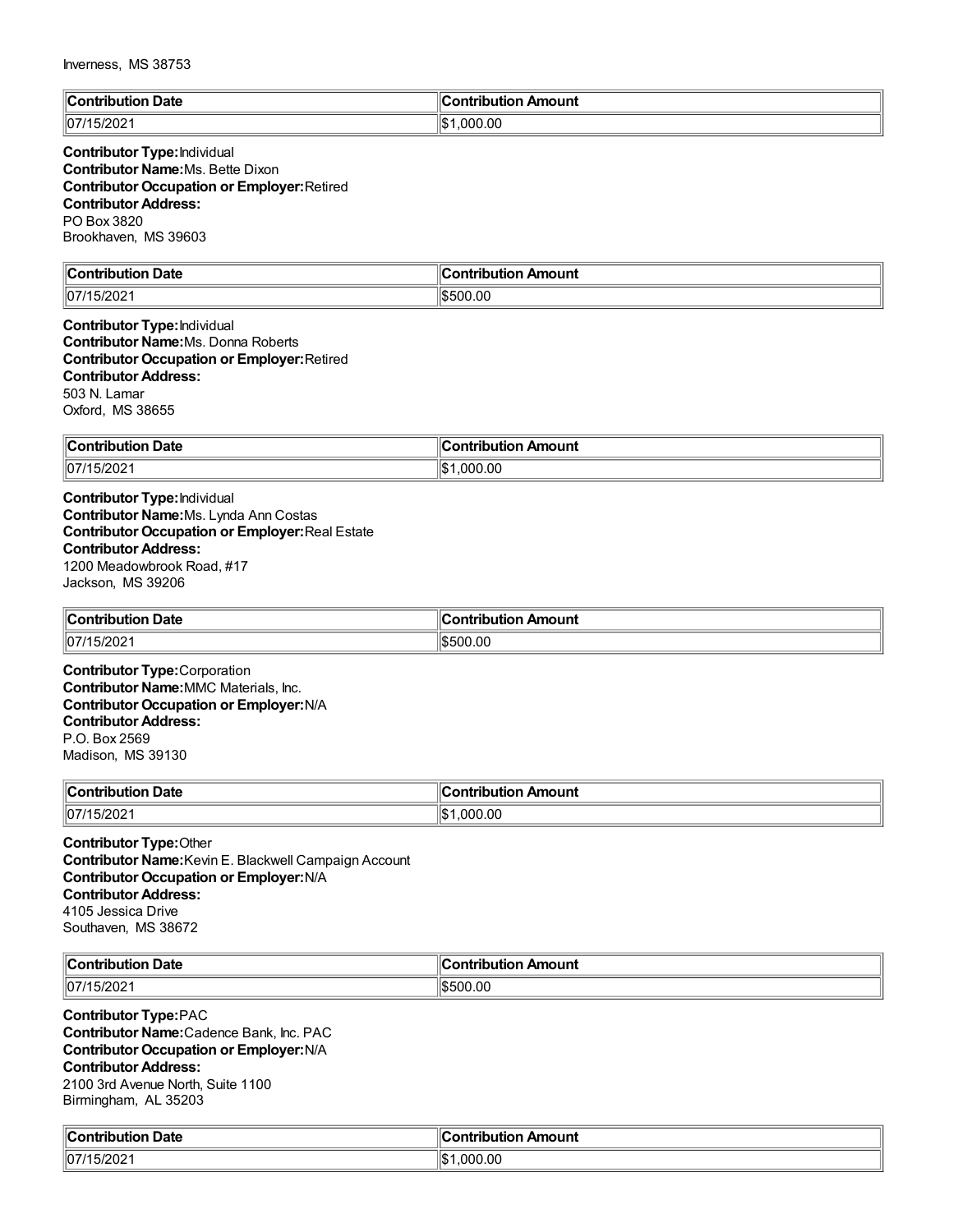| <b>Contribution Date</b> | Contribution Amount |
|--------------------------|---------------------|
| 107/19/2021              | 1\$250.00           |
| -<br>.                   |                     |

**Contributor Type:**Individual **Contributor Name:**Mr. Brooks Holstein **Contributor Occupation or Employer:**Comvest **Contributor Address:** 286 Beauvoir Road, Suite 200 Biloxi, MS 39531

| Date                               | `ontribut |
|------------------------------------|-----------|
| $\sim$ $\sim$ $\sim$ $\sim$ $\sim$ | Amount    |
| .                                  | ----      |
| $\parallel$ 07                     | .000.00   |
| <b>ZUZ</b>                         | ∥\$       |

#### **Contributor Type:**Individual **Contributor Name:**Mr. Mike Walters **Contributor Occupation or Employer:**Retired **Contributor Address:** 258 Springwood Dr Terry, MS 39170

| $\ $ Contribution           | . .                        |
|-----------------------------|----------------------------|
| า Date                      | <b>Contribution Amount</b> |
| 07/1  <br>.00000<br>/19/202 | \$300.00                   |

**Contributor Type:**Individual **Contributor Name:**Mr. Web Heidelberg **Contributor Occupation or Employer:**Retired **Contributor Address:** 905 Adeline St Hattiesburg, MS 39401

| $\ $ Contribution    | n Amount    |
|----------------------|-------------|
| <b>Date</b>          | ontribution |
| 07/19<br>/202<br>، ب | 250.00;     |

**Contributor Type:**Individual **Contributor Name:**Dr. and Mrs. Joseph Moak, Jr. **Contributor Occupation or Employer:**Physician/Self **Contributor Address:** 633 S. Church Street Brookhaven, MS 39601

| $\ $ Contribution<br><b>Date</b> | Amount<br><b>∍ontributio</b> r |
|----------------------------------|--------------------------------|
| //07/20/202                      | 250.00                         |
|                                  | ∕ הי                           |

**Contributor Type:**Individual **Contributor Name:**Dr. James Hall **Contributor Occupation or Employer:**Physician **Contributor Address:** P.O. Box 915 Brookhaven, MS 39602

| $\ $ Contribution     | a minihution.     |
|-----------------------|-------------------|
| <b>Date</b>           | ntribution Amount |
| 107/<br>20/202<br>י ש | 0.0               |

**Contributor Type:**Individual **Contributor Name:**Mr. and Mrs. Andrew Mallinson **Contributor Occupation or Employer:**Multicraft International **Contributor Address:** 5 East Hill Drive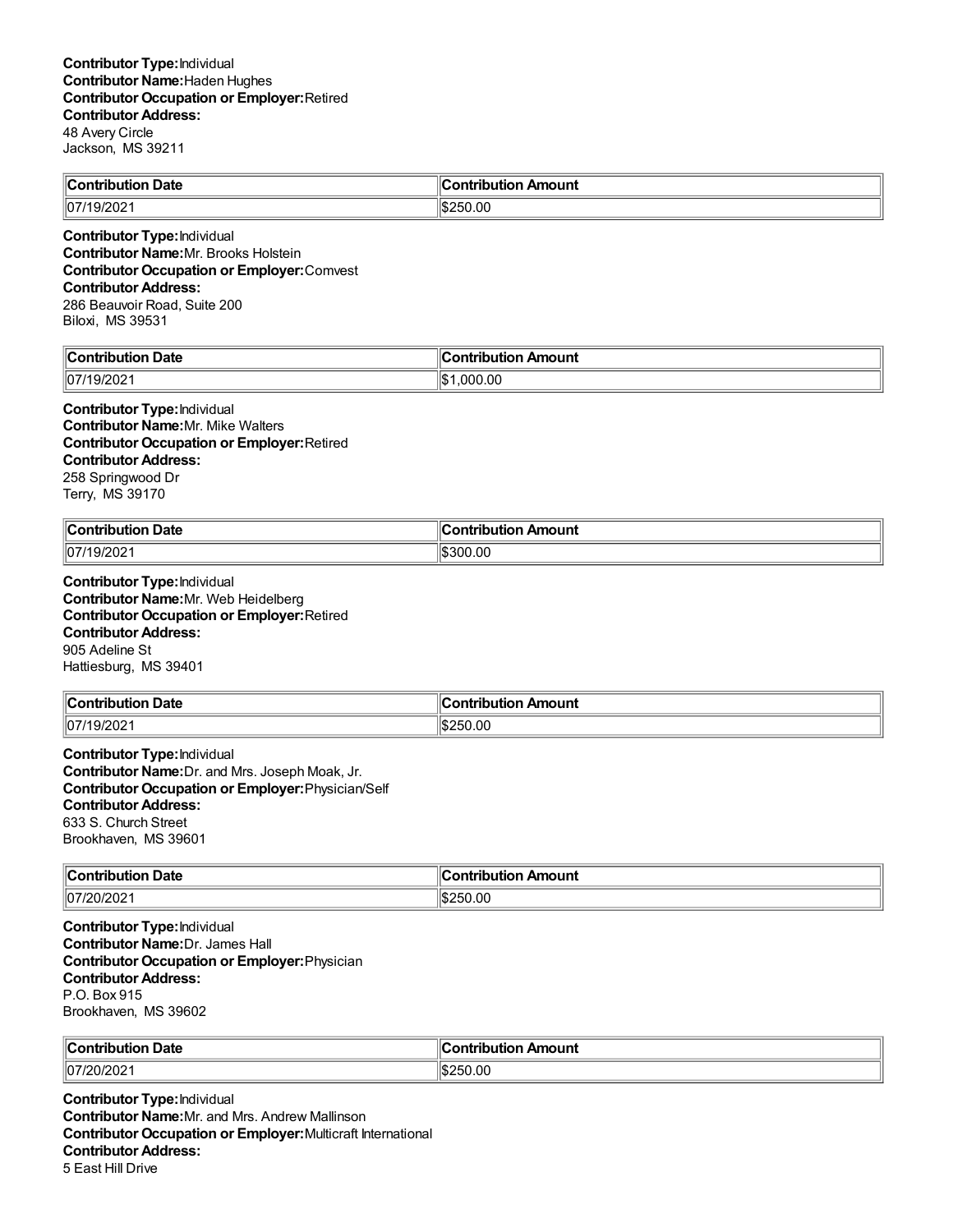| ∥C      | <b>Amount</b> |
|---------|---------------|
| Date    | $ -$          |
| ------- | -----         |
| ITIC    | ---           |
|         |               |
| 07/20   | 00.00         |
| SUIZUZ. | נ:מו          |

# **Contributor Type:**Individual

**Contributor Name:**Mr. and Mrs. Bill Boerner **Contributor Occupation or Employer:**Attorney/Boerner Law Firm **Contributor Address:** 117 Rail Road Avenue Brookhaven, MS 39602

| ∥Con<br>Date<br>. | 11<br>---<br>mount<br>----<br>----<br><br>. . |
|-------------------|-----------------------------------------------|
| 20/202<br> 07/T   | ۱¢۰<br>50.00<br>י<br>⊿הוו                     |

#### **Contributor Type:**Individual **Contributor Name:**Mr. and Mrs. Dudley Lampton **Contributor Occupation or Employer:**Attorney **Contributor Address:** 502 Natchez Avenue Brookhaven, MS 39601

| ∥Con<br>Date<br>---<br>. | าount<br>- - - |
|--------------------------|----------------|
| 07/20/                   | 00.(           |
| 20/202                   | ıl¢            |
|                          | אנ             |

**Contributor Type:**Individual **Contributor Name:**Mr. and Mrs. Greg Whittier **Contributor Occupation or Employer:**Retired **Contributor Address:** 1580 Sagewood Lane Brookhaven, MS 39601

| ∥Con'<br>Date<br>---<br>----<br>10ution<br>. | Amount<br>.<br>.     |
|----------------------------------------------|----------------------|
| //07/20/202                                  | .00<br>'IS.<br>-256. |

**Contributor Type:**Individual **Contributor Name:**Mr. and Mrs. JohnOliver **Contributor Occupation or Employer:**Retired **Contributor Address:** 25 Highlands Meadows Drive Jackson, MS 39211

| $\infty$ ontribution<br><b>Date</b><br><b>IDULIO</b><br>. | n Amount<br>ontribution |
|-----------------------------------------------------------|-------------------------|
| 07/20/202                                                 | .500.00<br>ຳປະ          |

**Contributor Type:**Individual **Contributor Name:**Mr. and Mrs. Lampkin Butts **Contributor Occupation or Employer:**Sanderson Farms **Contributor Address:** 8 Laurelwood Court Laurel, MS 39443

| $\mathbb{R}$<br>Date<br>- -- ---- - - - - - - - -<br>. | Amount<br>.      |
|--------------------------------------------------------|------------------|
| 07/20/202                                              | .00<br>⊩⊄<br>nnr |

**Contributor Type:**Individual **Contributor Name:**Mr. and Mrs. Patrick Lowery **Contributor Occupation or Employer:**CPA/Lowery Payn & Leggett **Contributor Address:** 1086 Lowery Road Wesson, MS 39191

| ∥Cω                | :ontribution     |
|--------------------|------------------|
| Contribution Date: | ribution Amount: |
| 07/20/202          | S250.00          |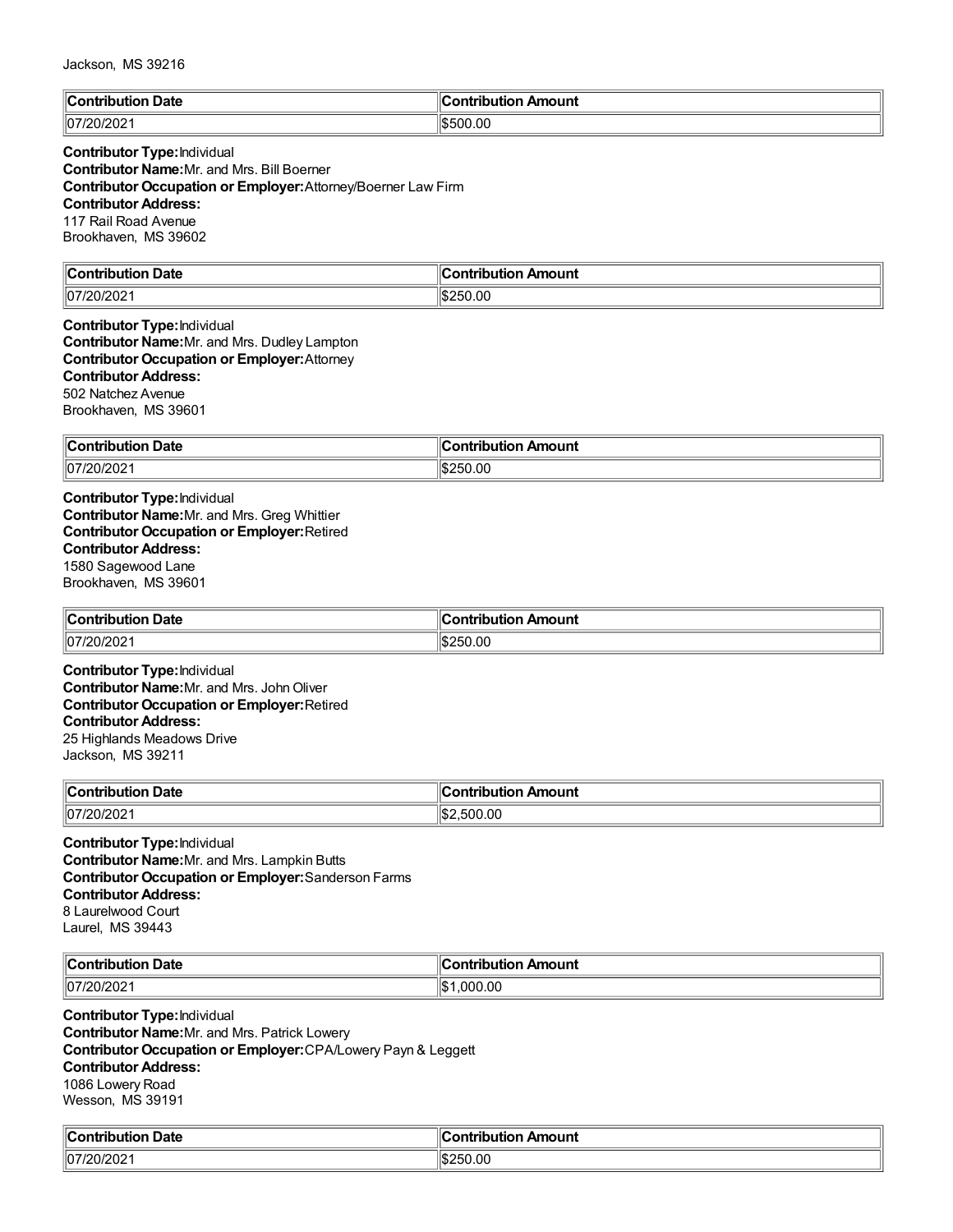| $\ $ Contribut  | ⊞Contri <u>bur</u> |
|-----------------|--------------------|
| ribution Date   | ribution Amount    |
| ۱đ<br>1107<br>ີ | ,,<br>'.uu         |

**Contributor Type:**Individual **Contributor Name:**Mr. Bill Jacobs **Contributor Occupation or Employer:**Retired **Contributor Address:** 1858 E Lincoln Rd SE Brookhaven, MS 39601

| <b>Date</b>    | Amount       |
|----------------|--------------|
| 'ontribution   | `ontribution |
| 7.00.000       | .000.00      |
| $\parallel$ 07 | ∣∣∧          |
| 20/202         | ۱J           |

#### **Contributor Type:**Individual **Contributor Name:**Mr. Charles May

**Contributor Occupation or Employer:**Self/Charles May Sales **Contributor Address:** 7049 Beauregard Road Wesson, MS 39191

| $\sf{IC}$ ontri<br>Date | ontribution<br>Amount |
|-------------------------|-----------------------|
| /20/202<br> 07/         | \$250.00              |

**Contributor Type:**Individual **Contributor Name:**Mr. Howard McMillan **Contributor Occupation or Employer:**Retired **Contributor Address:** 1200 Meadowbrook Road Jackson, MS 39206

| $\ $ Contribution      | n Amount    |
|------------------------|-------------|
| Date                   | ontribution |
| 07/20/<br>20<br>72 U Z | 250.00;     |

**Contributor Type:**Individual **Contributor Name:**Mr. Ralph Peeples **Contributor Occupation or Employer:**Retired **Contributor Address:** PO Box 553 Brookhaven, MS 39601

| → Date            | Amount       |
|-------------------|--------------|
| <b>∣</b> Contribu | ח∩itrih⊔ti∩n |
| . .oution         |              |
| 107/20/2021       | \$250.00     |

**Contributor Type:**Individual **Contributor Name:**Mr. Sha Walker, III **Contributor Occupation or Employer:**Jump State Test Prep **Contributor Address:** P.O. Box 568 Brookhaven, MS 39602

| ∥Conf<br>Date<br>----<br>ribution | bution Amount<br>. |
|-----------------------------------|--------------------|
| 07/20/                            | .00                |
| '0/202                            | ר:                 |

**Contributor Type:**Individual **Contributor Name:**Mr. Stephen Mills **Contributor Occupation or Employer:**Physician **Contributor Address:** 760 Sidney Trl SE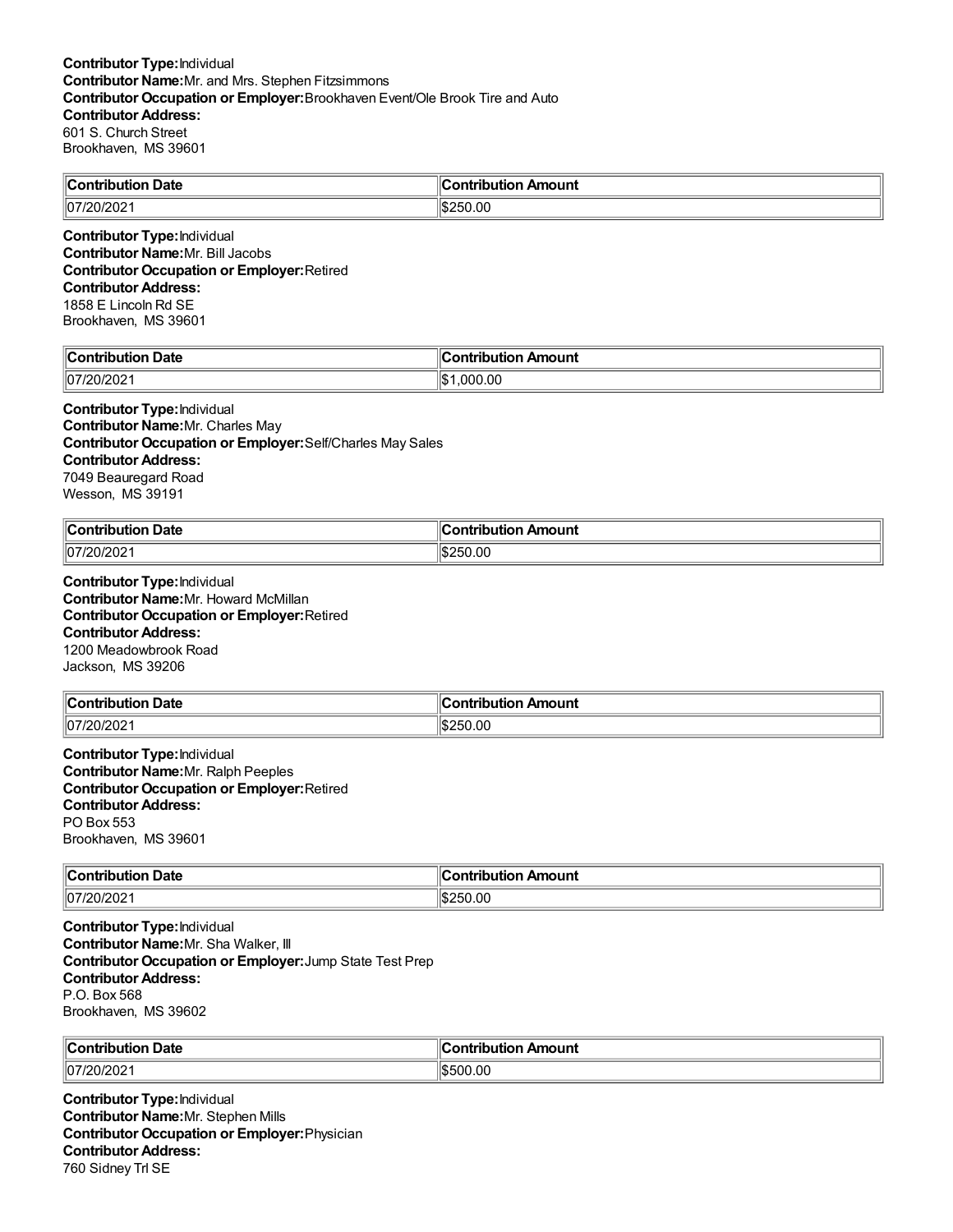| llC                                                 | Amount         |
|-----------------------------------------------------|----------------|
| <b>Date</b>                                         | .ontribution.  |
| ∴∩n*                                                | нюг.           |
| 'ih⊔ti∩n                                            | ш              |
| .                                                   |                |
| $\parallel$ 07 $\prime$ <sup>-</sup><br>.וני<br>∠∪∠ | .000.00<br>۱ф. |

#### **Contributor Type:**Individual **Contributor Name:**Mr. Tommy Thames **Contributor Occupation or Employer:**The Park Companies **Contributor Address:** 124 One Madison Plaza, Suite 1500 Madison, MS 39110

| $\mathbb{C}$<br>า Date<br><b>Contributior</b> | ribution Amount<br>:ontribution |
|-----------------------------------------------|---------------------------------|
| 07/20/202                                     | :⊅اا                            |
| .                                             | .500.00                         |

**Contributor Type:**Individual **Contributor Name:**Mr. William D. Boykin **Contributor Occupation or Employer:**General Manager/Rex Lumber **Contributor Address:** 902 Morningside Drive Brookhaven, MS 39601

| ∥Con<br>.<br>----<br>Date | ution Amount<br>" a manila ribr.<br>. |
|---------------------------|---------------------------------------|
| 07/T<br>uzuz              | :250.00<br>I.D.                       |

**Contributor Type:**Corporation **Contributor Name:**Insurance and Risk Managers, Inc. **Contributor Occupation or Employer:**N/A **Contributor Address:** 315 South Jackson Street Brookhaven, MS 39601

| $\mathsf{C}$ ontribution | . Ir            |
|--------------------------|-----------------|
| າ Date                   | ribution Amount |
| ribuuor                  | .               |
| ⊪ບ∪.                     | .               |
| 07/T<br>//20/202         | \$500.00        |

**Contributor Type:**LimitedLiabilityCompany **Contributor Name:**CANU LLLC **Contributor Occupation or Employer:**N/A **Contributor Address:** 1086 Lowery Road Wesson, MS 39191

| $\ $ Contribution | ution Amount |
|-------------------|--------------|
| Date              | satribut     |
| 07/20/202         | 250.00       |

**Contributor Type:**LimitedLiabilityCompany **Contributor Name:**Micardie LLC **Contributor Occupation or Employer:**N/A **Contributor Address:** 904 Morningside Drive Brookhaven, MS 39601

| $\mathbb{C}$<br>Date<br><b>Contributior</b><br>. IDU' | ontribution<br>Amount |
|-------------------------------------------------------|-----------------------|
| 07/2 <sup>c</sup><br>1491494                          | :50.00<br>התר<br>w    |

**Contributor Type:**LimitedLiabilityCompany **Contributor Name:**Rehabilitation Centers LLC **Contributor Occupation or Employer:**N/A **Contributor Address:** 100-A Jadek Drive NE Magee, MS 39111

| $\mathbb{R}$                                     | <b>Antribution</b> |
|--------------------------------------------------|--------------------|
| ution Date                                       | Amount             |
| .                                                | IINUUUII /         |
| $\sim$ $\sim$ $\sim$<br>$\parallel$ 07<br>UIZUZ. | .000.00<br>١œ      |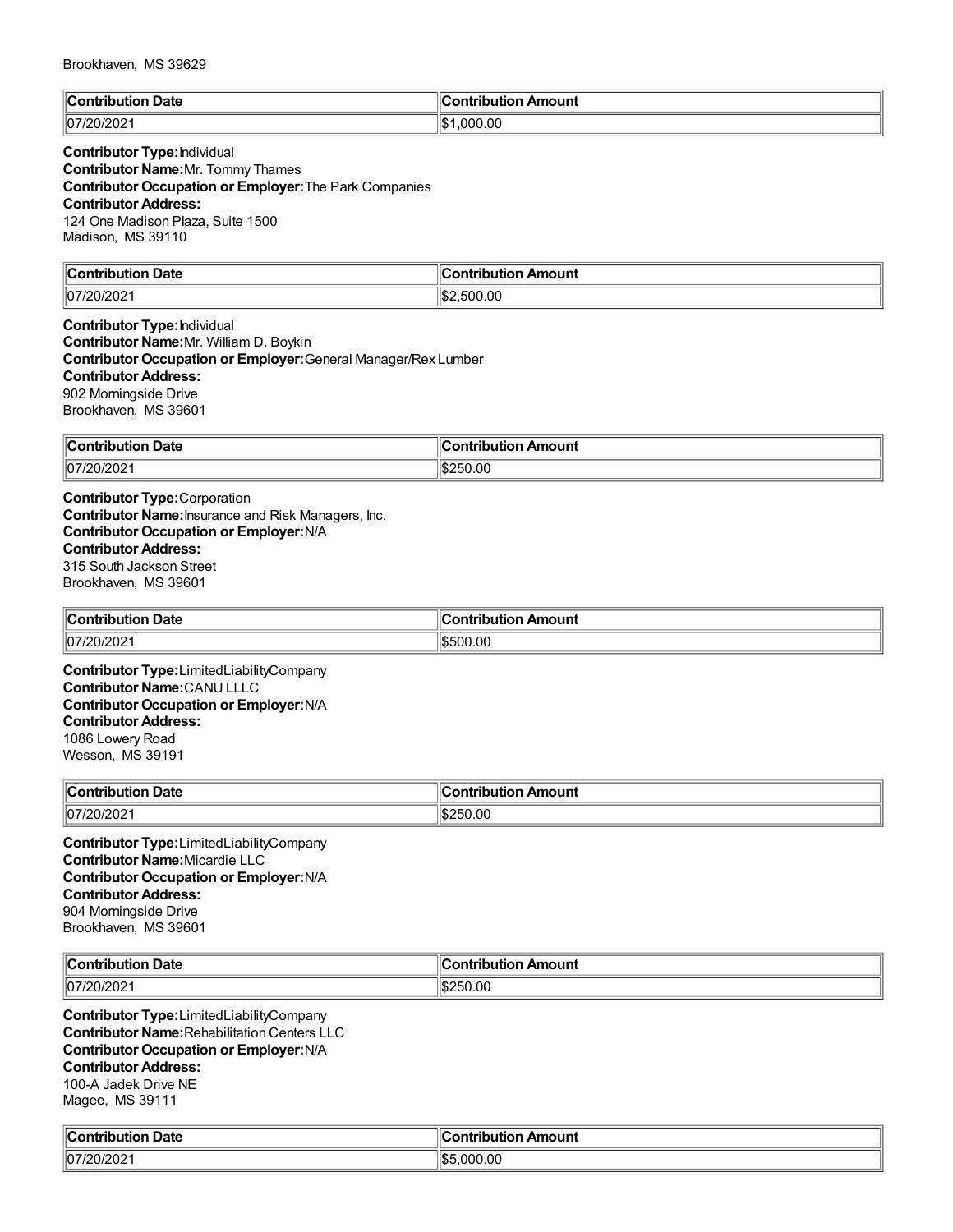| $\blacksquare$ Contribution | า Amount            |
|-----------------------------|---------------------|
| <b>Date</b>                 | <b>Contribution</b> |
| 107/20/2021                 | \$250.00            |

**Contributor Type:**PAC **Contributor Name:**Build PAC **Contributor Occupation or Employer:**N/A **Contributor Address:** 200 Commerce Park Drive, Suite B

Ridgeland, MS 39157

| Date<br>$\sim$ $\sim$<br>.<br>$\sim$ $\sim$ $\sim$ $\sim$ $\sim$ $\sim$ $\sim$ | mount<br>'ontribut<br>--- |
|--------------------------------------------------------------------------------|---------------------------|
| $\mathsf{d} \mathsf{C}$                                                        | ٠.                        |
| WZUZ.                                                                          | 00.00                     |
| ιu                                                                             | 1.D.                      |

#### **Contributor Type:**Individual **Contributor Name:**Dr. and Mrs. James Purdy **Contributor Occupation or Employer:**Physician **Contributor Address:** 417 Windover Circle Meridian, MS 39305

| $\mathsf{C}_{\mathsf{Onfrihi}}$ | Amount          |
|---------------------------------|-----------------|
| Date                            | ------          |
| .                               | ----            |
|                                 | ----            |
| 107/23/202                      | ∥\$∶<br>.000.00 |

**Contributor Type:**Individual **Contributor Name:**Dr. Robert Justus **Contributor Occupation or Employer:**Dentist/Self **Contributor Address:** 1411 23rd Avenue Meridian, MS 39301

| <b>Contribution Date</b> | <b>Contribution</b><br>n Amount |
|--------------------------|---------------------------------|
| $ 07/23/202\rangle$      | \$500.00                        |

**Contributor Type:**Individual **Contributor Name:**Mr. and Mrs. Jeff McCoy **Contributor Occupation or Employer:**Banker/Great Southern Bank **Contributor Address:** 6900 8th Place Meridian, MS 39305

| → Date<br><b>∣</b> Contribu<br>. .oution<br>. | Amount<br>ח∩itrih⊔ti∩n |
|-----------------------------------------------|------------------------|
| 107/23/2021                                   | \$500.00               |

**Contributor Type:**Individual **Contributor Name:**Mr. and Mrs. Manny Mitchell **Contributor Occupation or Employer:**Owner/Mitchell Distrubuting **Contributor Address:** 701 Beechwood Drive Meridian, MS 39305

| $\ $ Contributio<br><b>Date</b><br>. | ontribution Amount |
|--------------------------------------|--------------------|
| 107/23/202                           | 2.500.00<br>1S2    |

**Contributor Type:**Individual **Contributor Name:**Mr. and Mrs. Rick Berry **Contributor Occupation or Employer:**Attorney/Barry, Thaggard, May and Bailey, LLP. **Contributor Address:** 5141 Windsor Road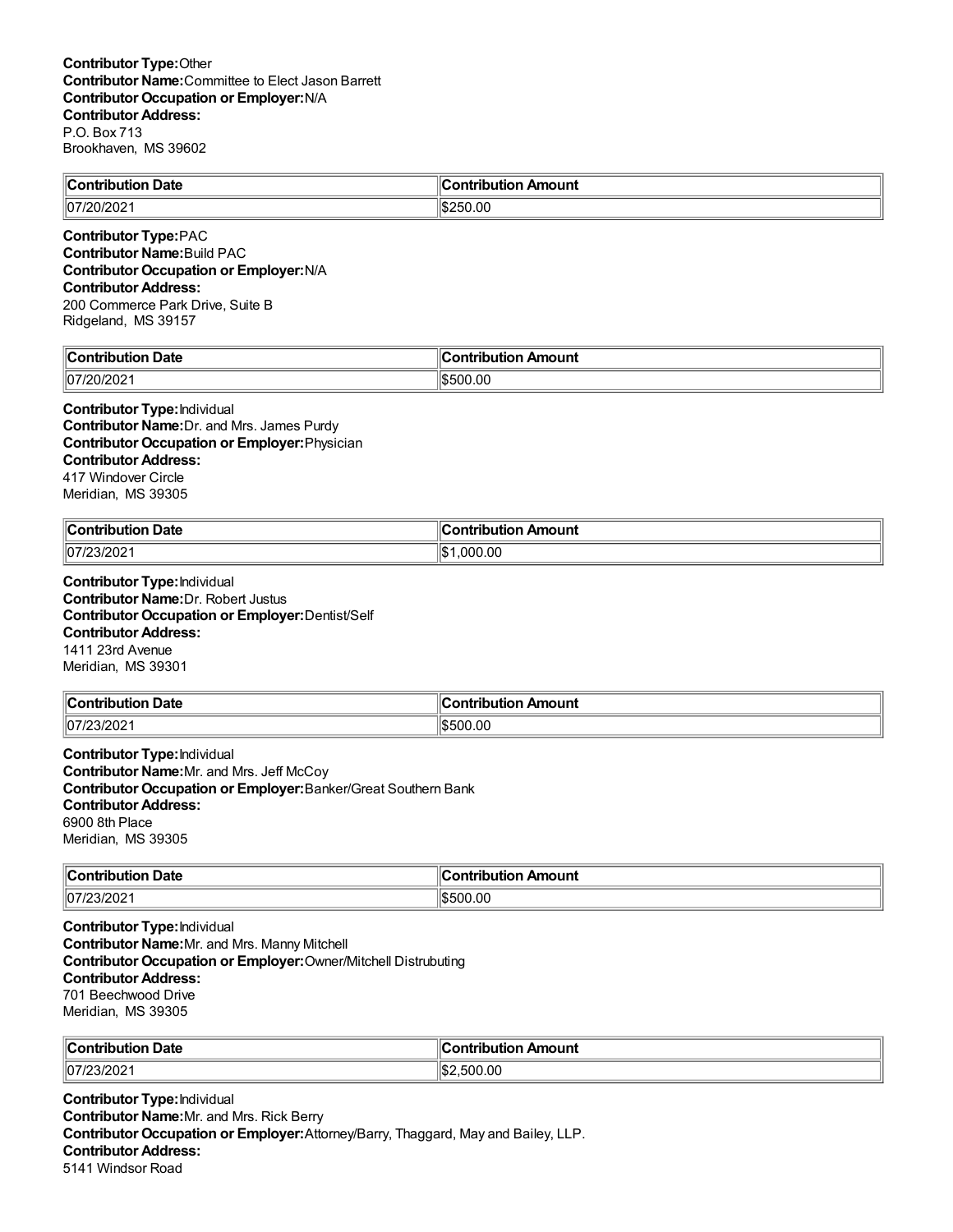| $\ $ Contribution | Amount               |
|-------------------|----------------------|
| Date              | `antrihutian         |
| .                 |                      |
| $\ 07/23/20$      | .000.00<br>lc<br>ا ت |

### **Contributor Type:**Individual

**Contributor Name:**Mr. and Mrs. Tommy Dulaney **Contributor Occupation or Employer:**Owner/Structural Steel Services **Contributor Address:** 5601 10th Avenue Meridian, MS 39305

| $\ $ Contri<br>Date              | Amount<br>`ontribution |
|----------------------------------|------------------------|
| 07 <sup>'</sup><br>$\sim$<br>ັບ∠ | ,000.00<br>∦\$ا<br>.   |

**Contributor Type:**Individual **Contributor Name:**Mr. Ayad Taotik **Contributor Occupation or Employer:**Engineering/Waggoneer Engineering **Contributor Address:** 2211 5th St., Suite 107 Meridian, MS 39301

| ∥Con<br>Date<br>ïbut<br>.<br>1011 | Amount<br>.<br>----<br>. ID' |
|-----------------------------------|------------------------------|
| 07/T<br>70. ا<br>77231202         | 0.0                          |

**Contributor Type:**Individual **Contributor Name:**Mr. Chuck Reece **Contributor Occupation or Employer:**Admin/Rush Health Systems **Contributor Address:** 8461 Russell Topton Road Meridian, MS 39305

| ∥Con'<br>Date<br>-------<br>---<br>1010 | <b>Amount</b><br>. |
|-----------------------------------------|--------------------|
| 107/23/202                              | .00<br>۱ß.<br>75U. |

**Contributor Type:**Individual **Contributor Name:**Mr. Clay Holladay **Contributor Occupation or Employer:**Mississippi Broadcasters LLC **Contributor Address:** P.O. Box 1699 Meridian, MS 39302

| $\sim$ ontribus.<br>Date<br>. | Amount<br>.<br>71                         |
|-------------------------------|-------------------------------------------|
| 07/2 <sup>2</sup><br>231202   | .00<br>$\overline{\phantom{a}}$<br>$\sim$ |

**Contributor Type:**Individual **Contributor Name:**Mr. Clyde Bryant **Contributor Occupation or Employer:**Insurance/Clyde J. Bryant Insurance Agency **Contributor Address:** 500 Broadway Drive Hattiesburg, MS 39401

| ∥Coı<br>⊦ Date<br>. | ı Amount<br>a mboile chia m<br>™∪on⊾<br>puuo |
|---------------------|----------------------------------------------|
| 07/2<br>2UZ         | $\sim$<br>$^{\prime}$<br>.UU                 |

**Contributor Type:**Individual **Contributor Name:**Mr. Daniel Holland **Contributor Occupation or Employer:**Clearspan Components, Inc. **Contributor Address:** 244 Kempdale Road Daleville, MS 39326

| Date<br><b>SUPPLIES</b><br>ution<br>. | <b>Contribution</b><br>Amount<br>$\sim$ $\sim$ |
|---------------------------------------|------------------------------------------------|
| $ 07/23/202\rangle$                   | .000.00<br>۰ ۱۱<br>IФ                          |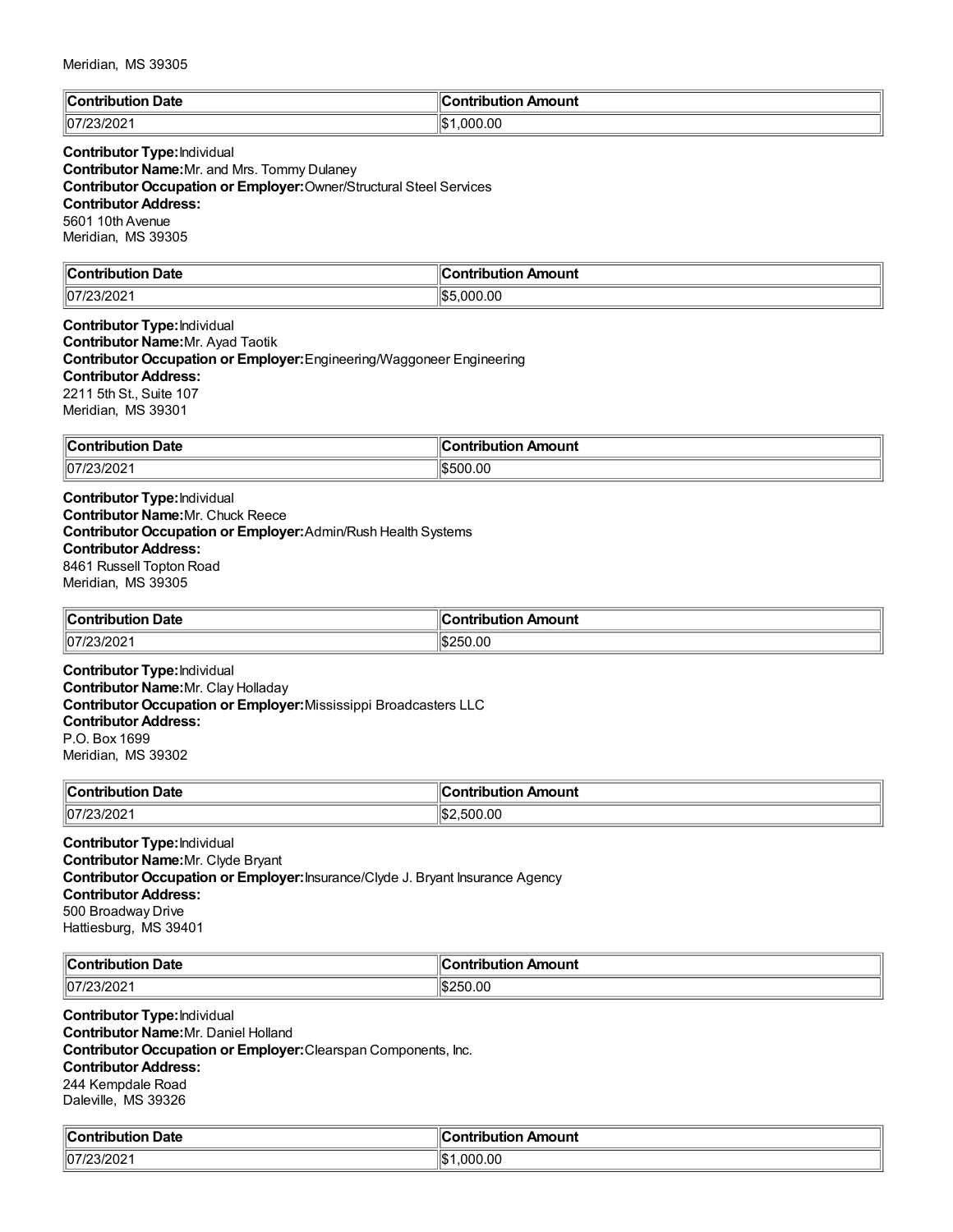| ∥Coı<br>. Date<br>ontribution | Amount<br>.<br>.                 |
|-------------------------------|----------------------------------|
| 07/23/202                     | 11 Q L<br>00.00<br>. റററ<br>'IsD |

#### **Contributor Type:**Individual **Contributor Name:**Mr. Ed Johnson **Contributor Occupation or Employer:**Development/Bonita Properties **Contributor Address:** 5907 Huntington Circle Meridian, MS 39305

| .                          | `ontribution |
|----------------------------|--------------|
| `ontribution               | n Amount     |
| υaτe                       | JIIOI        |
| .                          | I IIJL       |
| $\parallel$ 07<br>– ગ∠∪∠ ⊧ | \$500.00     |

#### **Contributor Type:**Individual **Contributor Name:**Mr. Gayle Callahan **Contributor Occupation or Employer:**Retired

**Contributor Address:** 5725 Highway 39 Meridian, MS 39305

| $\ $ Contribution<br>Date<br>. | 11<br>∩ntı<br>Amount<br>aha mai a sa<br>ורזו |
|--------------------------------|----------------------------------------------|
| 07/23/2021                     | \$500.00                                     |

#### **Contributor Type:**Individual **Contributor Name:**Mr. Howard Catchings **Contributor Occupation or Employer:**Insurance/Catchings Insurance **Contributor Address:** 945 N. State Street Jackson, MS 39202

| ∥Conι.<br>Date<br><b>ribution</b> | ribution Amount<br>. |
|-----------------------------------|----------------------|
| 07/2 <br>00. ر<br>ے∪∡וט:          | .00                  |

**Contributor Type:**Individual **Contributor Name:**Mr. Joseph Sharp **Contributor Occupation or Employer:**Retired **Contributor Address:** 28 Everglades Hattiesburg, MS 39402

| $\ $ Contribution | Amount       |
|-------------------|--------------|
| <b>Date</b>       | `ontribution |
|                   | ли           |
| 07/23/202         | \$250.00     |

**Contributor Type:**Individual **Contributor Name:**Mr. Lewis Mallory, Jr. **Contributor Occupation or Employer:**Retired **Contributor Address:** 513 Greensboro Street Starkville, MS 39759

| $\mathcal{L}_{\mathbf{C}}$<br>Date<br>. | .<br>Amount        |
|-----------------------------------------|--------------------|
| $\parallel$ 07/2<br>23/202              | 50.OC<br>ъ.<br>ייי |

**Contributor Type:**Individual **Contributor Name:**Mr. Marty Davidson **Contributor Occupation or Employer:**Owner/Southern Pipe and Supply **Contributor Address:** P.O. Box 3804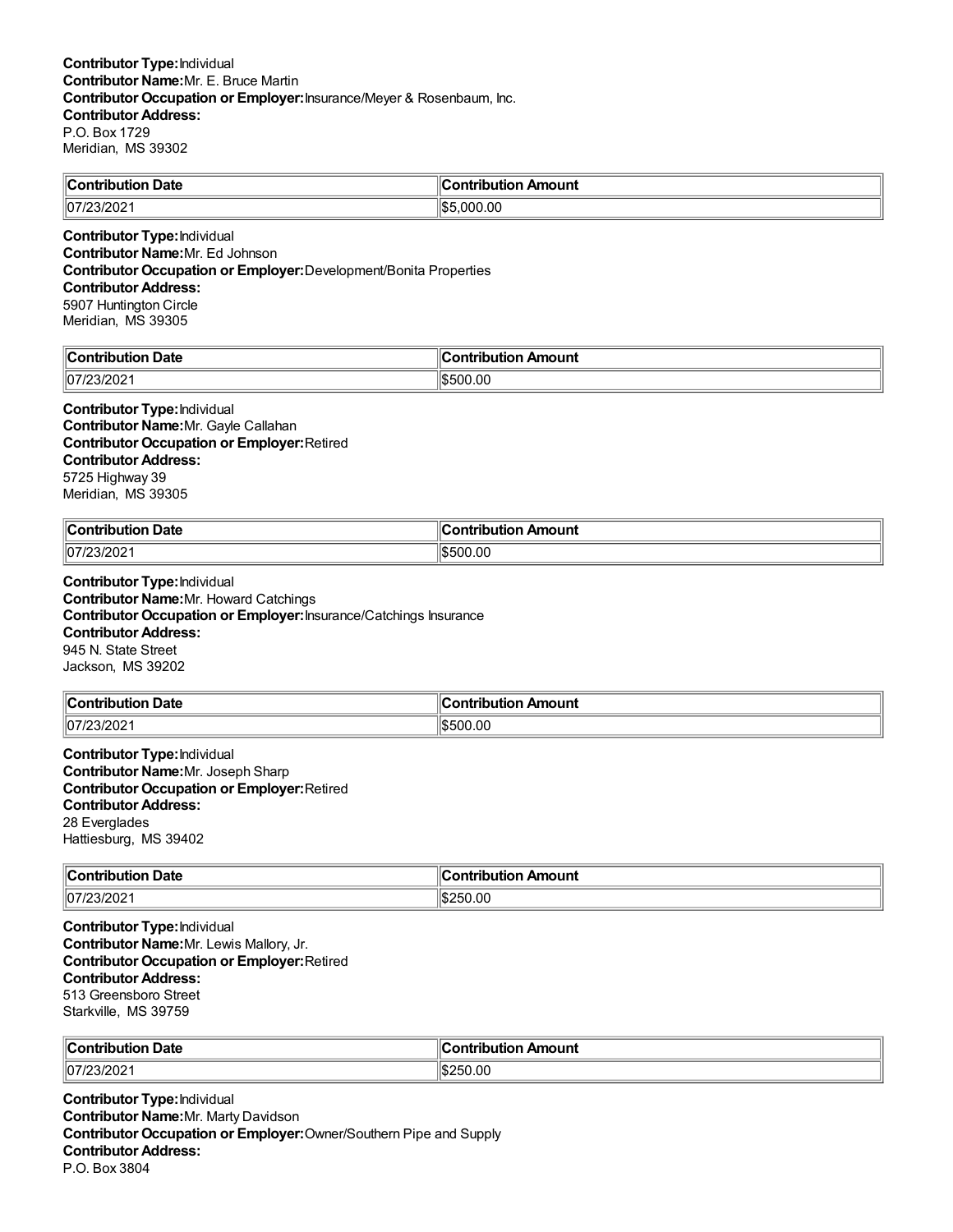| $\mathbb{I}$ C<br>Date<br>:ontributic<br>. | <b>Contribution</b><br>Amount |
|--------------------------------------------|-------------------------------|
| $\parallel$ 07/23/202                      | 2,500.00<br>∣√D.∕             |

## **Contributor Type:**Individual **Contributor Name:**Mr. Richmond Alexander

**Contributor Occupation or Employer:**Anderson Regional **Contributor Address:** 1510 Country Club Drive

Meridian, MS 39305

| $\mathbb{I}$ C<br>Jate<br>and the production of | <b>Amount</b><br><b>AMP</b><br>----<br>------ |
|-------------------------------------------------|-----------------------------------------------|
| 07/2 <sup>2</sup><br>- 94                       | 0.00                                          |

**Contributor Type:**Individual **Contributor Name:**Mr. Scott Carmichael **Contributor Occupation or Employer:**MiSSouth Properties **Contributor Address:** P.O. Box 8 Meridian, MS 30302

| ∥Con                      | ution Amount              |
|---------------------------|---------------------------|
| Date                      |                           |
| ibut                      | ----                      |
| .                         | וטו                       |
| 07/T<br>. 2U.<br>77231202 | 0.00<br>∶ا∂ا<br>יי<br>ыn. |

**Contributor Type:**Individual **Contributor Name:**Mr. Tony McDaniel **Contributor Occupation or Employer:**Industrial Electric Motor Works **Contributor Address:** 2811 Old Wire Road Meridian, MS 39301

| $\overline{ }$<br><b>Date</b><br>∴Contribufi∕ | . .<br>ı Amount<br><b>CONTINUES</b><br>ibution |
|-----------------------------------------------|------------------------------------------------|
| 107/23/202                                    | .00<br>1\$<br>იიი                              |

**Contributor Type:**Individual **Contributor Name:**Mr. Will Parker **Contributor Occupation or Employer:**Attorney/Self **Contributor Address:** P.O. Box 1707 Meridian, MS 39302

| ∥Con<br>Date<br>- - -<br>----<br>1011<br>Ή | ı Amount<br>wila mina w<br>⊡uO∟ |
|--------------------------------------------|---------------------------------|
| 107/23/202                                 | .00<br>500                      |

**Contributor Type:**Individual **Contributor Name:**Mrs. Syble Majure **Contributor Occupation or Employer:**Retired **Contributor Address:** 427 Windover Circle Meridian, MS 39305

| $\ $ Cont<br>Date<br>.           | ı<br>Amount<br>----- |
|----------------------------------|----------------------|
| 07 <sup>′</sup><br>2.3/20<br>∠∪∠ | 0.0<br>1\$500        |

**Contributor Type:**Corporation **Contributor Name:**D&H Construction **Contributor Occupation or Employer:**N/A **Contributor Address:** 6889 A. C. Brown Road Meridian, MS 39305

| $\epsilon$<br>Date<br>contributior، ا<br>IN.<br>. | <b>Contribution</b><br>Amount<br>. |
|---------------------------------------------------|------------------------------------|
| $7000000$<br>1107<br>2312021                      | \$500.00                           |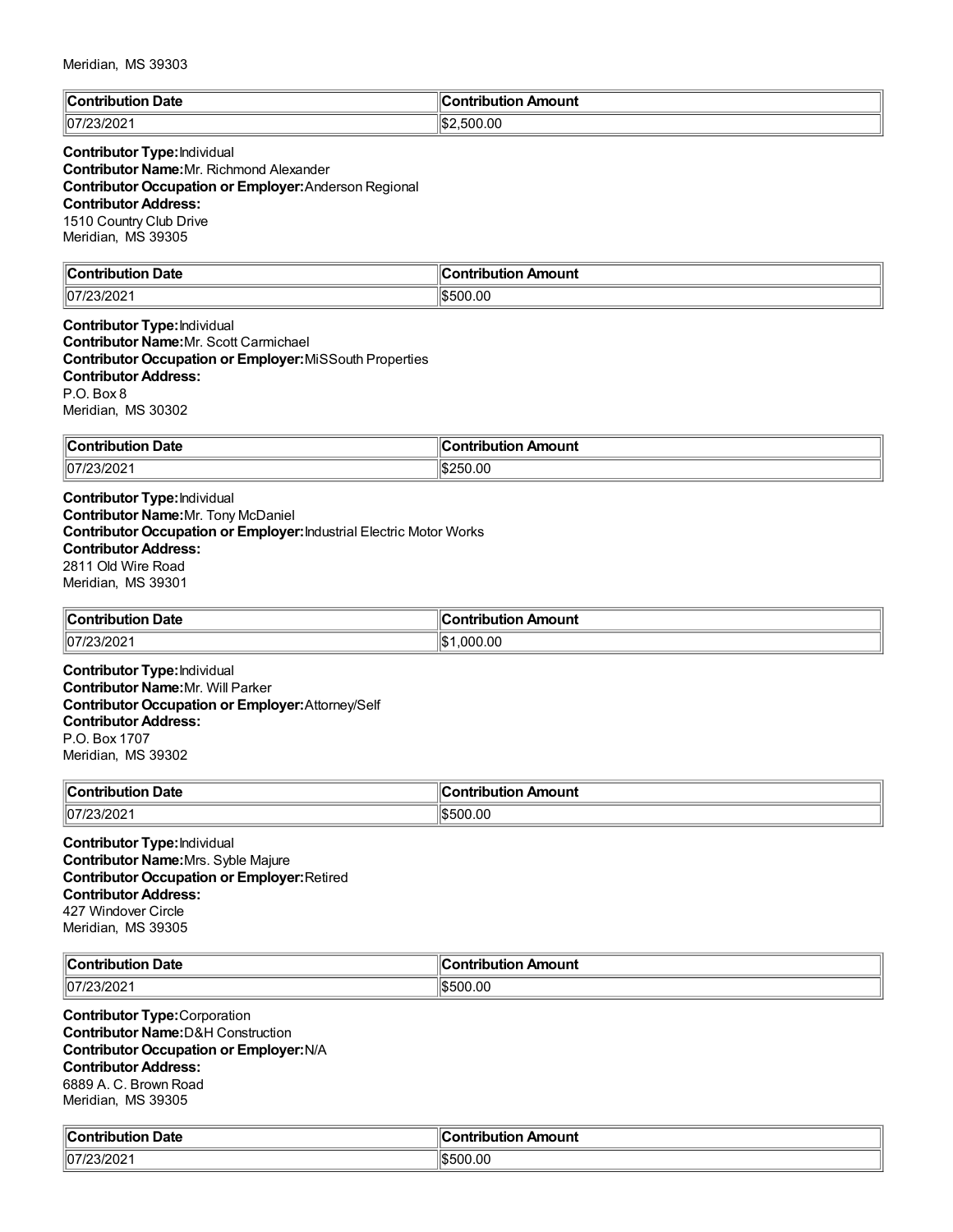| <b>Contribution Date</b> | $\parallel$ Contribution Amount |
|--------------------------|---------------------------------|
| $ 07/23/202\rangle$      | ⊪\$՝<br>.000.00                 |
|                          |                                 |

**Contributor Type:**Corporation **Contributor Name:**JohnO'Neil Johnson Toyota **Contributor Occupation or Employer:**N/A **Contributor Address:** 2900 Highway 39 N Meridian, MS 39301

| $\mathbb{R}$<br><b>*ribution Date</b><br>$\sim$ $\sim$ $\sim$ $\sim$ | Contribution Amount |
|----------------------------------------------------------------------|---------------------|
| 00000                                                                | .000.00             |
| $\parallel$ 07                                                       | ᡰ᠊                  |
| 312UZ.                                                               | I-D                 |

#### **Contributor Type:**PAC

**Contributor Name:**Capitol Advocacy PAC **Contributor Occupation or Employer:**N/A **Contributor Address:** P.O. Box 217 Jackson, MS 39205

| <b>Contribution Date</b> | 'on Amount                  |
|--------------------------|-----------------------------|
| .                        | ∴ontributioش                |
| 07/23/2021               | $  \mathbf{C}  $<br>.000.00 |

**Contributor Type:**Individual **Contributor Name:**Mr. James Marlowe **Contributor Occupation or Employer:**Owner/JEM LLC **Contributor Address:** 121 Waveland Avenue Waveland, MS 39576

| ¶Cont<br><b>Date</b><br>ıtribution | . .<br>ır<br><b>ibution</b><br>າ Amount<br>.<br>. |
|------------------------------------|---------------------------------------------------|
| 107/26/202                         | 000.00<br>IS.                                     |

**Contributor Type:**Individual **Contributor Name:**Mr. and Mrs. George R. Rea, Jr. **Contributor Occupation or Employer:**CPA/Rea Shaw Giffin & Stuart **Contributor Address:** 509 North Hills Street Meridian, MS 39305

| → Date                           | Amount                               |
|----------------------------------|--------------------------------------|
| $\mathsf{C}_{\mathsf{Onfrithl}}$ | ntributh.                            |
| $\cdots$                         | .                                    |
| $ -$                             |                                      |
| 08/02/202                        | $\mathbf{A}$<br>0.000.00<br>w<br>שו. |

**Contributor Type:**Individual **Contributor Name:**Mr. and Mrs. Randy Sharman **Contributor Occupation or Employer:**Owner/A&B Electric **Contributor Address:** P.O. Box 1914 Meridian, MS 39302

| ။င.<br>Date<br>. | <br>.<br>nount     |
|------------------|--------------------|
| 08/0;<br>1202    | .00<br>⊪ct∽<br>nnr |

**Contributor Type:**Individual **Contributor Name:**Mr. Benjamin Taylor **Contributor Occupation or Employer:**Attorney/Taylor Jones Taylor **Contributor Address:** 961 Main Street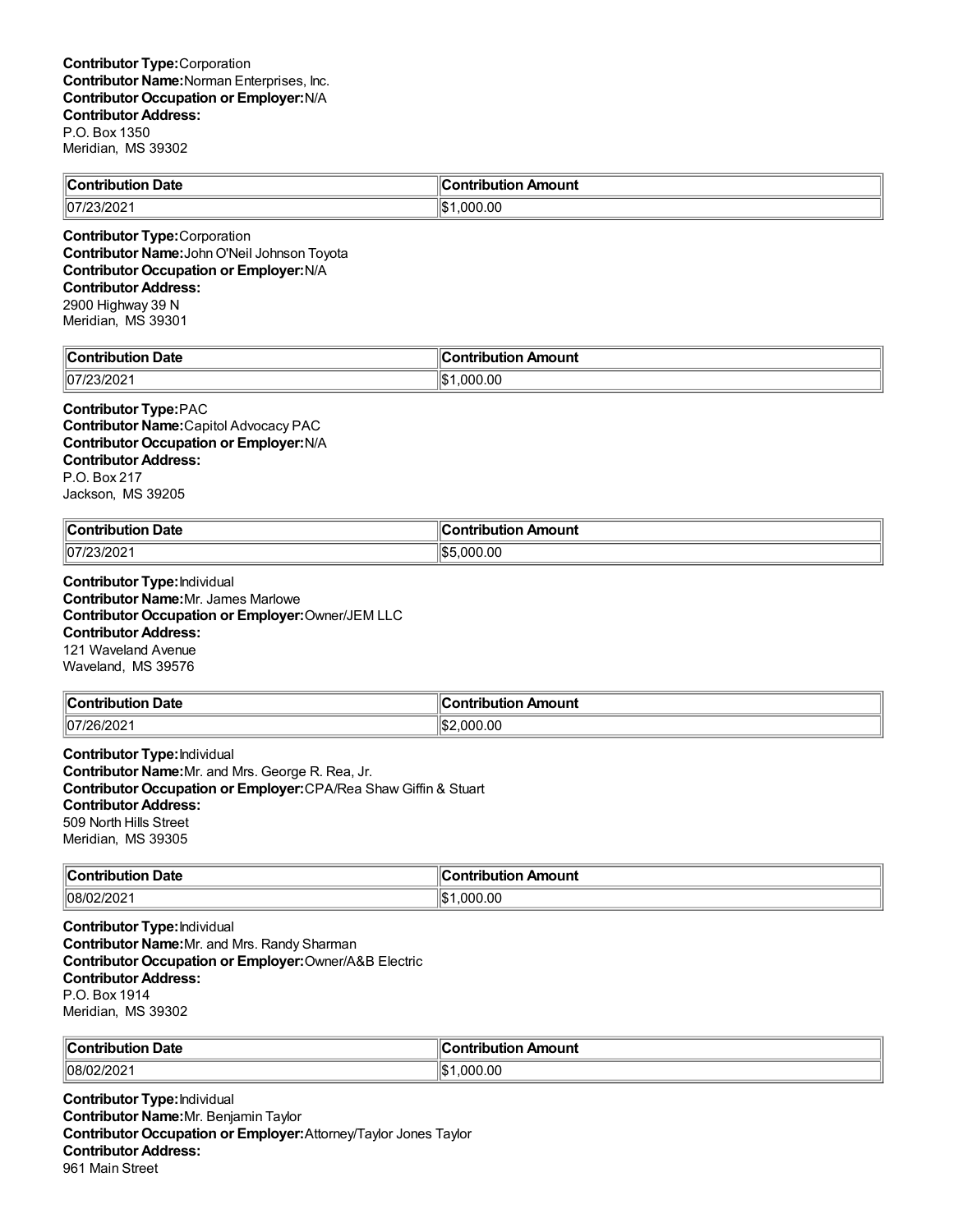| $\mathbb{I}$ C<br>Date<br>∴^ntrih⊔r<br>ш<br>. | <b>Contribution</b><br>Amount |
|-----------------------------------------------|-------------------------------|
| 08/02<br>- 202                                | \$250.00                      |

#### **Contributor Type:**Individual **Contributor Name:**Mr. James McRae **Contributor Occupation or Employer:**Self **Contributor Address:** P.O. Box 5352 Meridian, MS 39302

| llC<br>Date<br>∴∩ntr<br>-----<br>---- | $\overline{\phantom{a}}$<br>`ontribut<br>Amount<br>---- |
|---------------------------------------|---------------------------------------------------------|
| 08/0                                  | 0.00                                                    |
| 72 U Z                                | ∥\$                                                     |
|                                       | nog                                                     |

**Contributor Type:**Individual **Contributor Name:**Mr. Phillip Chesson **Contributor Occupation or Employer:**Health Care/NAHA Health LLC **Contributor Address:** 2260 5th Avenue South 9 St. Petersburg, FL 33712

| ∥Con<br><b>Date</b><br>--------<br><b>IDULION</b> | 'ribution Amount<br><b><i><u>A</u> A</i></b> |
|---------------------------------------------------|----------------------------------------------|
| 08/02<br>ж<br>ZUZ                                 | .00<br>:⊪ ا<br>--                            |

**Contributor Type:**Individual **Contributor Name:**Mr. and Mrs. Jimmy Alexander **Contributor Occupation or Employer:**Owner/A&B Electric **Contributor Address:** P.O. Box 1265 Meridian, MS 39302

| ⋯<br>. Date<br>$\cdots$ ontribution<br>ribuuor<br>ືບ∪⊾ | ∶ontribution Amount                    |
|--------------------------------------------------------|----------------------------------------|
| 108/05/202<br>120∠∵                                    | 00. (<br>$\sim$ $\sim$<br>. റററ<br>ישו |

**Contributor Type:**Individual **Contributor Name:**Mr. Bradford J. Dye, III **Contributor Occupation or Employer:**Physician/Self **Contributor Address:** 904 S. 11th Street Oxford, MS 38655

| ∥Con<br>Date<br>----<br>.<br>юп | <b>Amoun</b><br>ontributio |
|---------------------------------|----------------------------|
| 108/05/202                      | 250.00<br>ъ.               |

**Contributor Type:**Individual **Contributor Name:**Mr. David Brevard **Contributor Occupation or Employer:**President/B&B Concrete **Contributor Address:** 805 Oak Grove Road Tupelo, MS 38804

| ∜С∟                            | . .                  |
|--------------------------------|----------------------|
| Date                           | ı Amount             |
|                                | <b>∠ontributio</b> r |
| $\parallel$ 08/05/2021<br>- UZ | .00<br>nnn<br>Ψ      |

**Contributor Type:**Individual **Contributor Name:**Mr. James Walker **Contributor Occupation or Employer:**Saf-T-Cart **Contributor Address:** 337 WestoverDrive Clarksdale, MS 38614

| $\mathbb{R}$<br>ੋontribution Date         | <b>Contribution Amount</b> |
|-------------------------------------------|----------------------------|
| $5 - 1000$<br>ி∩8∧<br>16<br><i>_ט⊾ו</i> ט | \$300.00                   |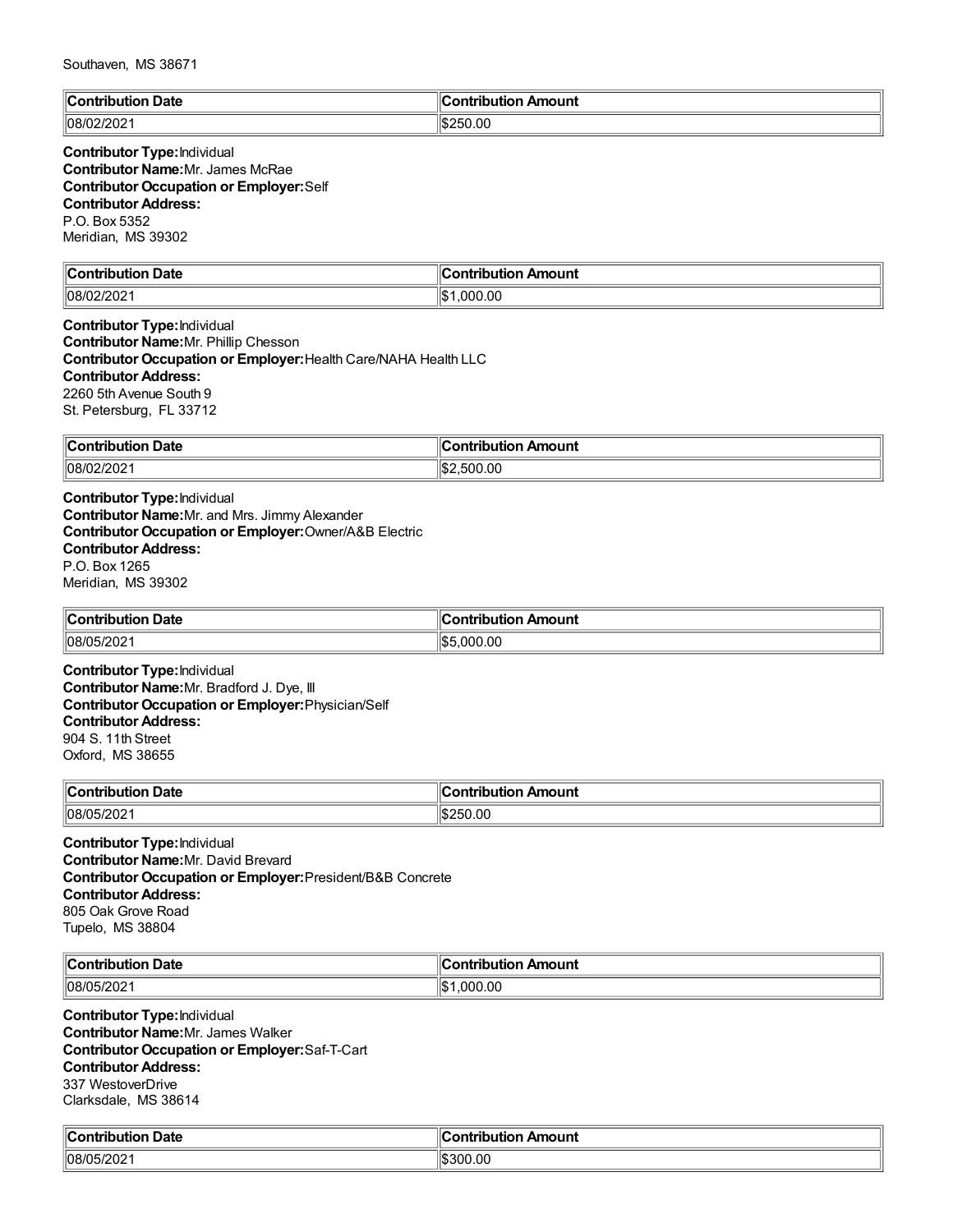| ⊪r<br>Date<br>$\sim$ $\sim$ $\sim$ $\sim$<br>.      | $\epsilon$<br>Amount<br>→ntrihutu.<br>11 A 13 |
|-----------------------------------------------------|-----------------------------------------------|
| 5/202<br>$\ln 8$<br>$\overline{\phantom{a}}$<br>∠∪∠ | 1\$250.00                                     |

**Contributor Type:**Individual **Contributor Name:**Ms. Ruth B. Tant **Contributor Occupation or Employer:**Retired **Contributor Address:** 26 Waterford Place Jackson, MS 39211

| ¶C.<br>Date<br>∴on*<br>'ibution | ontribution<br>ı Amount |
|---------------------------------|-------------------------|
| 108/C<br>05/202                 | 50.00                   |

#### **Contributor Type:**Corporation **Contributor Name:**Allen Beverages, Inc. **Contributor Occupation or Employer:**N/A **Contributor Address:** P.O. Box 2037 Gulfport, MS 39505

| ി∩∩<br>Date<br>.        | "<br>---<br>.<br>----<br>----<br>un.<br>. |
|-------------------------|-------------------------------------------|
| 08/05/20<br><i>____</i> | lc<br>0.0C<br>יר<br>ה הו                  |

**Contributor Type:**Corporation **Contributor Name:**Upchurch Plumbing Inc. **Contributor Occupation or Employer:**N/A **Contributor Address:** P.O. Box 8106 Greenwood, MS 38935

| $\ $ Contribution<br>-<br>Date<br>וטשו | . .<br>n Amount<br>,ontribution |
|----------------------------------------|---------------------------------|
| $ 08/05/202\rangle$                    | 000.00                          |

**Contributor Type:**Corporation **Contributor Name:**Benefits Management Group, Inc. **Contributor Occupation or Employer:**N/A **Contributor Address:** 3420 Highway 39 N. Meridian, MS 39301

| $\ $ Contribution   | Amount              |
|---------------------|---------------------|
| Date                | .                   |
| .                   |                     |
| $ 08/05/202\rangle$ | Ш¢<br>.000.00<br>⊔ت |

**Contributor Type:**LimitedLiabilityCompany **Contributor Name:**Rex Lumber Brookhaven, LLC **Contributor Occupation or Employer:**N/A **Contributor Address:** 5381 Cliff Street Graceville, FL 32440

| ∥Cor      | Amount             |
|-----------|--------------------|
| ∣ Date    | <b>CONTRACTOR</b>  |
| .         | .                  |
| 08/05/202 | .00<br>.000<br>I\$ |

**Contributor Type:**Individual **Contributor Name:**Mr. and Mrs. Burke C. Murphy, III **Contributor Occupation or Employer:**Consultant/CRM **Contributor Address:** 284 Hoy Farms Drive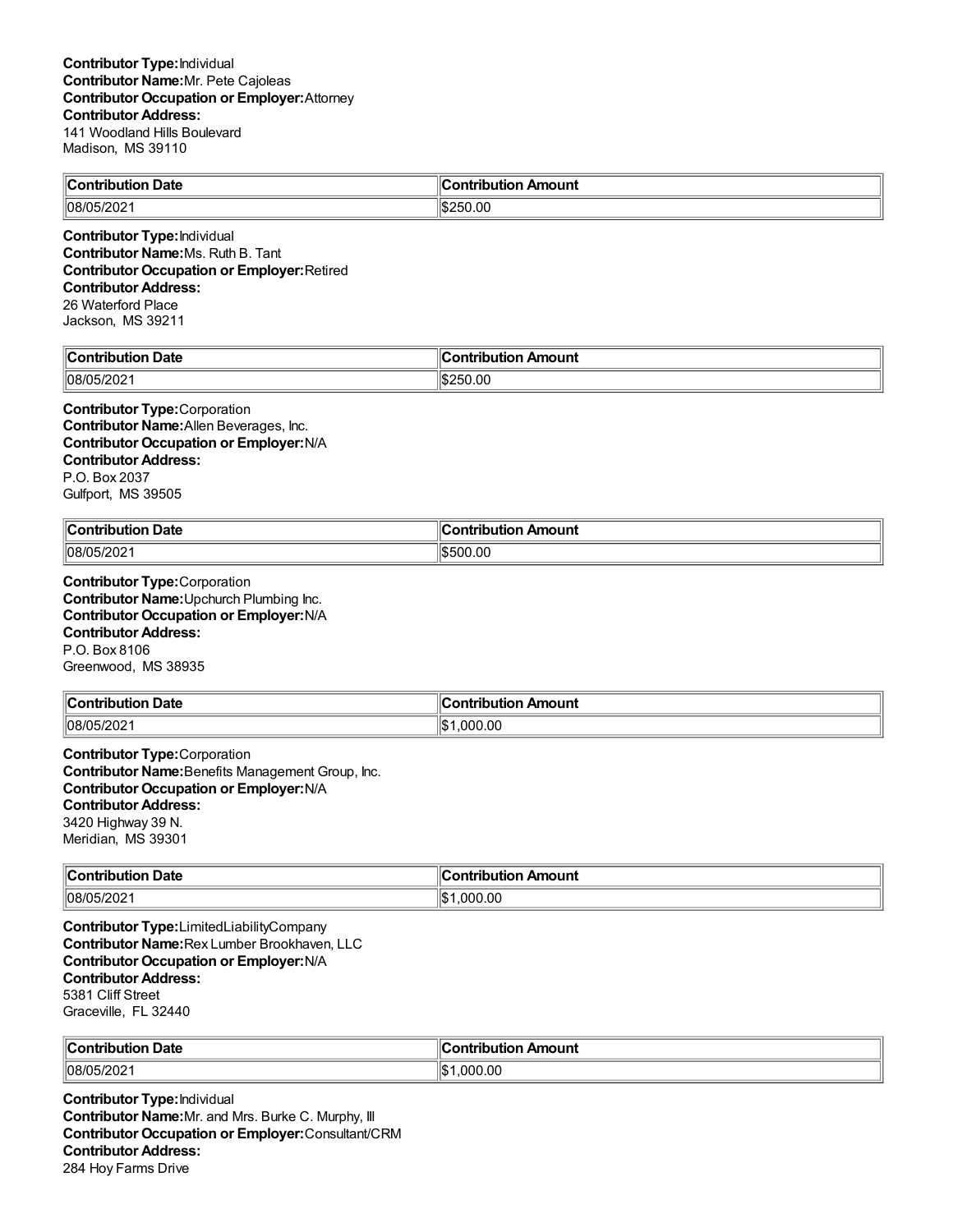| llC.<br>Date<br>. .<br>-------<br>. | Amount<br>'a mbuile i ibi a m<br>. . |
|-------------------------------------|--------------------------------------|
| פחמו<br>/l08<br>'87.<br>∠∪∠         | ∣∣∩∿<br>000.00.<br>⊺ס ה              |

#### **Contributor Type:**Individual

**Contributor Name:**Mr. and Mrs. Burke C. Murphy, Jr. **Contributor Occupation or Employer:**Consultant/CRM **Contributor Address:** 14 Montgomery Lane Canton, MS 39046

| llC.<br>Date<br>:ontributio<br>10 m<br>. | .<br>Amount<br>inn |
|------------------------------------------|--------------------|
| $\parallel$ 08/1                         | ,000.00            |
| <b>UILUL</b>                             | ۱ф.                |
|                                          | I-D                |

#### **Contributor Type:**Individual **Contributor Name:**Mr. and Mrs. John D Davis IV **Contributor Occupation or Employer:**NewSouth NeuroSpine **Contributor Address:** 200 Bent Tree Cove Flowood, MS 39232

| ∥Con          | "               |
|---------------|-----------------|
| <b>Date</b>   | ---             |
| ribution      | ribution Amount |
| 08/18<br>/202 | ∥\$∶<br>000.00  |

**Contributor Type:**Individual **Contributor Name:**Mr. and Mrs. Spence Flatgard **Contributor Occupation or Employer:**Attorney **Contributor Address:** 354 Silas Trace Ridgeland, MS 39157

| <b>Contribution Date</b> | `ontribution Amount |
|--------------------------|---------------------|
| 08/18/2021               | .000.00<br>16       |

**Contributor Type:**LimitedLiabilityCompany **Contributor Name:**Simmons Consulting Firm **Contributor Occupation or Employer:**N/A **Contributor Address:** P.O. Box 4385 Brandon, MS 39047

| ∣∣ี<br>Date<br>.         | <br>----<br>------<br>™II∪UIII |
|--------------------------|--------------------------------|
| 08/2<br>170 <sub>4</sub> | Ш¢<br>൷<br>$\mathbf{u}$        |

**Contributor Type:**PAC **Contributor Name:**Capitol AdvocacyGroup PAC **Contributor Occupation or Employer:**N/A **Contributor Address:** P.O. Box 217 Jackson, MS 39205

| $\ $ Cont<br>Date<br>----<br>.           | Amount<br>.<br>⊔ti∩n |
|------------------------------------------|----------------------|
| $\cdots$<br>/l08<br>18ı.<br>21<br>UI LUL | 0.00<br>იიი<br>שוי   |

**Contributor Type:**PAC **Contributor Name:**MS Coalition for Progress **Contributor Occupation or Employer:**N/A **Contributor Address:** P.O. Box 1591 Jackson, MS 39215

| ∥Contr'<br>Date<br>. ibution | :ontribution Amount              |
|------------------------------|----------------------------------|
| 08/1<br>18/202               | da.<br>500.00<br>50 K.<br>∕ دا.ا |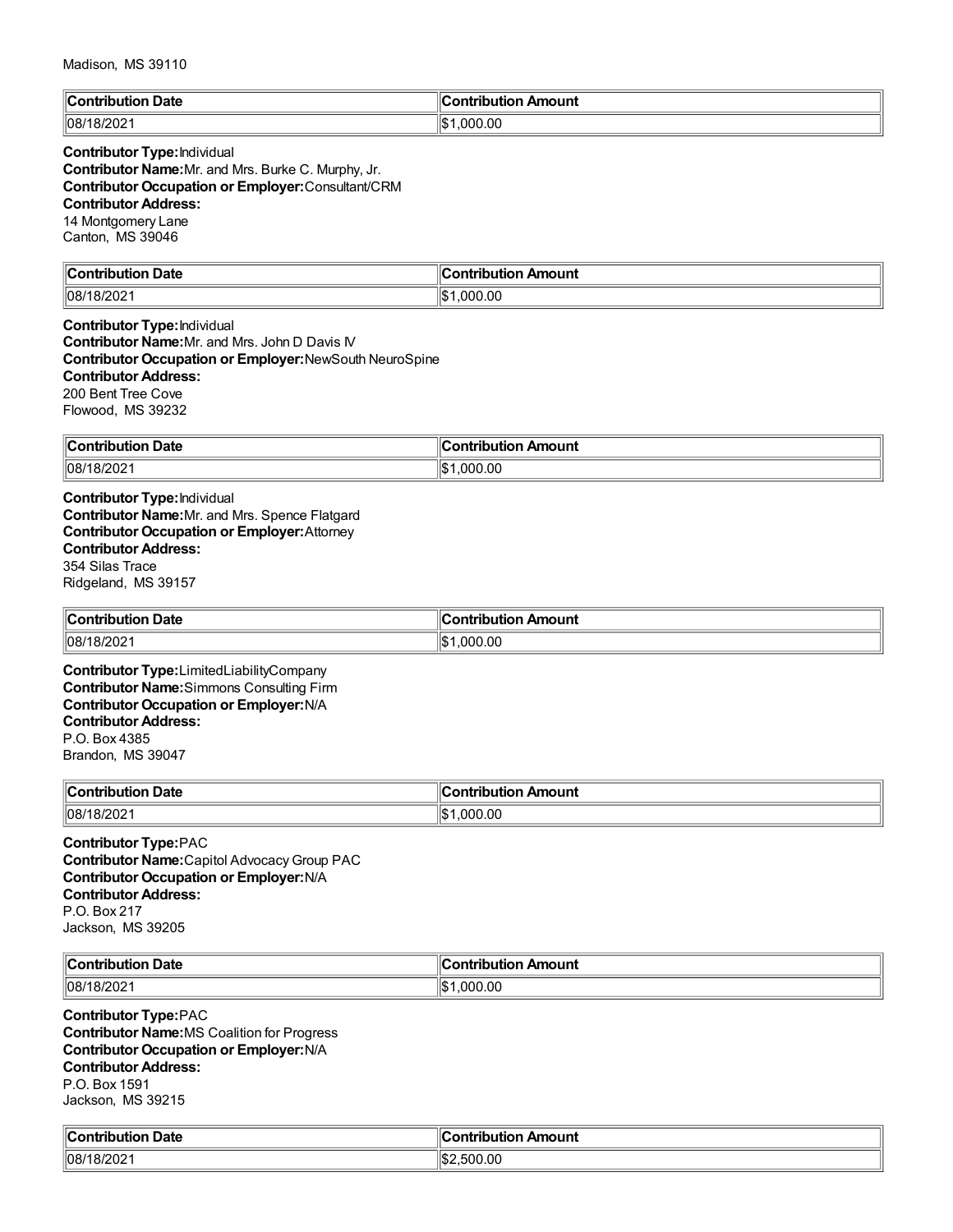| $\mathsf{C}$ ontribution | ∴ontributior                     |
|--------------------------|----------------------------------|
| <b>Date</b>              | Amount                           |
| 19/202<br>  08/1         | .00<br>ା⊄″<br><b>-00</b><br>. ור |

**Contributor Type:**Individual **Contributor Name:**Dr. and Mrs. Adam Whitaker **Contributor Occupation or Employer:**Physician **Contributor Address:** 3 Little Pacific Drive Hattiesburg, MS 39402

| `nni         | $\mathbf{r}$ $\mathbf{r}$ |
|--------------|---------------------------|
| -----        | <b>\mount</b>             |
| ------       | ----                      |
| <b>Date</b>  | -----                     |
| $ 08\rangle$ | 0.00                      |
| ZUZ          | : ה                       |

#### **Contributor Type:**Individual **Contributor Name:**Dr. and Mrs. Wright Lauten **Contributor Occupation or Employer:**Physician **Contributor Address:**

194 West Canebreak Boulevard Hattiesburg, MS 39402

| ∥Cor<br>ontribution Date | <sub>'</sub> n Amount<br>a www.laret<br>utio"<br>1D |
|--------------------------|-----------------------------------------------------|
| $\parallel$ 08/19        | 00.(                                                |
| 0.000                    | ١æ                                                  |
| 9/2021 ا                 | ור                                                  |

**Contributor Type:**Individual **Contributor Name:**Martha Segars **Contributor Occupation or Employer:**Retired **Contributor Address:** 52 County Road Iuka, MS 38852

| <b>Contribution</b> | ⊿∩ Amount            |
|---------------------|----------------------|
| Date                | contribution         |
| 08/1<br>19/202      | :50.00<br>ントー<br>ыn. |

**Contributor Type:**Individual **Contributor Name:**Mr. Abdul Lala **Contributor Occupation or Employer:**Self/Business **Contributor Address:** 2202 Causeyville Road Meridian, MS 39301

| ∥Cor<br><b>Date</b><br>ontribution<br>. | Amount<br>--------<br>----<br>וטו |
|-----------------------------------------|-----------------------------------|
| 08/19/202                               | ∥\$<br>000.00.                    |

**Contributor Type:**Individual **Contributor Name:**Mr. and Mrs. Andrew Kellum **Contributor Occupation or Employer:**Physician **Contributor Address:** 139 Chicksaw Trail Saltillo, MS 38866

| ∣∣ี            | Amount                     |
|----------------|----------------------------|
| Date           | -- Industria de la context |
| .              |                            |
| 08/1<br>19/202 | 50.OC<br>ה הי<br>,         |

**Contributor Type:**Individual **Contributor Name:**Mr. and Mrs. Christopher Bonner **Contributor Occupation or Employer:**Bonner Analytical Testing **Contributor Address:** 12 Saint Augustine Avenue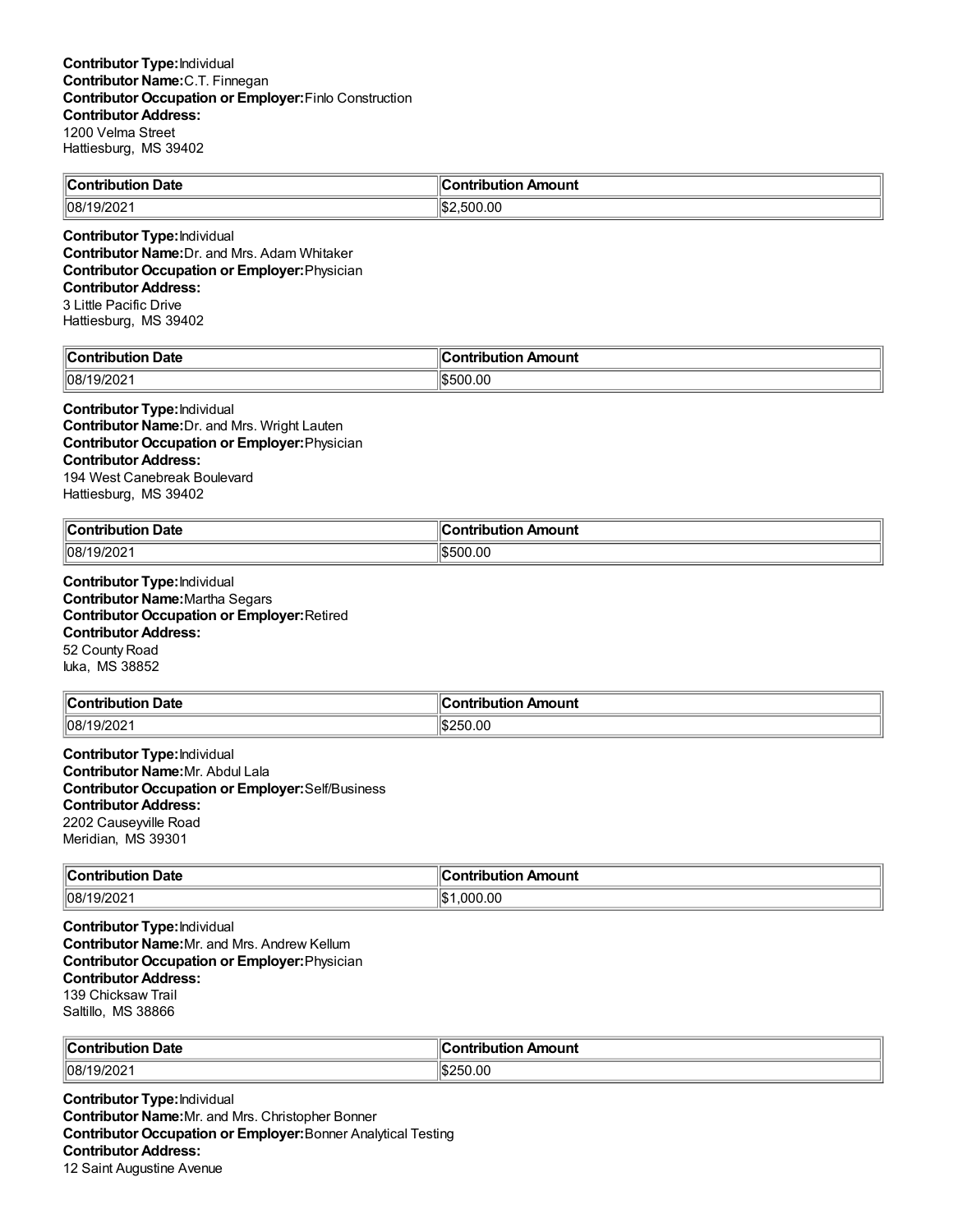| $\mathbb{I}$ C          | <b>Amount</b> |
|-------------------------|---------------|
| <b>Date</b>             | --------      |
| ™°                      | ''^"          |
| .                       |               |
| 08/1<br>. Q.I<br>9/2021 | \$500.00      |

# **Contributor Type:**Individual

**Contributor Name:**Mr. and Mrs. Dave Pace **Contributor Occupation or Employer:**Brookhaven Monument Company **Contributor Address:** P.O. Box 727 Brookhaven, MS 39602

| ∥Col             | Amount         |
|------------------|----------------|
| Date             | 'antributti an |
| a mbuila mbi a m |                |
| .                | $\sim$ $\sim$  |
| 08/19            | 250.00         |
| 9/202            | 1.DZ           |

**Contributor Type:**Individual **Contributor Name:**Mr. and Mrs. Gary Fordham **Contributor Occupation or Employer:**AAA Homes **Contributor Address:** 67 Redfern Trail Petal, MS 39465

| <b>Contribution</b><br><b>Date</b> | <br>---------<br>ution Amount<br>. IDU |
|------------------------------------|----------------------------------------|
| .9/2021<br>108/19/                 | .00<br>۱¢<br>nni<br>ыu                 |

**Contributor Type:**Individual **Contributor Name:**Mr. and Mrs. Jeff Bowman **Contributor Occupation or Employer:**Cooperative Energy **Contributor Address:** 102 Wild MDWS Hattiesburg, MS 39402

| ∥Con'<br><b>Date</b><br>rıou<br>1011 | sabela dia a<br>ribution Amount |
|--------------------------------------|---------------------------------|
| $\parallel$ 08/1<br>/202             | $\sim$<br>റററ<br>۱۴۰<br>w       |

**Contributor Type:**Individual **Contributor Name:**Mr. and Mrs. Mack Grubbs **Contributor Occupation or Employer:**Car Dealer **Contributor Address:** 199 Canebrake Boulevard Hattiesburg, MS 39402

| ∣∣ี<br>Date<br>`ontribution<br>∣∪∪ | Amount<br>.<br>ш |
|------------------------------------|------------------|
| 08/1                               | 500.00           |
| 19/202                             | נ ור:            |

**Contributor Type:**Individual **Contributor Name:**Mr. and Mrs. Richard Topp **Contributor Occupation or Employer:**CPA **Contributor Address:** 16 North Point Hattiesburg, MS 39402

| ∥C.<br><b>Date</b><br>. Am<br>--wilau tier<br>ITIOI<br> | Amount<br>.<br>Ш |
|---------------------------------------------------------|------------------|
| 08/1                                                    | 00.00            |
| . ت                                                     | ١æ               |
| ∠∪∠                                                     | י                |

**Contributor Type:**Individual **Contributor Name:**Mr. and Mrs. Thomas Dews **Contributor Occupation or Employer:**Dews Foundry **Contributor Address:** 1515 South 40th Avenue Hattiesburg, MS 39402

| $\ $ Contribut      | ∥Contr                |
|---------------------|-----------------------|
| ribution Date       | ribution Amount       |
| ∥08/'<br>ا ۷۷۷ ان . | $\sim$<br>.ut<br>ı.n. |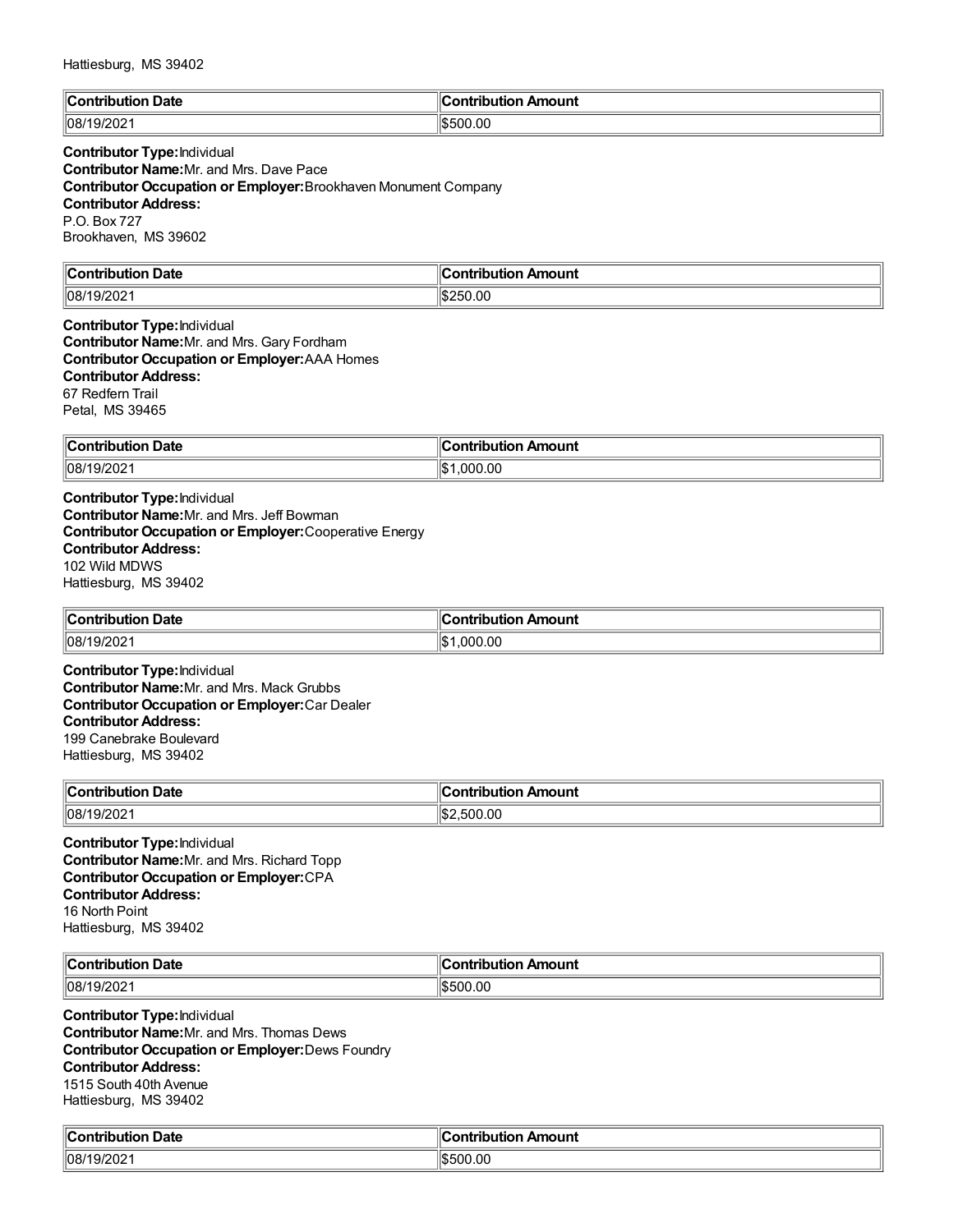| ∥Coı<br><br>Date<br>. .<br>ontribution | :ontribution<br>⊦Amount |
|----------------------------------------|-------------------------|
| $ 08/19/202\rangle$                    | .000.00<br>۱Φ۰          |
|                                        |                         |

**Contributor Type:**Individual **Contributor Name:**Mr. Anthony Herrington **Contributor Occupation or Employer:**Spartan Mosquito **Contributor Address:** 4 Ambrose South Hattiesburg, MS 39402

| Jate<br>$\sim$<br>------------- | 10<br>Amouni<br>. . <b>.</b><br>----<br>--- |
|---------------------------------|---------------------------------------------|
| $ 08\rangle$<br>-UZ             | Ιđ<br>יר<br>.ut<br>ה הו                     |

**Contributor Type:**Individual **Contributor Name:**Mr. Brett Conerly **Contributor Occupation or Employer:**Spartan Mosquito **Contributor Address:** 4 Ambrose South Hattiesburg, MS 39402

| ∥Cor             | --                  |
|------------------|---------------------|
| ontribution Date | <b>Contribution</b> |
| .                | n Amount            |
| 08/19/2021       | 1\$500.00           |

**Contributor Type:**Individual **Contributor Name:**Mr. David Bush **Contributor Occupation or Employer:**Retired **Contributor Address:** 1467 Elks Lake Road Hattiesburg, MS 39401

| $\ $ Contribution | า Amount                     |
|-------------------|------------------------------|
| ำ Date            | ∴ontribution.                |
| 08/19/202         | 0.000.00<br>$H$ $\sim$<br>1W |

**Contributor Type:**Individual **Contributor Name:**Mr. Jim Armstrong **Contributor Occupation or Employer:**Retired **Contributor Address:** 5 Pond Side Drive Jackson, MS 39211

| <b>Contribution Date</b> | n Amount<br>ontribution. |
|--------------------------|--------------------------|
| 08/19/202                | 1.000.00<br>w<br>0۰.     |

**Contributor Type:**Individual **Contributor Name:**Mr. Jim Koerber **Contributor Occupation or Employer:**CPA/Postlethwaite & Netterville **Contributor Address:** PO Box 18170 Hattiesburg, MS 39404

| ∥Con<br>Date<br><b><i>The Secret Secrets</i></b><br>ΊI<br>т в г.<br>- - - | Amount<br>--------------  |
|---------------------------------------------------------------------------|---------------------------|
| 08/1<br>19/202<br>. u r                                                   | .oc<br>$\sim$<br>הה<br>יי |

**Contributor Type:**Individual **Contributor Name:**Mr. Joel Dunagin **Contributor Occupation or Employer:**Dunagin Pest **Contributor Address:** P.O. Box 17437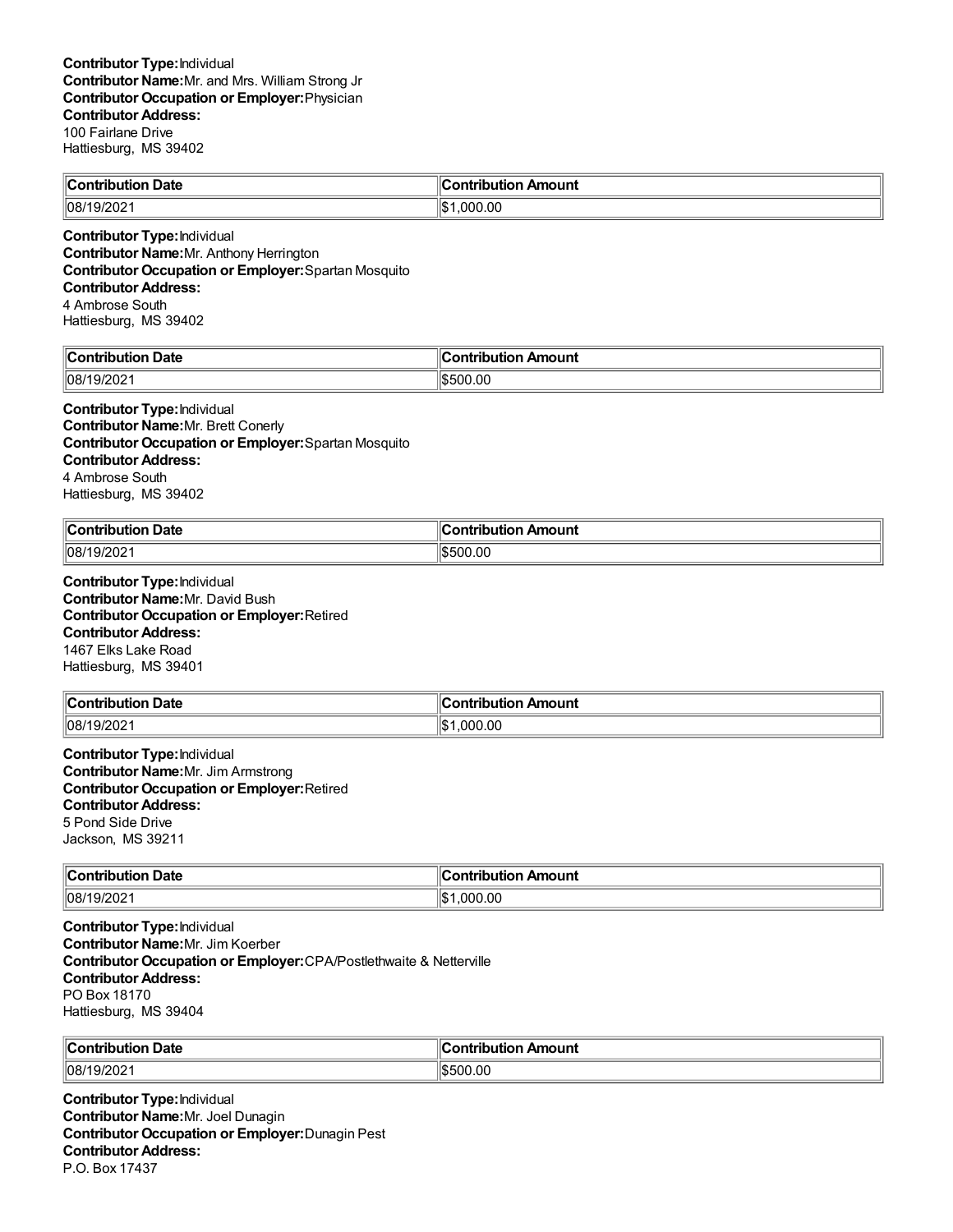| Hattiesburg, MS 39404 |  |
|-----------------------|--|
|-----------------------|--|

| ∥Cω<br>Contribution Date:                                  | Contribution Amount   |
|------------------------------------------------------------|-----------------------|
| $\sim$ ' $\sim$ $\sim$ $\sim$<br> 108/1<br>ו גו<br>19/2021 | .000.00<br>۱m۰.<br>ыn |

## **Contributor Type:**Individual **Contributor Name:**Mr. Joey Fillingane **Contributor Occupation or Employer:**Attorney **Contributor Address:** 8 Westbrook Drive Sumrall, MS 39482

| $\mathbb{R}$<br><b>Date</b><br>.<br>trihi ition | Amount         |
|-------------------------------------------------|----------------|
| 08/1<br>. C 17<br>- UZ :                        | 000.00.<br>1\$ |

#### **Contributor Type:**Individual **Contributor Name:**Mr. John Polk **Contributor Occupation or Employer:**Retired **Contributor Address:** 53 Tidewater Road Hattiesburg, MS 39402

| Contribut<br><b>Date</b> | .<br>Amount<br>---<br>$\sim$ $\sim$ $\sim$ $\sim$ $\sim$ $\sim$ |
|--------------------------|-----------------------------------------------------------------|
| 108/19/2<br>19/202       | 00.ر<br>۱¢<br>nnr<br>ا سا                                       |

**Contributor Type:**Individual **Contributor Name:**Mr. Josh Mars **Contributor Occupation or Employer:**Attorney **Contributor Address:** 54 Montclaire Hattiesburg, MS 39402

| $\ $ Contribution | Amount                         |
|-------------------|--------------------------------|
| -                 | - - - - - - - - -              |
| Date              | וטו                            |
|                   |                                |
| 08/19/202         | ົາ0.00<br>$\sqrt{2}$<br>וו ורי |

**Contributor Type:**Individual **Contributor Name:**Mr. Leroy Walker, Jr. **Contributor Occupation or Employer:**Retired **Contributor Address:** 5956 Holbrook Drive Jackson, MS 39206

| $\overline{ }$ | Amount         |
|----------------|----------------|
| Date           | .              |
| `ontribution   | ----           |
| .              | Ή              |
| 08/1<br>19/202 | .00<br>ιœ<br>י |

**Contributor Type:**Individual **Contributor Name:**Mr. Robert Deweese **Contributor Occupation or Employer:**Retired **Contributor Address:** 550 Edgewood Road Eupora, MS 39744

| llC.                                       | Amount     |
|--------------------------------------------|------------|
| Date                                       | →ntributio |
|                                            | . .        |
| ∘מחר <i>ו</i> ם<br>  08/7<br>' 97.<br>20 Z | 500.00     |

**Contributor Type:**Individual **Contributor Name:**Mr. Ted Sanderson **Contributor Occupation or Employer:**Baker Donelson **Contributor Address:** 2722 HWY80 E Brandon, MS 39042

| من<br>Date<br>`on'<br>ribuuoi | Amount<br>`ontribut<br>----<br>upullON . |
|-------------------------------|------------------------------------------|
| 08                            | 00.00                                    |
| 9/2021                        | 1550                                     |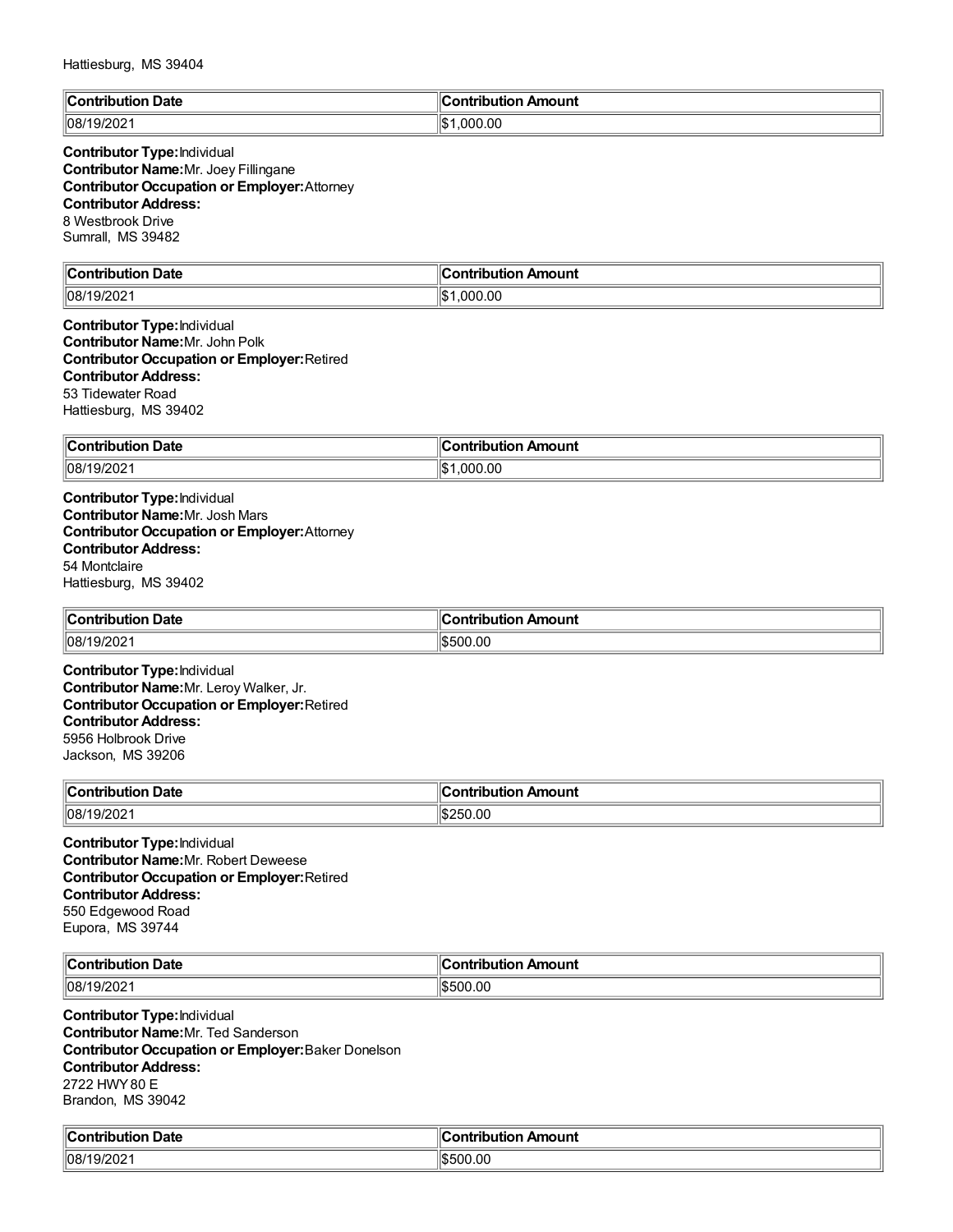| <b>Contribution Date</b> | $\ $ Contribution Amount |
|--------------------------|--------------------------|
| 08/19/2021               | ା\$1<br>.000.00          |
|                          |                          |

**Contributor Type:**LimitedLiabilityCompany **Contributor Name:**Inventory Procurement Services LLC **Contributor Occupation or Employer:**N/A **Contributor Address:** P.O. Box 1628 Hattiesburg, MS 39403

| $\ $ Contribut<br>Date<br>ribution | on Amount<br>.<br>IDL<br>ми⊾ |
|------------------------------------|------------------------------|
| 08/1                               | ∥\$։                         |
| 9/202                              | .00                          |
| . ur                               | .50C                         |

**Contributor Type:**LimitedLiabilityCompany **Contributor Name:**Southern Miss Sport Fishing, LLC **Contributor Occupation or Employer:**N/A **Contributor Address:** 6248 US HWY98 WEST Hattiesburg, MS 39402

| <b>Contribution Date</b> | Contribution Amount |
|--------------------------|---------------------|
| 08/19/2021               | .500.00             |

**Contributor Type:**Other **Contributor Name:**Albert & Robinson Architects, PLLC **Contributor Occupation or Employer:**N/A **Contributor Address:** P.O. Box 1567 Hattiesburg, MS 39403

| ∥Con<br>Date<br>.<br>rınn     | Amount<br>⊔ti∩n<br>----- |
|-------------------------------|--------------------------|
| 08/15<br>112N2<br>u<br>14 U 4 | .00<br>nnr<br>ıъ         |

**Contributor Type:**PAC **Contributor Name:**Hattiesburg Clinic Healthcare Policy Committee **Contributor Occupation or Employer:**N/A **Contributor Address:** P.O. Box 17739 Hattiesburg, MS 39404

| $\ $ Contribu<br><b>Date</b><br>. ibutior | ∕∩ Amount<br>----<br>---------<br>лu<br>יטו |
|-------------------------------------------|---------------------------------------------|
| $ 08/19/202\rangle$                       | ۱¢<br>00. (<br>$\sim$<br>! ) ( ) (          |

**Contributor Type:**Individual **Contributor Name:**Mr. and Mrs. Warren Hood Jr. **Contributor Occupation or Employer:**Chairman **Contributor Address:** 1978 Hood Boulevard Suite 300 Hattiesburg, MS 39401

| ∜Con<br>Date        | antribution<br>Amount |
|---------------------|-----------------------|
| $ 08/23/202\rangle$ | .000.00<br>۱\$∖       |

**Contributor Type:**Individual **Contributor Name:**Mr. Thomas Duff **Contributor Occupation or Employer:**Duff Capital Investors **Contributor Address:** 73 Tidewater Road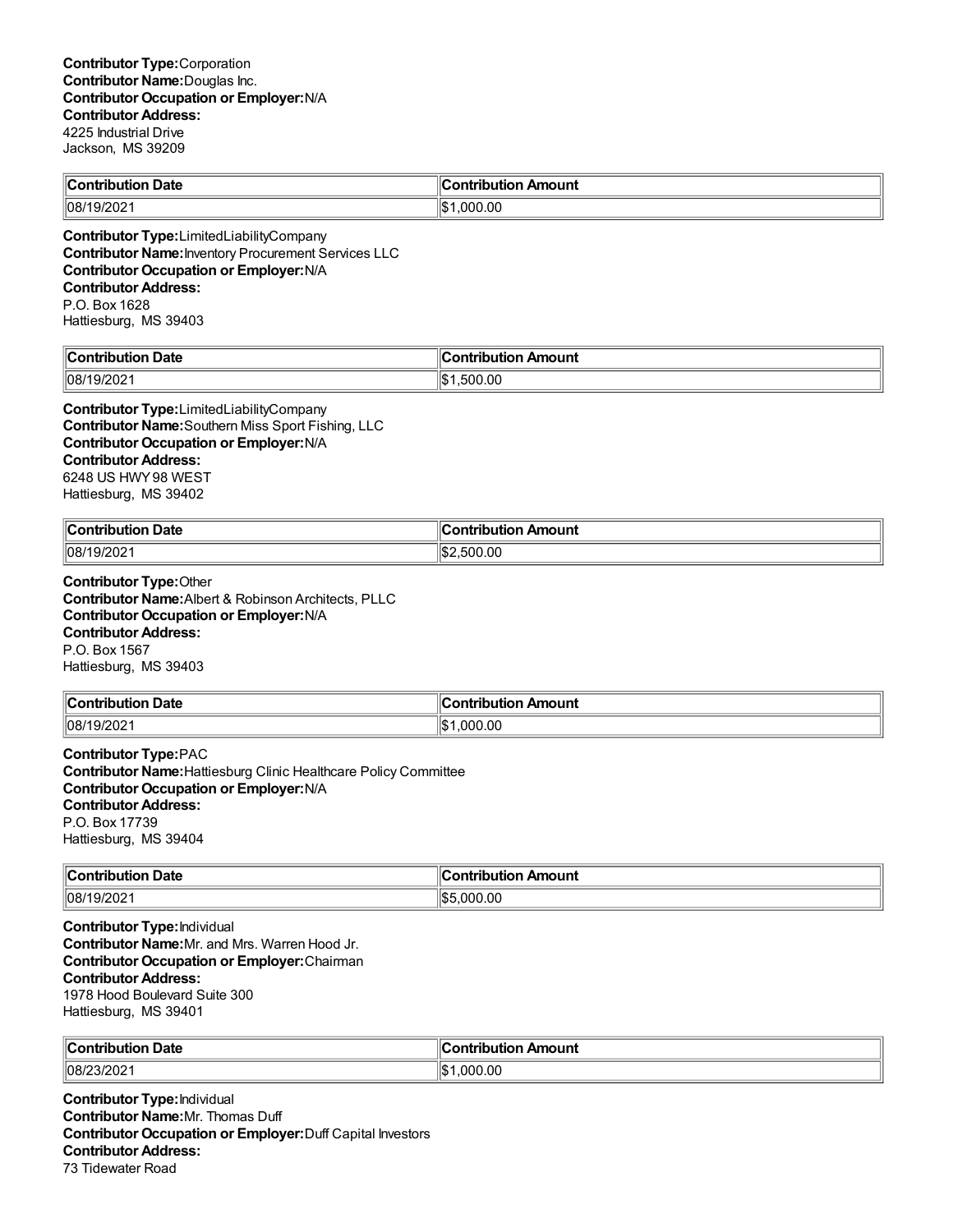| ⊪∩          | Amount        |
|-------------|---------------|
| Date        | `ontribution  |
| .           |               |
| 08/<br>- UZ | ‼\$<br>000.00 |

## **Contributor Type:**Individual **Contributor Name:**Mrs. Gwen James **Contributor Occupation or Employer:**Realtor/Coldwell Banker **Contributor Address:** 336 40th Place Hattiesburg, MS 39402

| llC.<br>Date<br>. | Amount<br>. |
|-------------------|-------------|
| 08/               | ll₾         |
| $\sim$ $\sim$     | .000.00     |
| '3/202            | ישו         |

#### **Contributor Type:**Corporation **Contributor Name:**B.C. Sports Inc. **Contributor Occupation or Employer:**N/A **Contributor Address:** 1 Willow Bend Drive Hattiesburg, MS 39402

| ∥Con           | ı      |
|----------------|--------|
| Date           | Amount |
| ----           | ----   |
| ----           | .      |
| .              | יטו    |
| $ 08/2\rangle$ | .00    |
| פחרו           | ำ∩∿    |
| 12 U Z         | יי     |

**Contributor Type:**PAC **Contributor Name:**Mississippi Dental PAC **Contributor Occupation or Employer:**N/A **Contributor Address:** 439 B Katherine Drive Flowood, MS 39232

| <b>Contribution Date</b> | ontribution Amount |
|--------------------------|--------------------|
| $ 08/23/202 \rangle$     | 5.000.00<br>1¢ 5   |

**Contributor Type:**Individual **Contributor Name:**Mr. Andy Stetelman **Contributor Occupation or Employer:**Realtor/Self **Contributor Address:** 3906 Hardy Street, #20 Hattiesburg, MS 39402

| ∥Con<br>Date<br>.<br>1011 | <b>Amoun</b><br>ontributio |
|---------------------------|----------------------------|
| $ 108/3 \rangle$<br>/202  | \$500.00                   |

**Contributor Type:**Individual **Contributor Name:**Mr. Pat Burns **Contributor Occupation or Employer:**Retired **Contributor Address:** 602 S. Union Street Natchez, MS 39120

| $\mathbb{C}$        | →ntributio    |
|---------------------|---------------|
| Date                | Amount        |
| .                   | . .           |
| 08/<br>∴ר∩ריו<br>UZ | 500.00<br>ווא |

**Contributor Type:**Individual **Contributor Name:**Mr. and Mrs. Benjamin Davis **Contributor Occupation or Employer:**TGP Operations **Contributor Address:** 30 Plaza Mayor Humacao, PR 791

| من<br>ribution Date.<br>`ontribution | <b>Contribution Amount</b>      |
|--------------------------------------|---------------------------------|
| 0.000<br>109/0<br>. J <i>JIZ</i> UZT | م دا ا<br>00.00<br>5UN<br>l√D ∕ |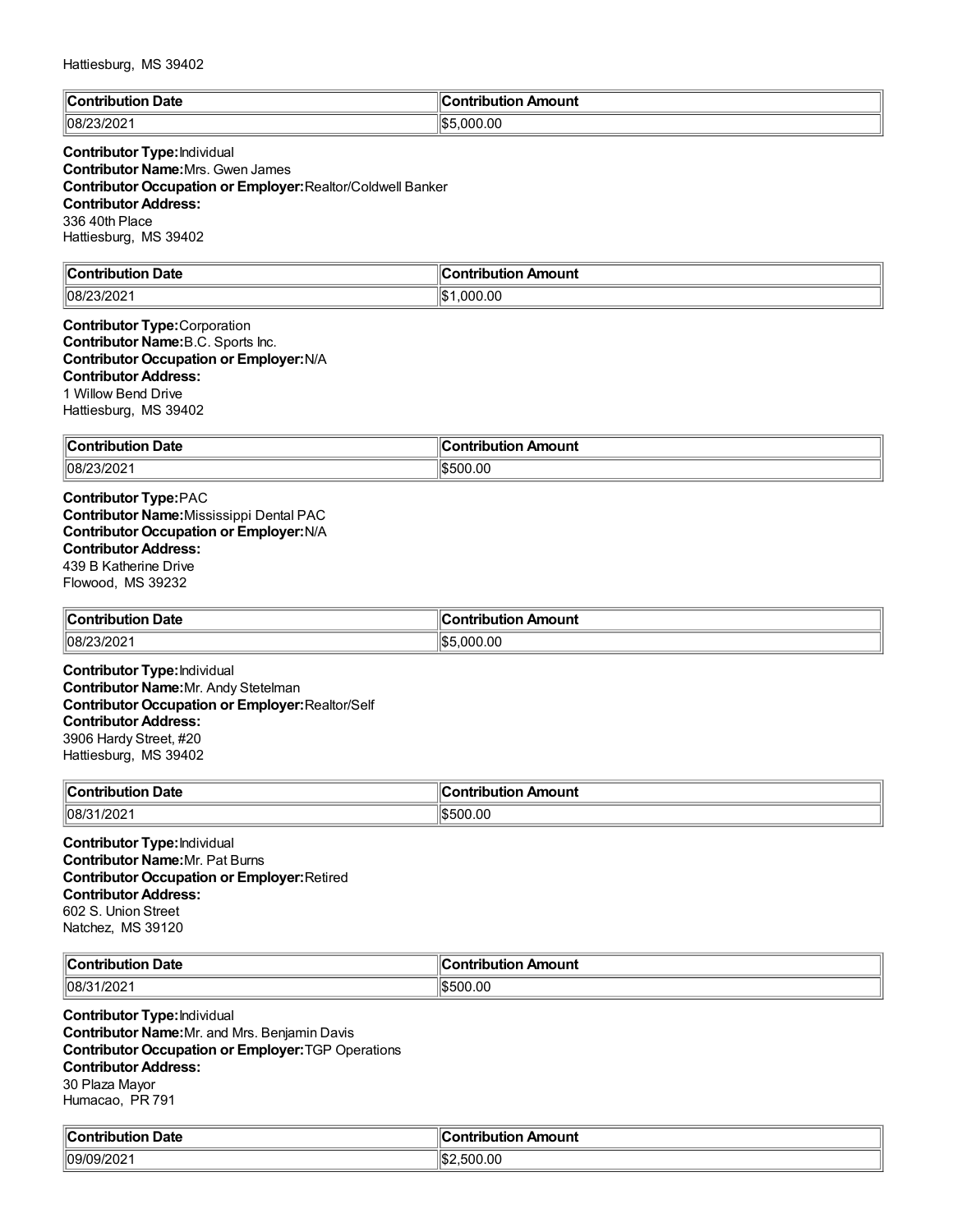#### **Contributor Type:**Individual **Contributor Name:**Mr. and Mrs. William Freeman Jr. **Contributor Occupation or Employer:**MS National Guard **Contributor Address:** 114 Shady Cove Grove Newton, MS 39345

| $\ C\ $<br>Date<br>∶ontribution | 'ontribution<br>ontribution Amount |
|---------------------------------|------------------------------------|
| 09/09<br><b>UUILUL</b>          | \$250.00                           |

**Contributor Type:**Individual **Contributor Name:**Ms Merrell Rogers **Contributor Occupation or Employer:**Retired **Contributor Address:** 2293 Parc Monceau Drive, West Tupelo, MS 38804

| . .             | --                                        |
|-----------------|-------------------------------------------|
| ∟ Date          | <b>\mount</b>                             |
| `ontribution    | `ontribution                              |
| .               | л.                                        |
| .               | $\sim$ $\sim$ $\sim$ $\sim$ $\sim$ $\sim$ |
| ™ng#.<br>72 U Z | 5250.00                                   |

# **Contributor Type:**PAC

**Contributor Name:**Mississippi Physicians P.A.C. **Contributor Occupation or Employer:**N/A **Contributor Address:** 404 West Parkway Place Ridgeland, MS 39157

| $\ Cor$<br>ontribution Date<br>___ | n Amount<br>∴ontributioش |
|------------------------------------|--------------------------|
| 09/09/202                          | 川むん<br>.000.00           |

**Contributor Type:**Individual **Contributor Name:**Maj. Gen. (Ret.) Buford Blount **Contributor Occupation or Employer:**Chairman/CMI2 **Contributor Address:** 11 Saint Martin Road Hattiesburg, MS 39402

| "Contribution"<br><b>Date</b> | .lr<br>Amount<br>.<br>ian |
|-------------------------------|---------------------------|
| 09/1                          | .00                       |
| 0/202                         | $\parallel$ \$500         |

**Contributor Type:**Individual **Contributor Name:**Mr. and Mrs. Rick Looser **Contributor Occupation or Employer:**Cirlot Agency **Contributor Address:** 1826 Highway 471 Brandon, MS 39047

| $\ $ Contribution<br>Date<br>. | Amount<br>---------<br>ורזו |
|--------------------------------|-----------------------------|
| 09/15/202                      | 00.00. ل<br>11.S.<br>500    |

**Contributor Type:**Individual **Contributor Name:**Mr. E.B. Robinson, Jr. **Contributor Occupation or Employer:**Self **Contributor Address:** 49 Eastrbooke Jackson, MS 39216

| ∜C⊾                       | Amount                               |
|---------------------------|--------------------------------------|
| Date                      | .                                    |
| - -- ---- - - - - - - - - | ⊶ис.                                 |
| .                         |                                      |
| 09/1<br>5/202             | ا به ا<br>$\sim$<br>nnn<br>יי<br>.ut |

**Contributor Type:**Individual **Contributor Name:**Mr. James Barksdale **Contributor Occupation or Employer:**Barksdale Management **Contributor Address:** 800 Woodlands Parkway, Suite 118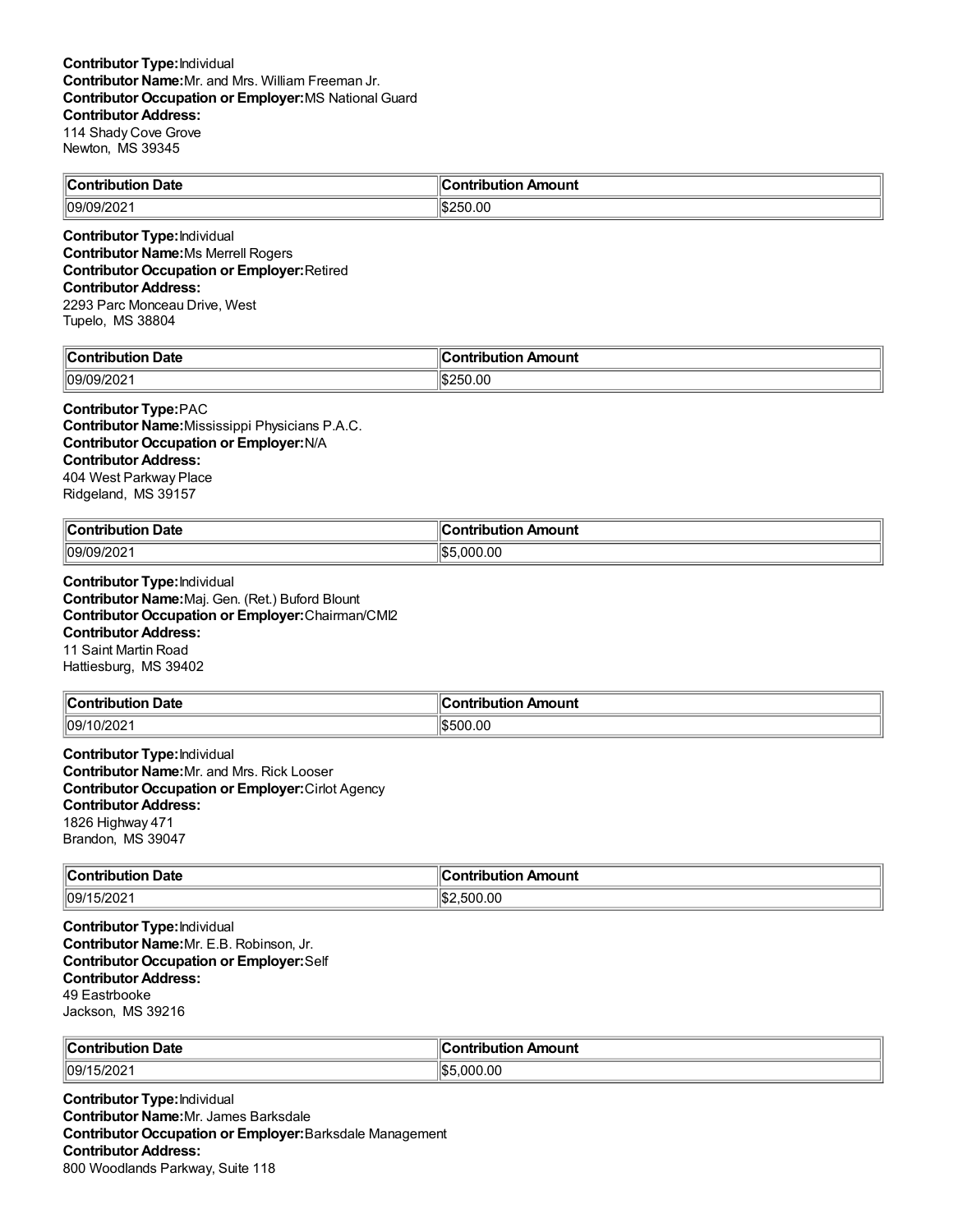| $\epsilon$<br>-<br>`ontribi<br>$\cdots$<br>Date | Amount<br><b>Contribution</b> |
|-------------------------------------------------|-------------------------------|
| $\sim$<br> 09/<br>212UZ                         | 000.00                        |

**Contributor Type:**Individual **Contributor Name:**Mr. Mac Elliot **Contributor Occupation or Employer:**Self **Contributor Address:** P.O. Box 2387 Madison, MS 39130

| $\blacksquare$ Contribution | . .                  |
|-----------------------------|----------------------|
| Date                        | ∥Contribution Amount |
| 5/202<br>  09/1<br>I JIZUZ. | ᡰ᠊<br>.000.00        |

**Contributor Type:**PAC **Contributor Name:**Truck - PAC **Contributor Occupation or Employer:**N/A **Contributor Address:** 825 North President Street Jackson, MS 39202

| ∥Con<br><b>Date</b><br>ribution | ribution Amount<br>∴ont |
|---------------------------------|-------------------------|
| 109/15/2021                     | 000.00<br>∥¢г<br>I.D.   |

**Contributor Type:**Individual **Contributor Name:**Mr. Randy James **Contributor Occupation or Employer:**Pruett Oil **Contributor Address:** 217 W. Capitol Street, Suite 201 Jackson, MS 39201

| ∥Conf<br><b>Date</b><br>tribution : | n Amount<br>ontribution |
|-------------------------------------|-------------------------|
| 109/16/202                          | 00.ر<br>50C             |

**Contributor Type:**LimitedLiabilityCompany **Contributor Name:**Guidepoint LLC **Contributor Occupation or Employer:**N/A **Contributor Address:** 1037 Lake Village Circle, Suite A Brandon, MS 39047

| ∥Coı<br>⊦ Date<br>.<br>'OUtion.<br>___ | Amount<br>-----<br>---<br>----<br> |
|----------------------------------------|------------------------------------|
| $\parallel$ 09/1<br>6/2021             | 00.ر<br>∜\$∵<br>$\sim$<br>יי ה     |

**Contributor Type:**LimitedLiabilityCompany **Contributor Name:**Merit Health Central **Contributor Occupation or Employer:**N/A **Contributor Address:** 1850 Chadwick Drive Jackson, MS 39204

| llC.<br>Date<br>utic<br>.<br>. | Amount<br>.<br>---- |
|--------------------------------|---------------------|
| 09/1                           | $\sim$              |
| ำ ไรง                          | ገ00.00              |
| LUZ.                           | - -                 |

**Contributor Type:**LimitedLiabilityCompany **Contributor Name:**TICA, LLC **Contributor Occupation or Employer:**N/A **Contributor Address:** 1 Deer Valley Court

Hattiesburg, MS 39402

| م ا،<br><b>Date</b><br>`on<br>----<br>- -<br>. | nount<br>. <b>.</b>     |
|------------------------------------------------|-------------------------|
| $\sim$ $\sim$<br>  09/<br>3/202                | .00<br>La<br>nnn<br>⊪⊾∽ |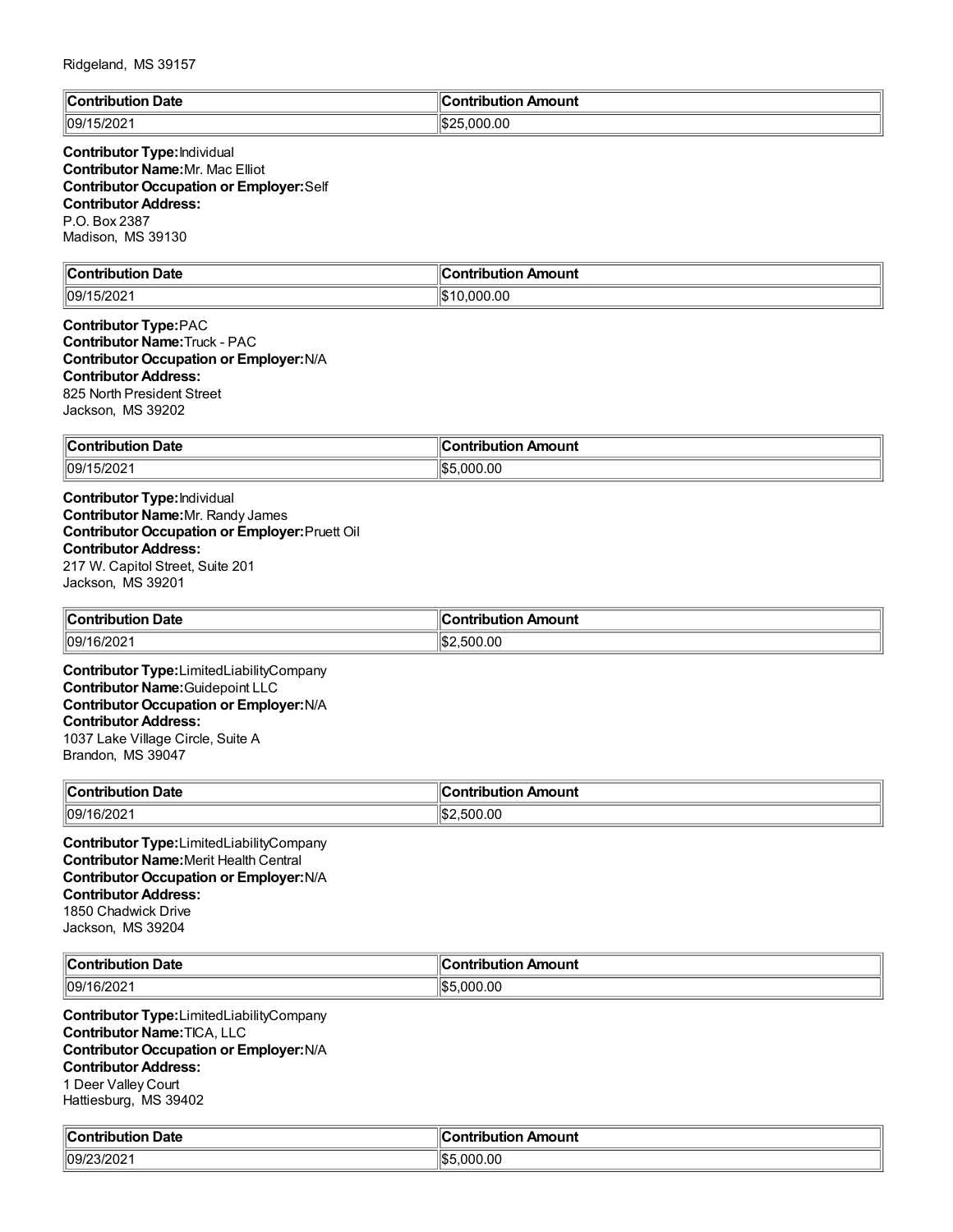| $\ C\ $      | n Amount            |
|--------------|---------------------|
| า Date       | <u>aaninin u</u>    |
| Contribution | .                   |
| 09/24/2021   | ll¢<br>.00<br>. nnr |

**Contributor Type:**Individual **Contributor Name:**Mr. and Mrs. Crymes Pittman **Contributor Occupation or Employer:**Attorney **Contributor Address:** 2136 Heritage Hill Drive

Jackson, MS 39211

| $\sim$                                        | $\overline{\phantom{a}}$ |
|-----------------------------------------------|--------------------------|
|                                               | <b><i>COMPANY</i></b>    |
| ------                                        | --------                 |
| -------                                       | .                        |
| Jate                                          | ulll                     |
| .                                             |                          |
| 100 <sup>o</sup><br>$\ln 9/2$<br>71<br>12 U Z | IS.<br>00.00             |

#### **Contributor Type:**Individual

**Contributor Name:**Mr. and Mrs. David Russell **Contributor Occupation or Employer:**McGowan Working Partners **Contributor Address:** 140 Highland Trail Flora, MS 39071

| llC:<br>Date<br>$\sim$ $\sim$ $\sim$ $\sim$ $\sim$ $\sim$ | <b>\moun</b> t<br>-----<br>. |
|-----------------------------------------------------------|------------------------------|
| פחמו                                                      | 11\$!                        |
| 109/                                                      | .00                          |
| ν.                                                        | $\sim$                       |
| ن ۱۳۷۷،                                                   | ! ) ( ) (                    |

**Contributor Type:**Individual **Contributor Name:**Mr. and Mrs. Hastings Puckett **Contributor Occupation or Employer:**Puckett Machinery **Contributor Address:** 362 Lake Castle Road Madison, MS 39110

| $\mathsf{C}_{\mathsf{C}}$<br><b>Date</b><br>. | . In<br>Amount<br>ian<br>. |
|-----------------------------------------------|----------------------------|
| $\parallel$ 09/2                              | .00                        |
| 1000                                          | იიი                        |
| 120 <sub>2</sub>                              | IS5                        |

**Contributor Type:**Individual **Contributor Name:**Mr. and Mrs. John Roberts **Contributor Occupation or Employer:**AmFed **Contributor Address:** 347 Sundial Road Madison, MS 39110

| <b>Contribution Date</b> | า Amount<br>ontribution. |
|--------------------------|--------------------------|
| 109/24/2021              | \$5,000.00               |

**Contributor Type:**Individual **Contributor Name:**Mr. Chip Triplett **Contributor Occupation or Employer:**The Park Companies **Contributor Address:** 124 One Madison Plaza, Suite 1500 Madison, MS 39110

| ∥Con<br><b>Date</b><br>.<br><b>The contract of the Contract of the Contract of the Contract of the Contract of The Contract of The Contract of The Contract of The Contract of The Contract of The Contract of The Contract of The Contract of The Contract </b><br>ribution: | ۵C<br>Amount<br>.<br>nouuor |
|-------------------------------------------------------------------------------------------------------------------------------------------------------------------------------------------------------------------------------------------------------------------------------|-----------------------------|
| 09/2<br>$\cdots$<br>-21<br>. 7 J Z UZ                                                                                                                                                                                                                                         | .000.00<br>1\$              |

**Contributor Type:**Individual **Contributor Name:**Mr. Joe Nosef **Contributor Occupation or Employer:**Attorney **Contributor Address:** 265 Lake Village Drive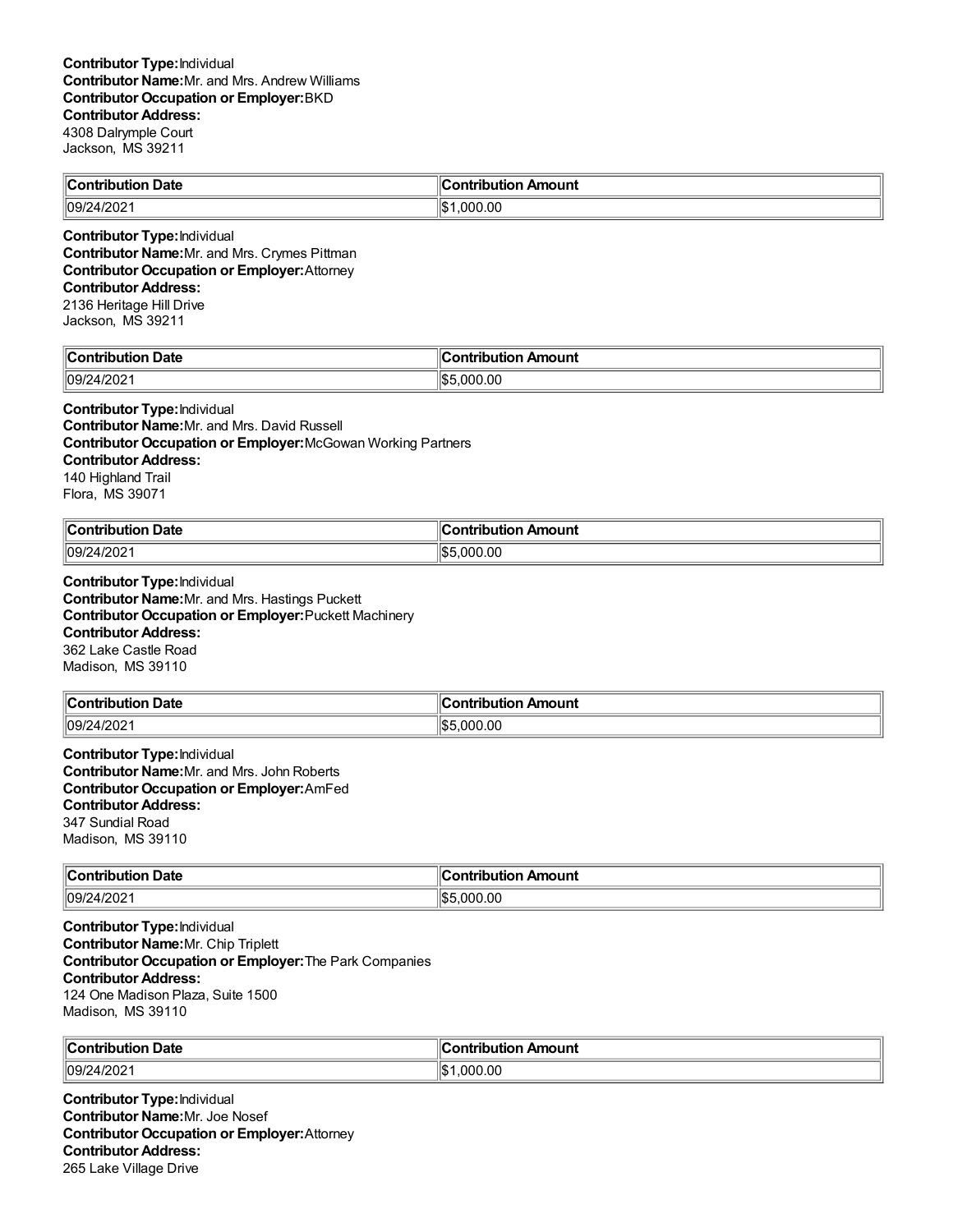Madison, MS 39110

| $\mathbb{C}$   | <b>\mount</b> |
|----------------|---------------|
| <b>Date</b>    | .             |
|                |               |
| 09/24/<br>LUZ. | \$500.00      |

## **Contributor Type:**Individual **Contributor Name:**Mr. Peter Debeukelaer **Contributor Occupation or Employer:**De Beukelaer Corporation **Contributor Address:** 182 Swan Sea Lane Madison, MS 39110

| $\mathbb{R}$                              | .                   |
|-------------------------------------------|---------------------|
| <b>Date</b>                               | noun                |
| $\sim$ $\sim$ $\sim$ $\sim$ $\sim$ $\sim$ |                     |
| 09/24<br>$1202 -$                         | IS.<br>.UU<br>ו ורי |

#### **Contributor Type:**Individual **Contributor Name:**Mr. Rick Calhoon **Contributor Occupation or Employer:**Pruett Oil **Contributor Address:** 217 West Capitol Street Jackson, MS 39201

| ∥Contrib<br>Date<br>$\cdots$<br>. IDULIO <sup>r</sup> | Amount<br>.<br>-----<br>וחו |
|-------------------------------------------------------|-----------------------------|
| $ 09/24\rangle$<br>ר∩ריו<br>412 U Z                   | ∥\$;<br>.500.00             |

**Contributor Type:**Corporation **Contributor Name:**Denbury **Contributor Occupation or Employer:**N/A **Contributor Address:** 5851 Legacy Circle, Suite 1200 Plano, TX 75024

| Contribution Date           | .ontributior<br>ก Amount |
|-----------------------------|--------------------------|
| 109/2<br>רחריו<br>. t/ZUZ ' | 0.00<br>000              |

**Contributor Type:**Corporation **Contributor Name:**Regions Bank **Contributor Occupation or Employer:**N/A **Contributor Address:** P.O. Box 11007 Birmingham, AL 35288

| $\infty$ ontribution<br>Date<br>. | n Amount<br>ontribution |
|-----------------------------------|-------------------------|
| 09/24/2021                        | .000.00                 |

**Contributor Type:**Other **Contributor Name:**Adams and Reese, LLP **Contributor Occupation or Employer:**N/A **Contributor Address:** 4500 One Shell Square New Orleans, LA 70139

| $\ $ Contribution<br><b>Date</b><br>. .Jution | ้วทtribution Amount |
|-----------------------------------------------|---------------------|
| 4/202<br> 109/2<br>.מכ״                       | .000.00<br>١¢       |

**Contributor Type:**Other **Contributor Name:**Jones Walker L.L.P. **Contributor Occupation or Employer:**N/A **Contributor Address:** 190 East Capitol Street #800 Jackson, MS 39211

| $\mathbb{C}$<br>Date<br>. : ontribution | Amount<br>`ontribution |
|-----------------------------------------|------------------------|
| 09/24/2021                              | :\$∥<br>.500.00        |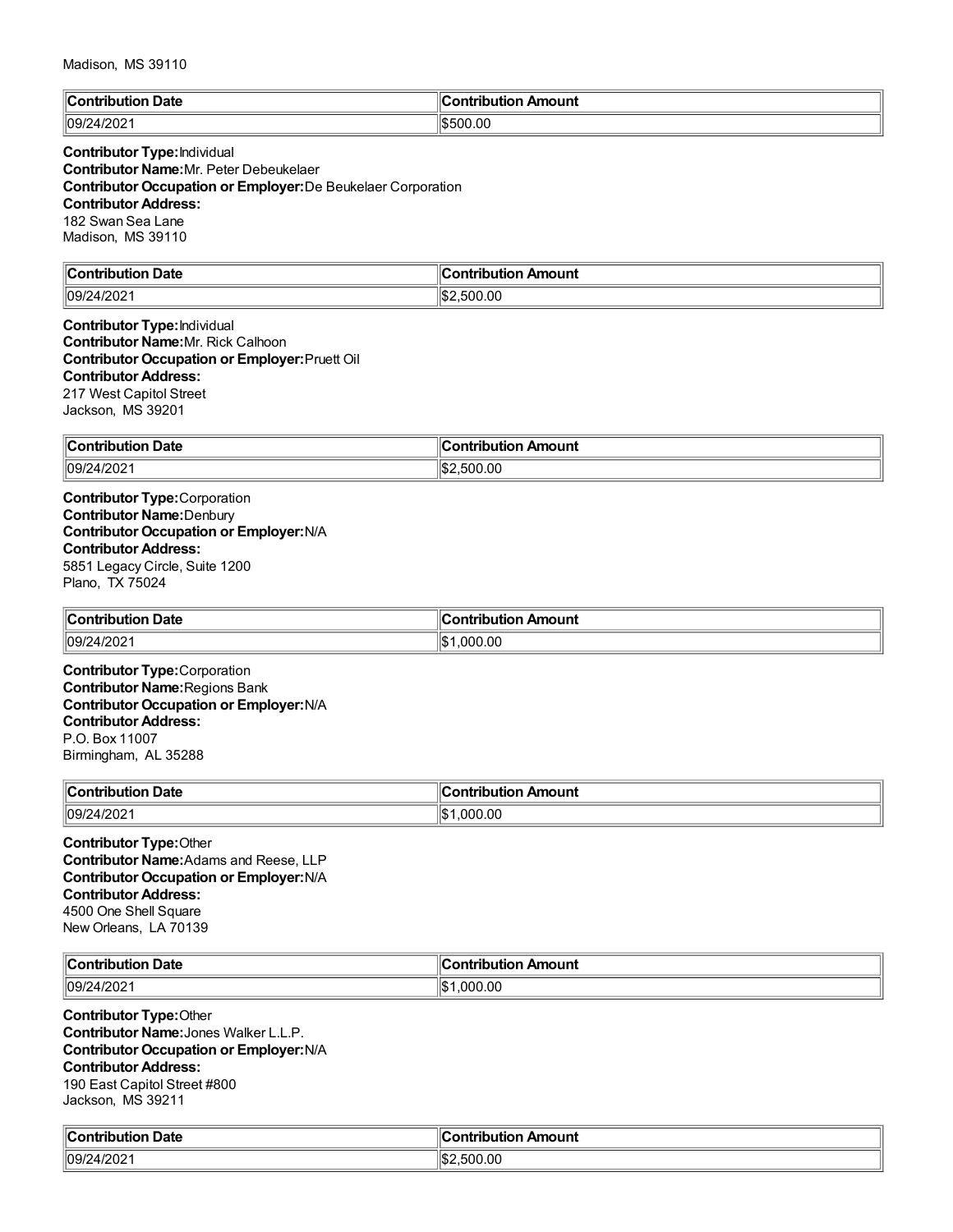| $\ $ Contribution<br>Date | ı<br>. .<br>Amount<br><b>⇔ontributior</b> |
|---------------------------|-------------------------------------------|
| 4/202                     | .500.00                                   |
| 09/24                     | ىدا:                                      |

**Contributor Type:**PAC **Contributor Name:** Excellence in Government PAC **Contributor Occupation or Employer:**N/A **Contributor Address:** P.O. Box 291 Jackson, MS 39205

| Jate<br>'nп<br>-------------<br>. | 10<br>---<br><b>\mount</b><br>----<br>--- |
|-----------------------------------|-------------------------------------------|
| 09/<br>ി മറ്റ<br>7202             | 11\$2<br>.00<br>$\sim$<br>--              |

## **Contributor Type:**PAC

**Contributor Name:**Atmos Energy Corporation PAC **Contributor Occupation or Employer:**N/A **Contributor Address:** 5430 LBJ Freeway, Suite 160 Dallas, TX 75240

| <b>Contribution Date</b> | ∵antrihution —<br>n Amount |
|--------------------------|----------------------------|
| 09/2                     | 00.ر                       |
| 1000                     | ໍ^^                        |
| <sup>.</sup> 2021-"      | ור:                        |

**Contributor Type:**PAC **Contributor Name:**Mississippi AGC - PAC **Contributor Occupation or Employer:**N/A **Contributor Address:** P.O. Box 12615 Jackson, MS 39236

| $\mathsf{C}_{\mathsf{C}}$<br><b>Date</b><br>. | . In<br>Amount<br>ian<br>. |
|-----------------------------------------------|----------------------------|
| $\parallel$ 09/2                              | .00                        |
| 1000                                          | :\$ا⊺                      |
| . ∠∪2∵                                        | .500                       |

**Contributor Type:**PAC **Contributor Name:**Mississippi Manufacturers Association PAC **Contributor Occupation or Employer:**N/A **Contributor Address:** 720 North President Street Jackson, MS 39202

| ∥Con<br>Jate<br>זהו<br>. | moun.    |
|--------------------------|----------|
| 09/2<br>ж<br>472 U Z     | .00<br>п |

**Contributor Type:**PAC **Contributor Name:**Prosperity PAC LLC **Contributor Occupation or Employer:**N/A **Contributor Address:** P.O. Box 1869 Brandon, MS 39043

| $\sim$ ontribution<br>Date<br>. | Amount<br>.<br>. . uv. .     |
|---------------------------------|------------------------------|
| $ 09/24\rangle$<br>4/202        | $\sim$<br>⊿רי<br>.000<br>.uu |

**Contributor Type:**PAC **Contributor Name:**MADA AutoPAC **Contributor Occupation or Employer:**N/A **Contributor Address:** 800 Woodlands Parkway, Suite 100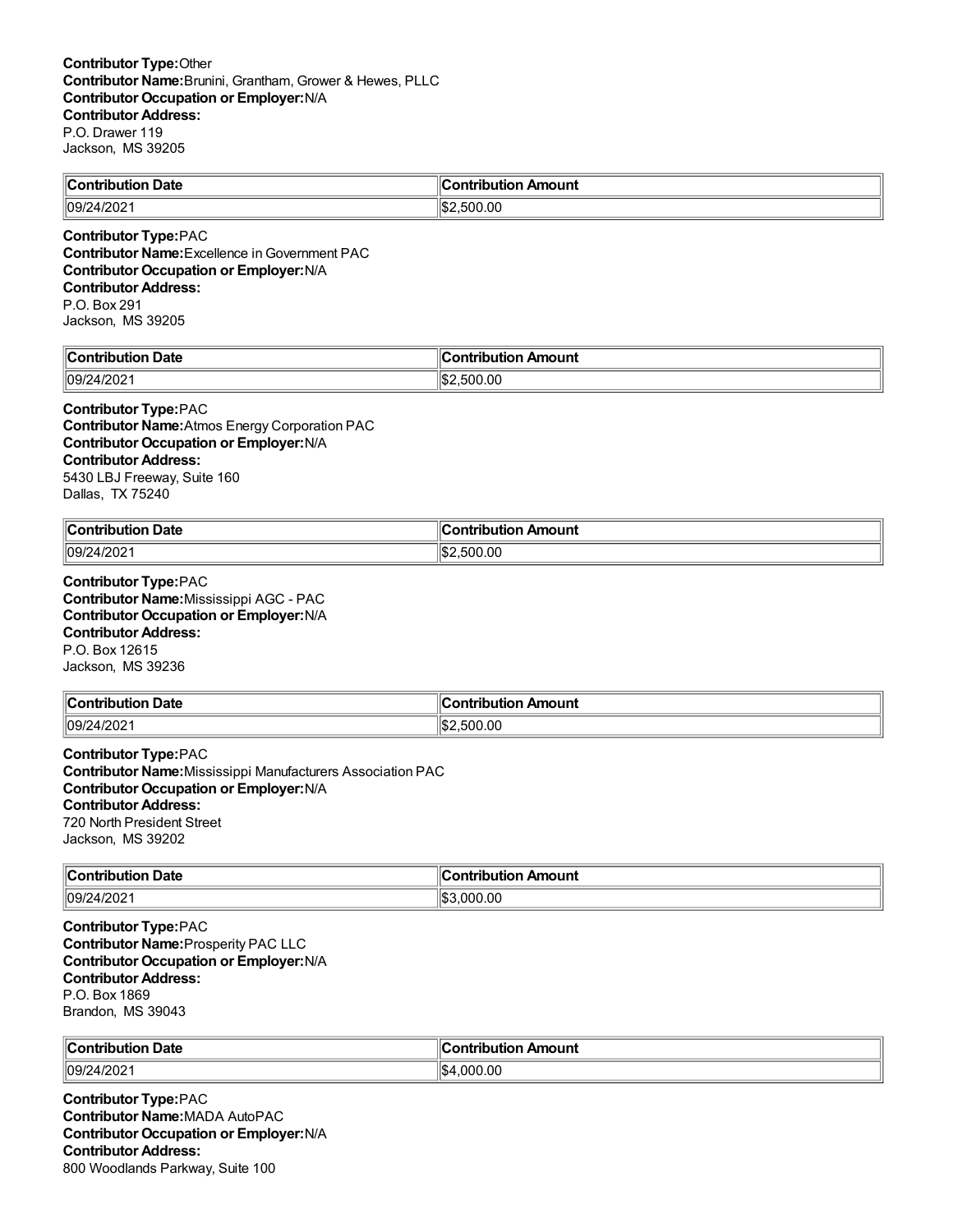| ∶ontribution Date | Contribution Amount        |
|-------------------|----------------------------|
| 109/24/2021       | \$5.000.00<br>$\mathbb{R}$ |

## **Contributor Type:**PAC

**Contributor Name:**Tourism Mississippi PAC **Contributor Occupation or Employer:**N/A **Contributor Address:** 103 West Washington Street, Suite B6 Ridgeland, MS 39157

| <b>Contribution Date</b> | Contribution Amount |
|--------------------------|---------------------|
| 09/24/202                | むに<br>\$5.000.00    |

#### **Contributor Type:**PAC **Contributor Name:**Mississippi Beer Distributors Association Six-PAC **Contributor Occupation or Employer:**N/A **Contributor Address:** P.O. Box 1132 Jackson, MS 39215

| ∥Con'<br>Date<br><b>ibution</b> | Amount<br>---<br>$   -$<br>----<br>וחו |
|---------------------------------|----------------------------------------|
| 09/24                           | 00.00                                  |
| 'יחכ                            | ا ⊄ا                                   |
| t/ZUZ                           | . UUU                                  |
|                                 | ьв.                                    |

**Contributor Type:**PAC **Contributor Name:**BankPlus PAC For Responsible Government **Contributor Occupation or Employer:**N/A **Contributor Address:** 1068 Highland Colony Parkway Ridgeland, MS 39157

| ∥Con<br>Date<br>----<br>ומו<br>. | Amount<br>s sa baile cuite a sa<br>$\sim$ $\sim$ $\sim$ $\sim$ $\sim$ |
|----------------------------------|-----------------------------------------------------------------------|
| 09/2                             | $\sim$                                                                |
| ,,                               | ا ما                                                                  |
| -UZ                              | nnr                                                                   |
|                                  | υ٧.                                                                   |

**Contributor Type:**Individual **Contributor Name:**Mr. James K. Williams **Contributor Occupation or Employer:**Greenover **Contributor Address:** 2030 Eastover Drive Jackson, MS 39211

| ∣∣ี<br>Date<br>`ontribution<br>∣∪∪ | Amount<br>ำntrihut⊪. |
|------------------------------------|----------------------|
| 109/27/202                         | .000.00<br>⋯…<br>איש |

**Contributor Type:**Individual **Contributor Name:**Mr. Richard A. Webster **Contributor Occupation or Employer:**Key, LLC **Contributor Address:** 611 Hoy Road Madison, MS 39110

| llC<br>Date<br>----<br>. | Amount<br>.<br>.<br>----- |
|--------------------------|---------------------------|
| 09/7<br>ZUZ              | $\sim$<br>00.00^          |

**Contributor Type:**Individual **Contributor Name:**Mr. Tom Rhoden **Contributor Occupation or Employer:**Attorney **Contributor Address:** 117 Park Circle Drive Flowood, MS 39232

| من<br>Date<br>`nn<br>ributioi | Amount<br>:ontribut<br>----<br>upullON. |
|-------------------------------|-----------------------------------------|
| 27/202                        | 000.00                                  |
| 109/2                         | ا⊈!                                     |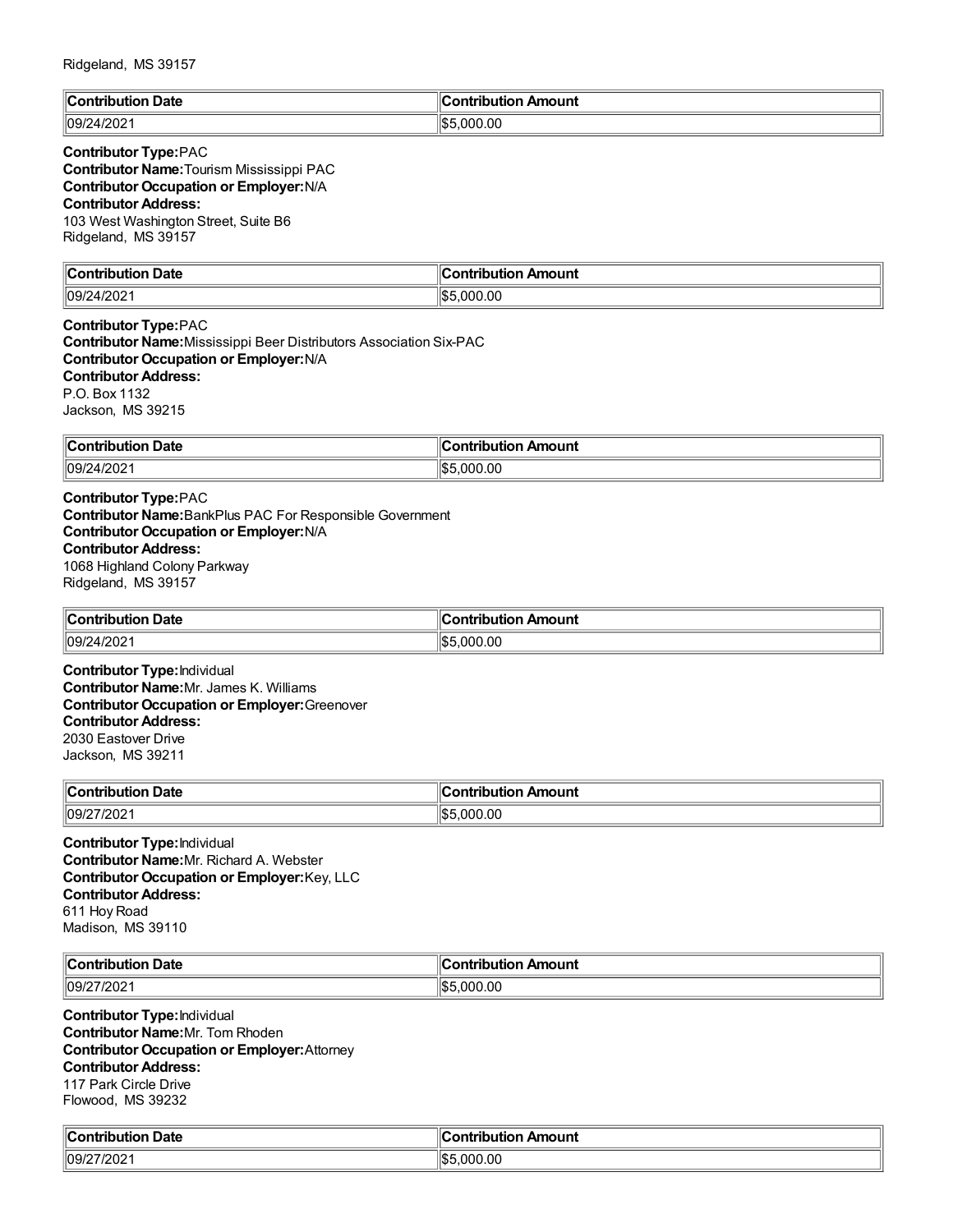| <b>Contribution Date</b>               | ∥Contribution Amount |
|----------------------------------------|----------------------|
| 7/202 <sup>.</sup><br>$\parallel$ 09/2 | .000.00<br>٦Ъ        |
|                                        |                      |

**Contributor Type:**PAC **Contributor Name:**Eli Lilly and Company PAC **Contributor Occupation or Employer:**N/A **Contributor Address:** 385 Royal Tern Road South Ponte Verde Beach, FL 32082

| Date<br>'ontribution<br>. | ı<br>`ontribution<br>Amount |
|---------------------------|-----------------------------|
| 27/202                    | ∥\$                         |
| '109/2                    | .000.00                     |

#### **Contributor Type:**PAC **Contributor Name:**MMHA-PAC **Contributor Occupation or Employer:**N/A **Contributor Address:** 1001 Airport Road Flowood, MS 39232

| ∥Cor<br>Date<br>ontribution<br>. | 10<br>Amount<br>∩ntı<br>-----<br>.<br>IDI<br>___ |
|----------------------------------|--------------------------------------------------|
| 109/30/2021                      | ∥\$։<br>.000.00                                  |

**Contributor Type:**PAC **Contributor Name:**Mississippi Credit Union PAC **Contributor Occupation or Employer:**N/A **Contributor Address:** 1400 Lakeover Road Jackson, MS 39213

| <b>Contribution</b><br>. Date | 'ontribution Amount   |
|-------------------------------|-----------------------|
| 09/3 <sup>c</sup><br>$'$ ∠∪∠  | 00. (<br>ໍ^^<br>נ ור: |

**Contributor Type:**Individual **Contributor Name:**Mr. and Mrs. Chuck Barlow **Contributor Occupation or Employer:**Retired **Contributor Address:** 227 Ingleside Drive Madison, MS 39110

| llC.<br><b>Date</b><br>$\sim$ $\sim$ $\sim$ $\sim$ $\sim$<br>. | 11<br>onti<br>Amount<br>----<br>----<br>ribution |
|----------------------------------------------------------------|--------------------------------------------------|
| 07/202                                                         | ∥\$                                              |
| 10/C                                                           | .000.00                                          |

**Contributor Type:**Individual **Contributor Name:**Mr. and Mrs. Clinton Herring **Contributor Occupation or Employer:**Kerioth **Contributor Address:** 319 Hillview Drive Ridgeland, MS 39157

| $\mathbb{R}$<br>Date<br>. | $-0.1122$<br>.<br>----<br>ounı<br>$\sim$ $\sim$ $\sim$ $\sim$ $\sim$ $\sim$ |
|---------------------------|-----------------------------------------------------------------------------|
| 110/0<br>7202             | n,<br>יי ה<br>.UU                                                           |

**Contributor Type:**Individual **Contributor Name:**Mr. and Mrs. David Mockbee **Contributor Occupation or Employer:**Attorney **Contributor Address:** 125 South Congress Street, Suite 1820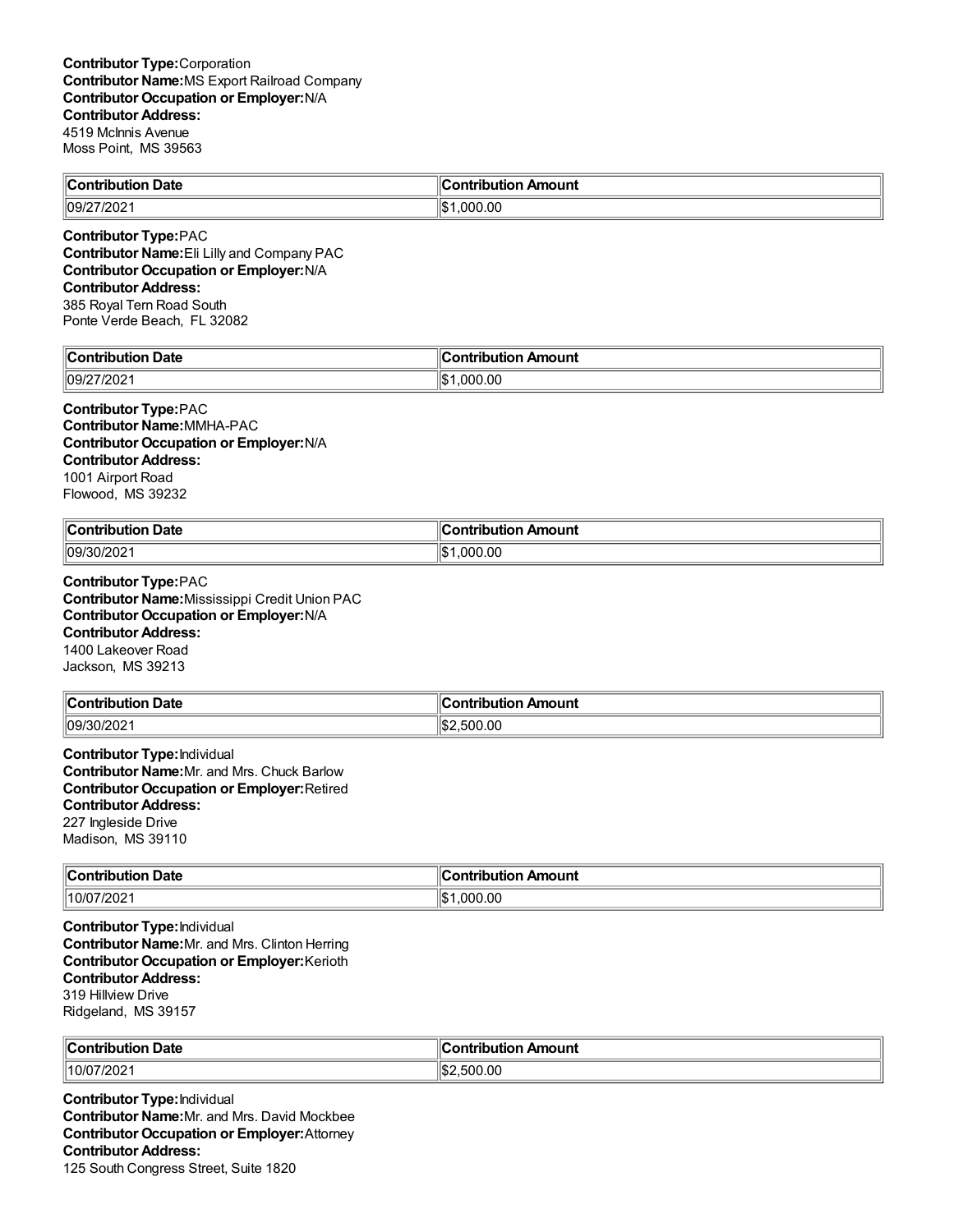| $\ $ Contribution | : ontribution         |
|-------------------|-----------------------|
| Date              | ntribution Amount     |
| 10/07/2021        | .000.00<br>ዛሮ 1<br>IФ |

# **Contributor Type:**Individual

**Contributor Name:**Mr. and Mrs. Newell Watkins **Contributor Occupation or Employer:**CDFL **Contributor Address:** 3138 West Tidewater Lane Madison, MS 39110

| ∥Contri<br>Date<br>.<br>. | "<br>.<br>Amount<br>----<br>.<br>пи |
|---------------------------|-------------------------------------|
| 7/202                     | ∥\$։                                |
| 10/0                      | .000.00                             |

### **Contributor Type:**Individual **Contributor Name:**Mr. and Mrs. Richard McNeel **Contributor Occupation or Employer:**Architect **Contributor Address:** 2566 Lake Circle Jackson, MS 39211

| Contribution | antrihut.                                 |
|--------------|-------------------------------------------|
| Date         | Amount                                    |
| . .          | ---                                       |
|              | $\sim$ $\sim$ $\sim$ $\sim$ $\sim$ $\sim$ |
| 10/07/2021∣  | ۰.<br>.000.00<br>ıъ                       |

**Contributor Type:**Individual **Contributor Name:**Mr. and Mrs. Robert Thompson **Contributor Occupation or Employer:**Attorney **Contributor Address:** 955 Pocahontas Road Flora, MS 39071

| $\ $ Contribution<br>Date | ontribution Amount  |
|---------------------------|---------------------|
| 10/07/202 <sup>*</sup>    | $\sim$<br>۱۹۰<br>നസ |

**Contributor Type:**Individual **Contributor Name:**Mr. and Mrs. Warren Herring **Contributor Occupation or Employer:**Trustcare **Contributor Address:** 4220 Eastover Place Jackson, MS 39211

| llCoı<br>⊦Date<br>.<br>м | Amount<br>.              |
|--------------------------|--------------------------|
| 10/07/2021               | ⊪c<br>0.00<br>nnı<br>م ا |

**Contributor Type:**Individual **Contributor Name:**Mr. and Mrs. William Clement, Jr. **Contributor Occupation or Employer:**Attorney **Contributor Address:** 1605 Poplar Boulevard Jackson, MS 39202

| llC<br>υaτε<br>.                   | 10<br>າount<br>----<br>. |
|------------------------------------|--------------------------|
| $\parallel$ 10/C<br>$\sim$<br>'ZU∠ | .00<br>.500              |

**Contributor Type:**Individual **Contributor Name:**Mr. Doug Dale **Contributor Occupation or Employer:**Dale Partners **Contributor Address:** 111 Katherine Pointe Drive Madison, MS 39110

| من<br>ribution Date.<br>`ontribution | :ontribution<br>ribution Amount |
|--------------------------------------|---------------------------------|
| 7/202                                | ∥\$                             |
| 110/0                                | .000.00                         |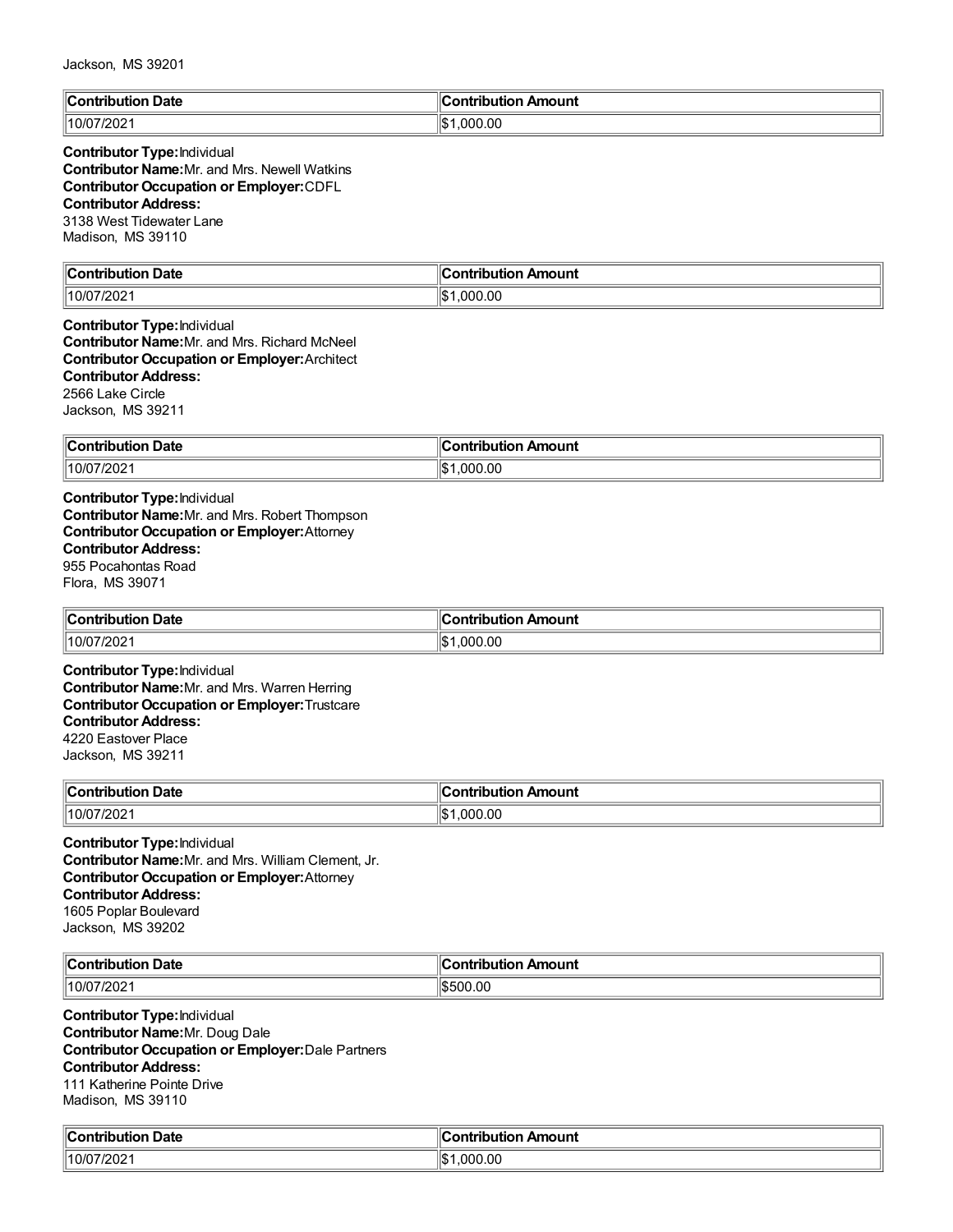| <b>Contribution Date</b> | "<br>n Amount<br>.:ontribution<br>וטו |
|--------------------------|---------------------------------------|
| 10/07/2021               | ∥\$։<br>.000.00                       |

**Contributor Type:**Individual **Contributor Name:**Mr. Theo Costas, Jr. **Contributor Occupation or Employer:**Southern Beverage **Contributor Address:** 1939 Davis Johnson Drive Richland, MS 39218

| من                  | :ontribution |
|---------------------|--------------|
| Date                | Amount       |
| <b>Contribution</b> | -ribution .  |
| 7/202               | ′/\$         |
| $ 10/0^{-}$         | :500.00      |

#### **Contributor Type:**Individual **Contributor Name:**Mr. William Brown **Contributor Occupation or Employer:**Brown Bottling **Contributor Address:** 131 Green Glades Ridgeland, MS 39157

| $\mathsf{C}_\mathsf{Onfri}$<br>Date<br>. | "<br>---<br><b>mount</b><br>----<br>--- |
|------------------------------------------|-----------------------------------------|
| 7/202                                    | 11\$                                    |
| 10/0                                     | .000.00                                 |

**Contributor Type:**Corporation **Contributor Name:**Tyson Foods, Inc. **Contributor Occupation or Employer:**N/A **Contributor Address:** 2200 W Don Tyson Parkway Springdale, AR 72762

| ∥Coi<br>. .<br>Date<br>a manila mina m | <b>\mount</b><br>---- |
|----------------------------------------|-----------------------|
| 10/07/2021                             | 00.00<br>١æ           |

#### **Contributor Type:**Corporation **Contributor Name:**PhRMA **Contributor Occupation or Employer:**N/A **Contributor Address:** 830 North State Street, Suite B Baton Rouge, LA 70802

| <b>Contribution Date</b> | n Amount<br>:ontribution |
|--------------------------|--------------------------|
| $\parallel$ 10/07/2021   | 1.000.00<br>12           |

**Contributor Type:**Corporation **Contributor Name:**BNSF Railway Company **Contributor Occupation or Employer:**N/A **Contributor Address:** 2500 Lou Menk Drive, AOB-2 Fort Worth , TX 76131

| ∥Coı<br>. Date<br>.                      | ı Amount<br>a shekarati a sa<br>∪onti<br>nouuor |
|------------------------------------------|-------------------------------------------------|
| $^{\prime\prime}$ 10/07/ $\sim$<br>//202 | $\sim$<br>നന<br>''ሰ.<br>.ut                     |

**Contributor Type:**Corporation **Contributor Name:**Liberty Dental Plan Corporation **Contributor Occupation or Employer:**N/A **Contributor Address:** 340 Commerce, Suite 100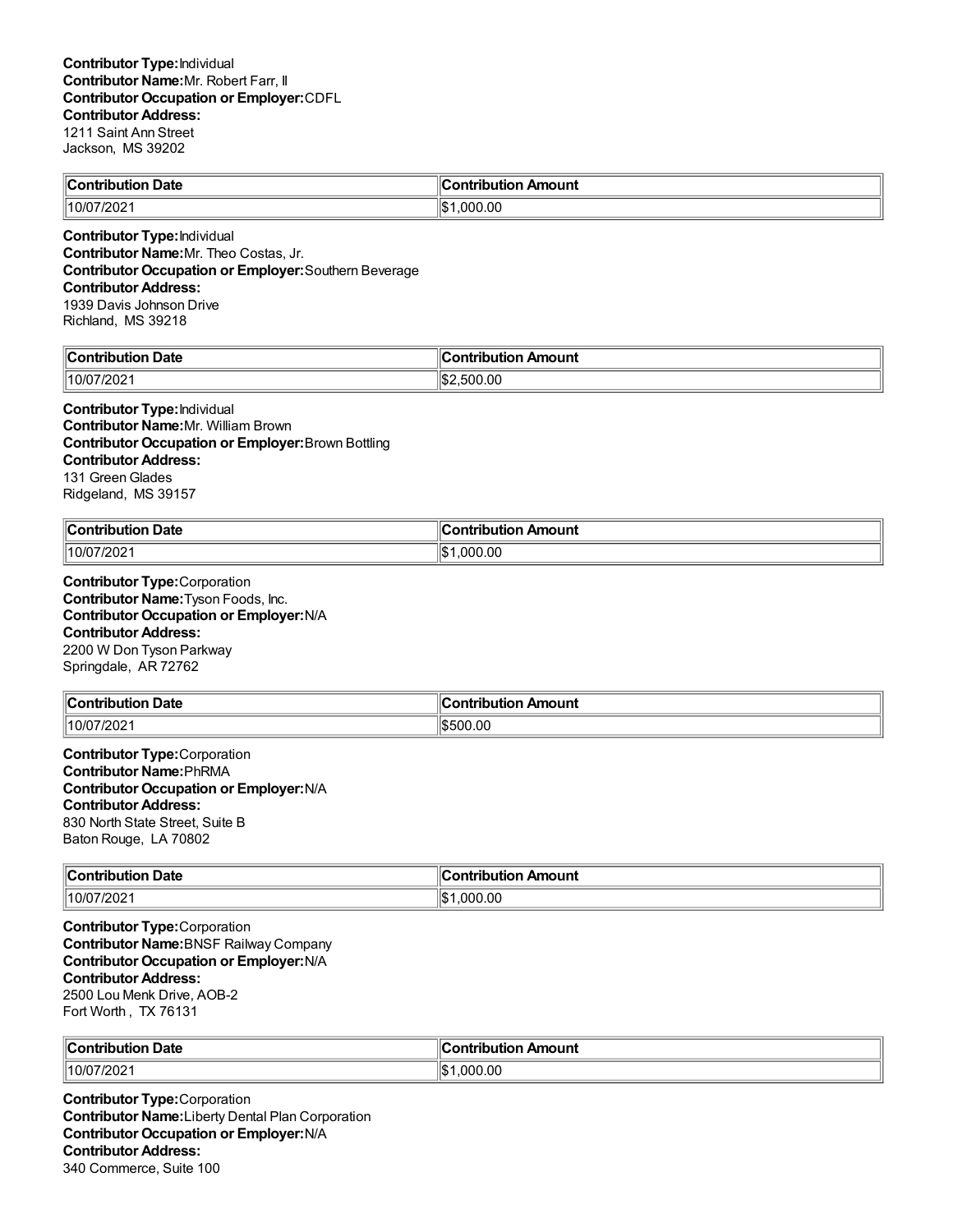| $\mathbb{R}$          | <b>Contribution</b>                      |
|-----------------------|------------------------------------------|
| Date                  | Amount                                   |
| :ontributio           | uuvii                                    |
|                       |                                          |
| $  10/07/202 \rangle$ | .000.00<br>$H \wedge \mathcal{A}$<br>I-D |

## **Contributor Type:**Corporation **Contributor Name:**Sage Advice Inc **Contributor Occupation or Employer:**N/A **Contributor Address:** P.O. Box 1845 Madison, MS 39130

| <b>Contribution Date</b> | ∥Contribution Amount |
|--------------------------|----------------------|
| $\parallel$ 10/07/2021   | ∣∣∧<br>.000.00<br>۱J |

**Contributor Type:**Corporation **Contributor Name:**Watkins Construction, Inc. **Contributor Occupation or Employer:**N/A **Contributor Address:** 1072 High Street Jackson, MS 39202

| ∥Con<br>Date<br>ribution                  | Amount<br>.<br>----<br>יטו |
|-------------------------------------------|----------------------------|
| 10/0<br>$^{\prime\prime}$ 202 $^{\prime}$ | .000.00<br>۱IC<br>ا سا     |

**Contributor Type:**Corporation **Contributor Name:**Merck Sharp & Dohme Corp. **Contributor Occupation or Employer:**N/A **Contributor Address:** 2000 Galloping Hill Road, Mailstop K-5 2081 Kenilworth, NJ 7033

| $\sim$ $\sim$<br>$\ $ Contribution<br><b>Date</b> | ontribution Amount |
|---------------------------------------------------|--------------------|
| $^{\prime\prime}$ 10/07.                          | .000.00            |
| //202                                             | 1\$                |

**Contributor Type:**Corporation **Contributor Name:**Nationwide Mutual Insurance Company **Contributor Occupation or Employer:**N/A **Contributor Address:** 6870 Coltrane Mill Road Randleman, NC 27317

| ∣∣ี        | ı Amount      |
|------------|---------------|
| Date       | .             |
| .          | ibution       |
| 10/07/2021 | 000.00<br>1\$ |

**Contributor Type:**LimitedLiabilityCompany **Contributor Name:**Capitol Street, LLC **Contributor Occupation or Employer:**N/A **Contributor Address:** P.O. Box 12485 Jackson, MS 39236

| ∥C.<br>Date<br>`ontribi<br>utior<br>. | …ontributio<br>Amount |
|---------------------------------------|-----------------------|
| 1000<br>$\parallel$ 10/C<br>720Z      | 1\$500.00             |

**Contributor Type:**LimitedLiabilityCompany **Contributor Name:**Bay Street, LLC **Contributor Occupation or Employer:**N/A **Contributor Address:** P.O. Box 12485 Jackson, MS 39236

| . .<br>. Date<br>'ontribution<br>ributk<br>. | --<br>Amount<br>`ontribution |
|----------------------------------------------|------------------------------|
| 10/07/2021                                   | \$500.00                     |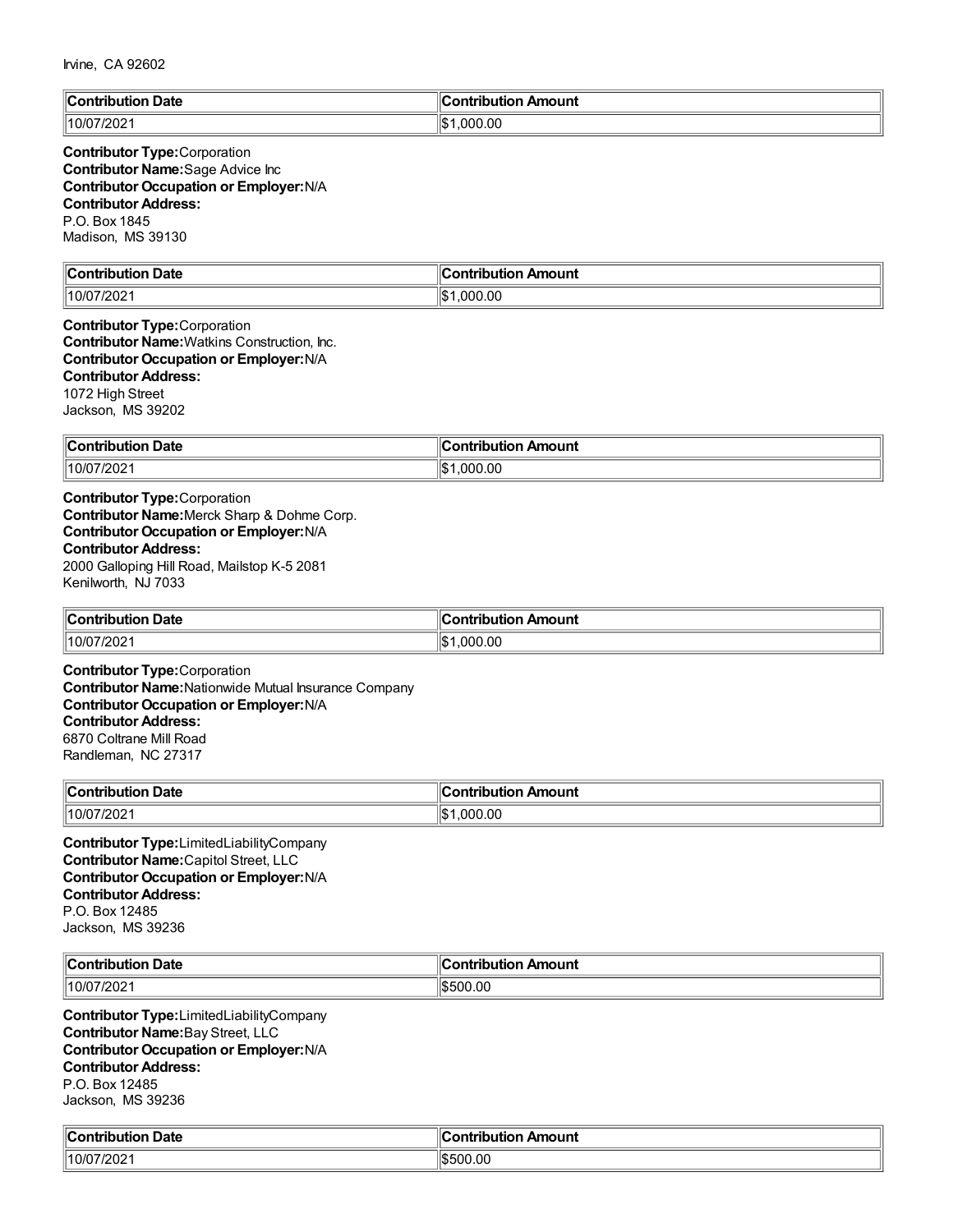| $\ $ Con                                 | Amount                 |
|------------------------------------------|------------------------|
| Date                                     | .                      |
| rihution                                 | ----                   |
| $\sqrt{2}$<br>$\parallel$ 10/C<br>14 U.C | Ш¢<br>.00<br>nnı<br>ыu |

**Contributor Type:**LimitedLiabilityCompany **Contributor Name:**Willys Investments, LLC **Contributor Occupation or Employer:**N/A **Contributor Address:** 5420 Saratoga Drive

Jackson, MS 39211

| llC<br>Jate<br>$-$<br>- - --<br>. | 11<br>10un'<br>- - - |
|-----------------------------------|----------------------|
| 7/202<br>10/0.                    | ∥\$։<br>00.00<br>nnr |

#### **Contributor Type:**Other

**Contributor Name:**Wier Boerner Allin Architecture, PLLC **Contributor Occupation or Employer:**N/A **Contributor Address:** 2727 Old Canton Road, Suite 200 Jackson, MS 39216

| ∥Coı<br>Date<br>antrihutian<br>эшкэк<br>. | --<br>Amount<br><b>∍ontributior</b> ∼ |
|-------------------------------------------|---------------------------------------|
| 10/07/2021∥                               | 1.000.00<br>۱Ъ                        |

**Contributor Type:**Other **Contributor Name:**Cascio Sanford Government Law Group, PLLC **Contributor Occupation or Employer:**N/A **Contributor Address:** 825 North President Street Jackson, MS 39202

| $\ $ Contribution     | n Amount    |
|-----------------------|-------------|
| <b>Date</b>           | ontribution |
| 10/0<br>1/200<br>140Z | 00.,<br>იიი |

**Contributor Type:**PAC **Contributor Name:**Home Builders Association of Mississippi Build PAC Fund **Contributor Occupation or Employer:**N/A **Contributor Address:** P.O. Box 3556 Jackson, MS 39207

| ∥Con<br>Date<br>. | nount<br>----<br>----- |
|-------------------|------------------------|
| ∥10/0             | $\sim$                 |
| רחריו             | ١ß٠                    |
| 1202.             | റററ                    |

**Contributor Type:**PAC **Contributor Name:**Mississippi Association Nurse Practitioners Political Action Committee **Contributor Occupation or Employer:**N/A **Contributor Address:** 1888 Main Street, Suite C312 Madison, MS 39110

| <b>Cont</b><br><br>Date<br>outior | Amount<br>.      |
|-----------------------------------|------------------|
| 7/202<br>  10/07/                 | იიი<br>יחו<br>הו |

**Contributor Type:**PAC **Contributor Name:**Mississippi Hospitality and Restaurant Association PAC **Contributor Occupation or Employer:**N/A **Contributor Address:** 11 Northtown Drive Suite 125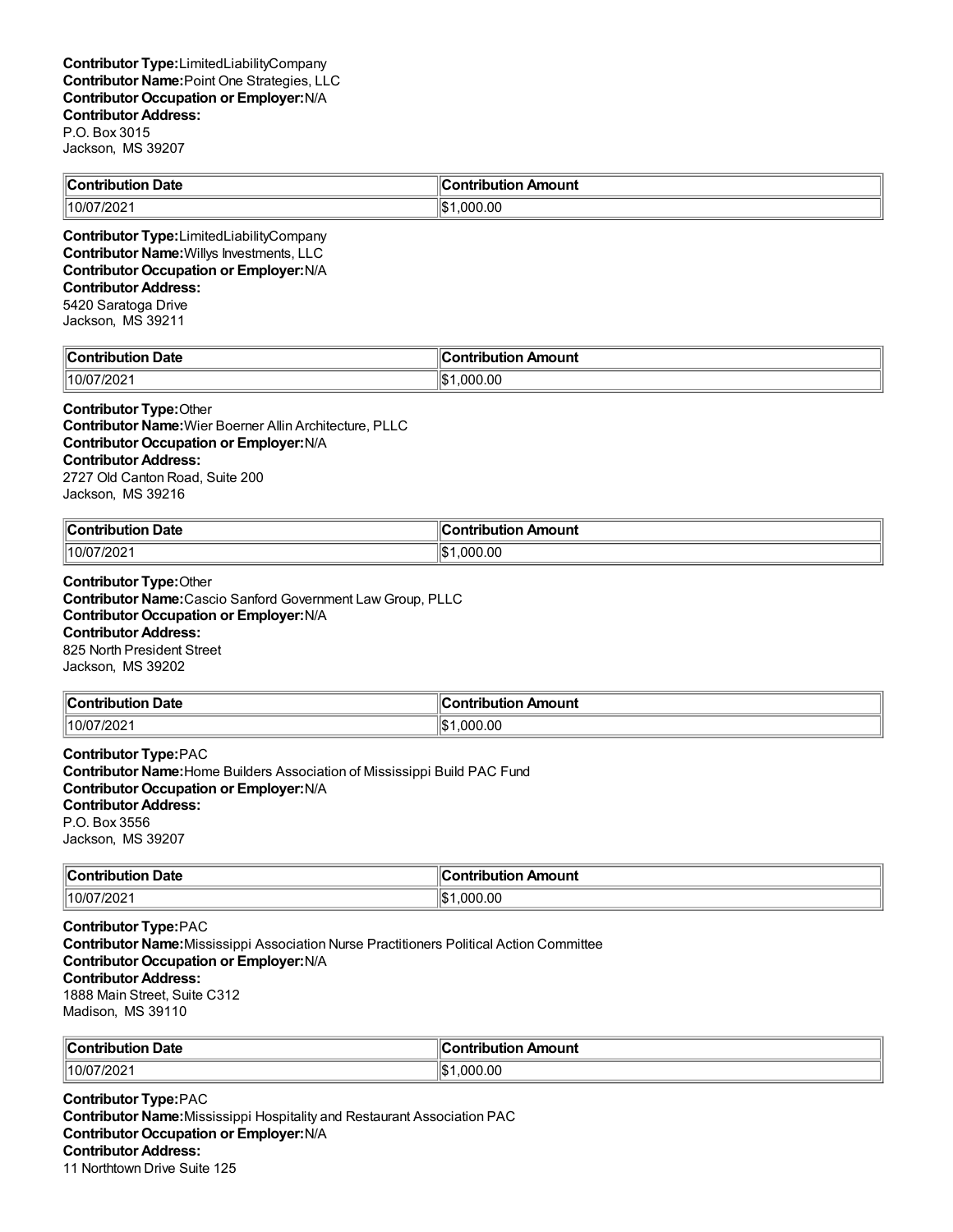| ⊪c<br>Date<br>$-20.5$<br>. | 'animia dia a<br>Amount |
|----------------------------|-------------------------|
| `^^<br>10/0<br>720∠        | ∥\$<br>.000.00          |

# **Contributor Type:**PAC

**Contributor Name:**MS Concrete Industries Association PAC Account **Contributor Occupation or Employer:**N/A **Contributor Address:** 5165 Old Brandon Road Pearl, MS 39208

| <b>Contribution Date</b> | ∥Contribution Amount |
|--------------------------|----------------------|
| $\parallel$ 10/07/2021   | ∣∣∧<br>.000.00<br>۱J |

#### **Contributor Type:**PAC **Contributor Name:**MANA PAC **Contributor Occupation or Employer:**N/A **Contributor Address:** 1022 Highland Colony Parkway, Suite 101 Ridgeland, MS 39157

| ∥Con'                            | ---------                     |
|----------------------------------|-------------------------------|
| <b>Date</b>                      | ution Amount                  |
| ribution .                       | יטו                           |
| $^{\prime}/202^{\prime}$<br>10/0 | .00<br>۱¢<br>$\sim$<br>וו ורי |

# **Contributor Type:**PAC

**Contributor Name:**Committee For Clean Environment And Fair Taxation Beverage Association **Contributor Occupation or Employer:**N/A

# **Contributor Address:**

3000 North State Street Jackson, MS 39216

| ∣∣ี<br>. Date<br>l`ontribution.<br>ribuuor<br>મ્⊍∪. | . Ir<br>ribution Amount<br>.<br>. |
|-----------------------------------------------------|-----------------------------------|
| 10/0<br>7202                                        | .500.00<br>IS.                    |

**Contributor Type:**PAC **Contributor Name:**MS Chiropractors PAC **Contributor Occupation or Employer:**N/A **Contributor Address:** 4294 Lakeland Drive, Suite 100 Flowood, MS 39232

| $\infty$ ontribution<br>Date<br>. | n Amount<br>ontribution |
|-----------------------------------|-------------------------|
| 10/07/2021                        | .500.00                 |

**Contributor Type:**Individual **Contributor Name:**Mr Stephen Edds **Contributor Occupation or Employer:**Butler Snow **Contributor Address:** 120 Heron's Landing Ridgeland, MS 39157

| $\mathsf{C}_{\mathsf{C}}$<br>Date<br>.<br>$ -$ | . .<br>Amount<br>a mbuile u di e r |
|------------------------------------------------|------------------------------------|
| 10/7<br>3/202                                  | '\$∥<br>00.00<br>nnn               |

**Contributor Type:**Individual **Contributor Name:**Mr. and Mrs. Benjamin Roberson **Contributor Occupation or Employer:**Butler Snow **Contributor Address:** 4252 Brussels Drive Jackson, MS 39211

| ∥Cor<br>`ontribution Date | --<br>Amount<br><b>Contribution</b> |
|---------------------------|-------------------------------------|
| 10/13/2021                | 1.000.00<br>ıъ                      |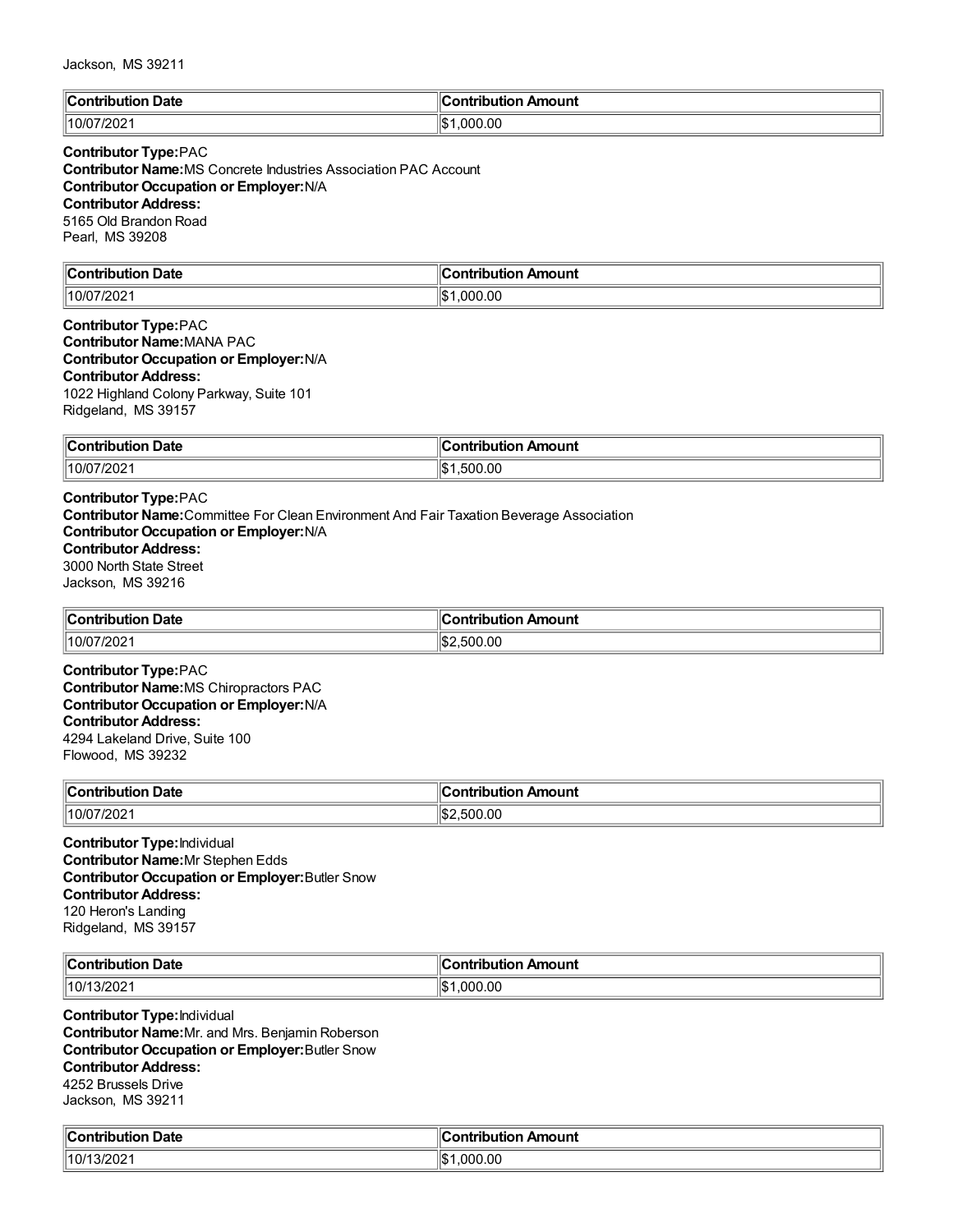| <b>Contribution Date</b> | . .<br>Contribution Amount |
|--------------------------|----------------------------|
| 3/202<br>,10/1           | .000.00                    |

**Contributor Type:**Individual **Contributor Name:**Mr. and Mrs. Brian Berry **Contributor Occupation or Employer:**Butler Snow **Contributor Address:** 102 Webb Lane Flowood, MS 39232

| . Date                     | $\overline{\phantom{a}}$ |
|----------------------------|--------------------------|
| `ontribution               | :ontribution             |
| ributioi                   | ribution Amount          |
| 1000<br>10/<br>. .<br>/202 | ∥\$<br>000.00.           |

#### **Contributor Type:**Individual

**Contributor Name:**Mr. and Mrs. Christopher Maddux **Contributor Occupation or Employer:**Butler Snow **Contributor Address:** 2450 Lake Circle Jackson, MS 39211

| <b>Contribution Date</b> | Contribution Amount |
|--------------------------|---------------------|
| 10/13/2021               | 000.00.١<br>۰⊅∥     |

**Contributor Type:**Individual **Contributor Name:**Mr. and Mrs. David McKinnon **Contributor Occupation or Employer:**Fisher Brown Bottrell **Contributor Address:** 200 Hidden Oaks Drive Ridgeland, MS 39157

| <b>Contribution Date</b> | ontribution Amount |
|--------------------------|--------------------|
| $\parallel$ 10/13/2021   | .00<br>.000        |

**Contributor Type:**Individual **Contributor Name:**Mr. and Mrs. Donald Clark, Jr. **Contributor Occupation or Employer:**Butler Snow **Contributor Address:** 2046 Brecon Drive Jackson, MS 39211

| → Date<br>$\ $ Contribution | Amount<br>ontribution |
|-----------------------------|-----------------------|
| $\parallel$ 10/13/2021      | 1.000.00<br>16<br>۱Ъ  |

**Contributor Type:**Individual **Contributor Name:**Mr. and Mrs. Jetson Hollingsworth **Contributor Occupation or Employer:**Butler Snow **Contributor Address:** 3826 Redbud Road Jackson, MS 39211

| ∥Cor<br>⊦ Date<br>. | <sub>'</sub> n Amount<br>- néribution -<br>⊹∪ont⊾<br>nouuor |
|---------------------|-------------------------------------------------------------|
| 10/1<br>3/202       | $\sim$<br>nnn<br>''ሰ.<br>.UU                                |

**Contributor Type:**Individual **Contributor Name:**Mr. and Mrs. John Brunini **Contributor Occupation or Employer:**Butler Snow **Contributor Address:** 119 Rosedowne Bend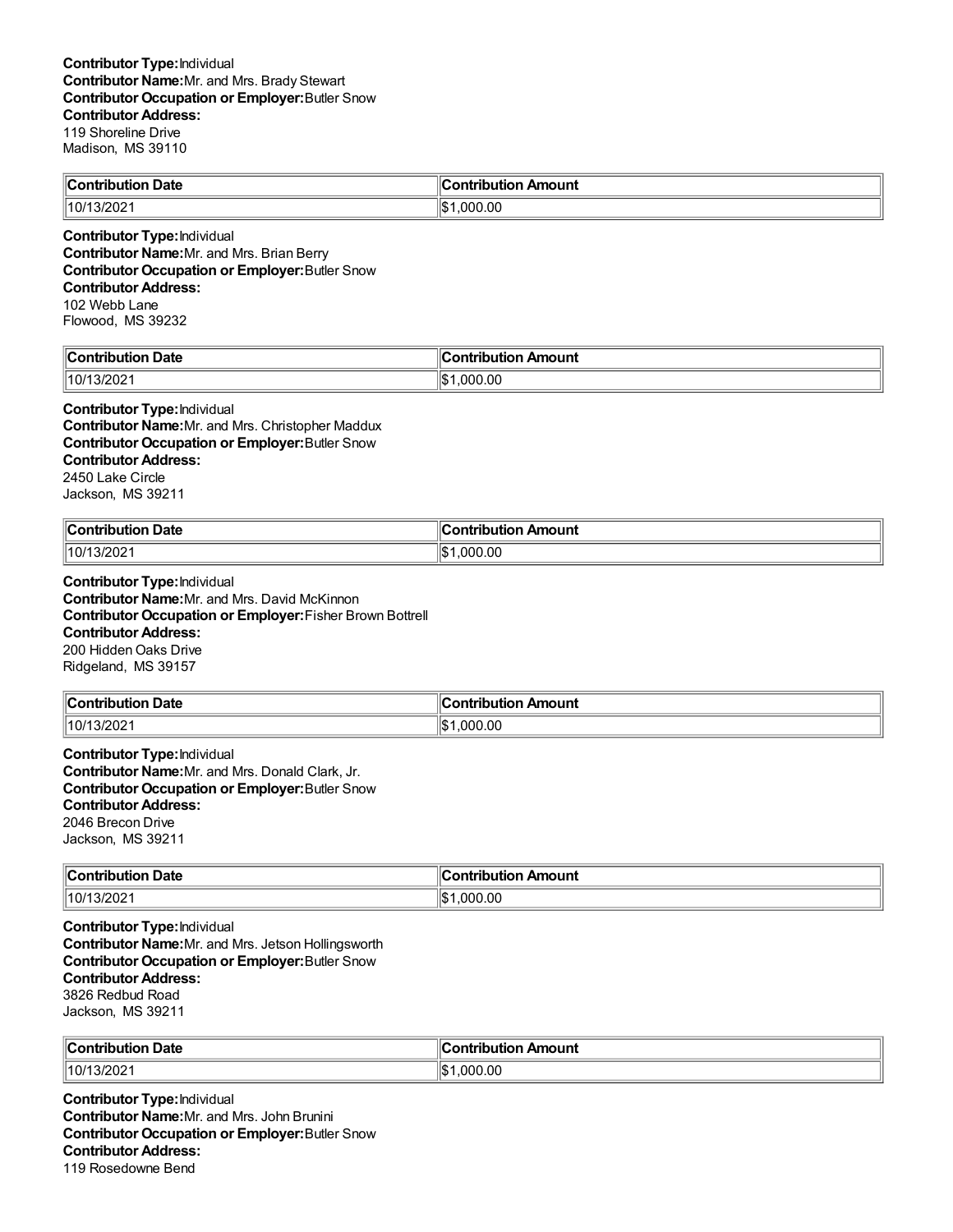| ∥C.<br>Date<br>Contribution<br><br>. | :ontribution Amount |
|--------------------------------------|---------------------|
| 1000                                 | 000.00، ،           |
| 10/1                                 | Πљ.                 |
| 13/2021                              | ыD                  |

# **Contributor Type:**Individual

**Contributor Name:**Mr. and Mrs. John England **Contributor Occupation or Employer:**Butler Snow **Contributor Address:** 128 Hidden Heights Ridgeland, MS 39157

| $\ $ Contribution<br>Date | `ontribution<br>Amount |
|---------------------------|------------------------|
| 3/202                     | ∥\$                    |
| $\parallel$ 10/ $\prime$  | .000.00                |

#### **Contributor Type:**Individual **Contributor Name:**Mr. and Mrs. Joseph Sims Jr. **Contributor Occupation or Employer:**Butler Snow **Contributor Address:** 4125 Crane Boulevard Jackson, MS 39216

| ∥Con∖<br><b>Date</b><br>tribution | ---------<br>ribution Amount |
|-----------------------------------|------------------------------|
| $\parallel$ 10/11<br>3/202        | .00<br>۱¢<br>ററ              |

**Contributor Type:**Individual **Contributor Name:**Mr. and Mrs. Mark Garriga **Contributor Occupation or Employer:**Butler Snow **Contributor Address:** 126 Herons Circle Ridgeland, MS 39157

| "Contribution"<br>Date | ۵C<br>ribution Amount<br>. |
|------------------------|----------------------------|
| 10/1<br>3/202          | .00<br>000<br>1\$          |

**Contributor Type:**Individual **Contributor Name:**Mr. and Mrs. Michael Russ **Contributor Occupation or Employer:**Butler Snow **Contributor Address:** 4023 Boxwood Circle Jackson, MS 39211

| $^{\circ}$ Contribution $\cdots$<br>Date<br>nouuor<br>. | ontribution<br>n Amount |
|---------------------------------------------------------|-------------------------|
| $10/13/202$ .                                           | .000.00                 |

**Contributor Type:**Individual **Contributor Name:**Mr. and Mrs. Nicholas Manley **Contributor Occupation or Employer:**Butler Snow **Contributor Address:** 2470 Cumberland Drive Southaven, MS 38672

| llC.                                             | Amount                                  |
|--------------------------------------------------|-----------------------------------------|
| Date                                             | .                                       |
| -----                                            |                                         |
| $\sim$ $\sim$ $\sim$ $\sim$ $\sim$ $\sim$ $\sim$ |                                         |
| 10/2<br>ZUZ.                                     | $\sim$ $\sim$<br>ากเ<br>.ut<br>۱.ħ<br>. |

**Contributor Type:**Individual **Contributor Name:**Mr. and Mrs. R. Wilson Montjoy II **Contributor Occupation or Employer:**Butler Snow **Contributor Address:** 202 Agency Burn Ridgeland, MS 39157

| $\ $ Contribut<br>Date<br>ution | on Amount<br>ontı<br>ibution |
|---------------------------------|------------------------------|
| 13/202                          | ∥\$                          |
| $\parallel$ 10/1                | 000.00.                      |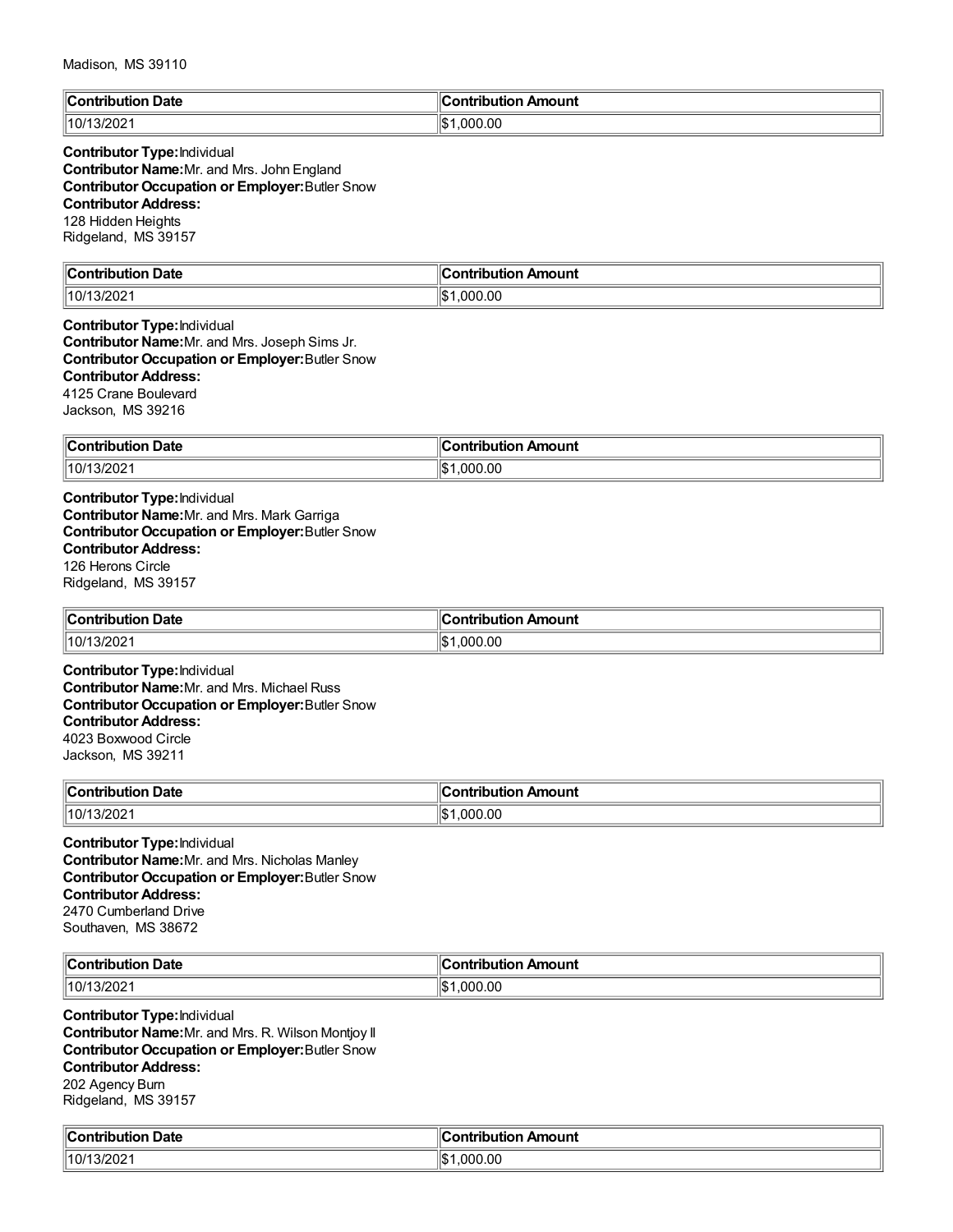| -<br>$\ $ Contribution<br><b>Date</b> | ۵C<br>Amount<br>ihution<br>--- |
|---------------------------------------|--------------------------------|
| $^{\prime\prime}$ 10/13/202 .         | .000.00<br>۱\$∙                |

**Contributor Type:**Individual **Contributor Name:**Mr. and Mrs. Troy Johnston **Contributor Occupation or Employer:**Butler Snow **Contributor Address:** 167 Green Glades Ridgeland, MS 39157

| Date<br>`on'<br>.<br>---- | 10<br>Amount<br>---<br>---<br>----<br> |
|---------------------------|----------------------------------------|
| 10/<br>. .<br>/202        | .00<br>∥\$<br>በበ                       |

# **Contributor Type:**Individual **Contributor Name:**Mr. Joe Sanderson Jr **Contributor Occupation or Employer:**Sanderson Farms **Contributor Address:**

P.O. Box 988 Laurel, MS 39441

| <b>Contribution</b><br><b>Date</b><br>. | $\blacksquare$ Contribution Amount |
|-----------------------------------------|------------------------------------|
| 3/2021                                  | .000.00                            |
| $\parallel$ 10/ $\prime$                | 11S2                               |

**Contributor Type:**Individual **Contributor Name:**Mr. Kentray Hairston **Contributor Occupation or Employer:**Butler Snow **Contributor Address:** 108 Seville Way Madison, MS 39110

| <b>Contribution Date</b> | . .<br>ır<br>∶ontribution Amount |
|--------------------------|----------------------------------|
| 10/13/2021               | .000.00<br>l\$                   |

**Contributor Type:**Individual **Contributor Name:**Mr. Mark Hosemann **Contributor Occupation or Employer:**Butler Snow **Contributor Address:** 4428 Woodlark Drive Jackson, MS 39211

| <b>Contribution Date</b> | n Amount<br>:ontribution |
|--------------------------|--------------------------|
| $\parallel$ 10/13/2021   | 1.000.00<br>12           |

**Contributor Type:**Individual **Contributor Name:**Mr. Phil Abernethy **Contributor Occupation or Employer:**Butler Snow **Contributor Address:** 137 Eastpointe Circle Madison, MS 39110

| $\mathsf{C}_{\mathsf{C}}$<br>Date<br>---------------- | Amount<br>anteria una c |
|-------------------------------------------------------|-------------------------|
| 10/1<br>3/202                                         | '\$∥<br>റററ<br>00.00    |

**Contributor Type:**Individual **Contributor Name:**Mr. R Barry Cannada **Contributor Occupation or Employer:**Butler Snow **Contributor Address:** 827 Pinehurst Place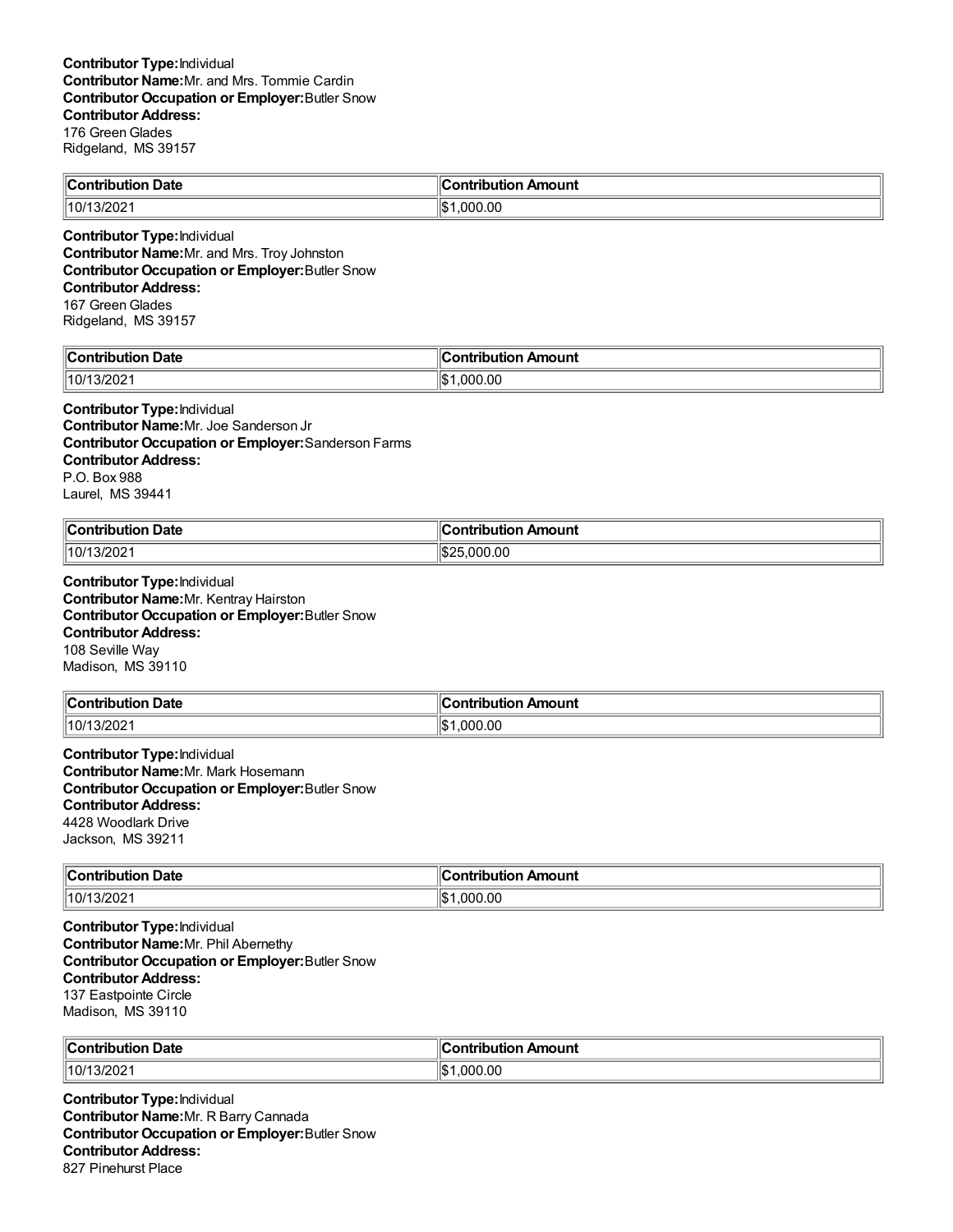| llC:<br>Date<br>$-7 - 7$<br>. | Amount<br>'a mbuile i ibi a m<br>. . |
|-------------------------------|--------------------------------------|
| 3/202<br>/10/                 | ∣∣∩∿<br>.000.00<br>۱۱۵               |

## **Contributor Type:**Individual **Contributor Name:**Mr. Selby Ireland **Contributor Occupation or Employer:**Butler Snow **Contributor Address:** 149 Woodland Circle Jackson, MS 39216

| $\mathbb{R}$<br>Jate<br>. | $-$ - a mass $-$<br>$-$<br>∵un. |
|---------------------------|---------------------------------|
| 10/1<br>.uz               | ١¢<br>.00<br>nnn<br>۱JD         |

#### **Contributor Type:**Individual **Contributor Name:**Mr. Sidney Allen Jr. **Contributor Occupation or Employer:**Butler Snow **Contributor Address:** 200 Brae Burn Drive Jackson, MS 39211

| ∥Con<br>Date<br>. | Amount<br>---<br>.<br>---- |
|-------------------|----------------------------|
| ∥10/1∶<br>3/202   | ∥\$<br>.000.00             |

**Contributor Type:**Individual **Contributor Name:**Mr. William Yates, Jr. **Contributor Occupation or Employer:**Yates Construction **Contributor Address:** P.O. Box 456 Philadelphia, MS 39350

| <b>Contribution</b><br>$\sim$<br>Date  | ır<br>ribution Amount<br>----<br>nu |
|----------------------------------------|-------------------------------------|
| $10/1$ <sup><math>\degree</math></sup> | 1\$5                                |
| 13/202                                 | .000.00                             |

**Contributor Type:**Individual **Contributor Name:**Ms. Anna Watson **Contributor Occupation or Employer:**Butler Snow **Contributor Address:** 177 Harper Street Ridgeland, MS 39157

| ∥Con<br><b>Date</b><br>.<br>юп<br>.  | . .<br>ontribution<br>Amount |
|--------------------------------------|------------------------------|
| $\parallel$ 10/1<br>$13/202^{\circ}$ | .000.00                      |

**Contributor Type:**Individual **Contributor Name:**Ms. Heather Ladner **Contributor Occupation or Employer:**Butler Snow **Contributor Address:** 1300 25th Avenue, Suite 204 Gulfport, MS 39501

| ∥Coı<br>าtribution Date<br>. | .<br>າ Amount<br>noution<br>ш |
|------------------------------|-------------------------------|
| 10/1                         | 000.00                        |
| 3/202                        | ١æ                            |
|                              | ۱J.                           |

**Contributor Type:**Individual **Contributor Name:**Ms. Nancy Yates **Contributor Occupation or Employer:**Yates Construction **Contributor Address:** 304 Dogwood Street Philadelphia, MS 39350

| م ا<br>ribution Date.<br>`ontribution | :ontribution<br>ribution Amount |
|---------------------------------------|---------------------------------|
| 13/202 <sup>.</sup>                   | ' \$։                           |
| 110/                                  | .500.00                         |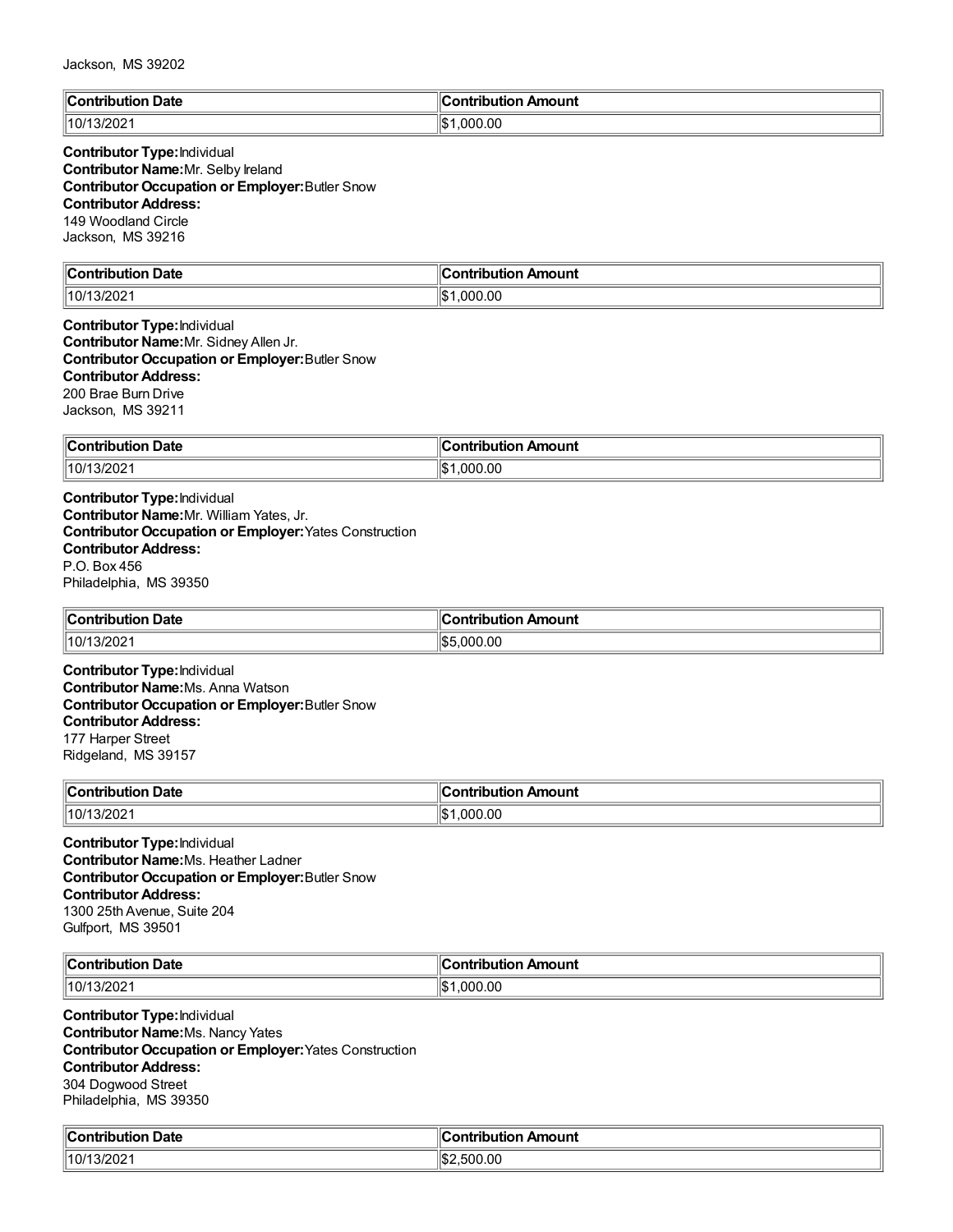| ∥Coi<br>. Date<br>antrihutian.<br>.<br>. | רווח\וntr<br>Amount<br>11 A 13 |
|------------------------------------------|--------------------------------|
| 10/1<br>3/2021                           | .000.00<br>۱с۰<br>שו.          |

**Contributor Type:**Corporation **Contributor Name:**Aluminum Recycling of Mississippi Inc **Contributor Occupation or Employer:**N/A **Contributor Address:** 1819 Valley Street Jackson, MS 39204

| Date<br>`on'<br>.<br>---- | 10<br>Amount<br>---<br>---<br>----<br> |
|---------------------------|----------------------------------------|
| 10/<br>. .<br>/202        | .00<br>∥\$<br>በበ                       |

#### **Contributor Type:**Corporation

**Contributor Name:**Benchmark Construction Corporation. **Contributor Occupation or Employer:**N/A **Contributor Address:** P.O. Box 31177 Jackson, MS 39286

| ∥Contı<br><b>Date</b><br>ribution: | :ontribution<br>n Amount |
|------------------------------------|--------------------------|
| 3/2021                             | .000.00                  |
| 10/1                               | ۰ ⊅ا                     |

**Contributor Type:**Corporation **Contributor Name:**Neel-Schaffer **Contributor Occupation or Employer:**N/A **Contributor Address:** P.O. Box 22625 Jackson, MS 39225

| Contribution Date | . .<br>n Amount<br>,ontribution |
|-------------------|---------------------------------|
| 10/1<br>3/202     | 000.00                          |

**Contributor Type:**Corporation **Contributor Name:**COPART **Contributor Occupation or Employer:**N/A **Contributor Address:** 14185 Dallas Parkway, Suite 300 Dallas, TX 75254

| $\ $ Contribution | Amount       |
|-------------------|--------------|
| <b>Date</b>       | `antoihutian |
| .                 |              |
| 10/1              | ∥\$          |
| 13/2021           | .000.00      |

**Contributor Type:**LimitedLiabilityCompany **Contributor Name:**Southeastern Timber Products, LLC **Contributor Occupation or Employer:**N/A **Contributor Address:** P.O. Box 5327 Jackson, MS 39296

| ∣∣ี            | ntribution Amount  |
|----------------|--------------------|
| <b>Date</b>    | .                  |
| ∥10/1<br>3/202 | ⊾⊅ا'<br>.00<br>nnn |

**Contributor Type:**LimitedLiabilityCompany **Contributor Name:**Vicksburg Forest Products LLC **Contributor Occupation or Employer:**N/A **Contributor Address:** P.O. Box 5327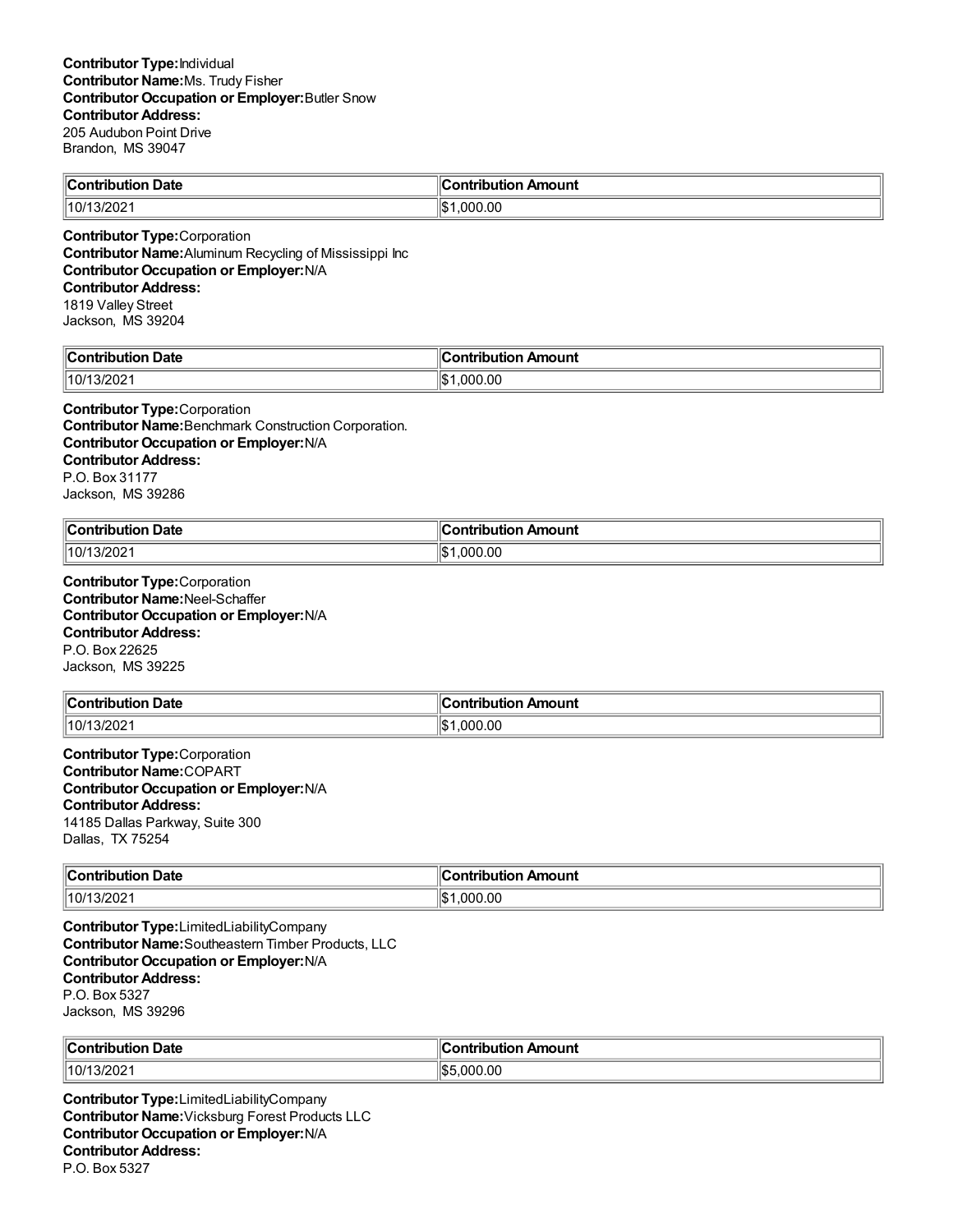| $\overline{\phantom{a}}$<br>Date<br>`nn'<br>tribution | <b>Contribution</b><br>ontribution Amount |
|-------------------------------------------------------|-------------------------------------------|
| 1000<br>10/<br>. .<br>13/2021                         | .000.00<br>⊓⊄ה                            |

## **Contributor Type:**PAC

**Contributor Name:**Capitol Resources PAC **Contributor Occupation or Employer:**N/A **Contributor Address:** 200 North Congress Street, Suite 500 Jackson, MS 39201

| $\ $ Contr<br>Jate<br>.<br>ŀi∩n | Amount<br><b>Contribution</b>                      |
|---------------------------------|----------------------------------------------------|
| 13/202<br>110/1                 | $H \wedge \wedge$<br>$\sim$<br>.000.00<br>⊿ال<br>. |

**Contributor Type:**PAC **Contributor Name:**Mississippi Medical Political Action Committee **Contributor Occupation or Employer:**N/A **Contributor Address:** P.O. Box 2548 Ridgeland, MS 39158

| ∥Con<br><b>Date</b><br>.<br>. | ĸ<br>Amount<br>----<br>----<br>IDULI |
|-------------------------------|--------------------------------------|
| 10/1<br>3/202                 | ïlœ<br>nnn nn                        |

**Contributor Type:**PAC **Contributor Name:**Ergon State Political Action Committee **Contributor Occupation or Employer:**N/A **Contributor Address:** P.O. Box 1639 Jackson, MS 39215

| ∥Cont<br>Date<br>----<br>- - -<br>rınur<br>ilon<br>. | Amount<br>----<br>.<br>___ |
|------------------------------------------------------|----------------------------|
| ∥10/1∶                                               | .000.00                    |
| 13/202                                               | IS:                        |

**Contributor Type:**PAC **Contributor Name:**ECM CO-PAC **Contributor Occupation or Employer:**N/A **Contributor Address:** P.O. Box 3300 Ridgeland, MS 39158

| ∥Con<br>Date<br>ribution                | <b>Amount</b><br>ontribution. |
|-----------------------------------------|-------------------------------|
| $\parallel$ 10/1<br>13/202 <sup>.</sup> | .000.00                       |

**Contributor Type:**Individual **Contributor Name:**Mr. Dickie Scruggs **Contributor Occupation or Employer:**2nd Chance Mississippi **Contributor Address:** 700 Faulker Woods Place Oxford, MS 38655

| llC.            | . In                                                        |
|-----------------|-------------------------------------------------------------|
| <b>Date</b>     | าount                                                       |
| ----            | .                                                           |
| .               | .                                                           |
| 10/<br>18<br>◡▵ | .00<br>ናበር<br>Im.<br>$\sim$<br>۱.۳.<br>$\sim$ $\sim$ $\sim$ |

**Contributor Type:**Individual **Contributor Name:**Mr. and Mrs. Charles Kelly **Contributor Occupation or Employer:**KB Development **Contributor Address:** 464 Greenwood Lane Ridgeland, MS 39157

| $\ $ Contribut          | "IC             |
|-------------------------|-----------------|
| Date                    | ribution Amount |
| ribution                | ontiض           |
| ∥10/20/202 <sup>.</sup> | 000.00<br>:⊯اا  |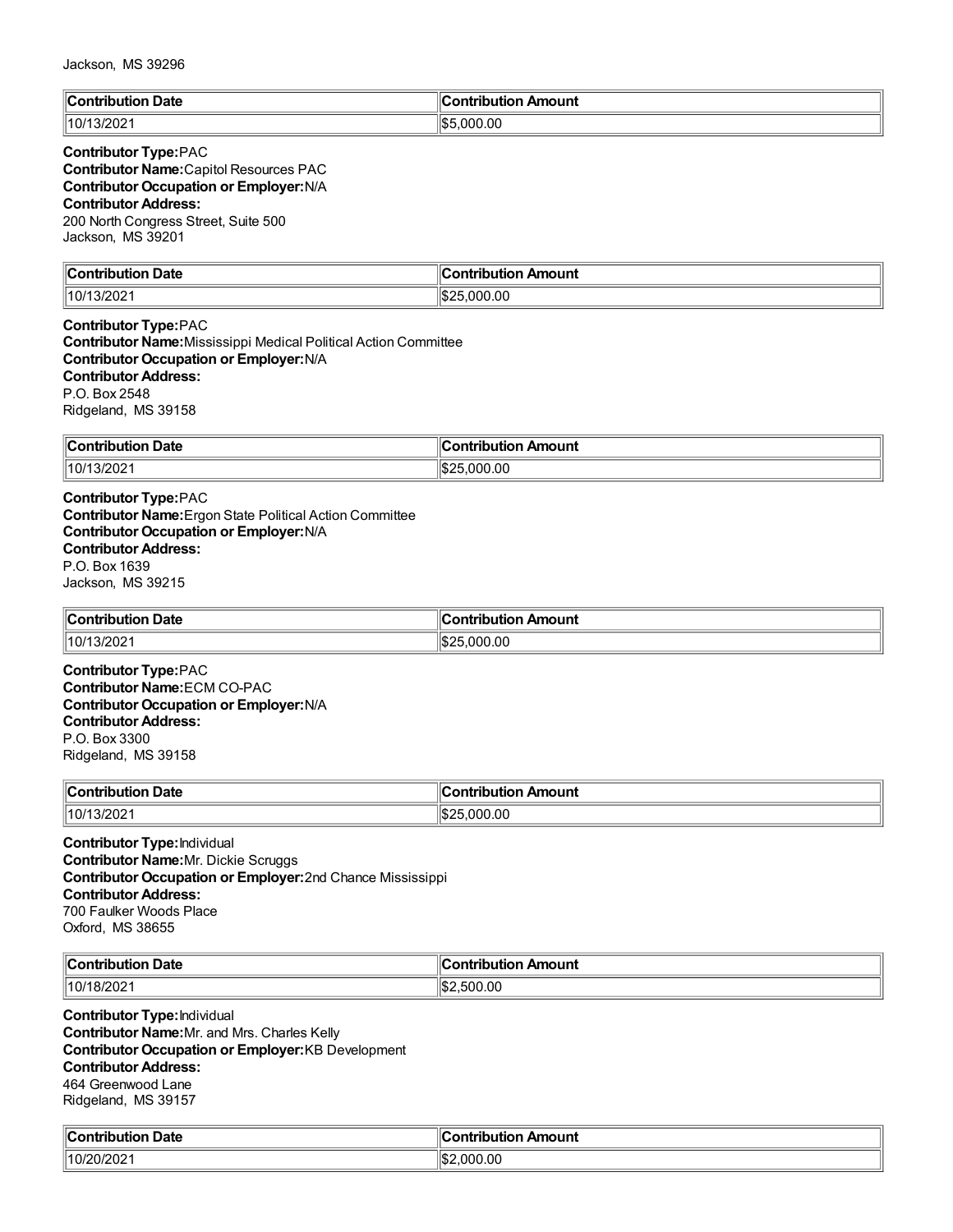| Contribution Date | Contribution Amount |
|-------------------|---------------------|
| 10/20/2021        | .000.00<br>' \$     |
|                   |                     |

**Contributor Type:**Individual **Contributor Name:**Mr. James Creekmore **Contributor Occupation or Employer:**Cspire **Contributor Address:** 404 South 11th Street, Suite 5 Oxford, MS 38655

| Date<br>$\cdots$ ontain.<br>.<br>. | 10<br>:ontribution<br>Amount |
|------------------------------------|------------------------------|
| 20/202<br>10/2 <sup>c</sup>        | .000.00<br>∥\$5              |

#### **Contributor Type:**Individual **Contributor Name:**Mr. Steve Delaney **Contributor Occupation or Employer:**Retired **Contributor Address:** 103 Paradise Point Drive Brandon, MS 39047

| ∥Cor<br>Date<br>a mbuila mbi a m<br>oution<br>. | 11<br>Amount<br>∩ntı<br>----<br>.<br>וטו |
|-------------------------------------------------|------------------------------------------|
| 10/20/2021                                      | .000.00<br>∥\$։                          |

**Contributor Type:**Corporation **Contributor Name:**Pileum Corporation **Contributor Occupation or Employer:**N/A **Contributor Address:** 190 East Capitol Street, Suite 175 Jackson, MS 39201

| ∥Contri | `ontributi |
|---------|------------|
| Date    | Amount     |
|         | .          |
| .       |            |
| 201200  | ∥¢         |
| 11 N I  | .000.00    |
| ∠∪∠     | ישו        |

**Contributor Type:**Corporation **Contributor Name:**Pathway Management Inc. **Contributor Occupation or Employer:**N/A **Contributor Address:** P.O. Box 6015 Ridgeland, MS 39158

| $\mathsf{C}$ ontribution<br><b>Date</b> | Amount<br><b>Contribution</b> |
|-----------------------------------------|-------------------------------|
| 10/20/202                               | ∣∣∧<br>,000.00<br>۱Þ.         |

**Contributor Type:**LimitedLiabilityCompany **Contributor Name:**Regional Care LLC **Contributor Occupation or Employer:**N/A **Contributor Address:** P.O. Bo 6015 Ridgeland, MS 39158

| ∥Cor      | . Ir              |
|-----------|-------------------|
| ⊦ Date    | ⊦Amount           |
| .         | .                 |
| ouuoi     | ihution           |
| 10/20/202 | .00<br>იიი<br>1\$ |

**Contributor Type:**LimitedLiabilityCompany **Contributor Name:**Briar Hill Rest Home, LLC **Contributor Occupation or Employer:**N/A **Contributor Address:** 1201 Gunter Road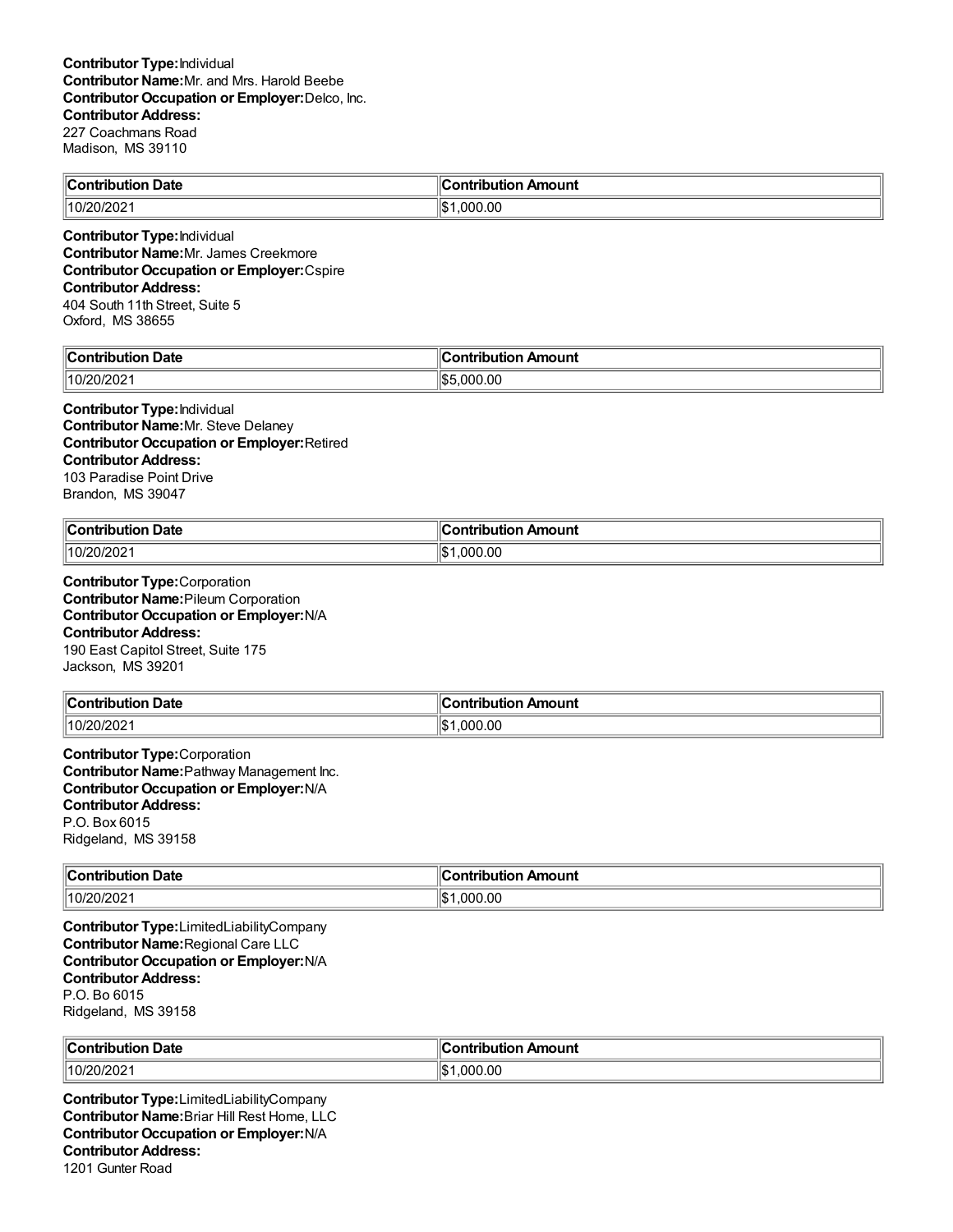| ∥C:<br>Date<br>$-20.5$<br>. | 'animia dia a<br>Amount |
|-----------------------------|-------------------------|
| $\sim$<br>″∩۱4<br>-∪∠       | 'l\$:<br>000.00         |

# **Contributor Type:**LimitedLiabilityCompany **Contributor Name:**Woodlands Rehab and Health Care Center **Contributor Occupation or Employer:**N/A **Contributor Address:** 102 Woodchase Park Drive Clinton, MS 39056

| llC<br>Jate<br>nn.<br>⊔ti∩n<br>----- | - -- --- - - - -<br><b>\moun\</b><br>$\mathbf{v}$ |
|--------------------------------------|---------------------------------------------------|
| `^^                                  | ll¢                                               |
| $\parallel$ 10/20                    | 00.00                                             |
| .vizvz                               | nnı                                               |
| u                                    | I-D.                                              |
| $\sim$ $\sim$ $\sim$ $\sim$ $\sim$   | $\sim$ $\sim$ $\sim$                              |

# **Contributor Type:**PAC **Contributor Name:**Chevron PolicyGovernment and Public Affairs

**Contributor Occupation or Employer:**N/A **Contributor Address:** P.O. Box 6042 San Ramon, CA 94583

| <b>Contribut</b><br><b>Date</b><br>ution | Amount<br>.<br>.<br>ΊD |
|------------------------------------------|------------------------|
| 10/20/2021                               | ١¢<br>.000.00          |

# **Contributor Type:**PAC

**Contributor Name:**Mississippi REALTORS Political Action Committee **Contributor Occupation or Employer:**N/A **Contributor Address:** P.O. Box 321000 Flowood, MS 39232

| <b>Date</b><br>$\ $ Contribution | . .<br>ır<br>วทtribution Amount |
|----------------------------------|---------------------------------|
| $ 10/2^r$<br>™/20∠               | .000.00<br>ΙŒ                   |

#### **Contributor Type:**PAC **Contributor Name:**Mississippi Health Care Association Political Action Committee **Contributor Occupation or Employer:**N/A **Contributor Address:** 1076 Highland Colony Parkway, Suite 125 Ridgeland , MS 39157

| ∥Con<br><b>Date</b><br>.<br>юп | Amount<br>.<br>----<br>ΊD |
|--------------------------------|---------------------------|
| 10/20/202′                     | 0.00<br>١đ                |

**Contributor Type:**Individual **Contributor Name:**Mr. and Mrs. James Ingram **Contributor Occupation or Employer:**Hertz Investments **Contributor Address:** 274 Dover Lane Madison, MS 39110

| $\mathsf{C}$             | Amount      |
|--------------------------|-------------|
| Date                     |             |
| $"10/$ ∠<br>"ນພ<br>6/202 | .OC<br>,,,, |

**Contributor Type:**Individual **Contributor Name:**Mr. Armin Moeller, Jr. **Contributor Occupation or Employer:**Attorney **Contributor Address:** 346 Saint Andrews Drive Jackson, MS 39211

| ∥Cω<br><b>Contribution Date</b> ∶ | Contribution Amount |
|-----------------------------------|---------------------|
| $10/26/202$ .                     | ∥\$<br>.000.00      |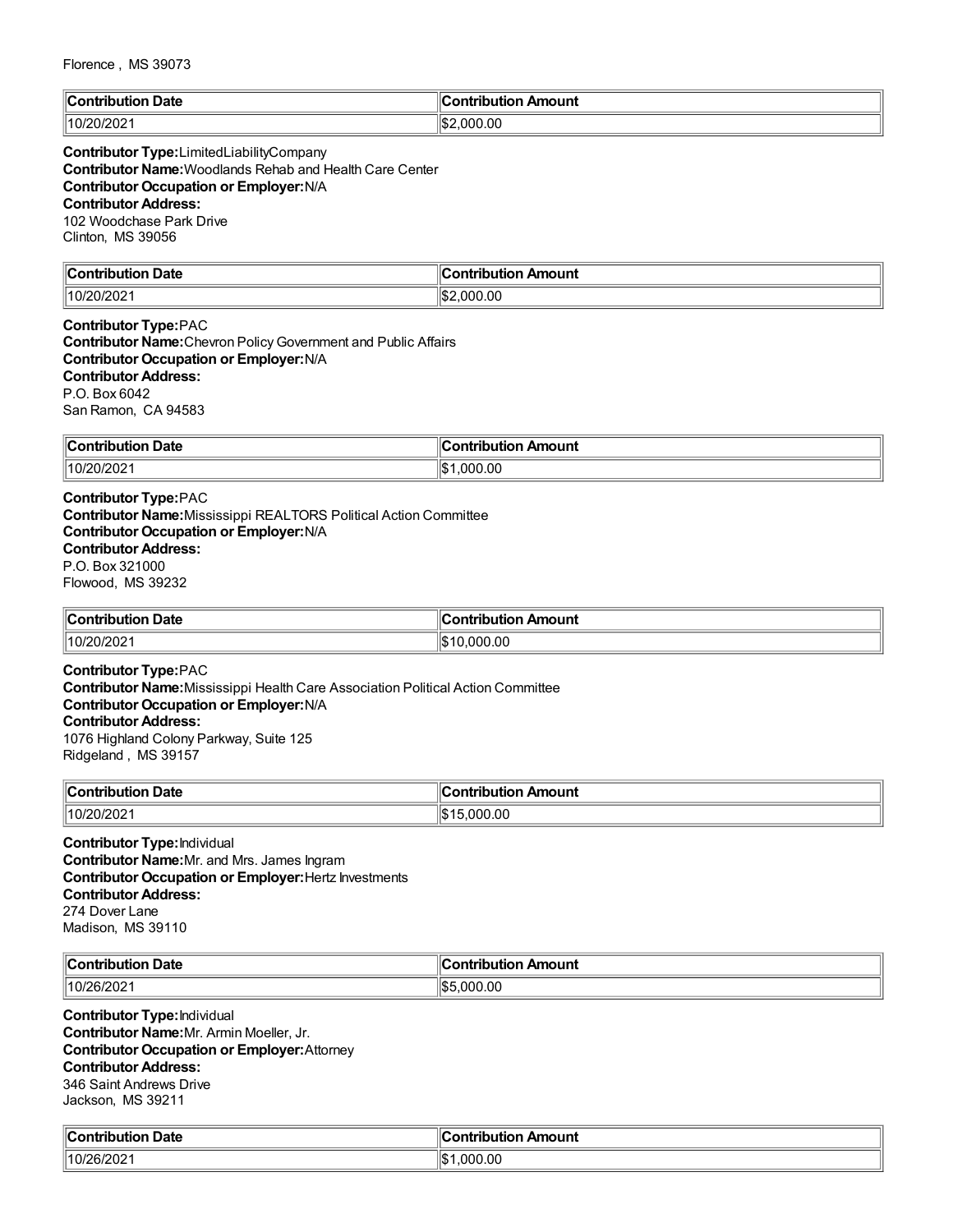| $\mathsf{I}\mathsf{C}\mathsf{n}$ nt<br>Date<br>ibution | Amount<br>…ontribution |
|--------------------------------------------------------|------------------------|
| 110 <sup>r</sup><br>לאדי.<br>∠∪                        | .000.00<br>  むに        |

**Contributor Type:**Individual **Contributor Name:**Mr. Luke Chamblee **Contributor Occupation or Employer:**Real Estate **Contributor Address:** 3837 Majestic Oaks Drive Oxford, MS 38655

| $\mathbb{C}$<br>Date<br>ົດຕີ<br>∵ıtı∩ı<br>------- | Amount                   |
|---------------------------------------------------|--------------------------|
| 110 <sup>r</sup><br>ጋፎ<br>-∪∠                     | ۱۱œ۰<br>.00<br>nnı<br>ьn |

**Contributor Type:**Individual **Contributor Name:**Ms. Martha Stark **Contributor Occupation or Employer:**Realtor **Contributor Address:** 1007 North Lamar Boulevard, Suite 4 Oxford, MS 38655

| ∥Cor<br>Date<br>antrihutian<br>ouuon.<br>. | ີ∩ntributi⊾<br>Amount |
|--------------------------------------------|-----------------------|
| 10/26/2021                                 | 1\$500.00             |

**Contributor Type:**Corporation **Contributor Name:**CVS Health **Contributor Occupation or Employer:**N/A **Contributor Address:** 1 CVS Drive, MC287 Woonsocket, RI 2895

| Contribution Date | ∶ontribution Amount     |
|-------------------|-------------------------|
| $10/26/20$ 'z .   | .00<br>.000<br>$-1 - 1$ |

**Contributor Type:**Other **Contributor Name:**HertzGroup RealtyOperating Partnership, LP **Contributor Occupation or Employer:**N/A **Contributor Address:** 21860 Burbank Boulevard, Suite 300S Woodland Hills , CA 91367

| ∥Con<br>Date<br>IMF<br>. | <b>moun</b><br>-- |
|--------------------------|-------------------|
| $10/26$ /                | .00               |
| ,,,                      | $\sim$            |
| 14 U 4                   | м                 |

**Contributor Type:**PAC **Contributor Name:**Financial Service Centers of MS PAC **Contributor Occupation or Employer:**N/A **Contributor Address:** P.O. Box 37 Fulton, MS 38843

| ∥Contrib               | $\mathbf{r}$   |
|------------------------|----------------|
| Date                   | Amount         |
| .                      | -----------    |
| .                      |                |
| $\parallel$ 10/26/2021 | 1\$<br>000.00. |

**Contributor Type:**PAC **Contributor Name:**Mississippi Bankers Association Political Action Committee State Fund **Contributor Occupation or Employer:**N/A **Contributor Address:** P.O. Box 1091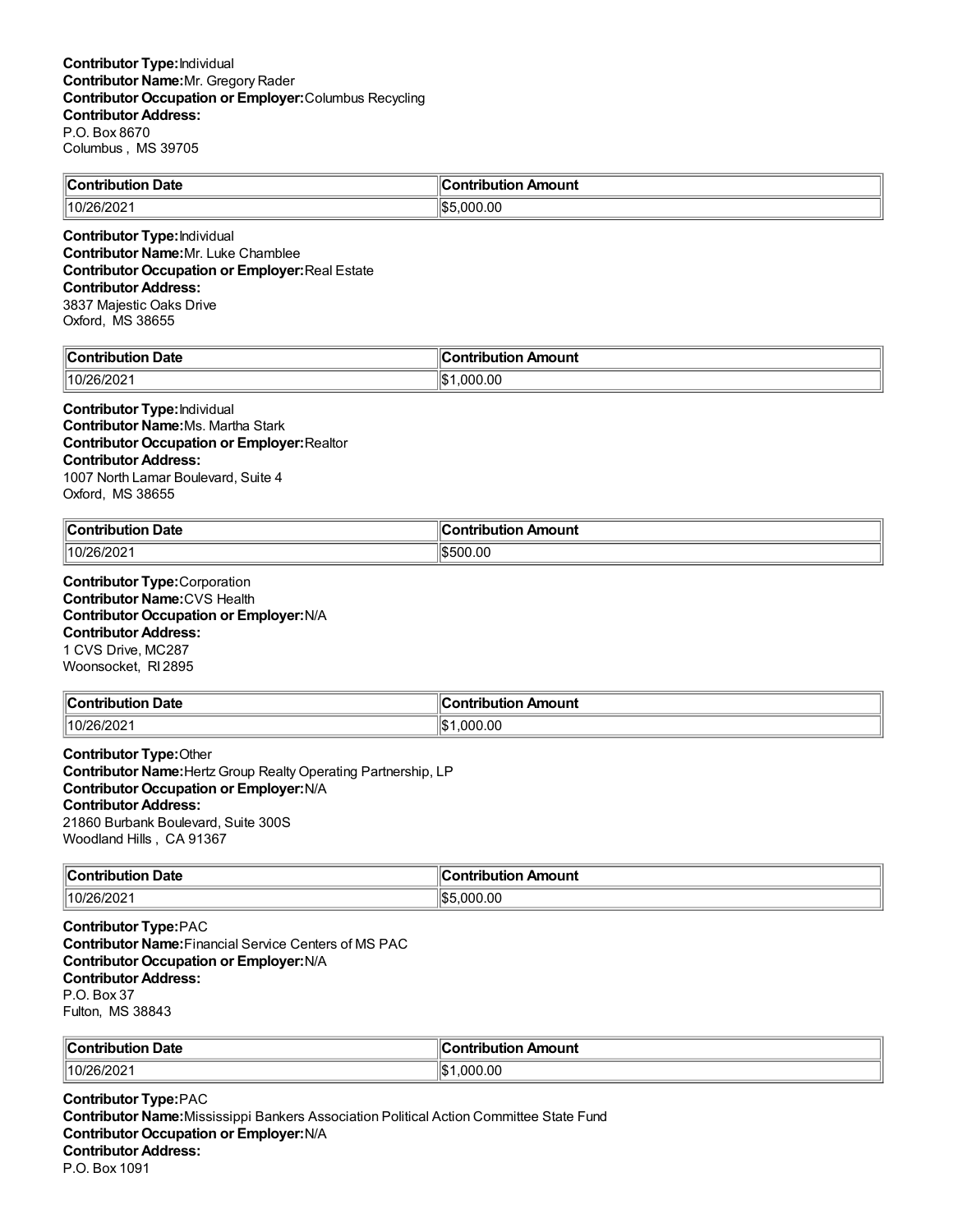| $\ $ Cor       | Amount            |
|----------------|-------------------|
| Date           | <u>aantuiku t</u> |
| . * ontribur   | .                 |
| 110/26/<br>-∪∠ | .500.00<br>JD /   |

#### **Contributor Type:**PAC **Contributor Name:**MAE-PAC **Contributor Occupation or Employer:**N/A **Contributor Address:** P. O. Box 2663 Tuscaloosa, AL 35403

| .<br>`ontribution<br><b>Date</b><br> | `ontribution<br>ution Amount<br>ישו |
|--------------------------------------|-------------------------------------|
| . .                                  | " –                                 |
| UI LUL                               | 000.00.                             |
| .                                    | ъ.                                  |

#### **Contributor Type:**PAC **Contributor Name:**Optometry For Progress **Contributor Occupation or Employer:**N/A **Contributor Address:** 141 Executive Drive, Suite 5 Madison, MS 39110

| ∣∽<br><b>Contribution Date</b><br>וטטו | llContribution ⊤<br>ribution Amount: |
|----------------------------------------|--------------------------------------|
| 10/26/20                               | ۱¢۰<br>000.00<br>، ۱٬۱۵              |

**Contributor Type:**Individual **Contributor Name:**Dr. Jason Leach **Contributor Occupation or Employer:**Dentist **Contributor Address:** 210 Fazio Drive Oxford, MS 38655

| ∥Cor                    | n Amount        |
|-------------------------|-----------------|
| <b>ontribution Date</b> | ontribution     |
| 11/02/2021              | .000.00<br>1.4. |

**Contributor Type:**Individual **Contributor Name:**Dr. Robert Abraham **Contributor Occupation or Employer:**Dentist **Contributor Address:** 306 Garner Street Oxford, MS 38655

| ∥Con<br><b>Date</b><br>.<br>юп<br>. | . .<br>ontribution<br>Amount |
|-------------------------------------|------------------------------|
| /202<br>11110c                      | \$500.00                     |

**Contributor Type:**Individual **Contributor Name:**Mr. and Mrs. Nicholas Correnti **Contributor Occupation or Employer:**Nicholas Air **Contributor Address:** 530 Fazio Drive Extended Oxford, MS 38655

| ∥C.<br>Date<br><b>A</b> $\sim$<br>.<br>-----<br>$\sim$ $\sim$ $\sim$ $\sim$ $\sim$ $\sim$ $\sim$ | s valutila i ilira va<br><b><i><u>AMAGEEST</u></i></b><br>ш<br>nount |
|--------------------------------------------------------------------------------------------------|----------------------------------------------------------------------|
| $\sqrt{2}$<br>$  4^{\prime}$<br>$^{\prime}$<br>∸∪∠<br>_____                                      | .00<br>١¢<br>$\sim$                                                  |

**Contributor Type:**Individual **Contributor Name:**Mr. J. Kane Ditto **Contributor Occupation or Employer:**State Street Group **Contributor Address:** P.O. Box 13925 Jackson, MS 39236

| من<br>ribution Date.<br>`ontribution | ∥Contribut<br>ribution Amount |
|--------------------------------------|-------------------------------|
| 1000<br>1/02/202 <sup>.</sup><br>44  | OO.OU<br>1.D.                 |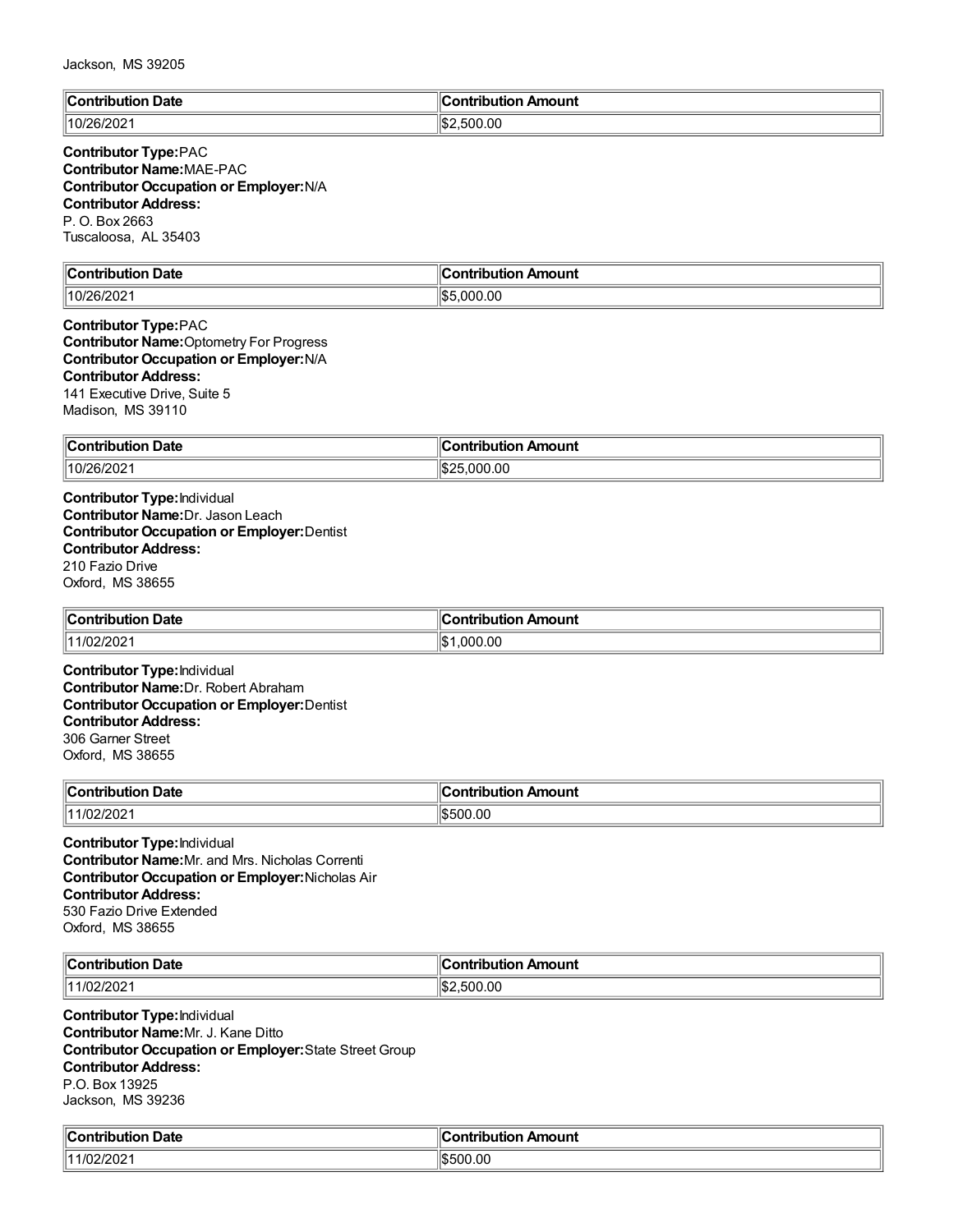| <b>Contribution</b><br>Date | ontribution Amount |
|-----------------------------|--------------------|
| רחריו                       | .00                |
| 14100                       | ים שו              |
| ∠∪∠                         | . ೧೧೧              |

**Contributor Type:**Individual **Contributor Name:**Mr. Richard Schwartz **Contributor Occupation or Employer:**Attorney **Contributor Address:** 162 East Amite Street Jackson, MS 39201

| llC<br>Jate<br>∴ontrih⊔r<br>---- | K<br>------<br><sub>'</sub> n Amount<br>----<br>----<br>וטו |
|----------------------------------|-------------------------------------------------------------|
| $\sqrt{2}$<br>1 2021/∠ر.         | חו<br>.00<br>и<br>יטו                                       |

**Contributor Type:**Individual **Contributor Name:**Mr. Robert Sparks **Contributor Occupation or Employer:**Retired **Contributor Address:** 2500 Carpenter Bridge Road Columbia , TN 38401

| <b>Contribution Date</b> | on Amount                   |
|--------------------------|-----------------------------|
| ___                      | ∶ontribution                |
| 11/02/2021               | $  \mathbf{C}  $<br>.000.00 |

**Contributor Type:**Individual **Contributor Name:**Ms. Donna Roberts **Contributor Occupation or Employer:**Retired **Contributor Address:** 503 North Lamar Oxford, MS 38655

| ⊩പ                                | .                       |
|-----------------------------------|-------------------------|
| Date                              | <b>AAIIA</b>            |
| - -- ----- - - - - - - - -        | <b>IOUI I</b>           |
| .                                 |                         |
| $\sqrt{2}$<br>$^{\prime}$<br>'ZUZ | ۱I¢<br>.00<br>റവ<br>⊪∪⊽ |

**Contributor Type:**Corporation **Contributor Name:**Deviney Construction **Contributor Occupation or Employer:**N/A **Contributor Address:** P.O. Box 6717 Jackson, MS 39282

| $\mathbb{C}$<br>Date<br>`ontribut<br>…uti∩‴ | Amount<br>nni<br>. |
|---------------------------------------------|--------------------|
| $\sqrt{2}$<br>  11<br>1/UZ/ZUZ-<br>.<br>.   | 1\$<br>000.00,۱    |

**Contributor Type:**Other **Contributor Name:**Chartre Consulting Ltd **Contributor Occupation or Employer:**N/A **Contributor Address:** P.O. Box 550 Oxford, MS 38655

| ∥Coı<br>. Date<br>.                | Amount<br>anika ukiwa w<br>- -- -<br>™uu.<br>___ |
|------------------------------------|--------------------------------------------------|
| 14.47<br>7202<br>ำ /เ .<br>$\cdot$ | $\sim$<br>. ۱۳<br>nnr<br>IЪ<br>.uu               |

**Contributor Type:**PAC **Contributor Name:**Empower PAC **Contributor Occupation or Employer:**N/A **Contributor Address:** P.O. Box 4028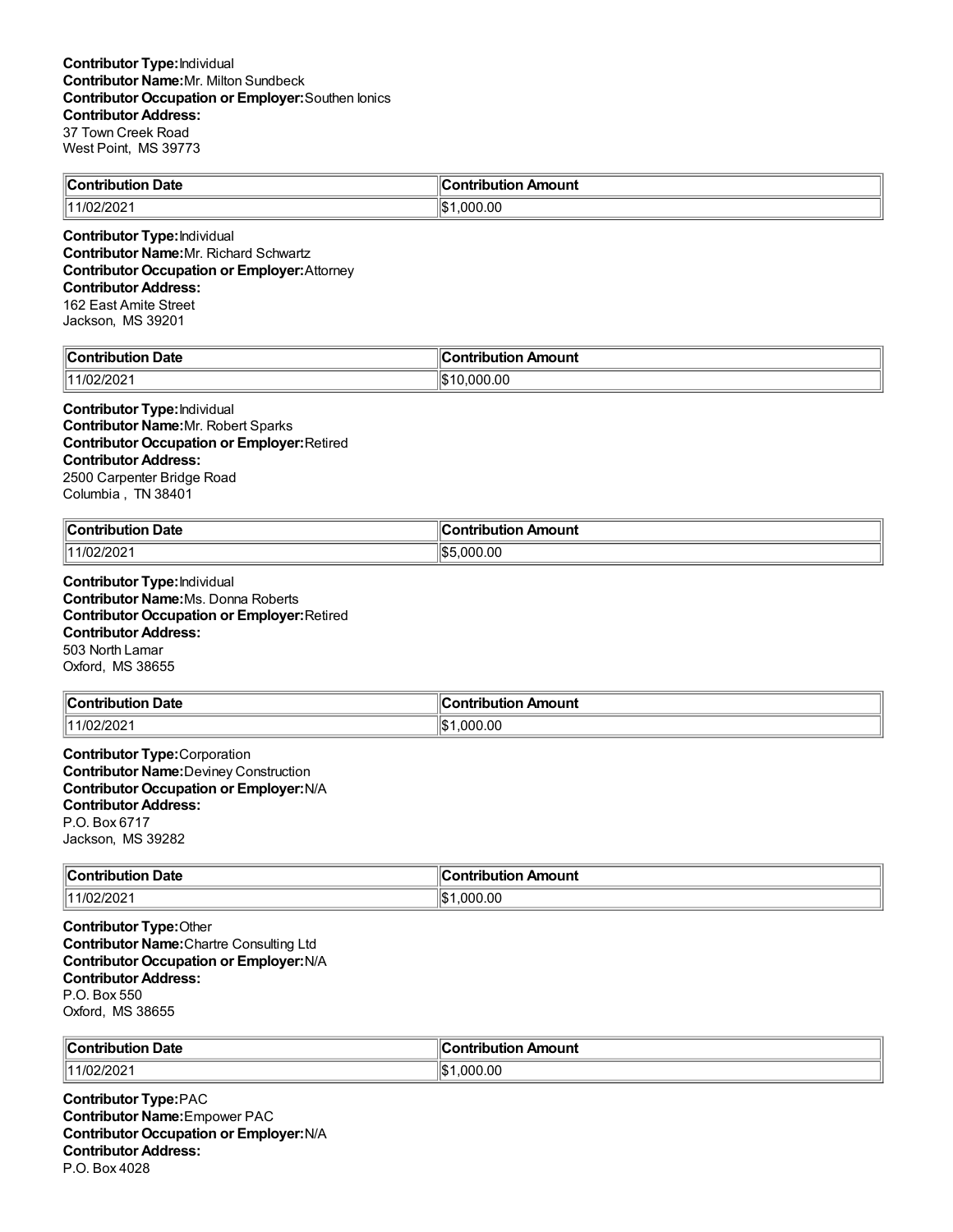| ∥Co⊧<br>Date<br><b>SARAIN LINEAR</b><br>.                         | "<br>---<br>noun'<br>----<br>----<br>. . |
|-------------------------------------------------------------------|------------------------------------------|
| פחריו<br>1 <i>A</i> A<br>$\sqrt{2}$<br>$^{\prime}$<br>720Z<br>''~ | ∥\$;<br>00.00<br>--                      |

# **Contributor Type:**PAC

**Contributor Name:**Bancorp South Inc Political Action Committee **Contributor Occupation or Employer:**N/A **Contributor Address:** P.O. Box 789 Tupelo , MS 38802

| .                  | .                   |
|--------------------|---------------------|
| ∥Cω                | '                   |
| Contribution Date: | Contribution Amount |
| 1001000            | ∣∣∧                 |
| 1144               | .000.00             |
| <u>1/UZ/202</u>    | ۱J                  |

#### **Contributor Type:**Other **Contributor Name:**Columbus Communities **Contributor Occupation or Employer:**N/A **Contributor Address:** 12500 Village Avenue E.

Biloxi, MS 39532

| llCoi<br><b>Date</b><br>.                       | Amount<br>--------<br>$\sim$ $\sim$ $\sim$<br>Ш |
|-------------------------------------------------|-------------------------------------------------|
| 200<br>$\overline{16}$<br>1 A A<br><i>אטאוט</i> | .00 G<br>הוי                                    |

**Contributor Type:**Individual **Contributor Name:**Mr. Brad Mayo **Contributor Occupation or Employer:**Self **Contributor Address:** 2202 Longspur Point Oxford, MS 38655

| ∥Contı<br><b>Date</b><br>. .Jution .<br>. | า Amount<br>ontribution |
|-------------------------------------------|-------------------------|
| 11/04/202 <i>*</i><br>14.4 R              | 6500.00                 |

**Contributor Type:**Individual **Contributor Name:**Dr. Matthew Wesson **Contributor Occupation or Employer:**Retired **Contributor Address:** 2445 Greenwich Park Circle Tupelo, MS 38804

| $\infty$ ontribution<br>Date<br>nouuoi<br>. | ontribution<br>n Amount |
|---------------------------------------------|-------------------------|
| 11/05/2021                                  | .000.00                 |

**Contributor Type:**Individual **Contributor Name:**Dr. Walker Swaney **Contributor Occupation or Employer:**Dentist **Contributor Address:** 634 North Lamar Boulevard Oxford, MS 38655

| ∥C<br><br>Date<br>.<br>ш<br>.     | .<br><b>\mount</b><br>ш |
|-----------------------------------|-------------------------|
| . 105<br>ה הי<br>  4<br>$\sim$ UZ | ۱¢<br>.00<br>ne.        |

**Contributor Type:**Individual **Contributor Name:**Mr. Rhea and The Hon. Robyn Tannehill, Jr. **Contributor Occupation or Employer:**Attorney **Contributor Address:** 1407 Greenway Cove Oxford, MS 38655

| $\blacksquare$ Contribution<br>Date | :ontribution Amount |
|-------------------------------------|---------------------|
| 11/05/202                           | 1\$500.00           |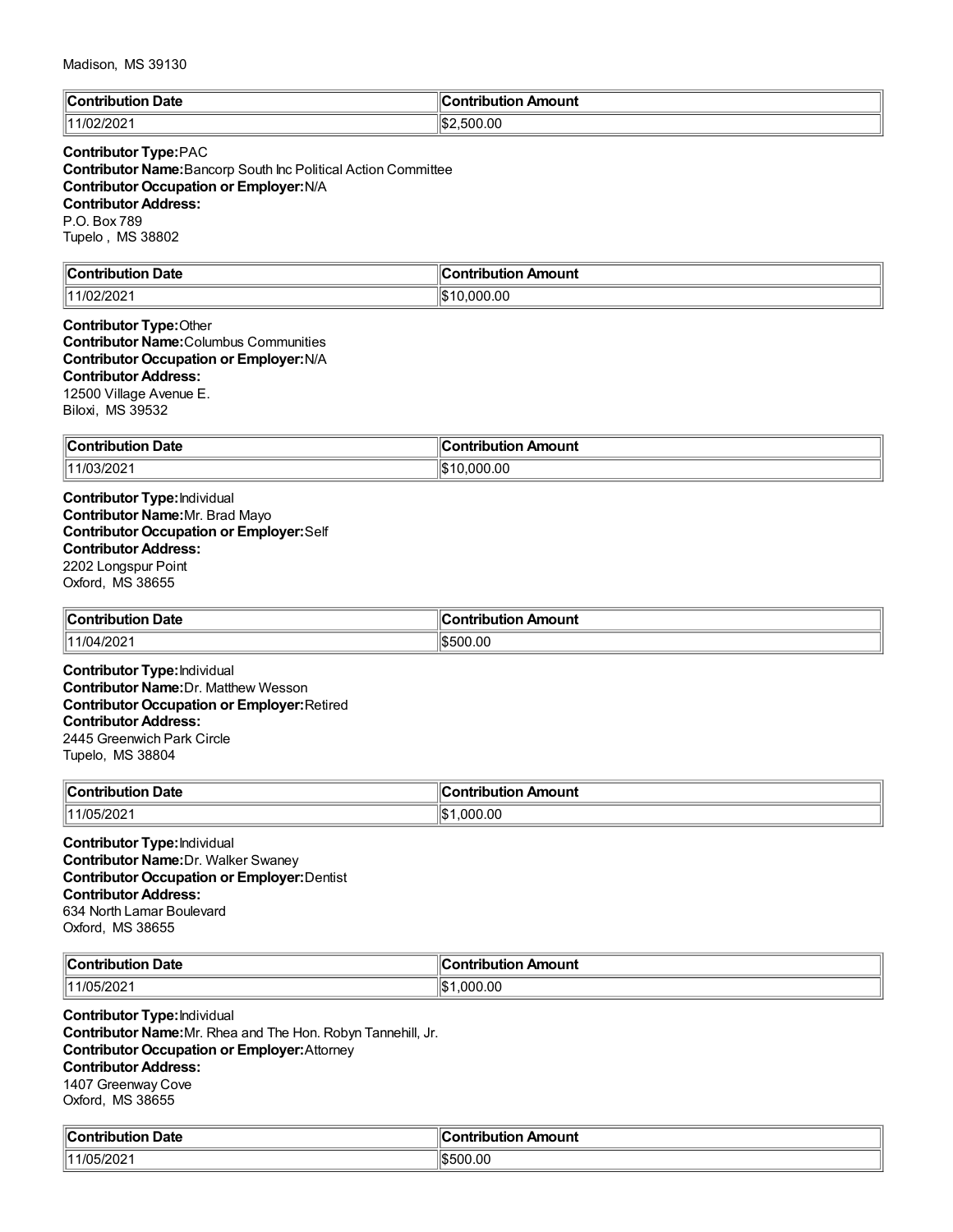| -<br>$\ $ Contribution<br><b>Date</b> | đΓ<br>Amount<br>.<br>. |
|---------------------------------------|------------------------|
| $\ $ 11/05/2021                       | \$500.00               |

**Contributor Type:**Individual **Contributor Name:**Mr. and Mrs. David L. Reid **Contributor Occupation or Employer:**Raymond James **Contributor Address:** 2120 Kingfisher Lane Oxford , MS 38655

| من<br>Date<br>`nn<br>.        | 10<br><b>Contribu</b> ′<br>on Amount<br>---- |
|-------------------------------|----------------------------------------------|
| 2000<br>1705<br>111<br>05/202 | :،⊪<br>$\sim$<br>ᄼ                           |

# **Contributor Type:**Individual

**Contributor Name:**Mr. and Mrs. Hayes Dent **Contributor Occupation or Employer:**Consultant **Contributor Address:** 10605 Eagle Bend Road Yazoo City, MS 39194

| ⊪r:<br>Date<br>$ -$<br>-------<br>. | . .<br>Amount<br>ontributior<br>___ |
|-------------------------------------|-------------------------------------|
| 5/202<br>10 <sub>h</sub><br>141     | 1\$500.00                           |

**Contributor Type:**Individual **Contributor Name:**Mr. and Mrs. J. Mack Varner **Contributor Occupation or Employer:**Attorney **Contributor Address:** 1110 Jackson Street Vicksburg, MS 39183

| ∥Cont                | .                         |
|----------------------|---------------------------|
| Date                 | ı Amount                  |
| tribution            | лю                        |
| /05/202 <sup>.</sup> | ۱\$∙                      |
| 11/0.5/7             | $\degree$ 000.0 $\degree$ |

**Contributor Type:**Individual **Contributor Name:**Mr. and Mrs. James Jeff Jr. **Contributor Occupation or Employer:**Innovate Mississippi **Contributor Address:** 805 Leeds Court Madison, MS 39110

| $\ $ Contribution | Amount                          |
|-------------------|---------------------------------|
| Date              | - -- --- - - - -                |
| .                 |                                 |
| 11/05/2021        | 0.00. ل<br>$\sqrt{2}$<br>וו ורי |

**Contributor Type:**Individual **Contributor Name:**Mr. and Mrs. Jason Herring **Contributor Occupation or Employer:**Attorney **Contributor Address:** P.O. Box 319 Saltillo, MS 38866

| <b>Date</b>       | ontribution Amount |
|-------------------|--------------------|
| $\ $ Contribution | Conti              |
| 11/05/2021        | .000.00<br>۱\$∙    |

**Contributor Type:**Individual **Contributor Name:**Mr. and Mrs. John McCurdy II **Contributor Occupation or Employer:**Home Builder **Contributor Address:** P.O. Box 2038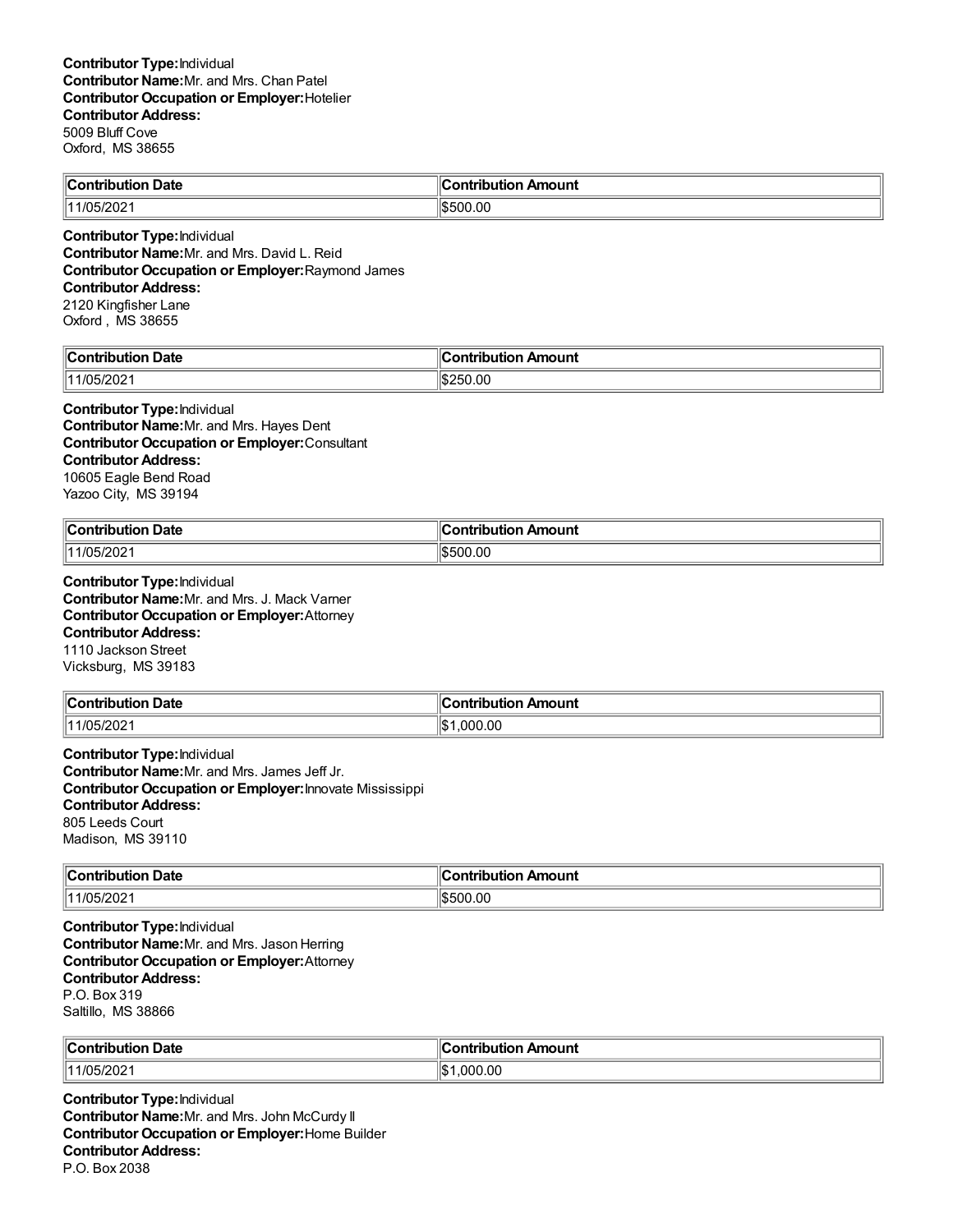| $\mathsf{C}_{\mathsf{O}}$ nti<br>. .<br>Date<br>tribution | $\overline{\phantom{a}}$<br>Amount<br>ontribution, |
|-----------------------------------------------------------|----------------------------------------------------|
| 1000<br>111<br>ᅚ<br>ב∪∠/ריי                               | \$500.00                                           |

# **Contributor Type:**Individual

**Contributor Name:**Mr. and Mrs. Lawrence Farrington **Contributor Occupation or Employer:**Oil and Gas **Contributor Address:** 122 Woodmont Way Ridgeland, MS 39157

| ∥C           |              |
|--------------|--------------|
| <b>Date</b>  | Amount       |
| …ontributior | `ontribution |
|              |              |
| $1/05/20$ ∠  | ∣∣∧          |
| 11           | 000.00,      |
|              | ۱J           |

**Contributor Type:**Individual **Contributor Name:**Mr. and Mrs. Louis Jurney **Contributor Occupation or Employer:**Nurse Practitioner **Contributor Address:** P.O. Box 688 Aberdeen, MS 39730

| $\sim$<br>Contribution<br><b>Date</b> | on Amount<br>`ontribut.<br>.<br> |
|---------------------------------------|----------------------------------|
| 11/05/2021                            | 500.00<br>۰۱ հ.<br>נור.          |

**Contributor Type:**Individual **Contributor Name:**Mr. and Mrs. Paul Mize **Contributor Occupation or Employer:**Ross and Yerger **Contributor Address:** P.O. Box 1668 Tupelo, MS 38802

| $^{\circ}$ Contribute. | ır                   |
|------------------------|----------------------|
| <b>Date</b>            | Amount               |
| ------                 | .                    |
| .                      | .                    |
| $\parallel$ 11/05/2021 | .00<br>۱S.<br>''250. |

**Contributor Type:**Individual **Contributor Name:**Mr. and Mrs. Rick Elam **Contributor Occupation or Employer:**Retired **Contributor Address:** 3805 Majestic Oaks Drive Oxford, MS 38655

| "Contribution"<br>Date<br>. | Amount<br>---------<br>----<br>T |
|-----------------------------|----------------------------------|
| $11/05/20$ <sub>2</sub> .   | 0.00<br>ורי                      |

**Contributor Type:**Individual **Contributor Name:**Mr. and Mrs. William Rayburn **Contributor Occupation or Employer:**mTrade **Contributor Address:** 9 Industrial Park Drive, Suite 114 Oxford, MS 38655

| $\mathbb{C}$ c<br>Date<br>.<br>. | Amount                                    |
|----------------------------------|-------------------------------------------|
| 111/05<br>∴05/2021،              | ∥n^ r<br>$\sim$<br>100<br>ıъ.<br>-<br>ט.י |

**Contributor Type:**Individual **Contributor Name:**Mr. and Mrs. Zach Scruggs **Contributor Occupation or Employer:**2nd Chance Mississippi **Contributor Address:** 508 Fazio Drive Extended Oxford, MS 38655

| $\mathbb{R}$<br>Date<br>.:ontributior<br>. | Amount<br>`ontribution |
|--------------------------------------------|------------------------|
| 1/05/202<br>  11                           | \$500.00               |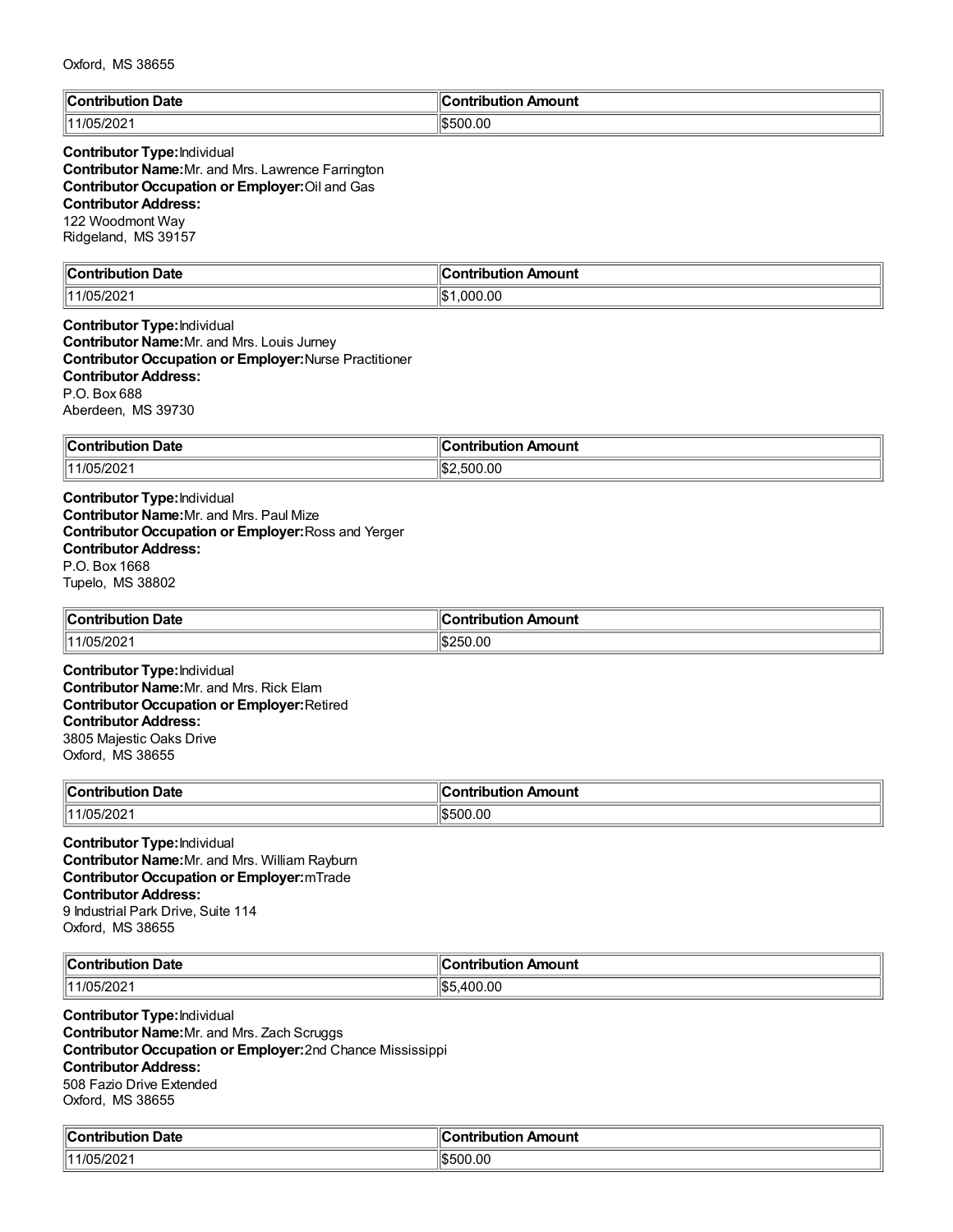| $\blacksquare$ Contribution<br>on Date | <b>Antribut</b><br>ution Amount<br>Ш |
|----------------------------------------|--------------------------------------|
| <u>ורחרו:</u><br>cuc                   | ll¢<br>.00<br>റററ                    |

**Contributor Type:**Individual **Contributor Name:**Mr. Chip Crane **Contributor Occupation or Employer:**F.L. Cran and Sons **Contributor Address:** P.O. Box 428 Fulton, MS 38843

| llC                             | 10                  |
|---------------------------------|---------------------|
| Date                            | <b>\mouni</b>       |
| .∩nf                            | ---                 |
| -----                           | ----                |
| ----                            | ---                 |
|                                 |                     |
| 1202<br>1/n <sub>L</sub><br>∠∪∠ | .00<br>ll\$:<br>. . |

#### **Contributor Type:**Individual

**Contributor Name:**Mr. Douglas Wright **Contributor Occupation or Employer:**Community Eldercare Services, LLC **Contributor Address:** 3835 Old Towne Circle Tupelo, MS 38804

| ∥c,<br>Date<br>- -- ---- - - -- - - - -<br>. | <b>\mount</b><br>. |
|----------------------------------------------|--------------------|
| 200<br>1105.<br>$^{\prime\prime}$ ∕∪∠        | .00<br>500         |

**Contributor Type:**Individual **Contributor Name:**Mr. Jack Reed, Jr. **Contributor Occupation or Employer:**Reed's Department Store **Contributor Address:** P.O. Box 230 Tupelo, MS 38802

| $\ $ Contribution      | n Amount     |
|------------------------|--------------|
| <b>Date</b>            | ontributior. |
| $\parallel$ 11/05/2021 | 00.,<br>იიი  |

**Contributor Type:**Individual **Contributor Name:**Mr. John Haynes, Sr. **Contributor Occupation or Employer:**Farmers and Merchants Bank **Contributor Address:** P.O Box 278 Baldwyn, MS 38824

| ∥Cor<br>Date<br>.<br>ור<br>опно<br>. | mount<br>---------           |
|--------------------------------------|------------------------------|
| $\parallel$ 11/05/2021               | ۱I¢<br>00.00<br>nnı<br>ال∙ا≀ |

**Contributor Type:**Individual **Contributor Name:**Mr. Johnny Crane **Contributor Occupation or Employer:**F.L. Cran and Sons **Contributor Address:** 116 Francis Drive Fulton, MS 38843

| ∣∣ี                    | ontribution                   |
|------------------------|-------------------------------|
| <b>Date</b>            | າ Amount                      |
| ∴ontributioش           | ∪onti                         |
| $\parallel$ 11/05/2021 | $\sim$<br>۱\$∙<br>.000<br>.ut |

**Contributor Type:**Individual **Contributor Name:**Mr. Johnny Morgan **Contributor Occupation or Employer:**Morgan White **Contributor Address:** P.O. Box 309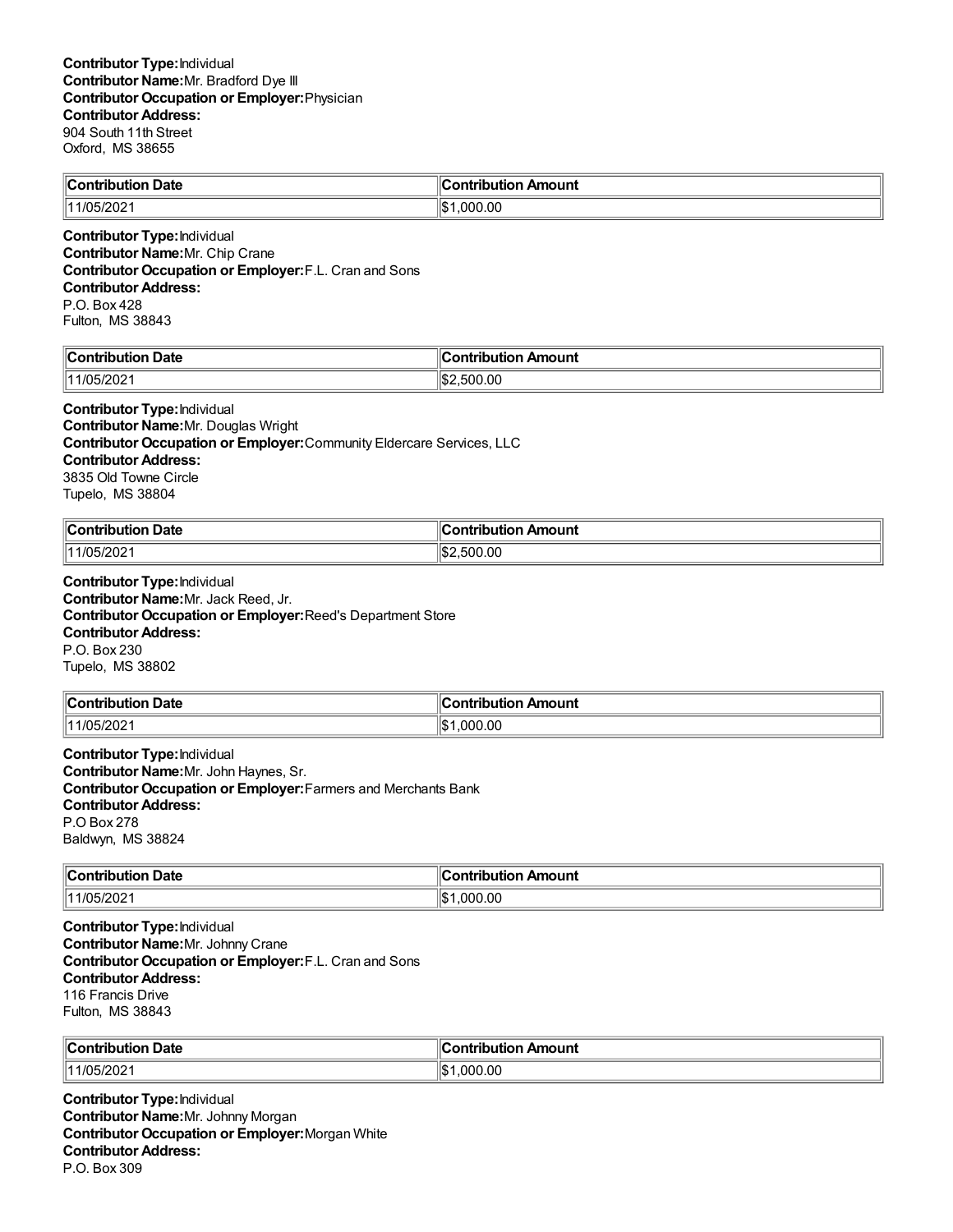| Oxford, MS 38655 |  |  |  |
|------------------|--|--|--|
|------------------|--|--|--|

| $\ $ Contributic<br>Date | Amount<br>`ontribution |
|--------------------------|------------------------|
| 10h                      | ∣∣∩∿                   |
| 144                      | .000.00                |
| -92                      | ıъ                     |

## **Contributor Type:**Individual **Contributor Name:**Mr. Kenneth Rector **Contributor Occupation or Employer:**Attorney **Contributor Address:** P.O. Box 991 Vicksburg, MS 39181

| $\mathbb{R}$<br>Date<br>.:ontributior | Amount<br>`antrihutian |
|---------------------------------------|------------------------|
| 1/05/202<br>111                       | \$500.00               |

**Contributor Type:**Individual **Contributor Name:**Mr. Kevin Patterson **Contributor Occupation or Employer:**Consultant **Contributor Address:** 7004 Bluff Lane Oxford, MS 38655

| <b>Contribution</b><br><b>Date</b> | --<br>--------------<br>ution Amount<br>. IDU |
|------------------------------------|-----------------------------------------------|
| 11/05/2021                         | 0.0<br>ו ורי                                  |

**Contributor Type:**Individual **Contributor Name:**Mr. Luke Montgomery **Contributor Occupation or Employer:**Montgomery Enterprises **Contributor Address:** P.O. Box 37 Fulton, MS 38843

| $\ $ Contribution<br>↑ Date | ı<br>Amount<br><b><i>CONTINUES</i></b><br>ibution<br>ш |
|-----------------------------|--------------------------------------------------------|
| 11/05/2021                  | 2,500.00<br>Ί\$:                                       |

**Contributor Type:**Individual **Contributor Name:**Mr. Michael Joe Cannon **Contributor Occupation or Employer:**Cannon Nissan **Contributor Address:** 1305 Robert E Lee Extension Greenwood, MS 38930

| ∥Con<br>Date<br>ribution | Amount<br>ontribution. |
|--------------------------|------------------------|
| $\parallel$ 11/05/2021   | .000.00<br>۱.۳         |

**Contributor Type:**Individual **Contributor Name:**Mr. Milton Hobbs **Contributor Occupation or Employer:**Attorney **Contributor Address:** 301 Penny Lane Oxford, MS 38655

| $\mathsf{IC}$ ontr $\mathsf{I}$ | Amount            |
|---------------------------------|-------------------|
| Date                            | ⇒ntrih⊔t⊪.        |
| --------                        | .                 |
| 10 <sub>h</sub><br>441          | 00.ر<br>nnn<br>١¢ |

**Contributor Type:**Individual **Contributor Name:**Mr. Robert Smith **Contributor Occupation or Employer:**Mercury Consultants **Contributor Address:** 1080 Augusta Drive Oxford, MS 38655

| م ا<br>ribution Date.<br>`ontribution | :ontribution<br>ribution Amount |
|---------------------------------------|---------------------------------|
| مممت<br>1/05/202<br>114               | ∥\$<br>.000.00                  |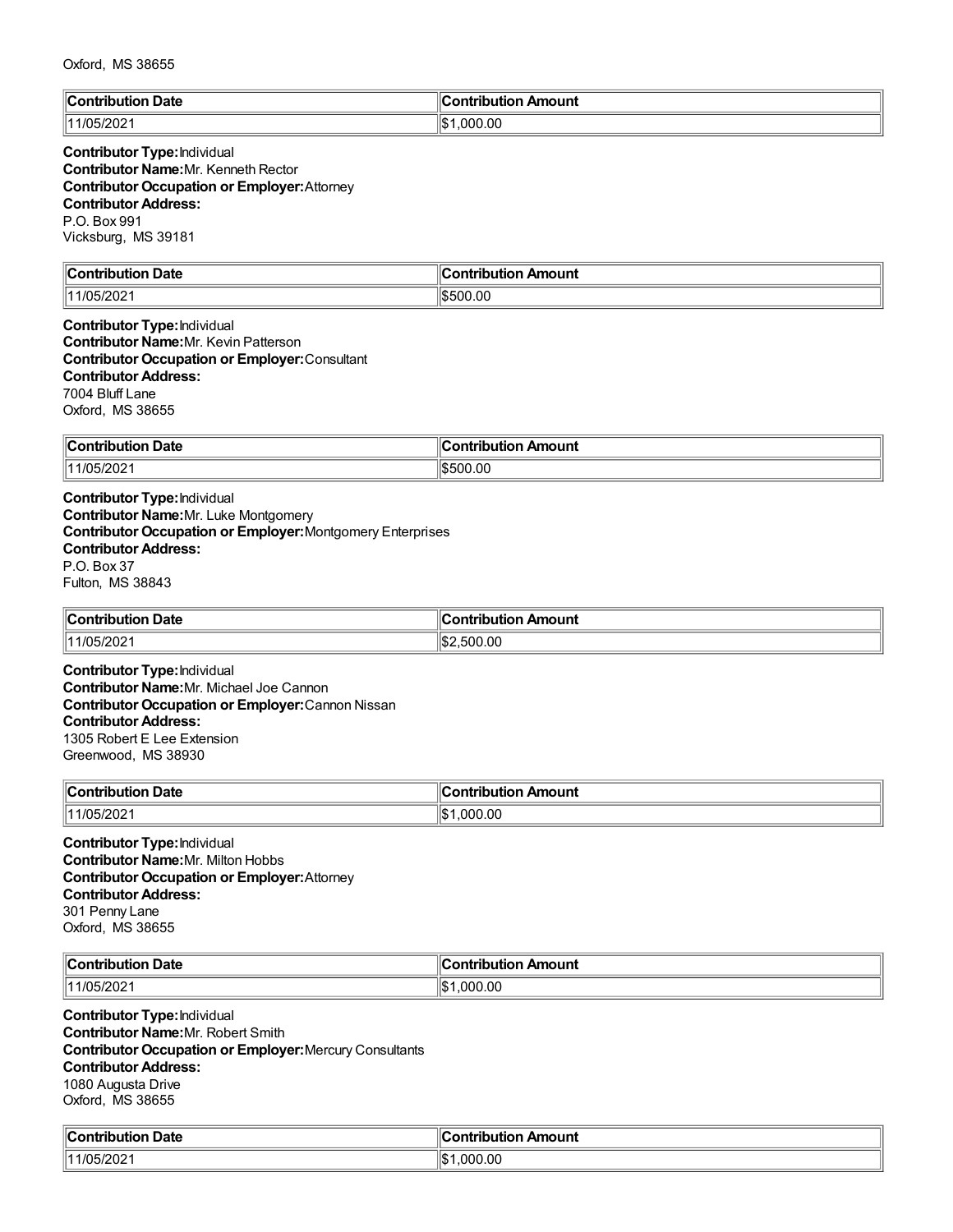| $\mathbb{C}$     | ı            |
|------------------|--------------|
| Date             | Amount       |
| Contribution     | :ontribution |
| 1/05/202<br>1144 | 1\$500.00    |

**Contributor Type:**Individual **Contributor Name:**Mr. Thoma Quaka **Contributor Occupation or Employer:**Southern Insurance Consulting **Contributor Address:** 171 Green Glades Ridgeland, MS 39157

| $\blacksquare$ Contribution<br>Date | "IC<br>Amount<br>a www.lard<br>----<br>10UUUN |
|-------------------------------------|-----------------------------------------------|
| $\parallel$ 11/05/202               | :⊯∥<br>.UC<br>.,,                             |

#### **Contributor Type:**Corporation

**Contributor Name:**Cornerstone Government Affairs, Inc. **Contributor Occupation or Employer:**N/A **Contributor Address:** 800 Main Avenue, SW, 7th Floor Washington, DC 20024

| ി∩∩<br>. Date<br>.<br>.      | --<br>Amount<br>… antries<br>⊔ti∩n |
|------------------------------|------------------------------------|
| 1/05/202 <sup>-</sup><br>144 | 000.00.۱<br><br>ıъ                 |

**Contributor Type:**LimitedLiabilityCompany **Contributor Name:**White Oak Ridge Farm LLC **Contributor Occupation or Employer:**N/A **Contributor Address:** P.O. Box 422 Smithville, MS 38870

| Contribution Date                   | . .<br>n Amount<br>ontribution |
|-------------------------------------|--------------------------------|
| $\sqrt{2}$<br>111/05<br>71<br>שגוטו | 250.00                         |

**Contributor Type:**LimitedLiabilityCompany **Contributor Name:**The Consulting Group LLC **Contributor Occupation or Employer:**N/A **Contributor Address:** P.O. Box 4581 Jackson, MS 39296

| ∥C.<br>Jate<br>antrih 1999<br>∵itic<br>. | Amount<br>. |
|------------------------------------------|-------------|
| 11/05/202 <br>.                          | 1\$500.00   |

**Contributor Type:**LimitedLiabilityCompany **Contributor Name:**Whitwell Holdings LLC **Contributor Occupation or Employer:**N/A **Contributor Address:** P.O. Box 2547 Oxford, MS 28655

| ∥Cor                   | . Ir               |
|------------------------|--------------------|
| ı Date                 | ı Amount           |
| .                      | .                  |
| ouuoi                  | ibution            |
| $\parallel$ 11/05/2021 | .00<br>nnn.<br>1\$ |

**Contributor Type:**LimitedLiabilityCompany **Contributor Name:**Corporate Relations Management **Contributor Occupation or Employer:**N/A **Contributor Address:** P.O. Box 84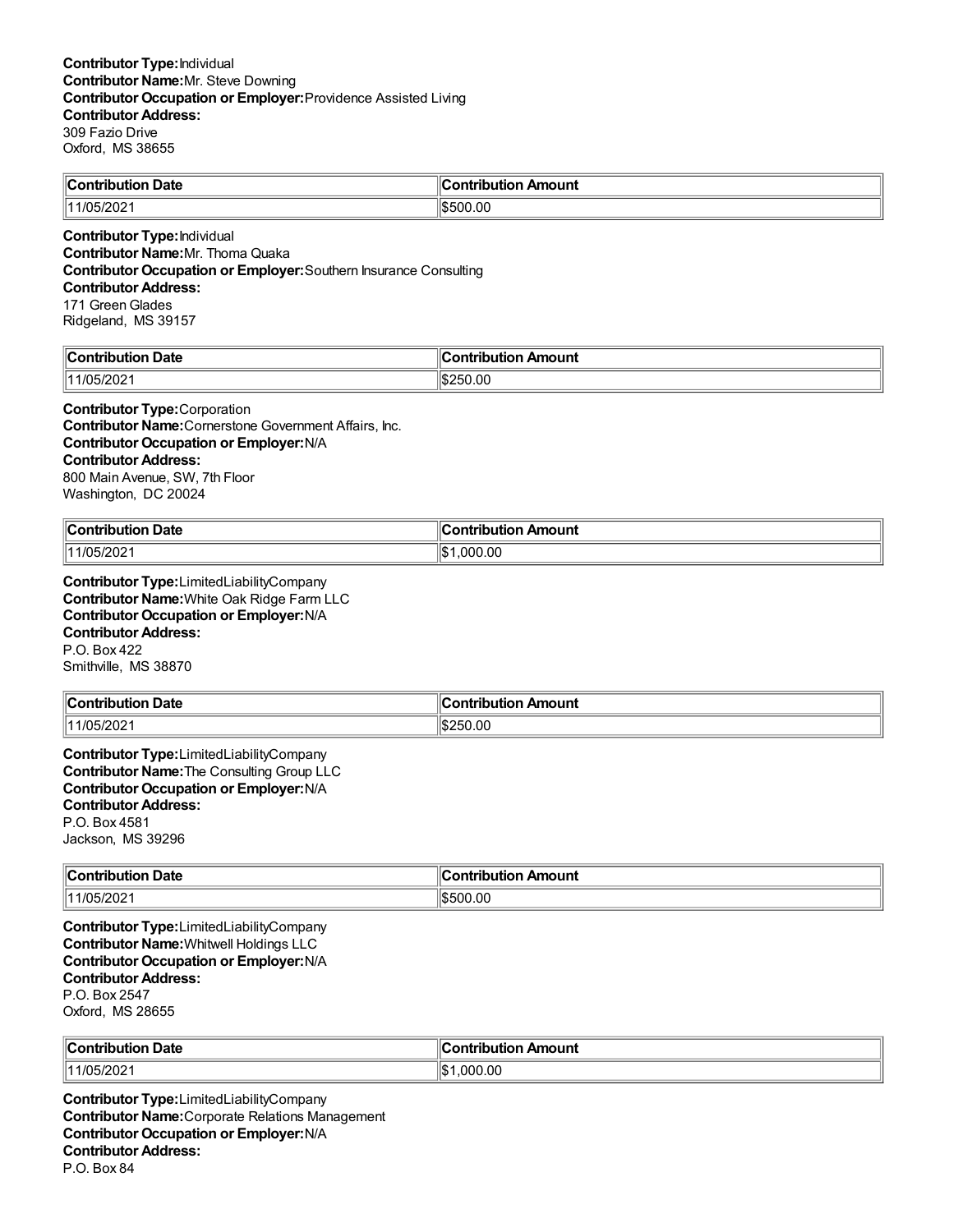#### Canton, MS 39046

| $\mathbb{I}$ C<br>Date<br>:ontributio | `ontribution<br>bution Amount |
|---------------------------------------|-------------------------------|
| 1/05/20<br>ll 1 1                     | ,000.00<br>⊪^<br>I-D          |

#### **Contributor Type:**Other **Contributor Name:**Marathon Petroleum Co., LP **Contributor Occupation or Employer:**N/A **Contributor Address:** 539 S. Main Street Findlay, OH 45840

| llC<br>Jate<br>$\ldots$ on $\ldots$<br>----<br>. | $\overline{\phantom{a}}$<br>Amount<br>----<br>--<br>- - -<br>. |
|--------------------------------------------------|----------------------------------------------------------------|
| $\parallel$ 11/05/2021                           | 00.00<br>$\mathbf{a}$<br>l-n:                                  |

## **Contributor Type:**Other

**Contributor Name:**Law Office of Richard Barrett PLLC **Contributor Occupation or Employer:**N/A **Contributor Address:** 2086 Old Taylor Road, Suite 1011 Oxford, MS 38655

| $\ $ Contribution<br>ı Date | 'antrihutian<br>n Amount<br>. .inuun. |
|-----------------------------|---------------------------------------|
| :19091                      | .000.00                               |
| $111/05/$ .                 | ۱¢                                    |
| שבוטי                       | ыD                                    |

**Contributor Type:**Other **Contributor Name:**Friends of Chad McMahan **Contributor Occupation or Employer:**N/A **Contributor Address:** 1537 Highway 145 Guntown, MS 38849

| $\ $ Contribution | ontribution     |
|-------------------|-----------------|
| <b>Date</b>       | . Amount        |
|                   | ⊶on.            |
| 11/05/2021        | .000.00<br>'\$ا |

**Contributor Type:**Other **Contributor Name:**Oxford Dental Specialists, PLLC **Contributor Occupation or Employer:**N/A **Contributor Address:** 2408 South Lamar Boulevard, Suite 1 Oxford, MS 38655

| ∥Con                                             | . .           |
|--------------------------------------------------|---------------|
| Date                                             | .             |
| - - -                                            | <b>\mount</b> |
| ----                                             | -------       |
| ומו                                              | ш             |
| $\sim$ $\sim$ $\sim$ $\sim$ $\sim$ $\sim$ $\sim$ |               |
| 1202<br>111/05<br>∠∪∠יר                          | .00<br>500.   |

#### **Contributor Type:**PAC

**Contributor Name:**Renasant Bank Employees Voluntary Political Committee **Contributor Occupation or Employer:**N/A **Contributor Address:** P.O. Box 709 Tupelo, MS 38802

| <b>Contribution Date</b> | `ontribution Amount    |
|--------------------------|------------------------|
| רחרו<br>1/05/202<br>144  | ۱¢<br>.00<br>nnı<br>ыD |

#### **Contributor Type:**PAC

**Contributor Name:**Mississippi Associated Builders & Contractors PAC **Contributor Occupation or Employer:**N/A **Contributor Address:** P.O. Box 16522 Jackson, MS 39236

| ∜C∟                | --             |
|--------------------|----------------|
| <b>Date</b>        | Amount         |
| `antributian       | `ontribution , |
| aullion :          | ___            |
| 5/202 <sup>.</sup> | ' \$։          |
| 111/05             | .500.00        |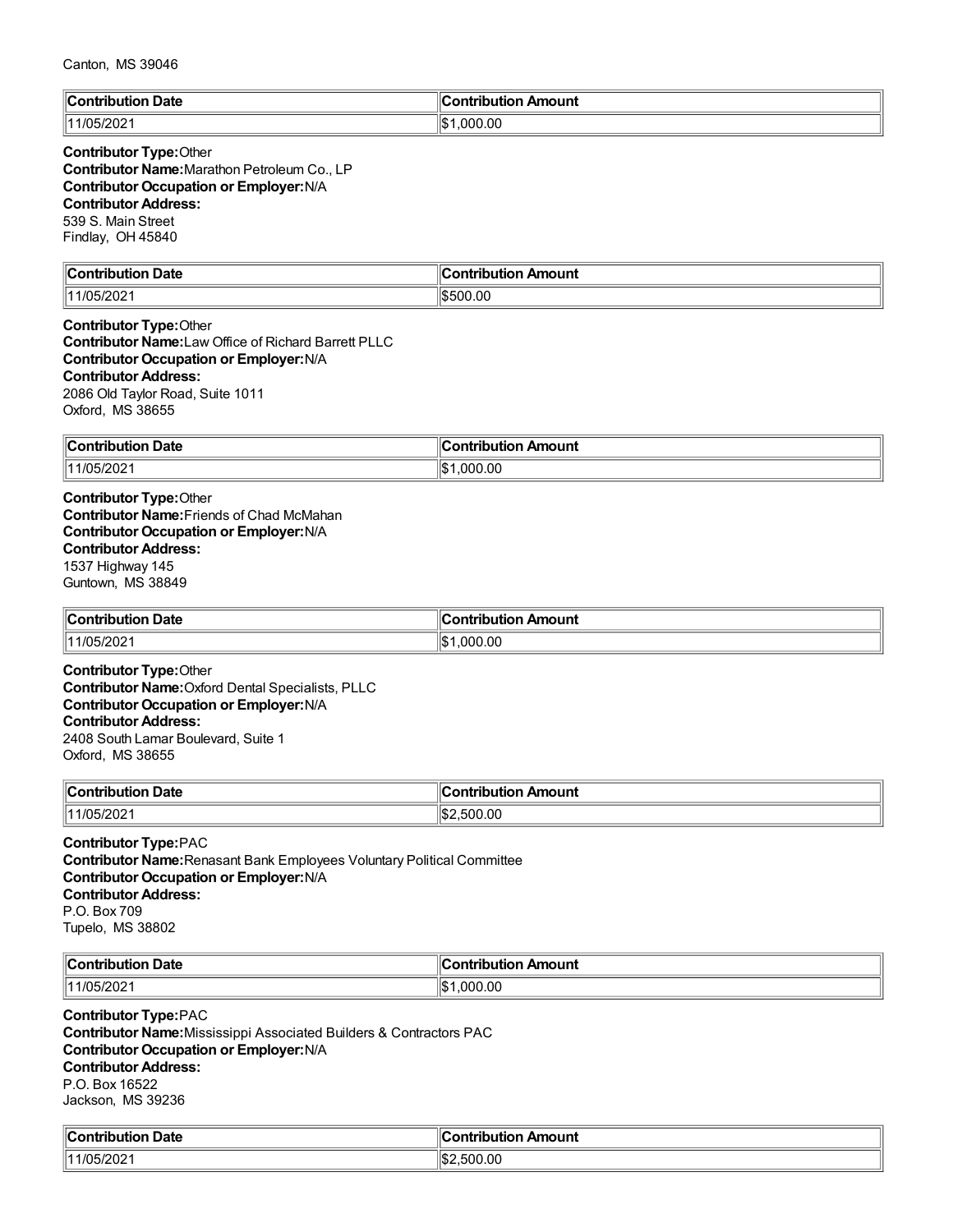| llC.<br>Jate<br>∴ontributior | `ontribution<br>Amount |
|------------------------------|------------------------|
| nc<br>114<br>.v.             | 00.00                  |

**Contributor Type:**Individual **Contributor Name:** Mr. and Mrs. Rodney Grogan **Contributor Occupation or Employer:**Dunn Utility Products **Contributor Address:** 110 Chadwyck Court

Madison, MS 39110

| llC                     | 11                        |
|-------------------------|---------------------------|
| Jate                    | ---                       |
| …∴∩n**`                 | mount                     |
| ----                    | ----                      |
| -----                   | ---                       |
| .                       |                           |
| $\ln \alpha$<br>/09/202 | 00. (<br>۱¢<br>יר<br>המוו |

**Contributor Type:**Individual **Contributor Name:**Mr. Billy Phillips **Contributor Occupation or Employer:**Phillips Contracting **Contributor Address:** P.O. Box 5044 Columbus , MS 39704

| $\mathsf{C}$ ontribution<br>Date<br>. | Amount<br>`ontribut⊪.<br>11 A 13 |
|---------------------------------------|----------------------------------|
| $\parallel$ 11/09/2021                | 00. (<br>$\mathbf{A}$<br>۱Ъ      |

**Contributor Type:**Individual **Contributor Name:**Mr. Doug Phillips **Contributor Occupation or Employer:**Falcon Contracting **Contributor Address:** P.O. Box 5044 Columbus , MS 39704

| <b>Contribution</b><br>ribution Date: | .<br>đΓ<br>ontribution Amount |
|---------------------------------------|-------------------------------|
| 111/09/2<br>.91202°                   | .00<br>l\$<br>000             |

**Contributor Type:**Individual **Contributor Name:**Mr. Hunter Fordice **Contributor Occupation or Employer:**Fordice Construction **Contributor Address:** P.O. Box 1101 Vicksburg, MS 39181

| $\ $ Contribution<br>Date<br>. | Amount<br><b><i><u>Product</u></i></b><br>-----<br>ורזו |
|--------------------------------|---------------------------------------------------------|
| $\parallel$ 11/09/2021         | ∥\$<br>.000.00                                          |

**Contributor Type:**Corporation **Contributor Name:**MMC Materials, Inc. **Contributor Occupation or Employer:**N/A **Contributor Address:** P.O. Box 2569 Madison, MS 39130

| ∜C⊾    | ı     |
|--------|-------|
| Date   | nount |
| .      | ----  |
| .      |       |
| .      |       |
| 144    | ٦\$   |
| 1/09/2 | .00   |
| 202    | იიი   |

**Contributor Type:**Individual **Contributor Name:** Mr. Rodney Grogan **Contributor Occupation or Employer:**Dunn Utility Products **Contributor Address:** P.O. Box 721420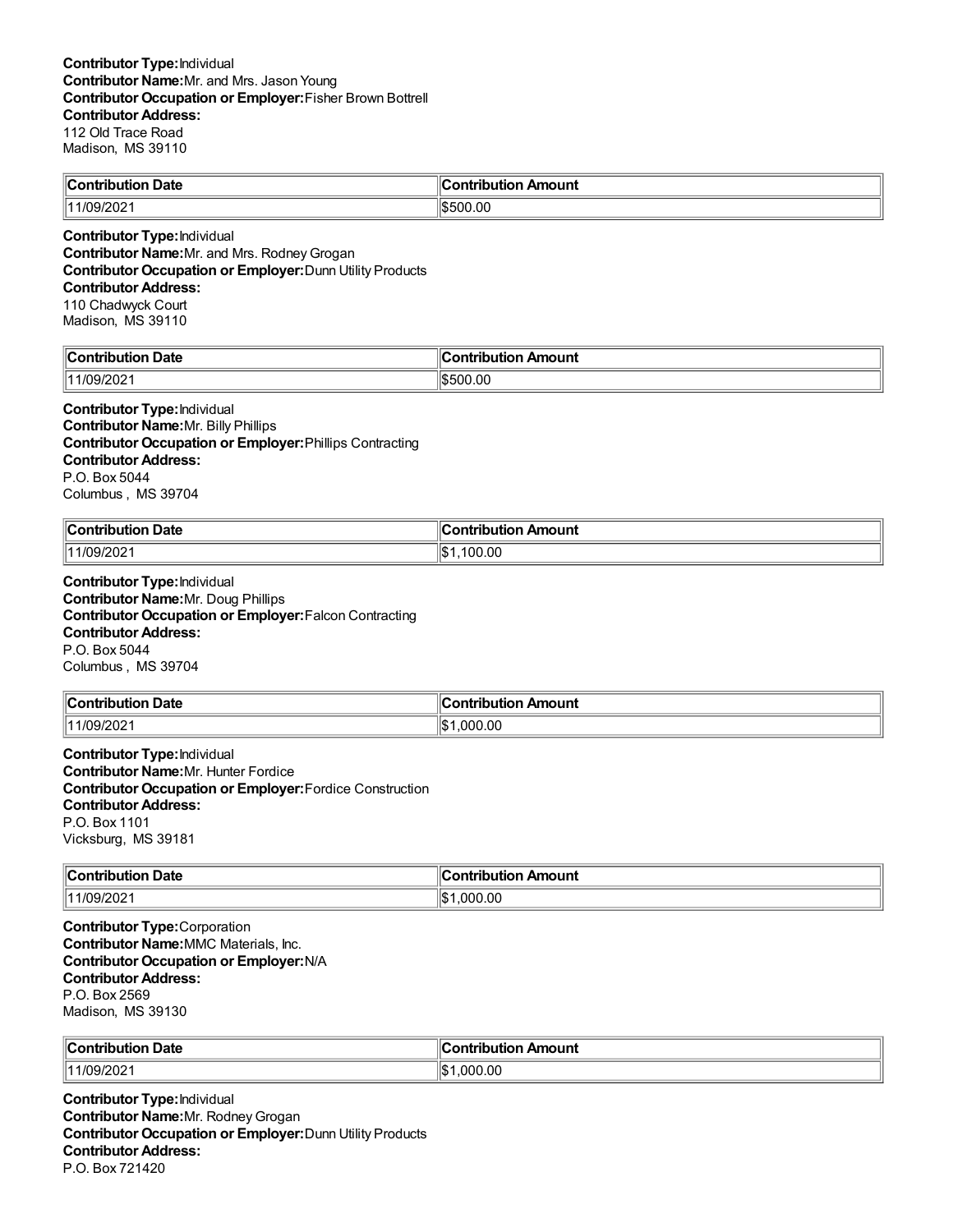| <b>Contribution Date</b>                                                                                                                                                                                                      | <b>Contribution Amount</b> |
|-------------------------------------------------------------------------------------------------------------------------------------------------------------------------------------------------------------------------------|----------------------------|
| 11/09/2021                                                                                                                                                                                                                    | \$500.00                   |
| Contributor Type:LimitedLiabilityCompany<br>Contributor Name: Bayou Concrete, L.L.C.<br><b>Contributor Occupation or Employer: N/A</b><br><b>Contributor Address:</b><br>P.O. Box 3868<br>Gulfport, MS 39505                  |                            |
| <b>Contribution Date</b>                                                                                                                                                                                                      | <b>Contribution Amount</b> |
| 11/09/2021                                                                                                                                                                                                                    | \$500.00                   |
| <b>Contributor Type: Corporation</b><br>Contributor Name: Atwood Fence Company, Inc.<br><b>Contributor Occupation or Employer: N/A</b><br><b>Contributor Address:</b><br>P.O. Box 565<br>Kosciusko, MS 39090                  |                            |
| <b>Contribution Date</b>                                                                                                                                                                                                      | <b>Contribution Amount</b> |
| 11/09/2021                                                                                                                                                                                                                    | \$500.00                   |
| <b>Contributor Type:</b> Corporation<br><b>Contributor Name: Dickerson &amp; Bowen</b><br>Contributor Occupation or Employer: N/A<br><b>Contributor Address:</b><br>P.O. Box 1008<br>Brookhaven, MS 39602                     |                            |
| <b>Contribution Date</b>                                                                                                                                                                                                      | <b>Contribution Amount</b> |
| 11/09/2021                                                                                                                                                                                                                    | \$500.00                   |
| <b>Contributor Type: Corporation</b><br>Contributor Name: Riverside Traffic Systems, Inc.<br>Contributor Occupation or Employer: N/A<br><b>Contributor Address:</b><br>1283 State Highway, 178 West<br>New Albany, MS 38562   |                            |
| Contribution Date                                                                                                                                                                                                             | Contribution Amount        |
| 11/09/2021                                                                                                                                                                                                                    | \$1,000.00                 |
| <b>Contributor Type:</b> Corporation<br>Contributor Name: N.L. Carson Construction Company, Inc.<br>Contributor Occupation or Employer: N/A<br><b>Contributor Address:</b><br>2221 Waggoner Road<br>Carthage, MS 39051        |                            |
| <b>Contribution Date</b>                                                                                                                                                                                                      | <b>Contribution Amount</b> |
| 11/09/2021                                                                                                                                                                                                                    | \$1,000.00                 |
| <b>Contributor Type:</b> Corporation<br><b>Contributor Name: American Field Service Corporation</b><br><b>Contributor Occupation or Employer: N/A</b><br><b>Contributor Address:</b><br>110 American Way<br>Madison, MS 39110 |                            |
| <b>Contribution Date</b>                                                                                                                                                                                                      | <b>Contribution Amount</b> |
| 11/09/2021                                                                                                                                                                                                                    | \$1,000.00                 |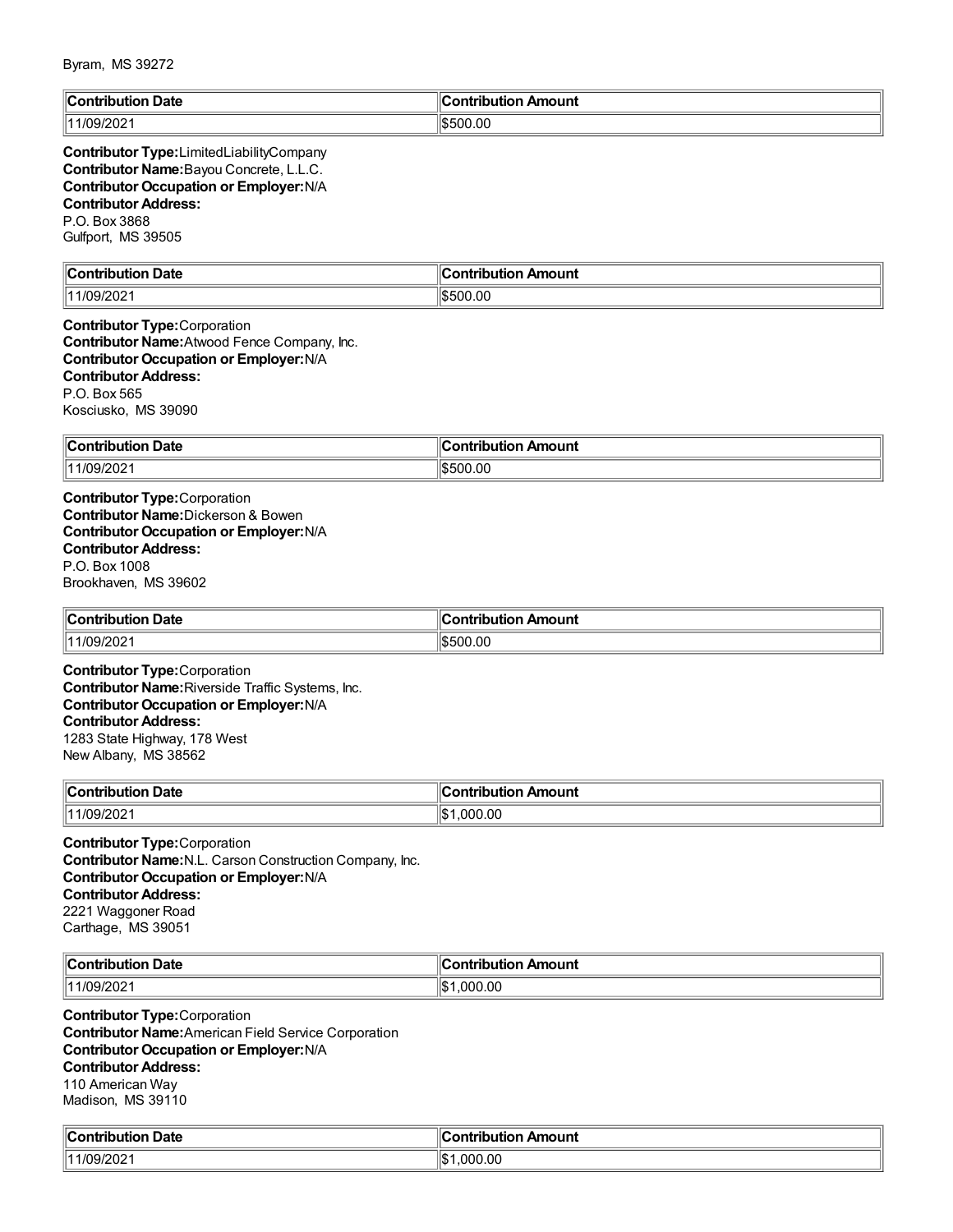| ∥Con'<br><b>Date</b><br>trihution | Amount<br>…ontributio∽ |
|-----------------------------------|------------------------|
| 111/09/202                        | 000.00. ا              |
| 7097Z0Z                           |                        |
|                                   | ıъ                     |

#### **Contributor Type:**PAC

**Contributor Name:**Mississippi Road Builders Association Political Action Committee **Contributor Occupation or Employer:**N/A **Contributor Address:** 601 George Street Jackson, MS 39202

| llC.         | <b>∪ontributior</b> |
|--------------|---------------------|
| Date         | Amount              |
| Contribution |                     |
| ື1/09/20∠∴   | .000.00             |
| 1144         | $\mathbf{Q}$        |

**Contributor Type:**Corporation **Contributor Name:**JUUL Labs, Inc. **Contributor Occupation or Employer:**N/A **Contributor Address:** 1000 F Street, NW, Suite 800 Washington, DC 20004

| <b>Contribution Date</b><br>. | . .<br><b>⊪Contributio</b> r<br>n Amount |
|-------------------------------|------------------------------------------|
| 11/10/2021                    | 000.00.1<br>ıъ                           |

**Contributor Type:**Other **Contributor Name:**Watkins and Eager PLLC **Contributor Occupation or Employer:**N/A **Contributor Address:** P.O. Box 650 Jackson, MS 39205

| $\mathsf{C}$ ontribution | م            |
|--------------------------|--------------|
|                          | Amount       |
| <b>Date</b>              | .ontributior |
| 11/10/2021               | 5.000.00     |

**Contributor Type:**Individual **Contributor Name:**Dr. and Mrs. Mobashir Solangi **Contributor Occupation or Employer:**IMMS **Contributor Address:** 8288 Jennifer Lane Long Beach , MS 39560

| $\ $ Contribution | <b>Amount</b>    |
|-------------------|------------------|
| Date              | - -- --- - - - - |
| .                 |                  |
| 11/12/202         | 11S<br>000.00    |

**Contributor Type:**Individual **Contributor Name:**Mr. AJM Oustalet III **Contributor Occupation or Employer:**Butch Oustalet Incorporated **Contributor Address:** 4515 Harrison Avenue Gulfport, MS 39507

| ∥Cont<br>. Date<br>tribution | ontribution Amount |
|------------------------------|--------------------|
| 111/12/202                   | .OC<br>റററ         |

**Contributor Type:**Individual **Contributor Name:**Mr. Al Hopkins **Contributor Occupation or Employer:**Attorney **Contributor Address:** 2701 24th Avenue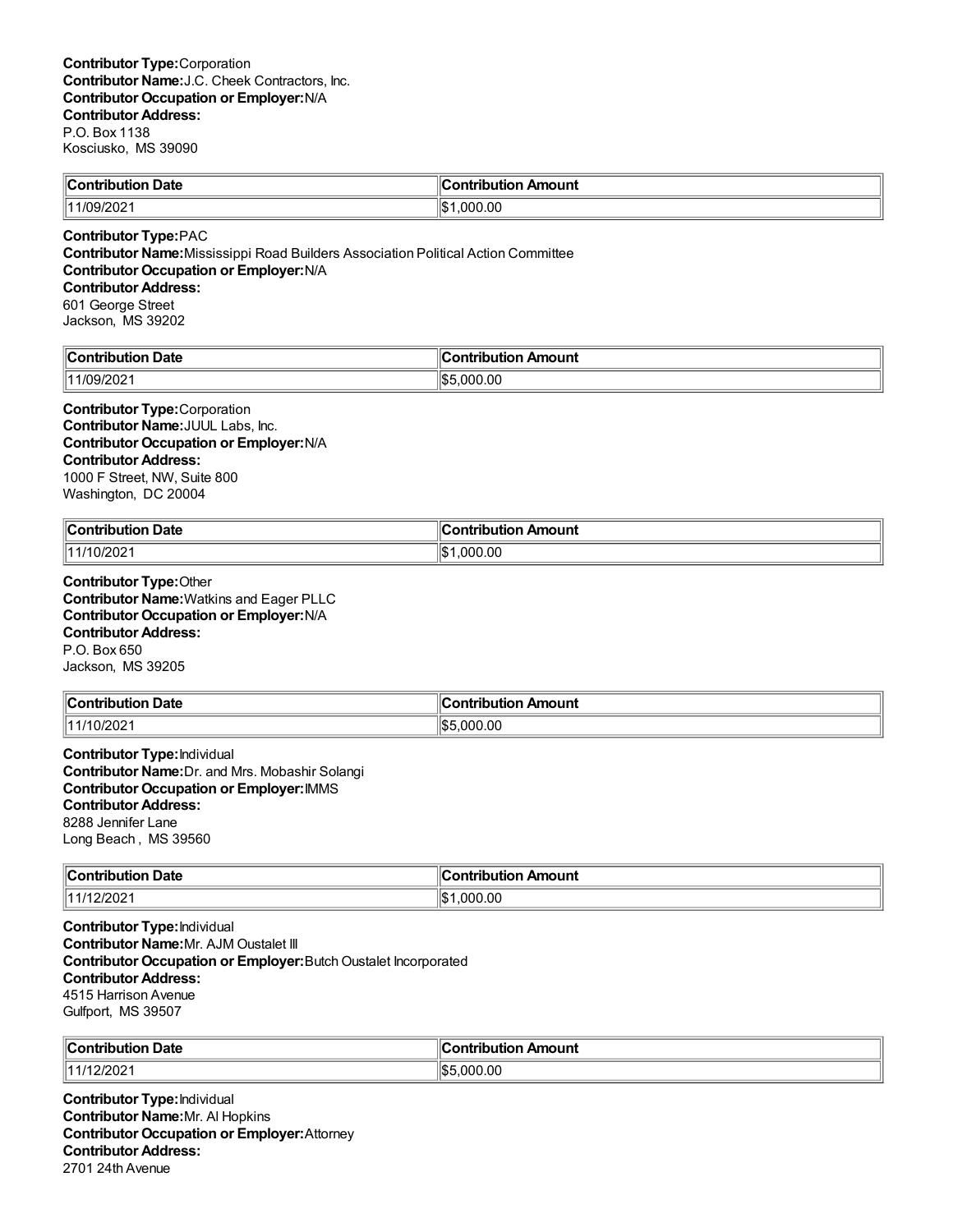| $\mathbb{C}$                        | <b>Contribution</b>   |
|-------------------------------------|-----------------------|
| <b>Date</b>                         | Amount                |
| …:ontributior                       |                       |
| .                                   |                       |
| פחמו<br>   1 1 1 1<br><i>LIL</i> UL | .000.00<br>ዛሮ 1<br>IФ |

#### **Contributor Type:**Individual **Contributor Name:**Mr. Alwyn Luckey **Contributor Occupation or Employer:**Attorney **Contributor Address:** 1629 Government Street

Ocean Springs, MS 39564

| llC:<br>Date<br>. | <b>\mount</b><br>$ -$<br>.<br>-- |
|-------------------|----------------------------------|
| ാറി<br>11<br>∠∪∠  | :\$∥<br>00.00                    |

#### **Contributor Type:**Individual **Contributor Name:**Mr. and Mrs. Christopher Wiggins **Contributor Occupation or Employer:**Attorney **Contributor Address:** 1201 Farnsworth Avenue Pascagoula, MS 39567

| ∥Con'                                 | "               |
|---------------------------------------|-----------------|
| <b>Date</b>                           | ribution Amount |
| tribution                             |                 |
| ≙חריונ∵<br>11 4 14 <b>4</b><br>12/202 | 500.00،         |

**Contributor Type:**Individual **Contributor Name:**Mr. and Mrs. George Boddie **Contributor Occupation or Employer:**Engineer **Contributor Address:** 1124 2nd Street Gulfport, MS 39501

| <b>Contribution Date</b> | ∥Contribution Amount |
|--------------------------|----------------------|
| 11/12/2021               | 1.000.00<br>ıъ       |

**Contributor Type:**Individual **Contributor Name:**Mr. and Mrs. GregoryGuida **Contributor Occupation or Employer:**FoundationGaming **Contributor Address:** 19 Cedarwood Lane Gulfport, MS 39503

| $^{\circ}$ ontribus. | mount                       |
|----------------------|-----------------------------|
| Date                 | .                           |
| .                    | ---                         |
| .                    |                             |
| 144<br>'''′∪∠∵       | $\sim$<br>11.S<br>.UU<br>50 |

**Contributor Type:**Individual **Contributor Name:**Mr. and Mrs. James Heidelberg **Contributor Occupation or Employer:**Attorney **Contributor Address:** 1300 Driftwood Street Pascagoula, MS 39567

| ∜C⊾<br>Date<br>$\sim$ - $\sim$ $\sim$ $\sim$ | <br>ı Amount<br>antaŭ la marav<br>IDULIO |
|----------------------------------------------|------------------------------------------|
| פחריו<br>1111<br>21 Z U Z                    | \$500.00                                 |

**Contributor Type:**Individual **Contributor Name:**Mr. and Mrs. Jonathan Dyal **Contributor Occupation or Employer:**Attorney **Contributor Address:** 9360 Oak Island Road Gulfport, MS 39503

| $\epsilon$<br>Date<br>`on'<br>ributioi | Amount<br>:ontribut<br>----<br>TIDULION . |
|----------------------------------------|-------------------------------------------|
| 12/202 <sup>.</sup>                    | 1\$<br>.500.00                            |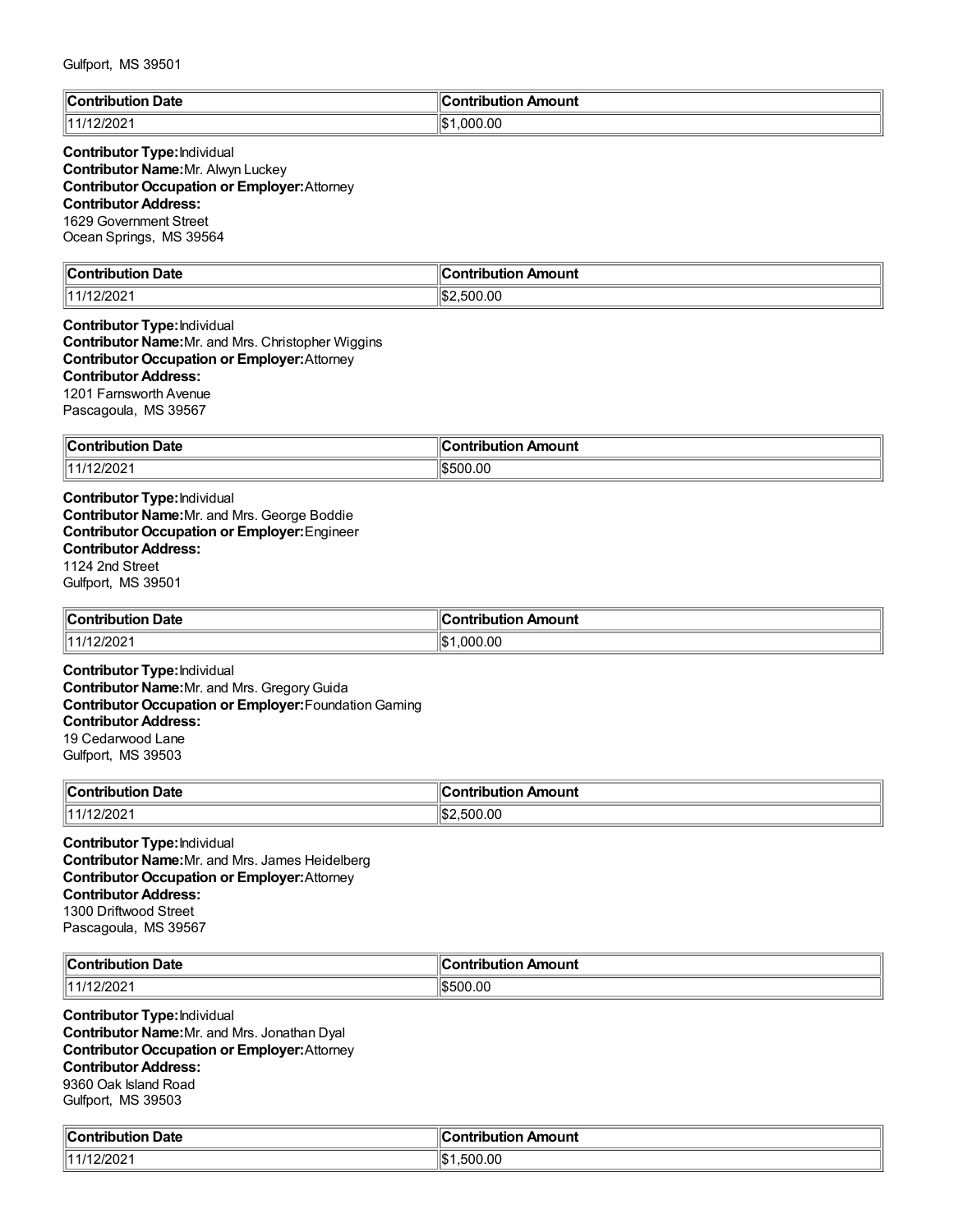| Contribution Date | Contribution Amount |
|-------------------|---------------------|
| 1111121202        | 00.ر                |
| 1444 U            | იიი                 |

**Contributor Type:**Individual **Contributor Name:**Mr. and Mrs. Ricky Cox **Contributor Occupation or Employer:**Balch and Bingham **Contributor Address:** 21 Colonel Wink Drive Gulfport, MS 39507

| $\ $ Contribut | --                  |
|----------------|---------------------|
| ribution Date  | `ontribution Amount |
| 12/202<br>111  | 0.00<br>١¢۰<br>בונ  |

#### **Contributor Type:**Individual

**Contributor Name:**Mr. and Mrs. Rodger Wilder **Contributor Occupation or Employer:**Balch and Bingham **Contributor Address:** 11559 Briarstone Place Gulfport, MS 39503

| ∥Coı<br>. Date<br>antrihutian<br>oution.<br>. | --<br>Amount<br><b>∍ontributio</b> r |
|-----------------------------------------------|--------------------------------------|
| $\parallel$ 11/12/2021                        | $ $ \$500.00                         |

**Contributor Type:**Individual **Contributor Name:**Mr. and Mrs. William Dennis **Contributor Occupation or Employer:**Specialty Contractors **Contributor Address:** P.O. Box 6181 Gulfport, MS 39506

| $\sim$ $\sim$<br><b>Contribution</b><br>ribution Date. | ∣Contribution Amount       |
|--------------------------------------------------------|----------------------------|
| 2/202<br>14414                                         | nr.<br>՝ 3∬<br>-000<br>.ut |

**Contributor Type:**Individual **Contributor Name:**Mr. Ben Stone **Contributor Occupation or Employer:**Balch and Bingham **Contributor Address:** P.O. Box 130 Gulfport, MS 39502

| ∥Coı             | <b>\mount</b>        |
|------------------|----------------------|
| Date             | $- - -$              |
| ----             | ----                 |
| .                |                      |
| 202/י<br>(11111) | .00<br>. റററ<br>הכוי |

**Contributor Type:**Individual **Contributor Name:**Mr. Charles Blalack **Contributor Occupation or Employer:**Kare-in-Home Health **Contributor Address:** 10187 Waterside Drive Gulfport, MS 39503

| <sup>∥</sup> Con.<br><b>Date</b> | ır<br>ntribution Amount<br>antributior. |
|----------------------------------|-----------------------------------------|
| 1202                             | .000.00                                 |
| 14414                            | ‼\$                                     |

**Contributor Type:**Individual **Contributor Name:**Mr. Clay Wagner **Contributor Occupation or Employer:**Self **Contributor Address:** P.O. Box 70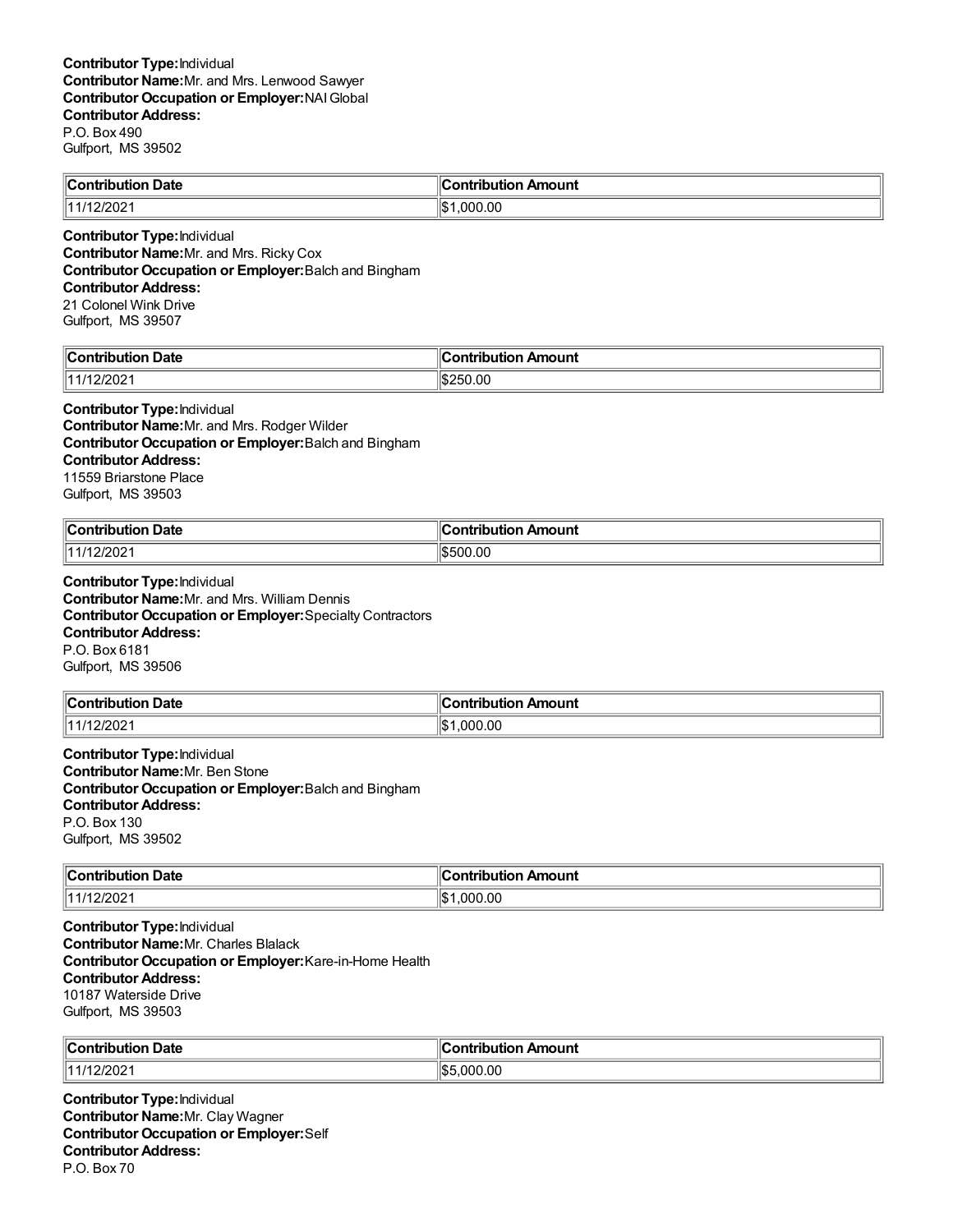| $ $ Contribution | `ontribution     |
|------------------|------------------|
| <b>Date</b>      | ribution Amount: |
| 44/14<br>12/2021 | \$500.00         |

#### **Contributor Type:**Individual **Contributor Name:**Mr. Daniel Burton **Contributor Occupation or Employer:**CPA **Contributor Address:** P.O. Box 7605 Gulfport, MS 39506

| llC<br>Jate<br>∴ont<br>'ihution<br>. | <b>Contribution</b><br>Amount<br>. |
|--------------------------------------|------------------------------------|
| 12/202 <sup>.</sup><br>$\frac{1}{4}$ | .000.00<br>۱с٠<br>IФ               |

#### **Contributor Type:**Individual **Contributor Name:**Mr. David Allen **Contributor Occupation or Employer:**Attorney **Contributor Address:** 407 General Pershing Avenue Ocean Springs, MS 39564

| ∥Con<br><b>Date</b><br><b>∍uributio</b> r | ⊿tion Amount<br>------<br>.<br>nour |
|-------------------------------------------|-------------------------------------|
| 12/202<br>11 4 <i>1</i> 4 4               | 500.00،                             |

**Contributor Type:**Individual **Contributor Name:**Mr. David Duhe **Contributor Occupation or Employer:**Attorney **Contributor Address:** 14356 Brettonwood Gulfport, MS 39503

| ∥Coı<br>ribution Date<br>. | າ Amount<br>`ontribution.∶ |
|----------------------------|----------------------------|
| 11/12/202 <sup>.</sup>     | 250.00<br>י הרו            |

**Contributor Type:**Individual **Contributor Name:**Mr. Don Halle **Contributor Occupation or Employer:**Gulf Construction **Contributor Address:** 225 Cowan Road Gulfport, MS 39507

| ∥Con<br>Date<br>ribution | <b>Amount</b><br>ontribution. |
|--------------------------|-------------------------------|
| :/202<br>114140<br>.     | \$500.00                      |

**Contributor Type:**Individual **Contributor Name:**Mr. John Rice **Contributor Occupation or Employer:**Balch and Bingham **Contributor Address:** 5210 Quincy Avenue Gulfport, MS 39507

| ∜Со.<br>Date<br>$\sim$ $\sim$ $\sim$ $\sim$<br>ihution<br>uor | .<br>n Amount<br><b>∍ontributior</b> |
|---------------------------------------------------------------|--------------------------------------|
| ימחרונ<br>1111<br>$-12$                                       | 250.00<br>- הרוי                     |

**Contributor Type:**Individual **Contributor Name:**Mr. Kent Nicaud **Contributor Occupation or Employer:**Gulfport Memorial Hospital **Contributor Address:** 849 E. Scenic Drive Pass Christian, MS 39571

| من               | Amount       |
|------------------|--------------|
| Date             | `ontribution |
| $\cdots$ ontain. | tuon         |
| ution            | гιс          |
| $  -$            |              |
| 1000             | 'ነው -        |
| 12/2021          | .000.00      |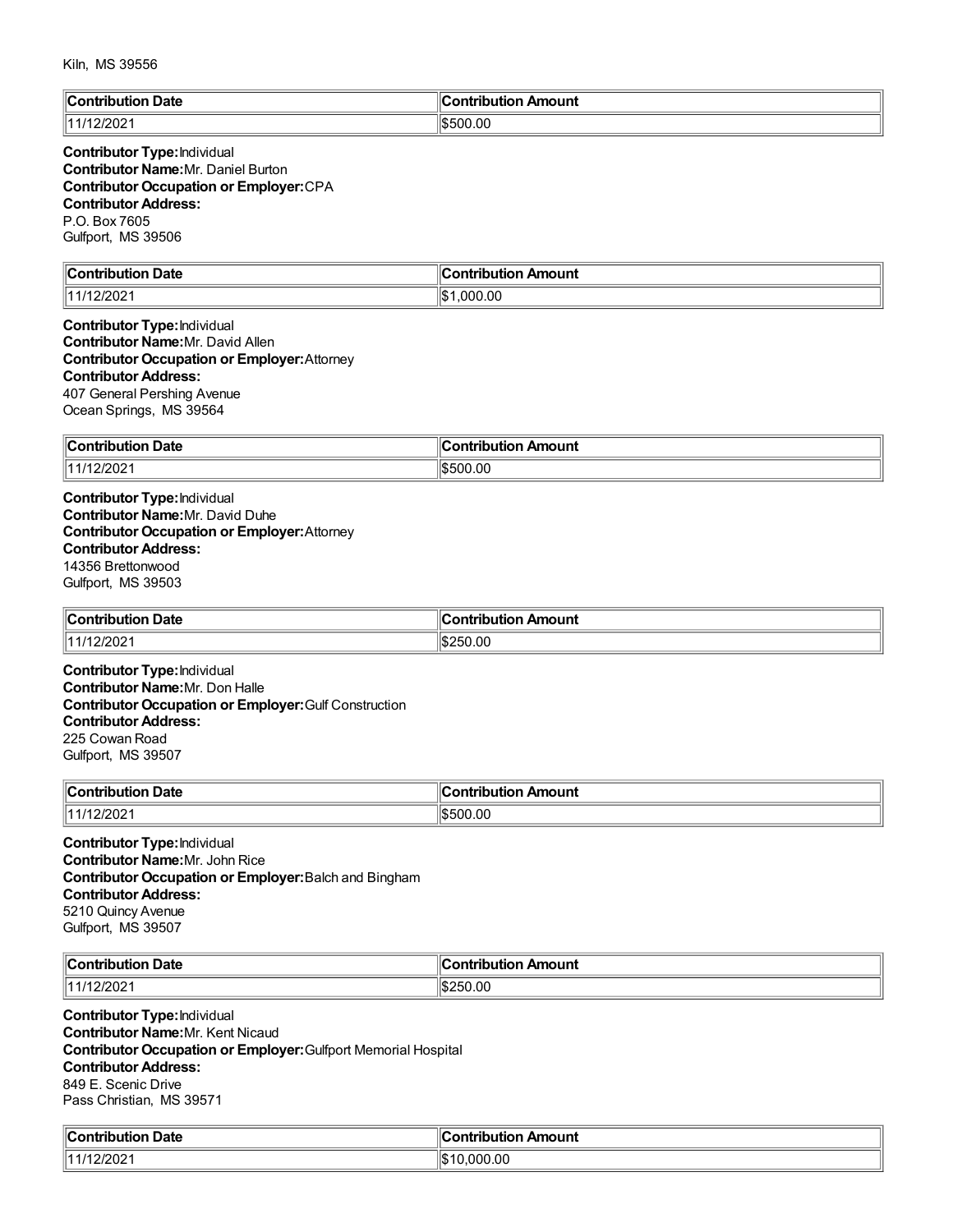| $\ $ Contribution<br>Date          | . .<br>ı<br>:ontribution<br>Amount<br>…∪ution ∴ |
|------------------------------------|-------------------------------------------------|
| $\overline{14}$<br>L <i>LIL</i> UL | \$500.00                                        |

**Contributor Type:**Individual **Contributor Name:**Mr. Michael Mensi **Contributor Occupation or Employer:**L&M Package **Contributor Address:** 19 Kimball Drive Gulfport, MS 39507

| $\mathbb{R}$    | Contribution |
|-----------------|--------------|
| . Date          | Amount       |
| :ontribution    | I IWL        |
| 2/2021،         | .000.00      |
| $\overline{14}$ | $\mathbf{A}$ |
|                 | ۱J           |

#### **Contributor Type:**Individual **Contributor Name:**Mr. Paul Benton **Contributor Occupation or Employer:**Attorney **Contributor Address:** P.O. Box 1341 Biloxi, MS 39533

| ∥Cor<br>Date<br>ontribution<br>. | 11<br>…∴or*⊺<br>aha masa sa<br>Amount<br>ורזו |
|----------------------------------|-----------------------------------------------|
| $\parallel$ 11/12/2021           | ۱\$∶<br>.000.00                               |

**Contributor Type:**Individual **Contributor Name:**Mr. R. Mark Alexander **Contributor Occupation or Employer:**Balch and Bingham **Contributor Address:** P.O. Box 130 Gulfport, MS 39502

| ∥Cont<br>Date<br>tribution | <b>∍ontributior</b><br>n Amount |
|----------------------------|---------------------------------|
| 11112000<br>720Z<br>.      | \$500.00                        |

**Contributor Type:**Individual **Contributor Name:**Mr. Rick Carter **Contributor Occupation or Employer:**Island View Casino **Contributor Address:** P.O. Box 1600 Gulport, MS 39502

| <b>Contribution Date</b> | :ontribution Amount      |
|--------------------------|--------------------------|
| 12/2021<br>14414         | $\sim$<br>.000.00<br>איש |

**Contributor Type:**Individual **Contributor Name:**Mr. Rimmer Covington, Sr. **Contributor Occupation or Employer:**Covington Civil and Environmental **Contributor Address:** 1100 West Beach Boulevard Pass Christian, MS 39571

| $\overline{ }$<br>Date<br>⊪Cor<br>tuiku tiran<br>, ibutior | ∥Contribution Amount |
|------------------------------------------------------------|----------------------|
| 2/202                                                      | .000.00              |
| 14414                                                      | ີ                    |

**Contributor Type:**Individual **Contributor Name:**Mr. Roy Anderson III **Contributor Occupation or Employer:**AnderCorp **Contributor Address:** 4900 Courthouse Road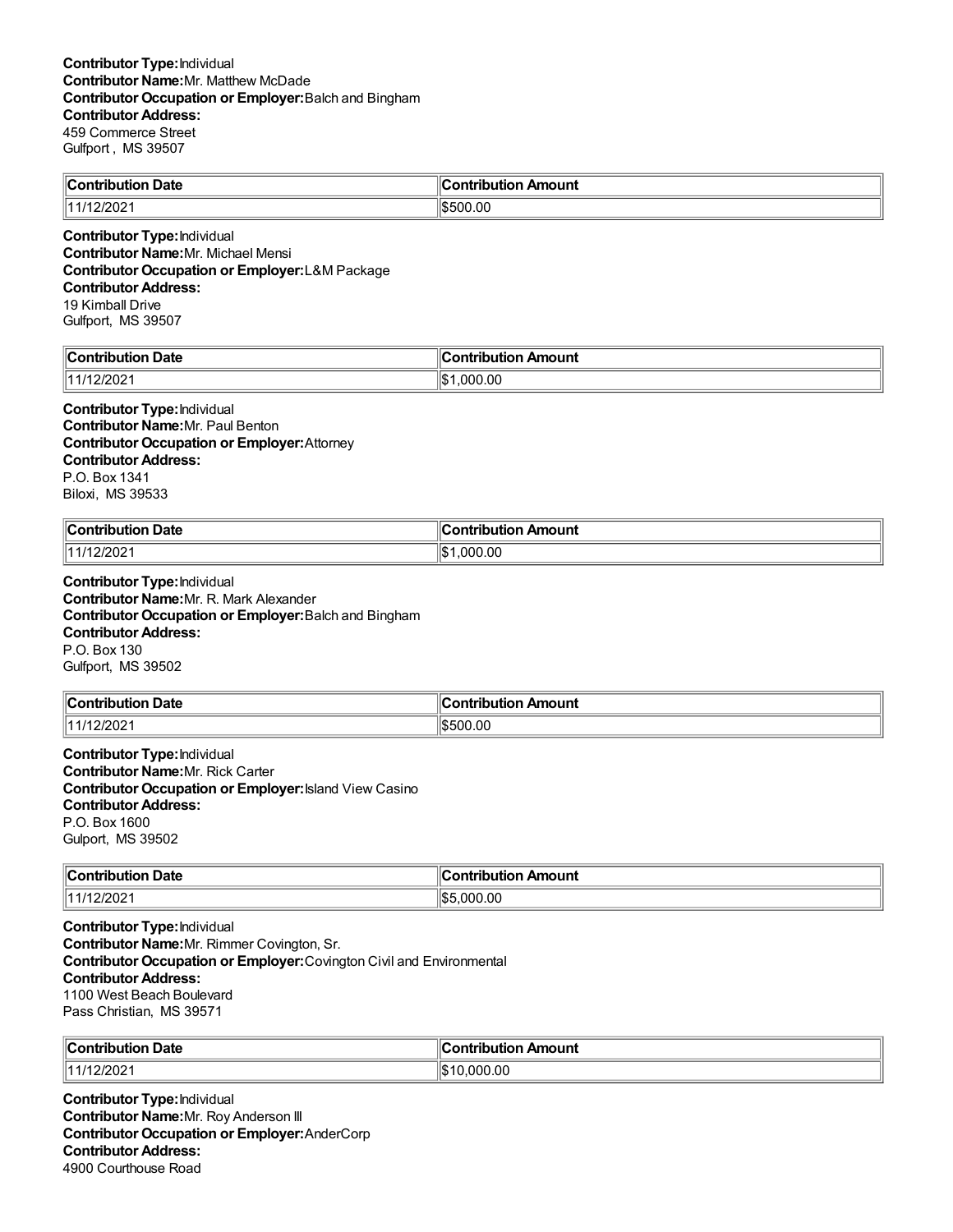| $\mathbb{I}$ C<br><b>Date</b><br>$\sim$ $\sim$ $\sim$ $\sim$<br>NH.<br>. | Amount<br><b>Antribution</b> |
|--------------------------------------------------------------------------|------------------------------|
| 44<br>بےں 2اک                                                            | .000.00<br>⊓⊄ה<br>ுமெ        |

# **Contributor Type:**Individual **Contributor Name:**Mr. TerryGreen **Contributor Occupation or Employer:**Island View Casino **Contributor Address:** P.O. Box 2788 Sugar Land, TX 77487

| $\mathbb{I}$ C           | .                |
|--------------------------|------------------|
| <b>Date</b>              | 'antributian     |
| `antribut                | Amount           |
|                          | ___              |
| 1000<br>11.41<br>12/2021 | ll\$5<br>.000.00 |

**Contributor Type:**Individual **Contributor Name:**Mr. Williams Blakeslee **Contributor Occupation or Employer:**Retired **Contributor Address:** 41 Greenbriar Drive Gulfport, MS 39507

| ∥Con'<br><b>Date</b><br>ribution | Amount<br>---<br>----<br>----<br>נטו |
|----------------------------------|--------------------------------------|
| 11/12/2021                       | 00.00<br>ור                          |

**Contributor Type:**Individual **Contributor Name:**Ms. Mary Bunch **Contributor Occupation or Employer:**Realtor **Contributor Address:** P.O. Box 141 Perkinston, MS 39573

| ∥Coı<br>-<br>Date<br>a sa baile cuite a sa | Amount<br>.ontributior |
|--------------------------------------------|------------------------|
| $\parallel$ 11/12/202                      | 250.00                 |
|                                            | ™. D. 2                |

**Contributor Type:**Individual **Contributor Name:**Ms. Nell Frisbie **Contributor Occupation or Employer:**Retired **Contributor Address:** 24 Chapel Hill Bay Saint Louis, MS 39520

| ∥Con<br><b>Date</b><br>.<br>юп<br>. | --<br>ontribution<br>Amount |
|-------------------------------------|-----------------------------|
| 2/202<br>11 4 <i>1</i> 4 4          | \$500.00                    |

**Contributor Type:**Corporation **Contributor Name:**Millette Administrators, Inc. **Contributor Occupation or Employer:**N/A **Contributor Address:** 4619 Main Street, Suite A Moss Point, MS 39563

| ∥C<br>Date<br>. | <b>\mount</b><br>.<br>.<br>ш |
|-----------------|------------------------------|
| 11.1<br>∠∪∠     | ົ^0.00<br>$\overline{ }$     |

**Contributor Type:**Corporation **Contributor Name:**Mandal Automotive Group, Inc. **Contributor Occupation or Employer:**N/A **Contributor Address:** 11290 Mandal Parkway D'Iberville , MS 39540

| من<br>Date<br>`on'<br>ributioi | Amount<br>:ontribut<br>---<br>TIDULION , |
|--------------------------------|------------------------------------------|
| 12/202 <sup>.</sup>            | .000.00<br>∥\$                           |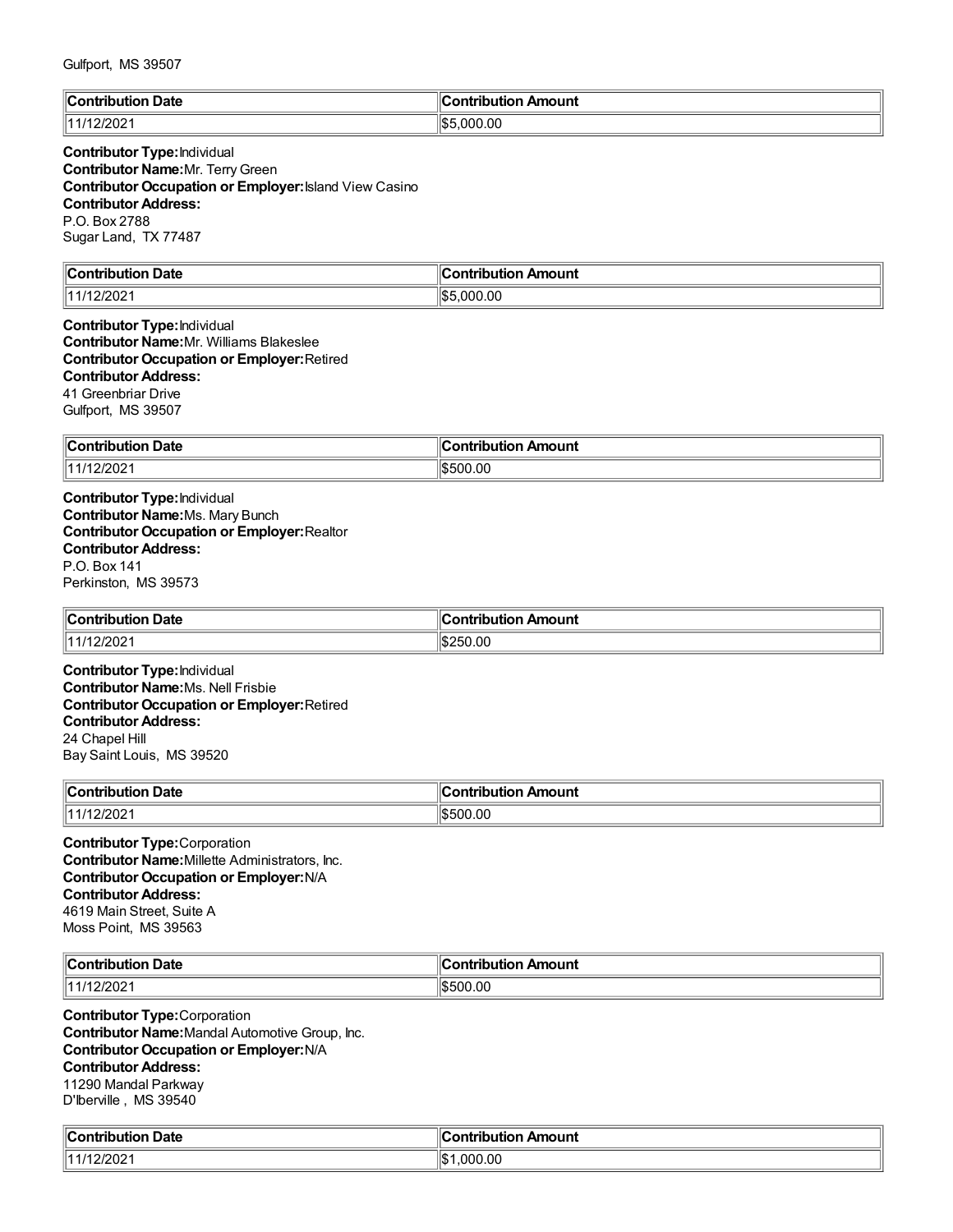| <b>Contribution Date</b>             | <b>Contribution Amount</b> |
|--------------------------------------|----------------------------|
| $\parallel$ 11/12/2021               | $\ \$1.000.00\ $           |
| <b>Contributor Type: Corporation</b> |                            |

**Contributor Name:**Waterview Casino & Hotel **Contributor Occupation or Employer:**N/A **Contributor Address:** P.O. Box 820668 Vicksburg, MS 39182

| -<br>$\mathbf{1}$<br>Date<br>`ontribi<br>.<br> | ı<br>Amount<br>`ontribut<br>--- |
|------------------------------------------------|---------------------------------|
| 12/2021                                        | ∥\$<br>.000.00                  |

#### **Contributor Type:**Corporation **Contributor Name:**Mandal **Contributor Occupation or Employer:**N/A **Contributor Address:** 10535 Auto Mall Parkway D'Iberville, MS 39540

| $\ $ Contribution     | Amount          |
|-----------------------|-----------------|
| ⊦Date                 | .               |
|                       | satribut        |
| 111120002<br>17122021 | 11\$<br>.000.00 |

**Contributor Type:**LimitedLiabilityCompany **Contributor Name:**Cloyd and Associates LLC **Contributor Occupation or Employer:**N/A **Contributor Address:** 433 East Beach Drive Ocean Springs, MS 39564

| Contribution Date | . .<br>n Amount<br><b>Contribution</b> |
|-------------------|----------------------------------------|
| 2/202<br>14414    | \$500.00                               |

**Contributor Type:**LimitedLiabilityCompany **Contributor Name:**Gulf Coast Automotive Group, LLC **Contributor Occupation or Employer:**N/A **Contributor Address:** 11282 Mandal Parkway D'Iberville, MS 39540

| ∥Cor<br><b>Date</b><br>ontribution<br>$\sim$ $\sim$ $\sim$ $\sim$ $\sim$ $\sim$ $\sim$ | Amount<br>.<br>----<br>וטו |
|----------------------------------------------------------------------------------------|----------------------------|
| $\parallel$ 11/12/2021                                                                 | ∥\$<br>000.00.             |

**Contributor Type:**LimitedLiabilityCompany **Contributor Name:**Ramco Real Estate LLC **Contributor Occupation or Employer:**N/A **Contributor Address:** 11290 Mandal Parkway D'Iberville, MS 39540

| ∥Cor            | . Ir           |
|-----------------|----------------|
| າ Date          | .              |
| .               | ı Amount       |
| oution          | <b>ibution</b> |
| $\ 11/12/202\ $ | 000.00,<br>l\$ |

**Contributor Type:**LimitedLiabilityCompany **Contributor Name:**Ramco Management Group LLC **Contributor Occupation or Employer:**N/A **Contributor Address:** 11290 Mandal Parkway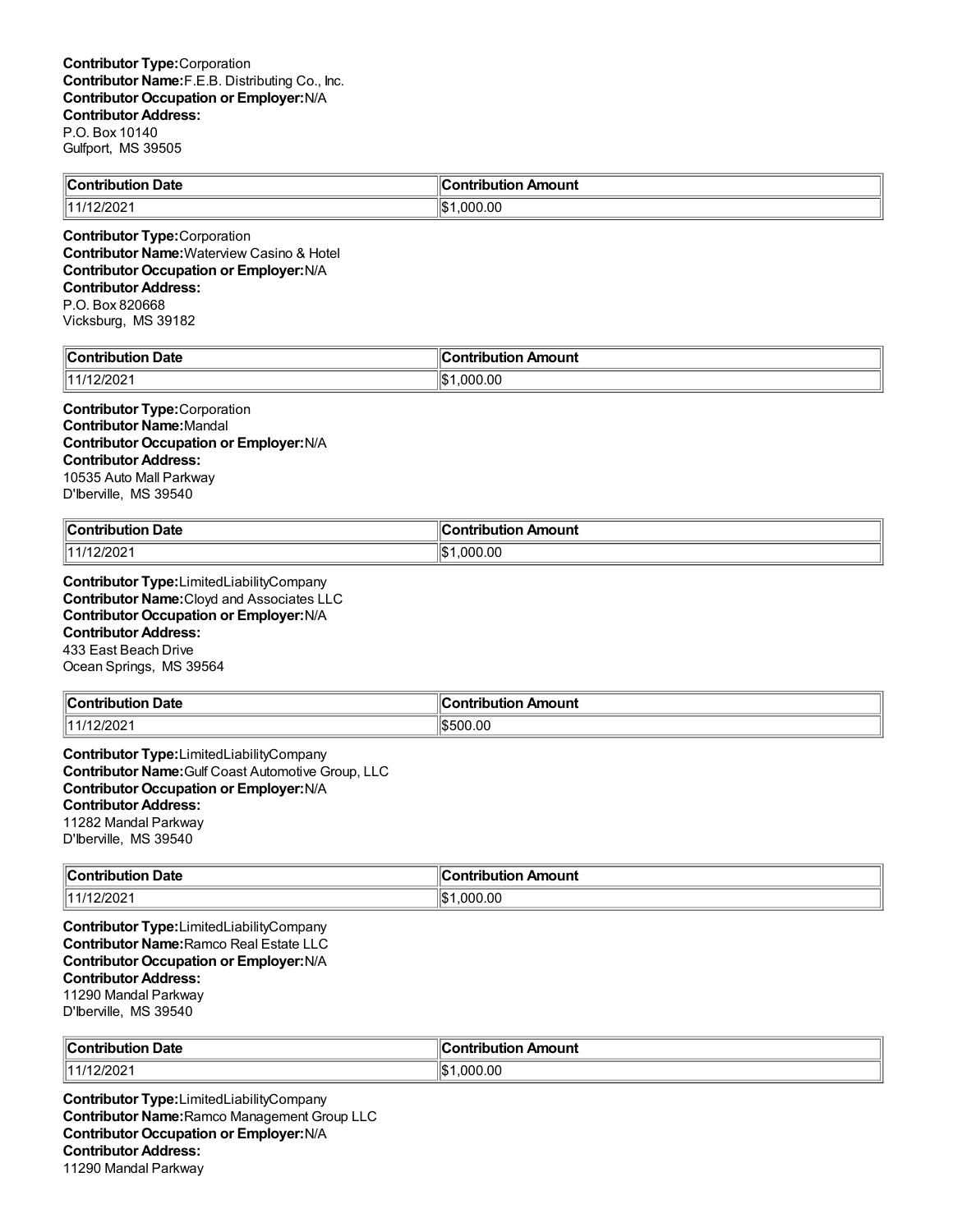| D IDEIVIIIE, IVIO 39340                                                                                                                                                                                                             |                            |
|-------------------------------------------------------------------------------------------------------------------------------------------------------------------------------------------------------------------------------------|----------------------------|
| <b>Contribution Date</b>                                                                                                                                                                                                            | <b>Contribution Amount</b> |
| 11/12/2021                                                                                                                                                                                                                          | \$1,000.00                 |
| Contributor Type:LimitedLiabilityCompany<br>Contributor Name: PLC MS Holdings LLC<br>Contributor Occupation or Employer: N/A<br><b>Contributor Address:</b><br>11280 Three Rivers Road<br>Gulfport, MS 39503                        |                            |
| <b>Contribution Date</b>                                                                                                                                                                                                            | <b>Contribution Amount</b> |
| 11/12/2021                                                                                                                                                                                                                          | \$1,000.00                 |
| Contributor Type:LimitedLiabilityCompany<br>Contributor Name: Silver Slipper Casino Venture, LLC<br><b>Contributor Occupation or Employer: N/A</b><br><b>Contributor Address:</b><br>P.O. Box 3270<br>Bay Saint Louis, MS, MS 39520 |                            |
| <b>Contribution Date</b>                                                                                                                                                                                                            | <b>Contribution Amount</b> |
| 11/12/2021                                                                                                                                                                                                                          | \$1,000.00                 |
| <b>Contributor Occupation or Employer: N/A</b><br><b>Contributor Address:</b><br>18516 Joe Moran Road<br>Kiln, MS 39556                                                                                                             |                            |
| <b>Contribution Date</b>                                                                                                                                                                                                            | <b>Contribution Amount</b> |
| 11/12/2021                                                                                                                                                                                                                          | \$1,000.00                 |
| Contributor Type:LimitedLiabilityCompany<br><b>Contributor Name:</b> Seemann Composites<br><b>Contributor Occupation or Employer: N/A</b><br><b>Contributor Address:</b><br>P.O. Box 3449<br>Gulfport, MS 39505                     |                            |
| <b>Contribution Date</b>                                                                                                                                                                                                            | <b>Contribution Amount</b> |
| 11/12/2021                                                                                                                                                                                                                          | \$2,500.00                 |
| <b>Contributor Type: Other</b><br>Contributor Name: Dukes, Dukes, Keating & Faneca, P.A.<br><b>Contributor Occupation or Employer: N/A</b><br><b>Contributor Address:</b><br>2909 13th Street<br>Gulfport, MS 39502                 |                            |
| <b>Contribution Date</b>                                                                                                                                                                                                            | <b>Contribution Amount</b> |
| 11/12/2021                                                                                                                                                                                                                          | \$1,000.00                 |
| <b>Contributor Type: Individual</b>                                                                                                                                                                                                 |                            |

**Contributor Name:**Mr. and Mrs. Brian Sanderson **Contributor Occupation or Employer:**Cardinal Group **Contributor Address:** 312 Washington Avenue Ocean Springs, MS 39564

| ∥Cο<br>Date<br>. Ant<br>tribution<br>. | า Amount<br>.ontributior |
|----------------------------------------|--------------------------|
| $\sqrt{2}$<br>   1 1 1 1<br>I JIZUZ.   | 500.00                   |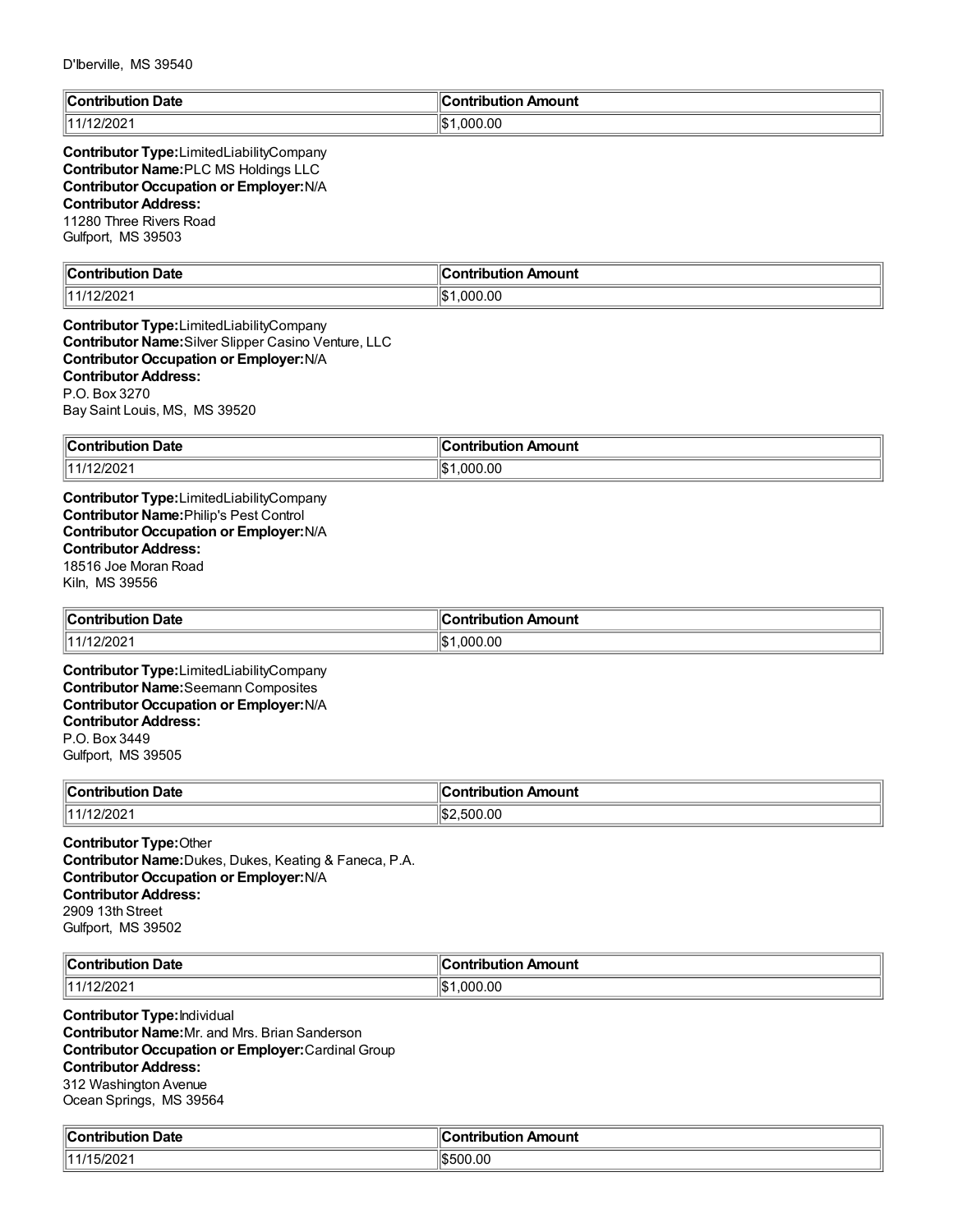| $\ $ Contribution<br>Date       | ╻<br>asan ing kacamatan ing Kabupatèn Kabupatèn Ing Kabupatèn Ing Kabupatèn Kabupatèn Kabupatèn Kabupatèn Kabupatèn<br>Amount<br>.<br>Ш |
|---------------------------------|-----------------------------------------------------------------------------------------------------------------------------------------|
| $\sim$<br>114.4<br><b>JILUL</b> | 6500.00<br>ה⊄ו                                                                                                                          |

**Contributor Type:**Individual **Contributor Name:**Mr. and Mrs. Jerry St.Pe' **Contributor Occupation or Employer:**Consultant **Contributor Address:** 1003 Washington Avenue Pascagoula, MS 39567

| $\epsilon$<br>Date<br><b>Contribution</b> | . ontribution`<br>Amount |
|-------------------------------------------|--------------------------|
| $\sim$ 1000                               | ∥\$                      |
| I5/2021                                   | .000.00                  |

#### **Contributor Type:**Individual **Contributor Name:**Mr. and Mrs. Joseph Akanji **Contributor Occupation or Employer:**CPA **Contributor Address:** 1144 Windrose Circle Madison, MS 39110

| $\blacksquare$ Contribution<br>∕∩ Date         | :ontribution Amount |
|------------------------------------------------|---------------------|
| $\cdot$ $\sim$ $\sim$<br>   1 1 1 1<br>15/2021 | \$250.00            |

**Contributor Type:**Individual **Contributor Name:**Mr. Dax Alexander **Contributor Occupation or Employer:**Engineer **Contributor Address:** 139 Bayou Circle Gulfport, MS 39507

| ∥Cont<br>Date<br>tribution        | <b>∍ontributior</b><br>n Amount |
|-----------------------------------|---------------------------------|
| ∘ממי<br>111/15.<br>, <i>ט⊾ו</i> ט | \$500.00                        |

**Contributor Type:**Individual **Contributor Name:**Mr. Mark Mavar **Contributor Occupation or Employer:**Biloxi Freezing and Processing **Contributor Address:** P.O. Box 730 Biloxi, MS 39533

| $\ $ Contribution | Amount           |
|-------------------|------------------|
| Date              | - -- --- - - - - |
| .                 |                  |
| 11/15/2021        | 11S<br>000.00    |

**Contributor Type:**Corporation **Contributor Name:**Waypoint, Inc. **Contributor Occupation or Employer:**N/A **Contributor Address:** 36 Cambridge Avenue Gulfport , MS 39507

| ി∩∩<br>Date<br>. | .Ir<br>nount<br>---- |
|------------------|----------------------|
| 11111            | .00                  |
| -UZ              | -256                 |
| _____            | ъ.                   |

**Contributor Type:**Corporation **Contributor Name:**Allen Beverages, Inc. **Contributor Occupation or Employer:**N/A **Contributor Address:** P.O. Box 2037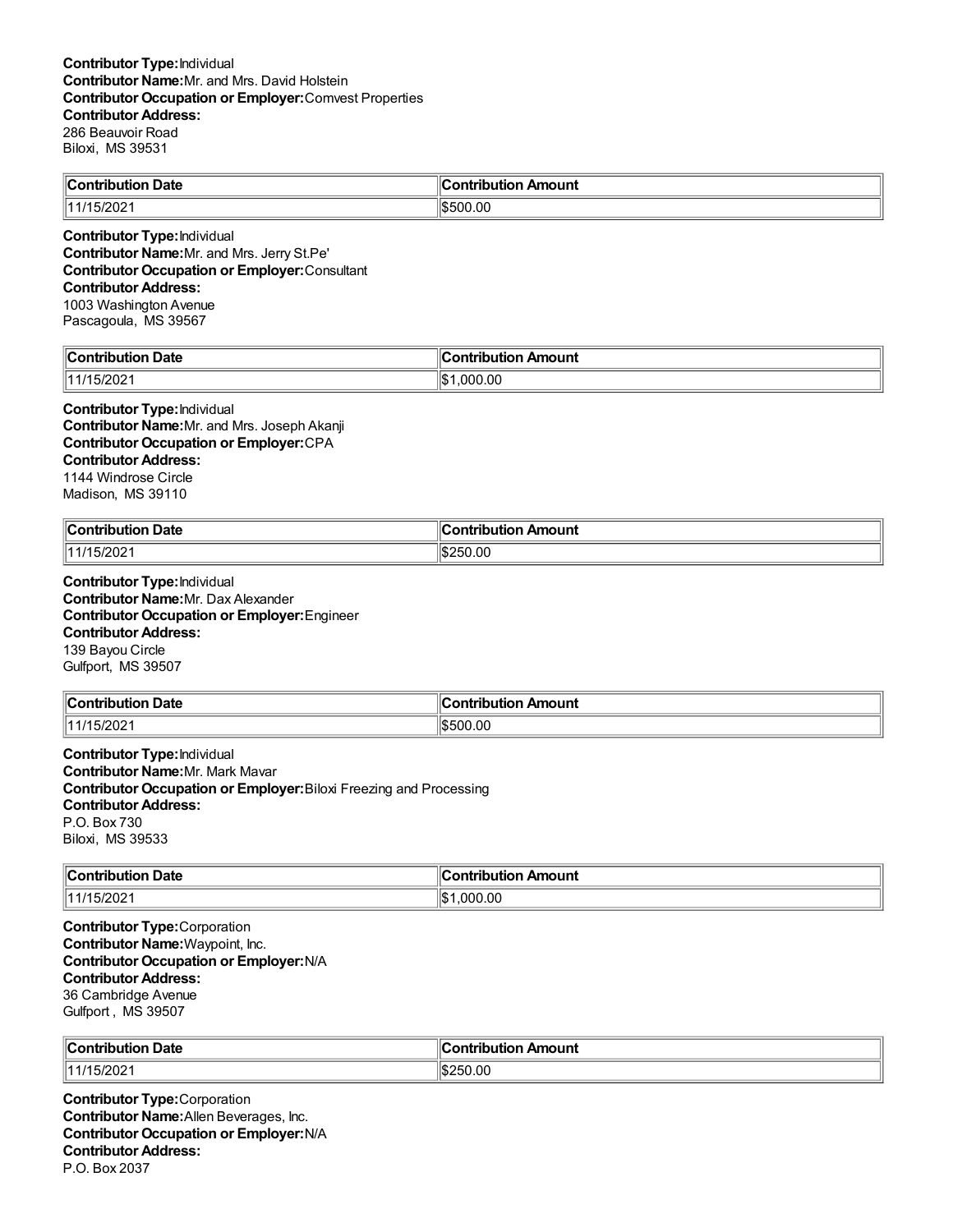| $\mathbb{R}$   | 's strike is                             |
|----------------|------------------------------------------|
| <b>Date</b>    | Amount                                   |
| :ontributio    | inn                                      |
|                |                                          |
| 1 1 1 1<br>∸∪∠ | .000.00<br>$H \wedge \mathcal{A}$<br>I-D |

#### **Contributor Type:**Corporation **Contributor Name:**Fitz Casino & Hotel **Contributor Occupation or Employer:**N/A **Contributor Address:** P.O. Box 327 Robinsonville, MS 38864

| llC<br>Jate<br>∴∩n*<br>----<br>'i∩n<br>. | Amount<br>`ontribution |
|------------------------------------------|------------------------|
| 15/202<br>14                             | ∣∣∧<br>.000.00<br>ıъ   |

#### **Contributor Type:**Individual **Contributor Name:**Mr. Lee Seal **Contributor Occupation or Employer:**Developer **Contributor Address:** 408 N. Beach Boulevard Bay St. Louis, MS 39520

| ∥Con<br>Date<br>.<br>$\sim$ $\sim$ $\sim$ $\sim$ $\sim$ $\sim$ | ı<br>Amount<br>.<br>-----<br>. . |
|----------------------------------------------------------------|----------------------------------|
| ∄11/16/2021                                                    | ١¢۰<br>`ባ.00<br>יי               |

**Contributor Type:**Individual **Contributor Name:**Mr. Don Barrett **Contributor Occupation or Employer:**Attorney **Contributor Address:** P.O. Box 927 Lexington, MS 39095

| <b>Contribution Date</b> | Amount                |
|--------------------------|-----------------------|
|                          | <b>Contribution</b> ∪ |
| 11/22/2021               | ∠5.000.00             |

**Contributor Type:**Individual **Contributor Name:**Mr. Don Waller **Contributor Occupation or Employer:**Retired **Contributor Address:** 136 CR 313 Oxford, MS 38655

| ∥Con<br><b>Date</b><br>.<br>юп<br>. | . .<br>ontribution<br>Amount |
|-------------------------------------|------------------------------|
| /23/202<br>14.4.10                  | \$500.00                     |

**Contributor Type:**Individual **Contributor Name:**Mr. Jim Hardin **Contributor Occupation or Employer:**Aladdin Construction **Contributor Address:** 12273 B Shriners Boulevard Biloxi, MS 39532

| ¶С∟<br>Date<br>$\sim$ $\sim$ $\sim$ $\sim$<br>ihution<br>uution | --<br>n Amount<br><b>Contributio</b> r∟ |
|-----------------------------------------------------------------|-----------------------------------------|
| $3/20^\circ$<br>144<br>.uz                                      | ,500.00<br>''ነት-                        |

**Contributor Type:**Individual **Contributor Name:**Mr. Steven Warren **Contributor Occupation or Employer:**Warren Paving **Contributor Address:** P.O. Box 2545 Gulfport, MS 39503

| $\mathbb{R}$<br>ੋontribution Date | ∥Contribution Amount |
|-----------------------------------|----------------------|
| 1000                              | .000.00              |
| <u> 1723/202.</u>                 | ⊓⊄ ⊏                 |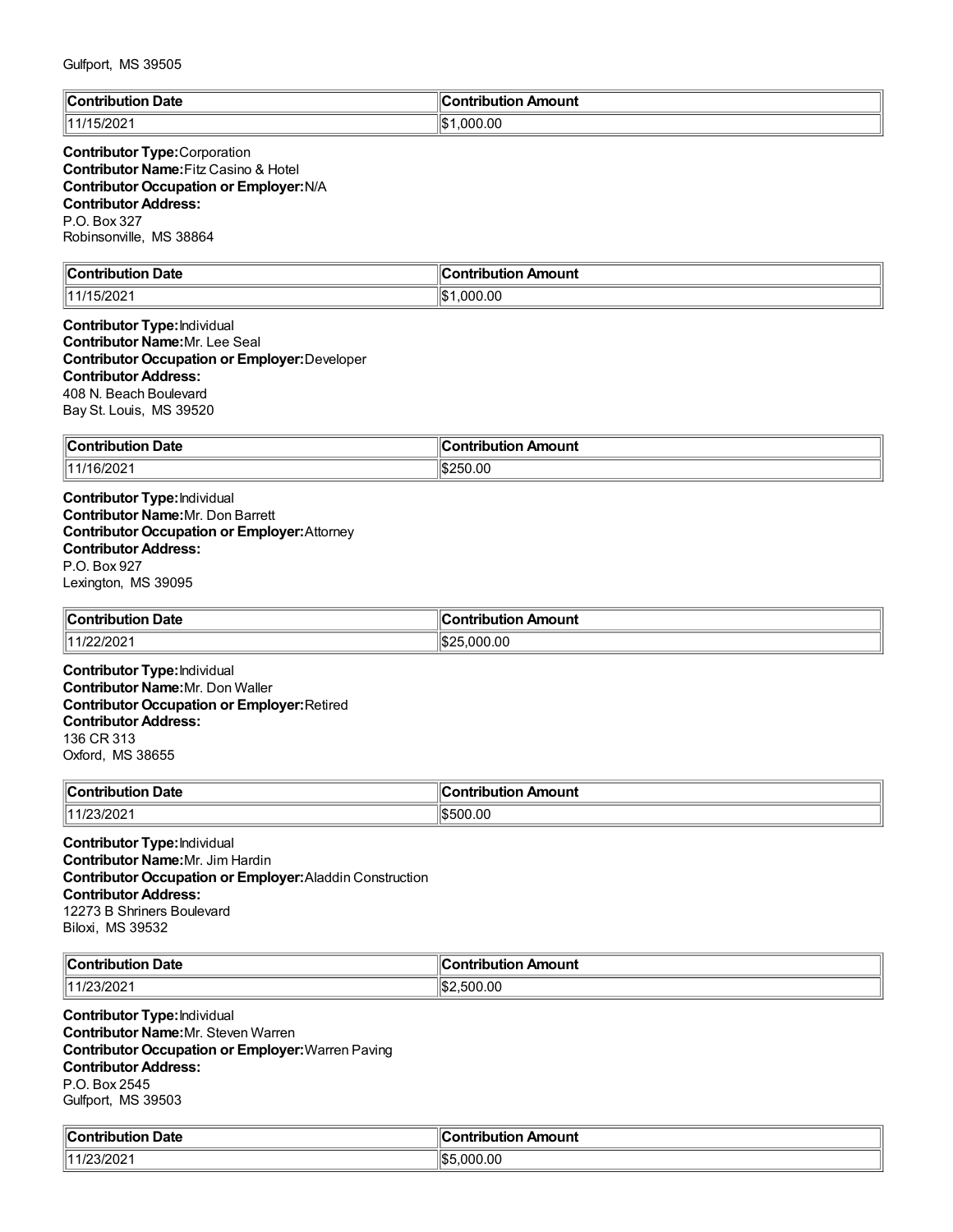| ി∩∩<br>Date<br>.<br>.      | Amount<br>…ontributior… |
|----------------------------|-------------------------|
| $\sim$<br>144<br>112312021 | 000.00. ا<br><br>ıъ     |

**Contributor Type:**PAC **Contributor Name:**Reynolds American Inc. PAC **Contributor Occupation or Employer:**N/A **Contributor Address:** P.O. Box 718 Winston Salem, NC 27102

|                                                  | ı               |
|--------------------------------------------------|-----------------|
| $\sim$                                           | <b>\mount</b>   |
| ---                                              | $\sim$ n+       |
| -----                                            | ----            |
| Date                                             | ----            |
| $\sim$ $\sim$ $\sim$ $\sim$ $\sim$ $\sim$ $\sim$ |                 |
| 1000                                             | 000.00          |
| $\sim$                                           | $\parallel$ \$F |
| 23/2021                                          | $\sim$          |

# **Contributor Type:**Other

**Contributor Name:**Friends of Jennifer Branning **Contributor Occupation or Employer:**N/A **Contributor Address:** 235 West Beacon Street Philadelphia , MS 39350

| <b>Contribution Date</b><br>. | <b>Contribution Amount</b> |
|-------------------------------|----------------------------|
| 11/29/2021                    | \$500.00                   |

**Contributor Type:**Individual **Contributor Name:**Mr. Greg Radar **Contributor Occupation or Employer:**Columbus Recycling **Contributor Address:** P.O. Box 8670 Columbus , MS 39705

| <b>Contribution Date</b> | <b>Contribution Amount</b> |
|--------------------------|----------------------------|
| 1/202<br>12/01/          | 20.000.00                  |

**Contributor Type:**LimitedLiabilityCompany **Contributor Name:**Golden Nugget Biloxi **Contributor Occupation or Employer:**N/A **Contributor Address:** 151 Beach Boulevard Biloxi, MS 39530

| $\mathsf{C}$ ontribution<br>Date<br>. | \mount                    |
|---------------------------------------|---------------------------|
| $ 12/01\rangle$<br>1/202'             | ⊪c<br>00.OC<br>റവ<br>ا سا |

**Contributor Type:**PAC **Contributor Name:**WALPAC **Contributor Occupation or Employer:**N/A **Contributor Address:** 120 Camden Court Madison, MS 39110

| ∥Cor       | . Ir     |
|------------|----------|
| । Date     | ı Amount |
| .          |          |
| outiol     | ibution  |
| $  12/0^2$ | ,000.00  |
| 1/202'     | י:©ا     |

**Contributor Type:**PAC **Contributor Name:**ENPAC **Contributor Occupation or Employer:**N/A **Contributor Address:** P.O. Box 1640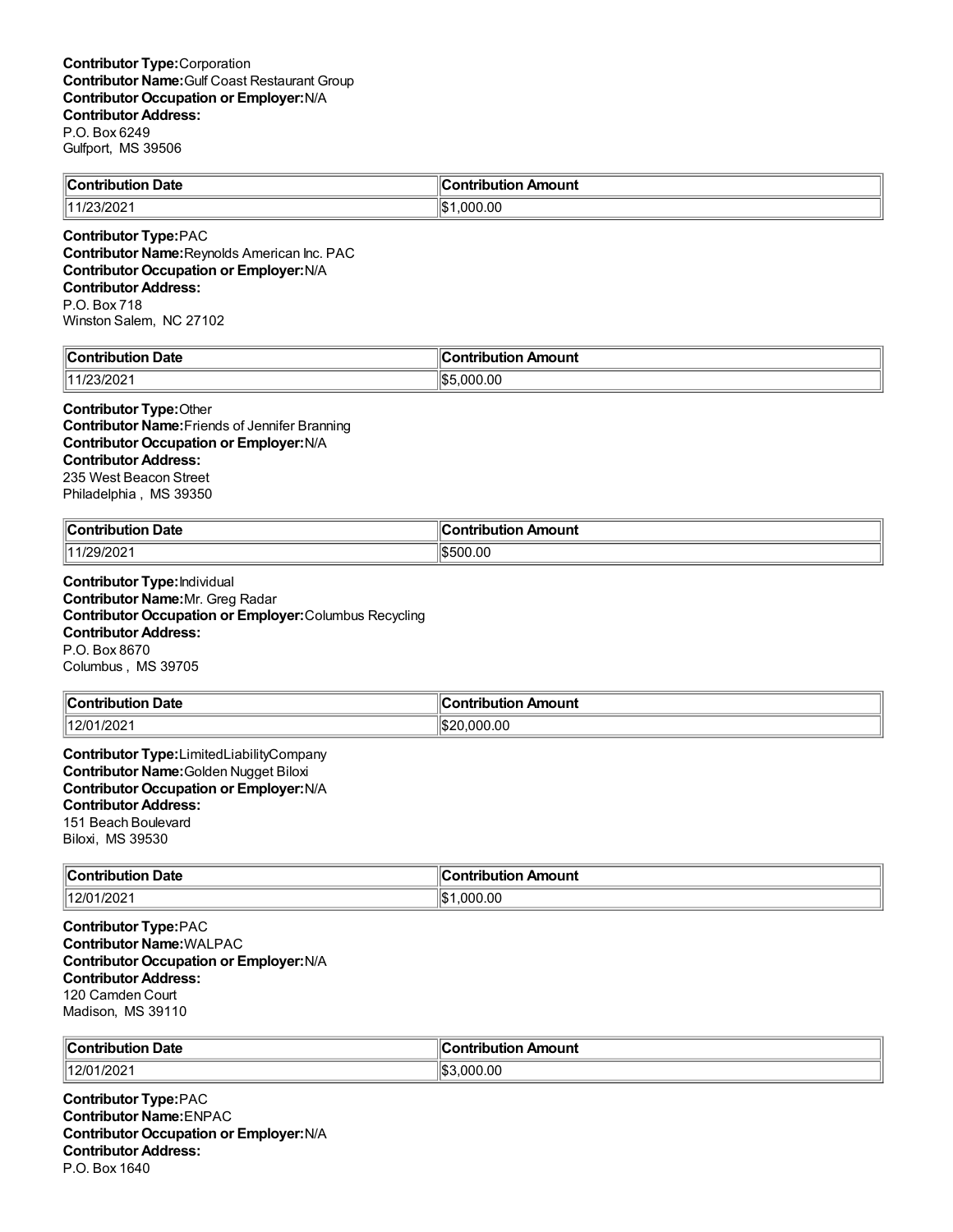| <b>Contribution Date</b> | ∥Contribution Amount |
|--------------------------|----------------------|
| 12/01/2021               | 1\$7.500.00          |
|                          |                      |

#### **Contributor Type:**LimitedLiabilityCompany **Contributor Name:**Sowell Place, LLC **Contributor Occupation or Employer:**N/A **Contributor Address:** 605 Crescent Boulevard, Suite 200 Ridgeland, MS 39157

| Date<br>`ontrib<br>. | Amount<br>`ontribution |
|----------------------|------------------------|
| 12/08/20             |                        |
| 'U8/202              | 000.00.                |
|                      | ιΨυ                    |
|                      | .                      |

#### **Contributor Type:**Individual **Contributor Name:**Mr. H.M. Drake **Contributor Occupation or Employer:**CPA **Contributor Address:** 302 Coffee Street Port Gibson, MS 39150

| $"$ ontribus.<br><b>Date</b><br>$ -$ | ı<br>Amount<br>.<br>.<br>  |
|--------------------------------------|----------------------------|
| 14014C<br>10/202 <sup>,</sup><br>14  | ۱¢۰<br>50.00<br>,,<br>، ۱. |

**Contributor Type:**Corporation **Contributor Name:**Allen Beverages, Inc. **Contributor Occupation or Employer:**N/A **Contributor Address:** P.O. Box 2037 Gulfport, MS 39505

| ∥Coı<br>bution Date<br>.  | ı Amount<br>ำntribution. |
|---------------------------|--------------------------|
| 10/2021<br>(140/14)<br>14 | \$500.00                 |

**Contributor Type:**Corporation **Contributor Name:**Dish **Contributor Occupation or Employer:**N/A **Contributor Address:** 9601 South Meridian Boulevard Englewood, CO 80112

| ∥Coı<br>bution Date<br>. | n Amount<br>. |
|--------------------------|---------------|
| 11011<br>.0/2021<br>L    | 500.00        |

**Contributor Type:**Corporation **Contributor Name:**Penn National Gaming **Contributor Occupation or Employer:**N/A **Contributor Address:** 3980 Howard Hughes Parkway Las Vegas, NV 89169

| <br>∥C.<br>Date<br>… ∴ontri~ -<br>ution<br>- - -          | <br>ı Amount<br>a wakatika mki w |
|-----------------------------------------------------------|----------------------------------|
| 200<br>  40/4<br>$\overline{\phantom{a}}$<br><b>UILUL</b> | .000.00<br>۱Ъ                    |

**Contributor Type:**Corporation **Contributor Name:**AT&T **Contributor Occupation or Employer:**N/A **Contributor Address:** 4266 I-55 North, Suite 104 Jackson, MS 39211

| $^{\circ}$ Contribution<br><b>Date</b><br>. | م<br>.<br>Amount<br>Contribution |
|---------------------------------------------|----------------------------------|
| 12/10/2021                                  | 00.00.1<br>$\sim$<br>ıъ          |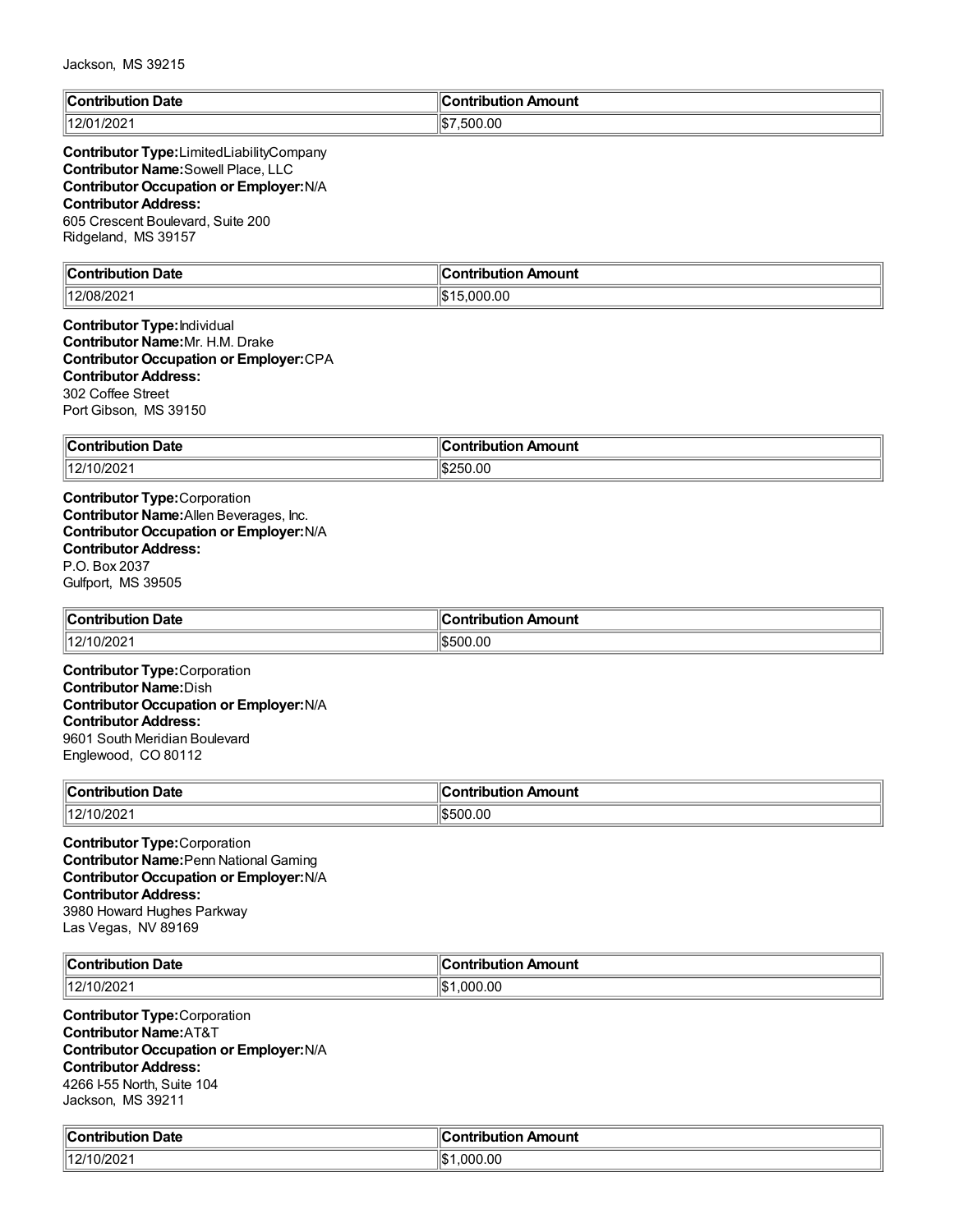| Contribution Date | Contribution Amount |
|-------------------|---------------------|
| 12/10/202<br>.000 | 0.00                |

**Contributor Type:**LimitedLiabilityCompany **Contributor Name:**Denmiss LLC **Contributor Occupation or Employer:**N/A **Contributor Address:** 1368 Old Fannin Road, Suite 100 Brandon, MS 39047

| $\blacksquare$ Contribution<br>Date | n Amount<br>וטו               |
|-------------------------------------|-------------------------------|
| 140/17<br>0/202<br>12               | 11\$:<br>.00<br>. .<br>וו ורי |

### **Contributor Type:**PAC

**Contributor Name:**Sanofi US Services Inc. Employees PAC **Contributor Occupation or Employer:**N/A **Contributor Address:** 55 Corporate Drive Bridgewater, NJ 8807

| ∥Cor<br>ntribution Date<br>. | $\epsilon$<br>--<br>n Amount<br><b>∠ontributior</b> |
|------------------------------|-----------------------------------------------------|
| 149/4<br>0/2021              | .000.00                                             |

**Contributor Type:**PAC **Contributor Name:**AT&T Mississippi PAC **Contributor Occupation or Employer:**N/A **Contributor Address:** 4266 I-55 North, Suite 104 Jackson, MS 39211

| <b>Contribution</b><br><b>Date</b> | ontribution Amount |
|------------------------------------|--------------------|
| $\parallel$ 12/10/2021             | 0.00<br>JUC.       |

**Contributor Type:**Individual **Contributor Name:**Mr. and Mrs. Thomas Friedkin **Contributor Occupation or Employer:**The FriedkinGroup **Contributor Address:** 1375 Enclave Parkway Houston, TX 77077

| $\ $ Contribution<br>⊦Date | Amount<br>--------<br>$\ldots$ it is $\sim$<br>ורזו |
|----------------------------|-----------------------------------------------------|
| 12/14/2021                 | Ч\$⊿<br>.000.00<br>∵ا⊌ا،                            |

**Contributor Type:**Corporation **Contributor Name:**The FriedkinGroup **Contributor Occupation or Employer:**N/A **Contributor Address:** P.O. Box 441887 Houston, TX 77244

| ∥Cor                 | . Ir           |
|----------------------|----------------|
| ı Date               | ı Amount       |
| .                    |                |
| outiol               | ibution        |
| 14014<br>1/202'<br>. | 000.00,<br>l\$ |

**Contributor Type:**Individual **Contributor Name:**Mr. Wade Creekmore **Contributor Occupation or Employer:**Cspire **Contributor Address:** 1018 Highland Colony Parkway, Suite 700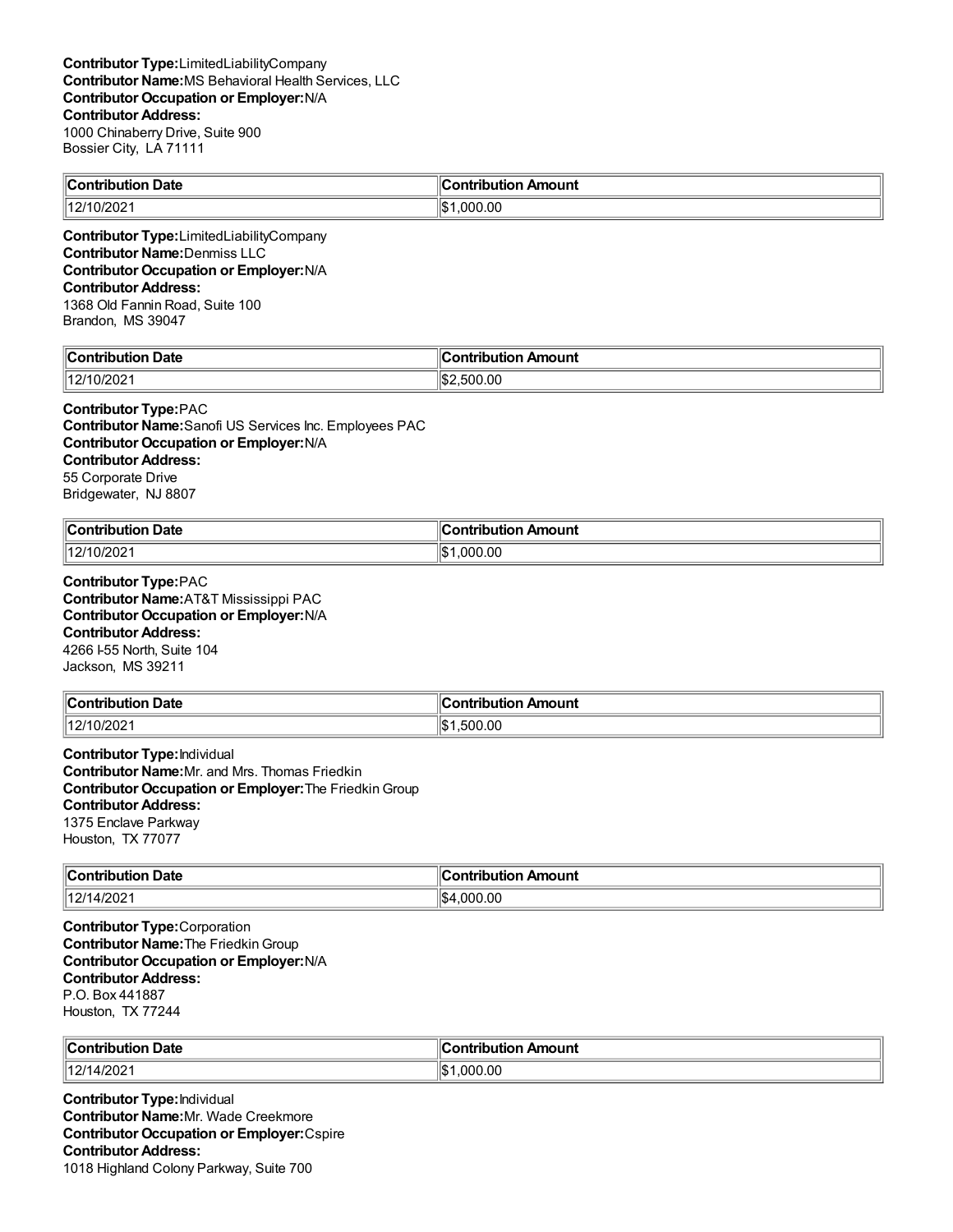| llC<br>Date<br>∴∩n'<br>'ih⊔ti∩n<br><br>. | <u>aantuiku t</u><br>Amount<br><b>FIAM</b> |
|------------------------------------------|--------------------------------------------|
| 4/202<br>  4014<br>$\overline{ }$<br>14  | .000.00<br>⊓⊄ה                             |

**Contributor Type:**Corporation **Contributor Name:**Huntington Ingalls Industries **Contributor Occupation or Employer:**N/A **Contributor Address:** P.O. Box 149 Pascagoula, MS 39568

| $\mathsf{C}$ ontribution<br>⊦Date<br>TDULION | `ontribution Amount |
|----------------------------------------------|---------------------|
| 14/2021<br>14014<br>$\mathbf{Z}$             | .000.00<br>۱ф.      |

**Contributor Type:**Corporation **Contributor Name:**AMR Holdco, Inc. **Contributor Occupation or Employer:**N/A **Contributor Address:** 12020 IntraPlex Parkway Gulfport, MS 39503

| $\ $ Contribution | ribution Amount |
|-------------------|-----------------|
| ı Date            | Contribution    |
| 12/14/2021        | .000.00<br>∥\$։ |

**Contributor Type:**Corporation **Contributor Name:**CSX **Contributor Occupation or Employer:**N/A **Contributor Address:** 5200 Maryland Way, Suite 350 Brentwood, TN 37027

| ∥Cor<br>bution Date<br>. | ı Amount<br>.ontributior |
|--------------------------|--------------------------|
| 4/202<br>14014<br>L      | 0.00 <sub>1</sub><br>റററ |

**Contributor Type:**Corporation **Contributor Name:**Enova **Contributor Occupation or Employer:**N/A **Contributor Address:** 175 W. Jackson Boulevard, Suite 1000 Chicago, IL 60604

| ∥Coı<br>⊦ Date<br>.<br>Juuu<br>_______ | Amount<br>.               |
|----------------------------------------|---------------------------|
| 14014<br>4/2021<br>$\mathsf{L}$        | 0.00<br>۱¢<br>nnı<br>ا سا |

**Contributor Type:**LimitedLiabilityCompany **Contributor Name:**M&B Railroad, LLC **Contributor Occupation or Employer:**N/A **Contributor Address:** P.O. Box 38652 Pittsburgh, PA 15238

| ∥Contı                   | . .         |
|--------------------------|-------------|
| Date                     | n Amount    |
| .                        | ontribution |
| 4/202<br>14014<br>$\sim$ | \$500.00    |

**Contributor Type:**LimitedLiabilityCompany **Contributor Name:**Study Edge **Contributor Occupation or Employer:**N/A **Contributor Address:** 1717 NW 1st Avenue Gainesville, FL 32603

| $\blacksquare$ Contribution<br>. Date<br>. | <br>10<br><b>Contribution</b><br>Amount |
|--------------------------------------------|-----------------------------------------|
| 4/202<br>14014<br>$\Lambda$<br>14          | ∥\$∶<br>.000.00                         |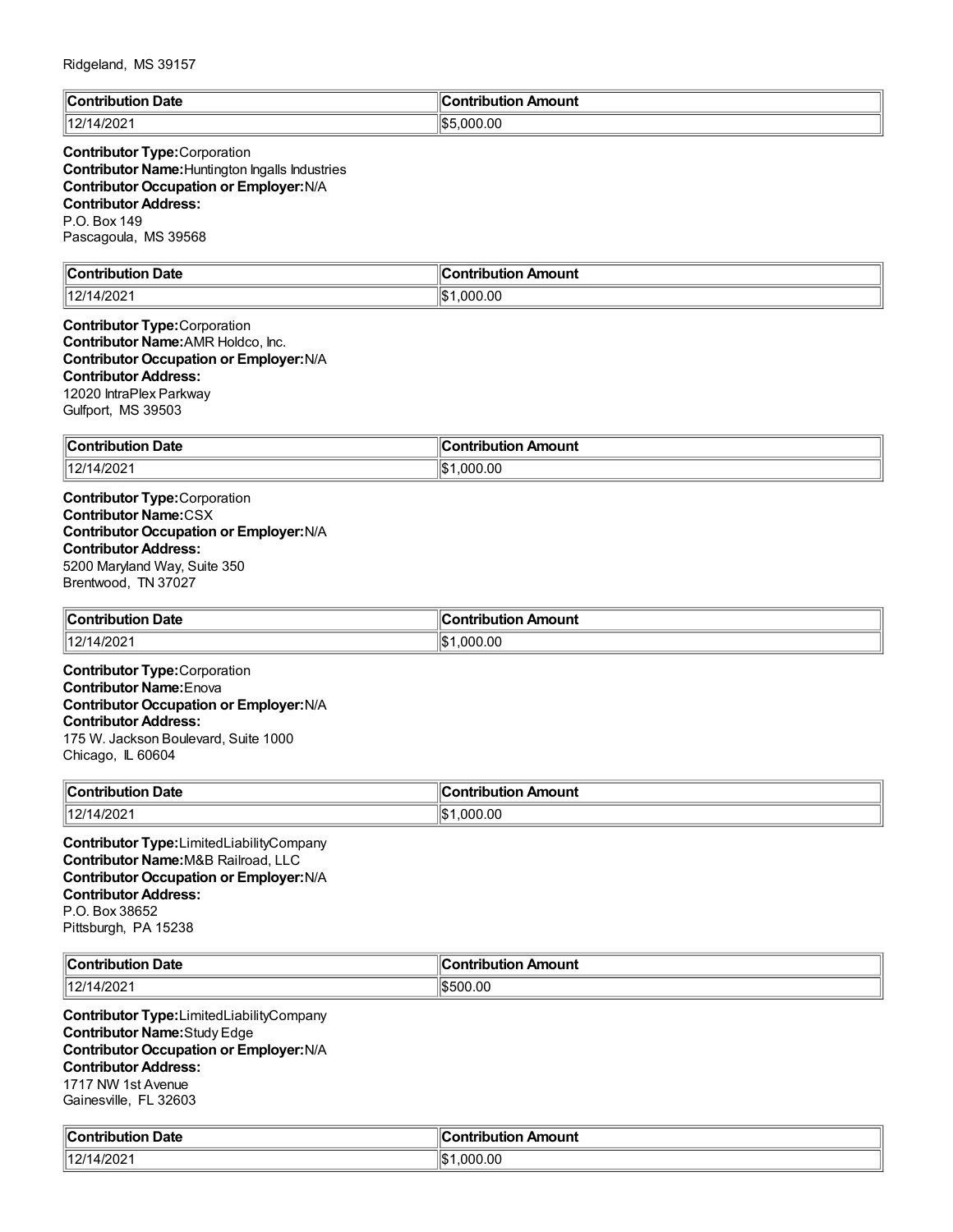| <b>Contribution Date</b>                         | <b>Contribution Amount</b> |  |
|--------------------------------------------------|----------------------------|--|
| 12/14/2021                                       | $\frac{152,000,00}{5}$     |  |
| <b>Contributor Type:</b> LimitedLiabilityCompany |                            |  |

**Contributor Name:**Lodging & Leisure Investment, LLC **Contributor Occupation or Employer:**N/A **Contributor Address:** 660 Bay Cove Drive Biloxi, MS 39532

| llC<br>Date<br>∴∩ntrih⊔r<br>----<br> | <b>\moun\</b><br>. <b>.</b><br>--- |
|--------------------------------------|------------------------------------|
| 4/202                                | 11 Q 1                             |
| 14014                                | .00                                |
| $\sqrt{ }$                           | $\sim$                             |
| 12                                   | ! ) ( ) (                          |
|                                      | הו                                 |

### **Contributor Type:**PAC

**Contributor Name:**Shelter Insurance Mississippi PAC **Contributor Occupation or Employer:**N/A **Contributor Address:** 1817 W. Broadway Columbia , MO 65218

| <b>Contribution Date</b> | . Amount<br>,ontributior |
|--------------------------|--------------------------|
| 149/4<br>4/2021<br>14 L  | 250.00                   |

**Contributor Type:**PAC **Contributor Name:**McKesson Corporation PAC **Contributor Occupation or Employer:**N/A **Contributor Address:** 505 9th Street NW, Suite 901 Washington, DC 20004

| -<br><b>Contribution</b><br>ntribution Date | n Amount<br><b>Contribution</b> |
|---------------------------------------------|---------------------------------|
| 14014<br>4/202<br>14                        | 00.,<br>იიი                     |

**Contributor Type:**PAC **Contributor Name:**KCS State Rail PAC **Contributor Occupation or Employer:**N/A **Contributor Address:** 200 North Congress Street, Suite 500 Jackson, MS 39201

| $\ $ Contribution<br>Date<br>. | Amount<br>---<br>----<br>ייטו |
|--------------------------------|-------------------------------|
| 14014<br>4/202<br>14           | ⊪\$'<br>.000.00               |

**Contributor Type:**PAC **Contributor Name:**Clark PAC **Contributor Occupation or Employer:**N/A **Contributor Address:** 190 NW Industrial Parkway Jackson, MS 39213

| $\ $ Contribution           | Antrihutiar |
|-----------------------------|-------------|
| <b>Date</b>                 | Amount      |
| 11011                       | 500.00      |
| 14/2021                     | $\sim$      |
| $\mathcal{L}_{\mathcal{L}}$ | 'і≫∠        |

**Contributor Type:**PAC **Contributor Name:**MS Independent RX PAC **Contributor Occupation or Employer:**N/A **Contributor Address:** 400 Fontaine Place, Suite 102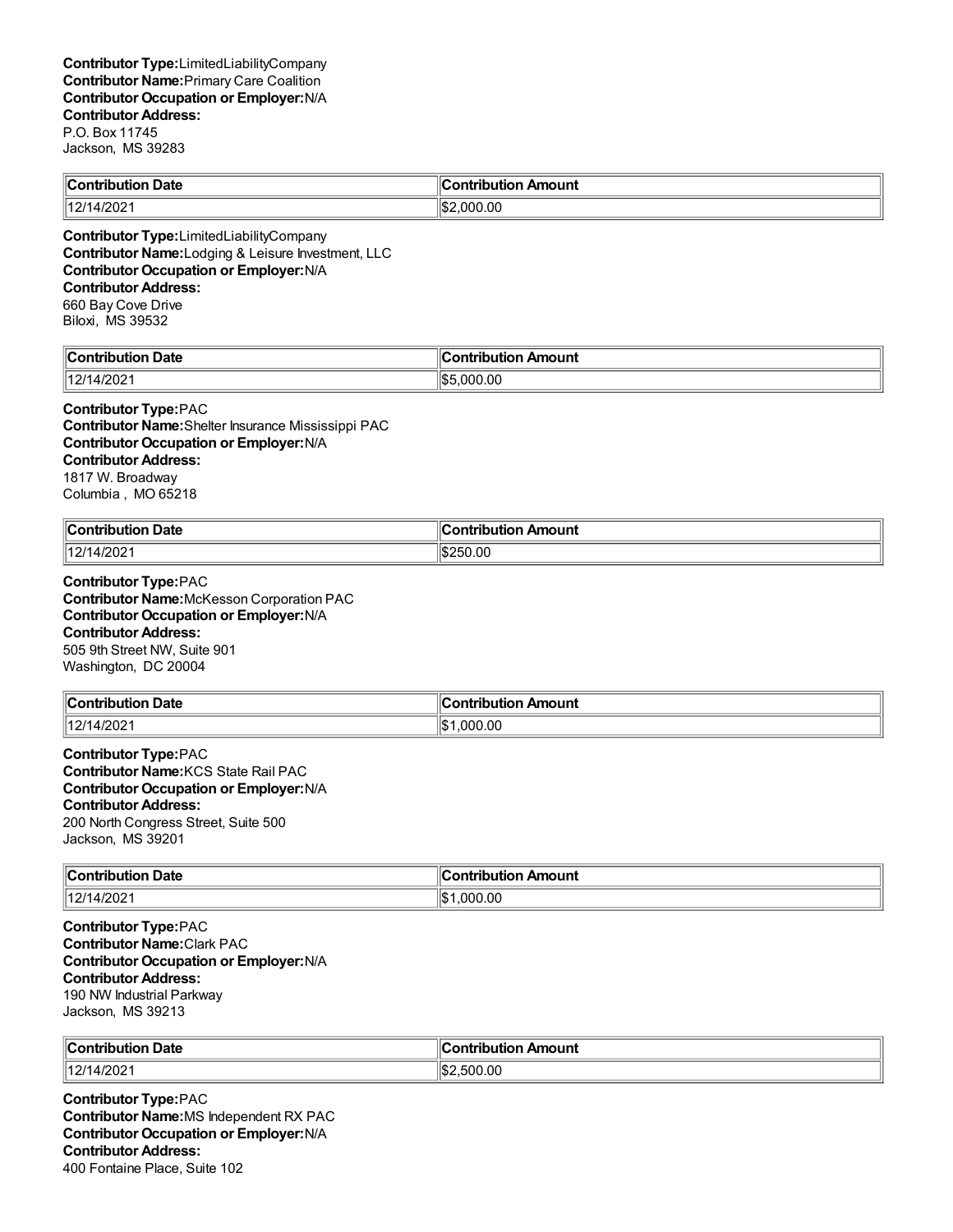| ı<br><b>Date</b><br>`ontribution | . .<br>ontribution Amount? |
|----------------------------------|----------------------------|
| 1/200<br>  40/4<br>1720Z         | .500.00                    |

#### **Contributor Type:**PAC **Contributor Name:**Lenders PAC **Contributor Occupation or Employer:**N/A **Contributor Address:** P.O. Box 24087 Jackson, MS 39225

| $\mathbb{C}$<br>Date<br>Contribution | Amount<br>`ontribution |
|--------------------------------------|------------------------|
| 1000<br>  40/4<br>" ∕ ∪∠ ∶           | <b>000.00</b><br>υت    |

**Contributor Type:**Individual **Contributor Name:**Mr. Anthtony Wilson **Contributor Occupation or Employer:**MS Power Company **Contributor Address:** 2992 West Beach Boulevard Gulfport, MS 39501

| ∥Con'           | ribution Amount      |
|-----------------|----------------------|
| <b>Date</b>     |                      |
| <b>ribution</b> | ומ                   |
| 12/20/2021      | 750.00<br>١Φ<br>ה וו |

**Contributor Type:**Individual **Contributor Name:**Mr. Billy Thornton **Contributor Occupation or Employer:**MS Power Company **Contributor Address:** 8 Audobon Pointe Gulfport, MS 39507

| $\ $ Contribution<br>. Date | <br>. Amount<br>ontribution |
|-----------------------------|-----------------------------|
| 140000<br>2/20/2021 ،       | 750.00                      |

**Contributor Type:**Individual **Contributor Name:**Mr. James Heilbron **Contributor Occupation or Employer:**MS Power Company **Contributor Address:** 4429 Boulder Lake Circle Vestavia Hills, AL 35242

| $\sim$ ontribus.<br>Date<br>.         | Amount<br>.<br>$\cdots$ |
|---------------------------------------|-------------------------|
| 140 <sup>m</sup><br>20/2021<br>ے اے ت | .50.00                  |

**Contributor Type:**Individual **Contributor Name:**Mr. Jeffrey Stone **Contributor Occupation or Employer:**MS Power Company **Contributor Address:** 4716 Francisco Place Pensacola, FL 32504

| ∥Coı<br>Date<br>- - - - - - - - - - - - - | . .<br>ır<br>Amount<br>. |
|-------------------------------------------|--------------------------|
| 140F                                      | $\sim$                   |
| $\mathbf{r}$                              | 750.00                   |
| 20/2021                                   | ۱.ħ                      |

**Contributor Type:**Individual **Contributor Name:**Mr. Moses Feagin **Contributor Occupation or Employer:**MS Power Company **Contributor Address:** 2019 Marisol Court Biloxi, MS 39531

| من<br>ribution Date:<br>`ontribution     | <b>Contribution Amount</b> |
|------------------------------------------|----------------------------|
| 0.000<br>14.2 <sub>1</sub><br>12/20/2021 | 50.00                      |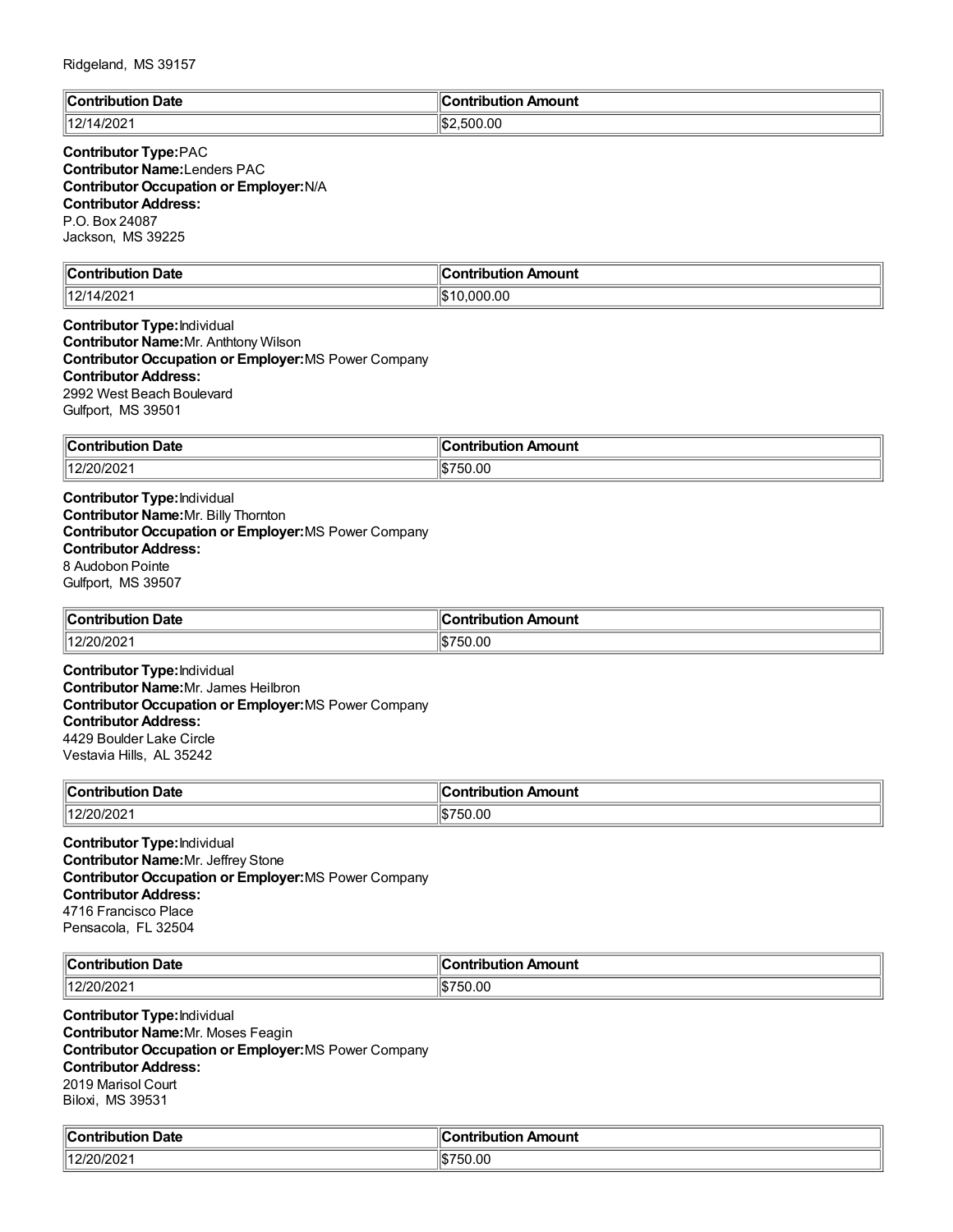| ∥Cont<br>Date<br>-----<br><b>THAM</b><br>10uuon | ontribution Amount |
|-------------------------------------------------|--------------------|
| 200                                             | .00                |
| 1171                                            | ١đ                 |
| 20/2021                                         | . ooc              |

**Contributor Type:**Individual **Contributor Name:**Mr. Tommy Murphy **Contributor Occupation or Employer:**MS Power Company **Contributor Address:** 122 Bay View Court Bay St. Louis, MS 39520

| $\mathbb{R}$<br>Date<br>.          | $\overline{\phantom{a}}$<br>`ontribut<br>on Amount<br>---- |
|------------------------------------|------------------------------------------------------------|
| $\sim$ $\sim$<br>$\cdots$<br>∪⊭∠∪∠ | Ι٥<br>750.00<br>۱J                                         |

**Contributor Type:**Individual **Contributor Name:**The Hon. Walter Michel **Contributor Occupation or Employer:**Real Estate **Contributor Address:** 241 Richardson Road Ridgeland, MS 39157

| ∥Cor<br>Date<br>ontribution<br>. | Amount<br>.<br>.<br>טו |
|----------------------------------|------------------------|
| 12/20/2021                       | II\$:<br>000.00<br>nnr |

**Contributor Type:**PAC **Contributor Name:**MS Power Company State PAC **Contributor Occupation or Employer:**N/A **Contributor Address:** P.O. Box 4079 Gulfport, MS 39502

| <b>Contribution Date</b>    | <b>Contribution</b><br>n Amount |
|-----------------------------|---------------------------------|
| $^{\prime\prime}$ 12/20/202 | .00<br>റററ                      |

**Contributor Type:**PAC **Contributor Name:**MS Association for Home Care PAC **Contributor Occupation or Employer:**N/A **Contributor Address:** P.O. Box 115 Clinton, MS 39060

| <b>Date</b>       | Amount                                    |
|-------------------|-------------------------------------------|
| $\ $ Contribution | ⇒ontribution                              |
| .                 | $\sim$ $\sim$ $\sim$ $\sim$ $\sim$ $\sim$ |
| 12/20/2021        | ∥\$։<br>.000.00                           |

**Contributor Type:**PAC **Contributor Name:**MS Pawnbrokers PAC **Contributor Occupation or Employer:**N/A **Contributor Address:** 1425 Terry Road Jackson, MS 39204

| lle.<br>Date<br>-------<br>.   | Amount<br>.          |
|--------------------------------|----------------------|
| 140 <sup>2</sup><br>12/20/2021 | 00.00<br>റററ<br>۱\$∙ |

**Contributor Type:**PAC **Contributor Name:**Comcast Corporation & NBC Universal PAC **Contributor Occupation or Employer:**N/A **Contributor Address:** 103 Falcon Court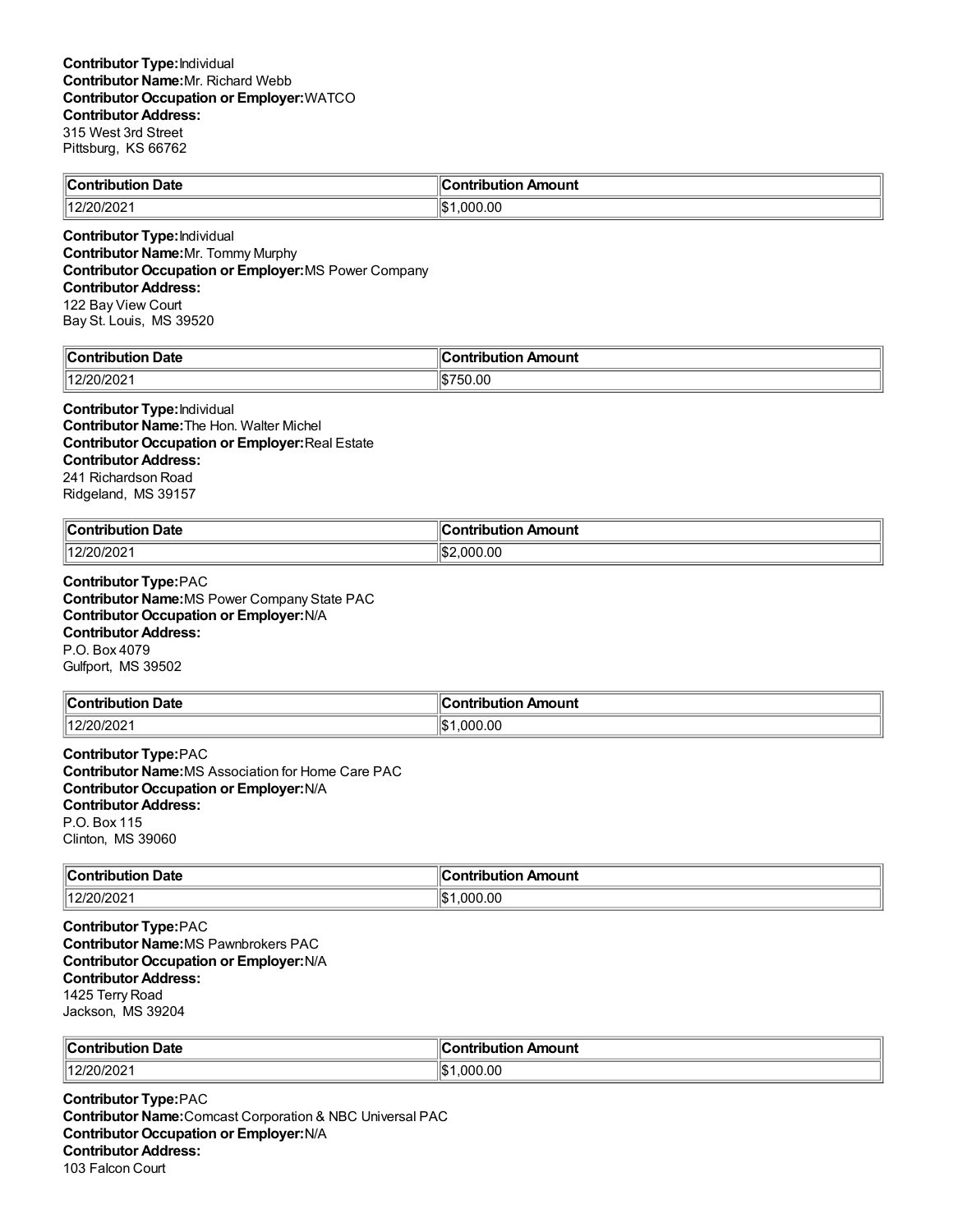| $\mathbb{R}$<br>つate | nount<br>.<br>. |
|----------------------|-----------------|
| 111000               | .000.00         |
| ∸∪∠                  | ا ۱۵            |

# **Contributor Type:**Individual **Contributor Name:**Mr. John Hairston **Contributor Occupation or Employer:**HancockWhitney Corp. **Contributor Address:** P.O. Box 4019 Gulfport, MS 39502

| llC.<br>Date<br>∴on'<br>.<br>IDUIION<br>. | a mbuila mb<br>Amount<br>н п |
|-------------------------------------------|------------------------------|
| 12/21/2021                                | \$5.000.00<br>⊓⊄ה            |

**Contributor Type:**Corporation **Contributor Name:**T Mobile, Inc. **Contributor Occupation or Employer:**N/A **Contributor Address:** 12920 SE 38th Street Bellevue, WA 98006

| ∥Cont<br>Date<br>.<br>- - - | "<br>Amount<br>. . |
|-----------------------------|--------------------|
| ۱۵۰ مه<br>1222202           | ١Ψ<br>00.00<br>ור  |

**Contributor Type:**Corporation **Contributor Name:**Distilled Spirits Council US **Contributor Occupation or Employer:**N/A **Contributor Address:** 1250 Eye Street NW, Suite 400 Washington, DC 20005

| $\ $ Contribution<br>. Date | <br>Amount<br>ontribution |
|-----------------------------|---------------------------|
| 140F<br>פחמי<br>.<br>ZIZUZ  | 1\$500.00                 |

**Contributor Type:**Corporation **Contributor Name:**Pfizer **Contributor Occupation or Employer:**N/A **Contributor Address:** 6221 S. Claibourne Avenue, Box 597 New Orleans, LA 70125

| llCo⊫<br>Date<br>.<br>. | mount<br>.               |
|-------------------------|--------------------------|
| 140F<br>12/22/2021      | ۱I¢<br>.00<br>nnr<br>ل∪ا |

**Contributor Type:**LimitedLiabilityCompany **Contributor Name:**Caesars Enterprises Services, LLC **Contributor Occupation or Employer:**N/A **Contributor Address:** One Harrah's Court Las Vegas, NV 89119

| $\mathsf{C}$ ontributi<br><b>Date</b><br>---- | . Ir<br>Amount<br>. |
|-----------------------------------------------|---------------------|
| 140F                                          | .00                 |
| . .                                           | I\$                 |
| ZIZUZ                                         | ገበር                 |

**Contributor Type:**Other **Contributor Name:**The Chickasaw Nation **Contributor Occupation or Employer:**N/A **Contributor Address:** 2020 Lonnie Abbott Boulevard Ada, OK 74820

| Date                              | $\sim$ or $\sim$ |
|-----------------------------------|------------------|
| <b>CONTRACTOR</b>                 | <b>\mount</b>    |
| .                                 | .                |
| .                                 |                  |
| $\frac{1}{2}$<br>11<br>12/22/2021 | .000.00<br>∥\$   |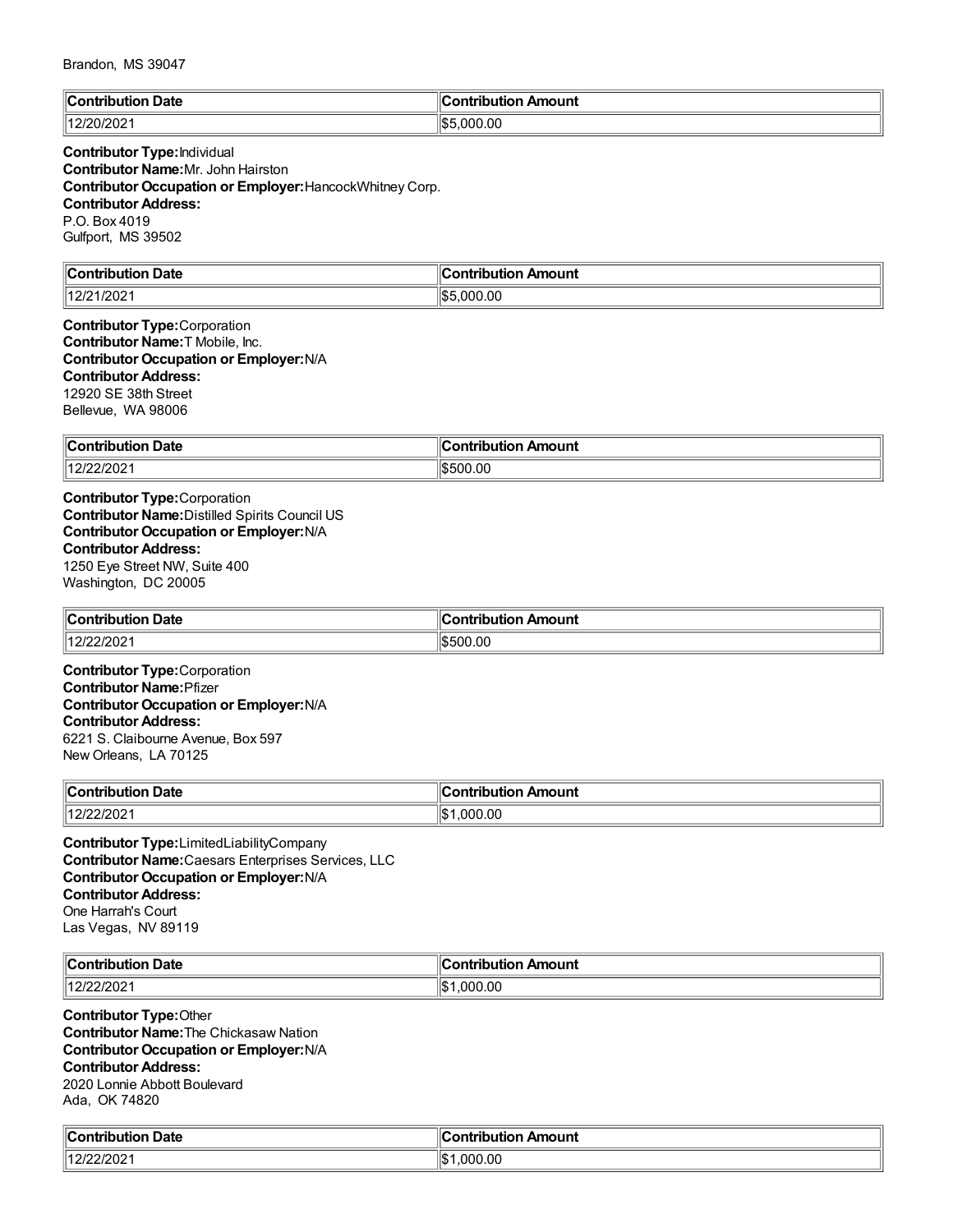| <b>Contribution Date</b>                                     | <b>Contribution Amount</b> |
|--------------------------------------------------------------|----------------------------|
| 12/30/2021                                                   | .000.00<br>∥\$1            |
| _________<br>the contract of the contract of the contract of |                            |

**Contributor Type:**Corporation **Contributor Name:**nSide, Inc. **Contributor Occupation or Employer:**N/A **Contributor Address:** 4031 Parkway Drive, Suite B Florence , AL 35630

| من<br>Date<br><b>Contribution</b> | $\blacksquare$ Contribution Amount |
|-----------------------------------|------------------------------------|
| ۱۱٬۰۰۰٬۰۰۰٬                       | ∥\$∙                               |
| /30/2021                          | 000.00.                            |

**Contributor Type:**Corporation **Contributor Name:**MS Bail Agents Association **Contributor Occupation or Employer:**N/A **Contributor Address:** 2531 Old Brandon Road Pearl, MS 39206

| ⊪c                | ้ouni                 |
|-------------------|-----------------------|
| Date              | лm.                   |
| -----             | a mbuile.             |
| -----             | .                     |
|                   |                       |
| 140K<br>ו ששבוט . | .00<br>∩∩٢<br>м<br>۱ъ |

**Contributor Type:**LimitedLiabilityCompany **Contributor Name:**Fresenius Medical Care **Contributor Occupation or Employer:**N/A **Contributor Address:** P.O. Box 103 North Newton, KS 67117

| $\ $ Contribution | Amount              |
|-------------------|---------------------|
| <b>Date</b>       | <b>⇔ontributior</b> |
| 12/30/2021        | 00.000.1<br>ıъ      |

**Contributor Type:**PAC **Contributor Name:**GM PAC **Contributor Occupation or Employer:**N/A **Contributor Address:** 25 Massachusetts Avenue NW, Suite 400 Washington, DC 20001

| $\ $ Contribution | Amount              |
|-------------------|---------------------|
| Date              | - -- --- - - - -    |
| .                 |                     |
| $12/30/202$ .     | 11\$<br>00.00<br>ററ |

**Contributor Type:**Individual **Contributor Name:**Mr. and Mrs. Daryl Doise **Contributor Occupation or Employer:**Oceans Healthcare/EVP **Contributor Address:** 4077 SanGabriel Avenue Frisco, TX 75033

| ∥Conf<br>Date<br>----<br><b>ripution</b> | ΙC<br>າ Amount                  |
|------------------------------------------|---------------------------------|
| 1/202<br>$ 12/3^4$                       | 00.00<br>$\sim$<br>∴ ו∩ר<br>٦Ъ. |

**Contributor Type:**Other **Contributor Name:**Interest Income **Contributor Occupation or Employer:**N/A **Contributor Address:** P.O. Box 12868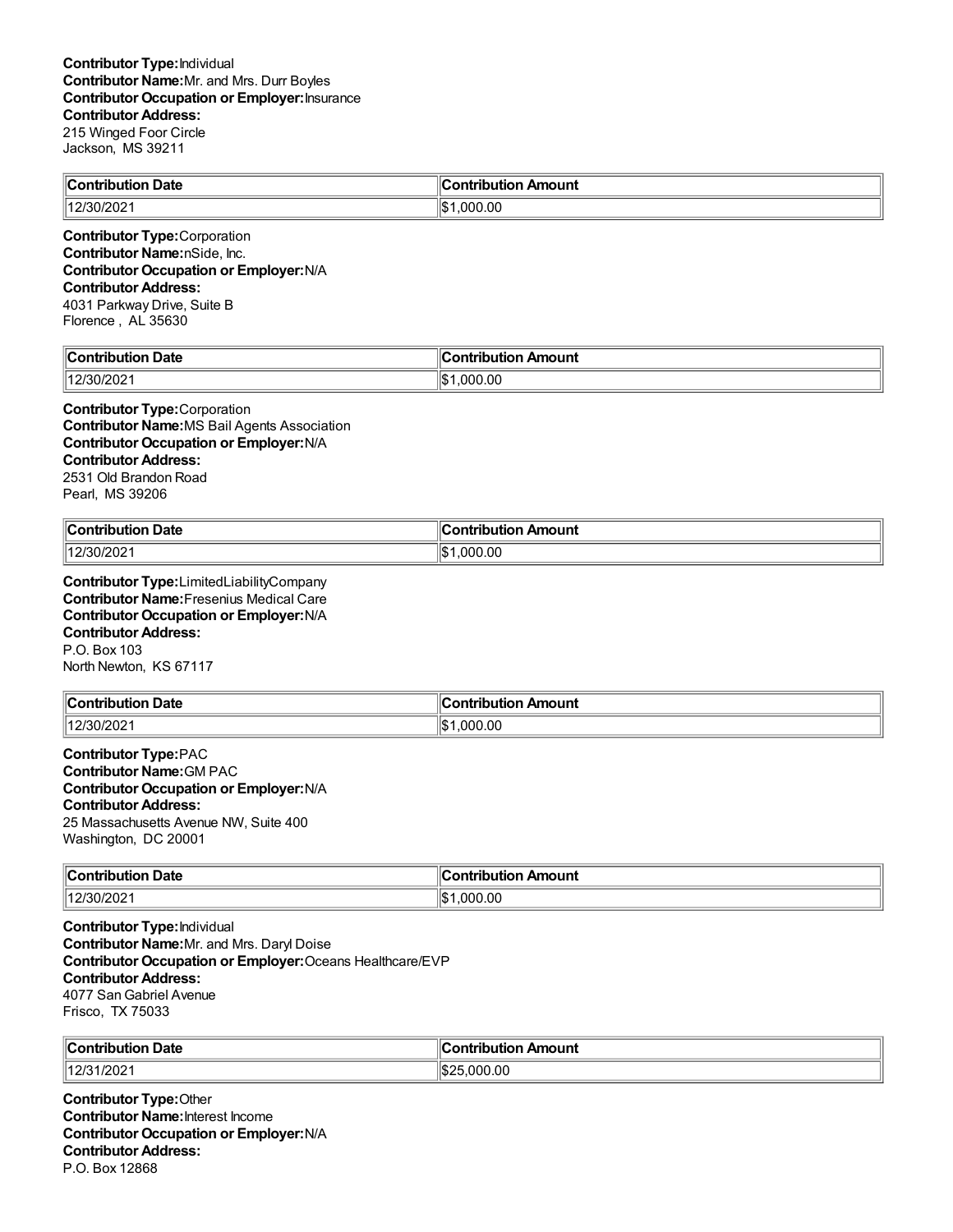Jackson, MS 39236

| <b>Contribution Date</b> | Contribution Amount               |
|--------------------------|-----------------------------------|
| 12/31/2021               | 270.24<br>۱Ic۰<br>ل∪ا<br>. 3. ا ع |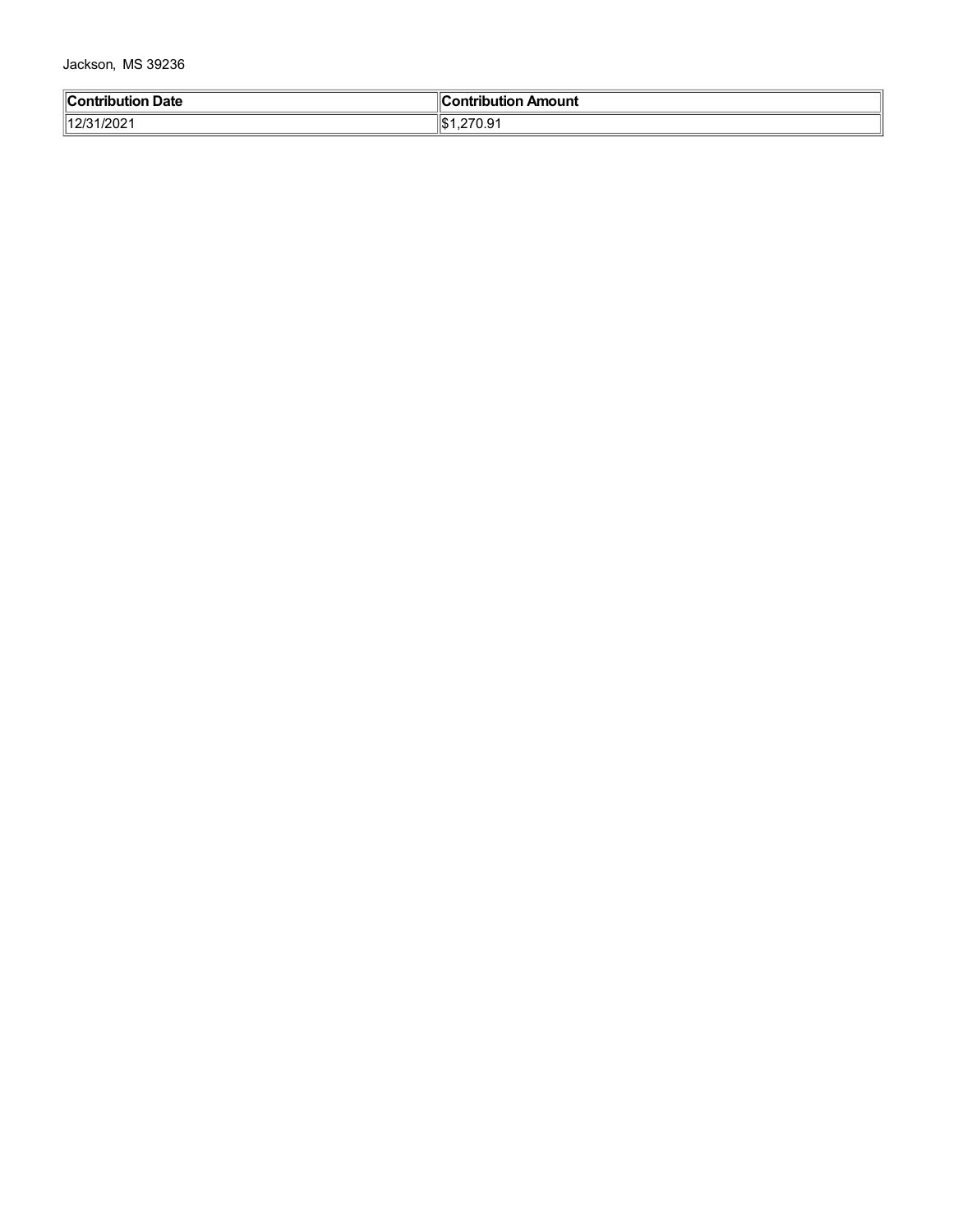# **Current Individual Disbursements**

#### **Purpose of Disbursement:**Rent **Full Name:**C&J Properties **Address:** P.O. Box 231 Jackson, MS 39205

| ∜Dis                          | $-$ -mans $-$ |
|-------------------------------|---------------|
| ement Date                    | Amount        |
| .                             | .             |
| 101/0<br>ാറാ<br>۱л<br>472 U Z | ົາ0.00        |

### **Purpose of Disbursement:**Printing **Full Name:**Alliance Business Services **Address:** 125 E. South Street

Jackson, MS 39211

| <b>Disb</b>    | sbursement Amount                |
|----------------|----------------------------------|
| าursement Date | DВ                               |
| 101/04/2021    | 1000<br>۰ ∩اا<br>12.66<br>$\sim$ |

# **Purpose of Disbursement:**Printing

**Full Name:**ASAP Printing **Address:** 2801 Layfair Drive Flowood, MS 39232

| Disbursement Date | bursement Amount<br>$\sim$ $\sim$ |
|-------------------|-----------------------------------|
| 101/07/2021       | ™ፍጋር<br>ிப்∠ப.<br>. ט             |

# **Purpose of Disbursement:**Business Expense

**Full Name:**Comcast **Address:** 1701 JFK Blvd.

Philadelphia, PA 19103

| <b>IDist</b><br>Date<br>ursement I | ้าbursement Amount |
|------------------------------------|--------------------|
| /202                               | ton cn             |
| 01/11                              | אח ואיזיג          |

## **Purpose of Disbursement:**Consulting and Fundraising **Full Name:**Frontier Strategies, LLC **Address:** P.O. Box 13292

Jackson, MS 39236

| Disbursement Date | Disbursement Amount |
|-------------------|---------------------|
| 01/12/2021        | S40.121.60          |

**Purpose of Disbursement:**Processing Fee **Full Name:**Nationbuilder **Address:** 520 South Grand Avenue, 2nd Floor Los Angeles, CA 90071

| ∥Dish<br><del>`emo</del> nt Date<br>. | Amount<br>:hurcamant<br>ю<br>.               |
|---------------------------------------|----------------------------------------------|
| 01/1<br>7/202                         | $\rightarrow$ $\rightarrow$<br>ыD<br>ن ، ، ۱ |

#### **Purpose of Disbursement:**Processing Fee **Full Name:**Nationbuilder

**Address:**

520 South Grand Avenue, 2nd Floor Los Angeles, CA 90071

| ∥Dish<br>Date<br>. sement " | 2Amant<br>Amount<br>ШC<br>1961 IGH<br>$\sim$ $\sim$ |
|-----------------------------|-----------------------------------------------------|
| $\parallel$ 01/1<br>9/202   | \$2.04                                              |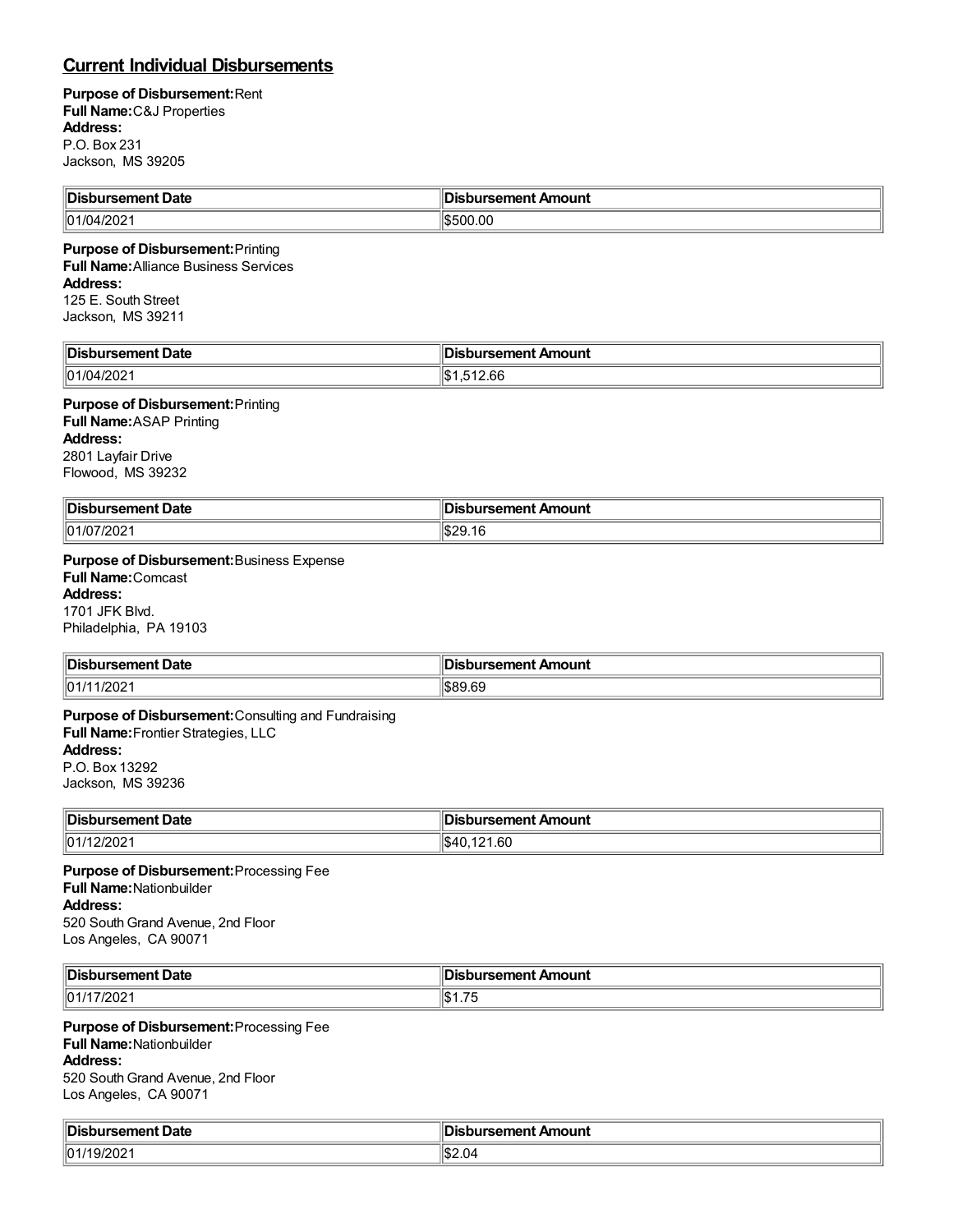| Disbursement Date | <b>Disbursement Amount</b>              |
|-------------------|-----------------------------------------|
| 101/2<br>៸∠∪∠     | $m$ $\cap$ $\cap$<br>$\sim$<br>‼ზნნა.∠. |

#### **Purpose of Disbursement:**Processing Fee **Full Name:**Nationbuilder **Address:** 520 South Grand Avenue, 2nd Floor

Los Angeles, CA 90071

| ‼Dish                                   | Amount         |
|-----------------------------------------|----------------|
| ∡sement Date                            | <b>Trement</b> |
|                                         |                |
| 23/202 <sup>.</sup><br>$\parallel$ 01/2 | 25.30          |

# **Purpose of Disbursement:**Payroll

**Full Name:**CopeyGrantham **Address:** 823 Old Highway 45 Saltillo, MS 38866

| <sup>∖</sup> Disbu.<br>nent Date<br>. 361 | In:<br>bursement Amount            |
|-------------------------------------------|------------------------------------|
| 101/25/2021                               | $\sim$<br>$\sim$<br>⊶دت،<br>.UZZ.J |

**Purpose of Disbursement:**Reimbusement Expense **Full Name:**CopeyGrantham **Address:** 823 Old Highway 45

Saltillo, MS 38866

| <b>Dis</b>                | ш       |
|---------------------------|---------|
| ⊃at⊾                      | .comon* |
| ------                    | Amount  |
| н                         | .       |
| .                         | .       |
| $25/202^3$                | ∩ 10    |
| $^{\prime\prime}$ 01/25/. | 7.98    |
| ັ                         | കാല     |
|                           | ___     |

**Purpose of Disbursement:**Business Expense **Full Name:**Comcast **Address:** 1701 JFK Blvd. Philadelphia, PA 19103

| 'IDis.               | IDi.             |
|----------------------|------------------|
| <i>r</i> sement Date | านrsement Amount |
| 101                  | <b>IS89</b>      |
| - UZ                 | .69              |

#### **Purpose of Disbursement:**Rent **Full Name:**C&J Properties **Address:** P.O. Box 231 Jackson, MS 39205

| 'IDis.<br>sement Date، ا | ursement Amount<br>DI:<br>wu |
|--------------------------|------------------------------|
| ll02/1<br>∠∪∠            | . U'                         |

**Purpose of Disbursement:**Business Expense **Full Name:**USPS **Address:** 401 E. South Street Jackson, MS 39201

| <b>∥Dis</b> L<br><b>Date</b><br>≅ursemen⊾ | )isbursement Amount |
|-------------------------------------------|---------------------|
| 02/1<br>1/202                             | 188.00              |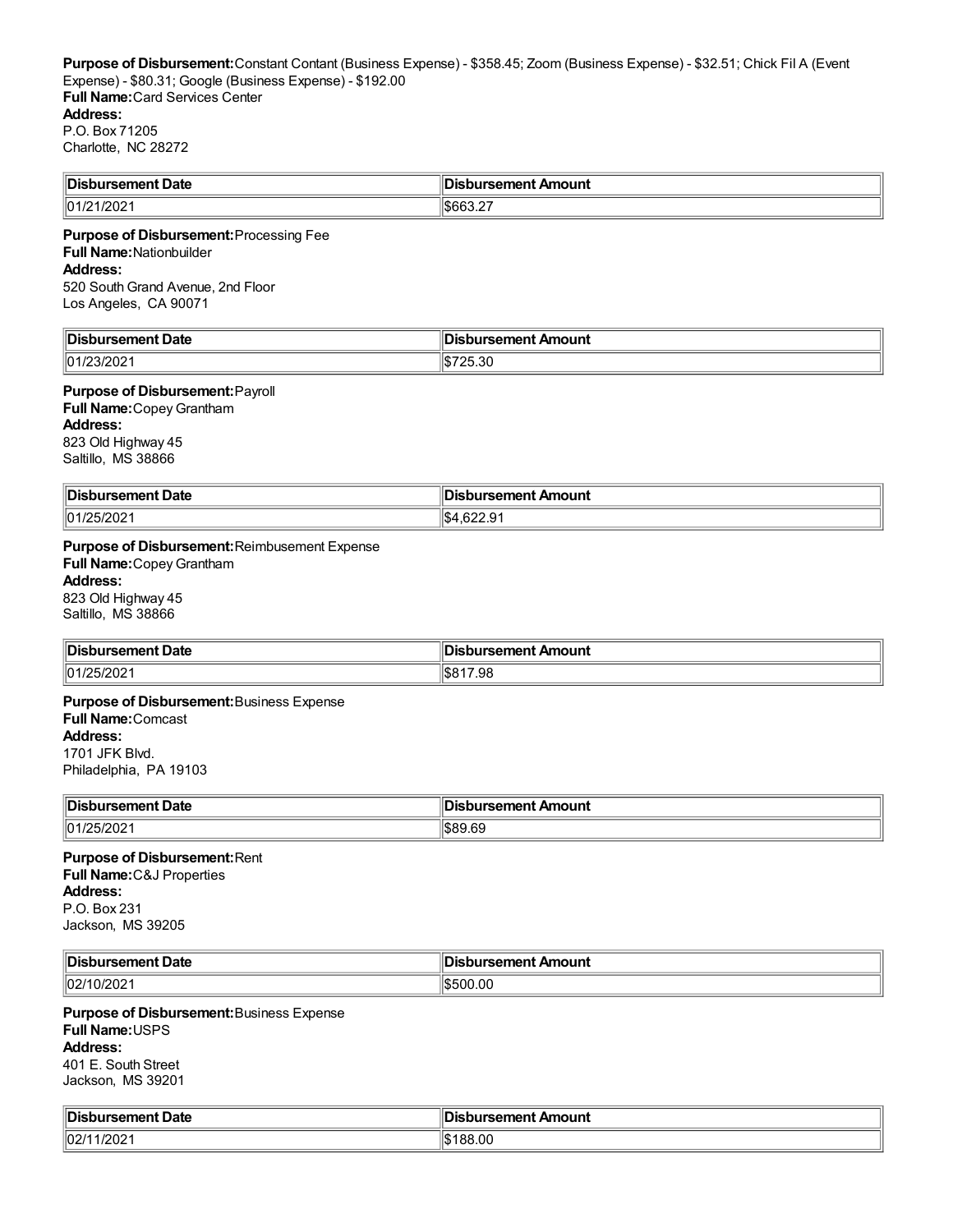| ∥Dis                    | sbursement Amount                               |
|-------------------------|-------------------------------------------------|
| ursement Date           | JIS                                             |
| $\parallel$ 02/1<br>∠∪∠ | $\overline{\phantom{a}}$<br>ια<br>س⊎<br>ں ، ، ا |

**Purpose of Disbursement:**Constant Contact (Business Expense) - \$358.45; Campbell's Bakery (Event Expense) - \$21.71; Amazon (Business Expense) - \$31.55; Neblett's Frame (Photography) - \$131.11; Zoom (Business Expense) - \$32.67; Walmart (Business Expense) - \$46.75; Google (Business Expense) - \$192.00; Jimmy Johns (Event Expense) - \$139.19; Jimmy Johns (Event Expense) - \$139.19 **Full Name:**Card Services Center **Address:** P.O. Box 71205

Charlotte, NC 28272

| ∥Dis<br>rsement Date | าursement Amount      |
|----------------------|-----------------------|
| 02/1<br>ZUZ          | $\sim$<br>'н<br>92.OZ |

**Purpose of Disbursement:**Marketing **Full Name:**Complete Flag Source **Address:** 5295 I-55 North Ste A Jackson, MS 39206

| <sup>∥</sup> Dis.<br>ırsement Date<br>. | Amount<br>ureamant |
|-----------------------------------------|--------------------|
| $ 02/2\rangle$                          | ገ7.06              |
| $1/20^\circ$                            | 10.7               |
| . HZUZ "                                | ികാറ               |

**Purpose of Disbursement:**Processing Fee **Full Name:**Nationbuilder **Address:** 520 South Grand Avenue, 2nd Floor

Los Angeles, CA 90071

| <sup>∥</sup> Dis.<br>Date<br>.<br>.ursemenu r | Amount<br>comont<br>I IGI II<br>$-1$<br>___ |
|-----------------------------------------------|---------------------------------------------|
| 02/27/202                                     | $\sim$<br>. <i>.</i> u<br>zy.ou<br>۰. ۲     |

#### **Purpose of Disbursement:**Rent **Full Name:**C&J Properties **Address:**

P.O. Box 231 Jackson, MS 39205

| <b>IDist</b><br>Date<br>'rst.<br>. | Amount<br>≥amant<br>ю<br>. . |
|------------------------------------|------------------------------|
| 03/03/202                          | 500.00ء                      |

**Purpose of Disbursement:**Advertisement **Full Name:**Telesouth Communications, Inc **Address:** 6311 Ridgewood Road Jackson, MS 39211

| <sup>∥</sup> Dis.<br>Date<br>$mm-$<br>∠ursemenu m | <b>Amount</b><br>.comon*<br>,,,<br>1161 I L Z<br>. |
|---------------------------------------------------|----------------------------------------------------|
| 03/05/202                                         | .000.00<br>. п.                                    |

**Purpose of Disbursement:**Business Expense **Full Name:**Comcast

**Address:**

1701 JFK Blvd. Philadelphia, PA 19103

| Disbursement Date | sbursement ⊿<br>Amount<br>2ונ |
|-------------------|-------------------------------|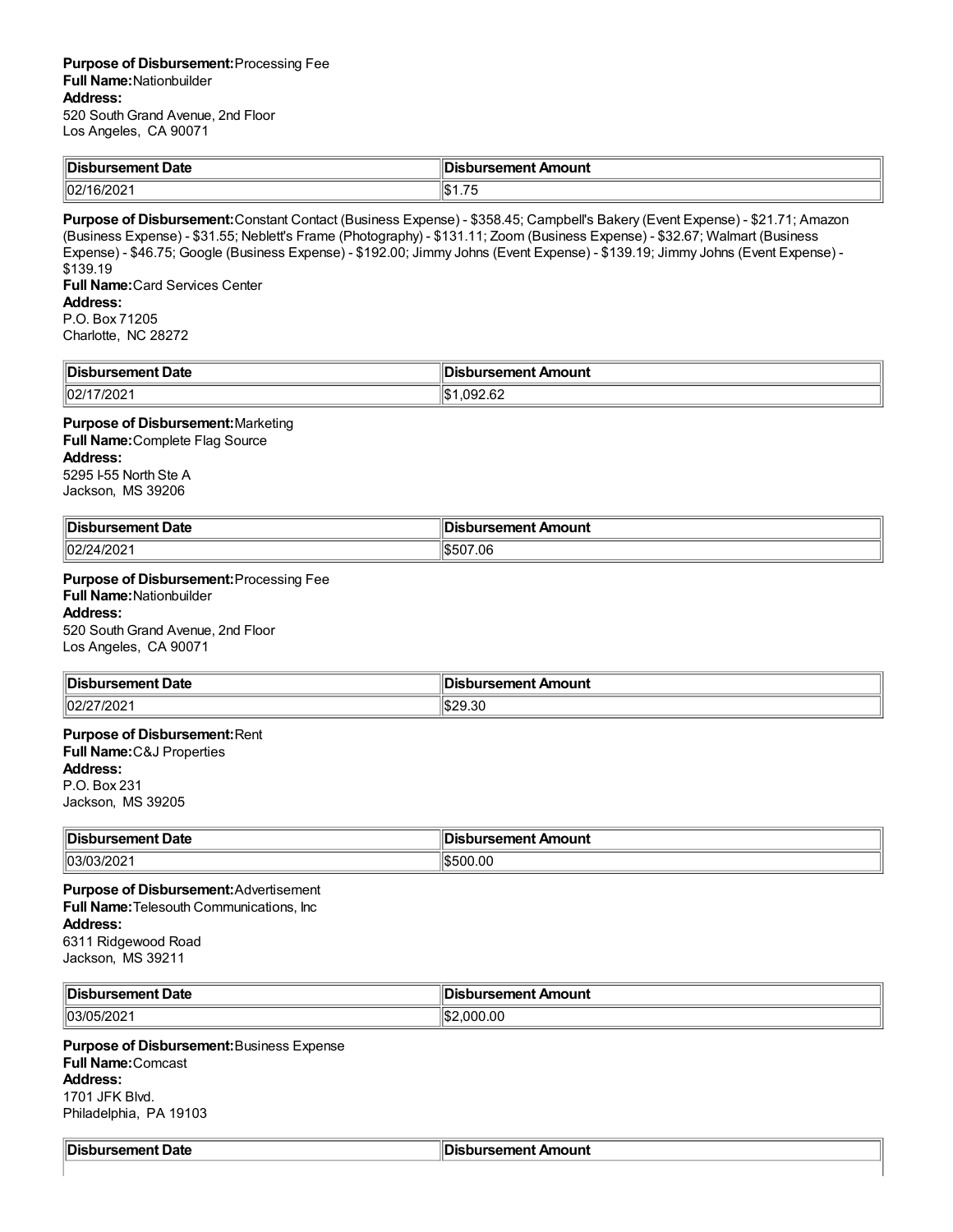#### **Purpose of Disbursement:**Processing Fee **Full Name:**Nationbuilder **Address:**

520 South Grand Avenue, 2nd Floor Los Angeles, CA 90071

| <sup>∥</sup> Disb<br>rsement Date | sbursement Amount     |
|-----------------------------------|-----------------------|
| ll03/1<br>5/20<br>20Z             | $\rightarrow$<br>ا ۱۰ |

**Purpose of Disbursement:**Saltine (Event Expense) - 333.34; Constant Contact (Business Expense) - \$358.45; Amazon (Business Expense) - \$51.87; Zoom (Business Expense) - \$32.67; ASAP Printing (Printing) - \$39.96; Google (Business Expense) - \$192.00; ASAP Printing (Printing) - \$24.84 **Full Name:**Card Services Center **Address:** P.O. Box 71205 Charlotte, NC 28272

| ∥Dis<br>Date<br>ement:<br>. | Amount<br>------<br>enı |
|-----------------------------|-------------------------|
| $\parallel$ 03/<br>.vz      |                         |

#### **Purpose of Disbursement:**Business Expense **Full Name:**Comcast **Address:** 1701 JFK Blvd. Philadelphia, PA 19103

| <sup>∥</sup> Disb<br>. sement Date | วursement Amount |
|------------------------------------|------------------|
| 103/<br>- UZ                       | $\sim$           |

#### **Purpose of Disbursement:**Processing Fee **Full Name:**Nationbuilder

**Address:**

520 South Grand Avenue, 2nd Floor Los Angeles, CA 90071

| ∜Dis        | nouni    |
|-------------|----------|
| 10.1        | - - -- - |
| .           | .        |
| 04/1<br>:UZ | $ -$     |

# **Purpose of Disbursement:**Rent

**Full Name:**C&J Properties **Address:** P.O. Box 231 Jackson, MS 39205

| <b>IDis</b><br><b>Date</b><br>.sement ⊑<br>$ -$ | ursement Amount |
|-------------------------------------------------|-----------------|
| 04/1<br>14/2021                                 | \$500.00        |

**Purpose of Disbursement:**Consulting and Fundraising **Full Name:**Frontier Strategies, LLC **Address:** P.O. Box 13292 Jackson, MS 39236

| Disbursement Date | <b>Disbursement Amount</b> |
|-------------------|----------------------------|
| 04/1              | $F^{\alpha\alpha}$         |
| 4/2021            | ⊪I ≀ O O O O O O O         |

**Purpose of Disbursement:**Amazon (Business Expense) - \$18.18; Constant Contact (Business Expense) - \$ 358.45; Steve's Downtown (Event Expense) - \$31.08; Steve's Downtown (Event Expense) - \$31.08; ASAP Printing (Printing) - \$74.52; Neblett's Frame (Photography) - \$72.14; Zoom (Business Expense) - \$32.67; Google (Business Expense) - \$192.00; Waltnut Hills (Event Expense) - \$477.80 **Full Name:**Card Services Center **Address:** P.O. Box 71205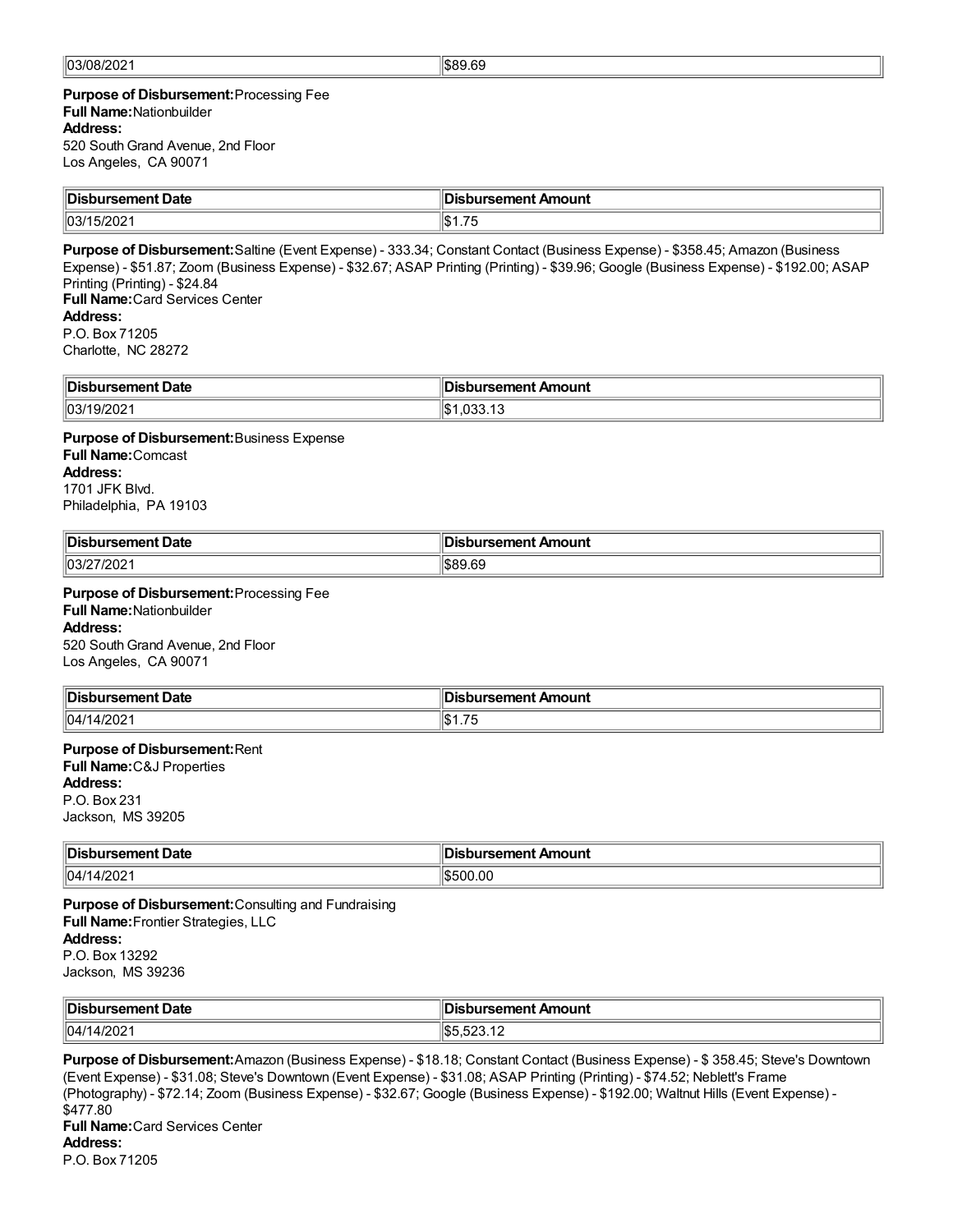| : ר<br>ırsement Date             | sbursement Amount                           |
|----------------------------------|---------------------------------------------|
| ∣∣∩<br>∵ ⊿ں <sub>ا</sub><br>∵∠∪∠ | $\sim$ 0.0<br>''ጡ.<br>ົດ ດ″<br>. (3D)<br>ے. |

#### **Purpose of Disbursement:**Advertisement

**Full Name:**Jackson Jambalaya

#### **Address:**

5106 Old Canton Road Jackson, MS 39211

| ∥Di:<br>rsement Date | sbursement Amount       |
|----------------------|-------------------------|
| 04/19/2<br>/202      | .000.00<br>ብጡ ብ<br>I.D. |

# **Purpose of Disbursement:**Advertisement **Full Name:**Telesouth Communications, Inc **Address:**

6311 Ridgewood Road Jackson, MS 39211

| ∥Dis                 | Amount |
|----------------------|--------|
| Date                 | ------ |
| nent                 |        |
| .                    |        |
| 04/1<br>.vz<br>_____ | 6.00   |

#### **Purpose of Disbursement:**Advertisement **Full Name:**Telesouth Communications, Inc **Address:** 6311 Ridgewood Road Jackson, MS 39211

| <sup>∥</sup> Dis.<br>Date<br>ursement | sement.<br>Amount<br>- - - -<br>$\sim$ $\sim$ |
|---------------------------------------|-----------------------------------------------|
| 04/20/202                             | 2.00<br>١æ<br>ت ⊔ی                            |

#### **Purpose of Disbursement:**Business Expense **Full Name:**Comcast **Address:** 1701 JFK Blvd. Philadelphia, PA 19103

| Disbursement Date | ursement Amount |
|-------------------|-----------------|
| .                 | .               |
| 04/27/202         | 1\$89.69        |

#### **Purpose of Disbursement:**Advertisement **Full Name:**Jackson New Media, Inc **Address:** P.O. Box 55914 Jackson, MS 39296

| ' Dis.<br>rsement Date<br>. | sbursement Amount<br>. |
|-----------------------------|------------------------|
| 04/28<br>8/202              | 1,000.00               |

### **Purpose of Disbursement:**Rent **Full Name:**C&J Properties **Address:** P.O. Box 231 Jackson, MS 39205

| <sup>∥</sup> Dis. | `\rsement <sub><i>r</i></sub> |
|-------------------|-------------------------------|
| Date              | Amount                        |
| ırsement          | ж                             |
|                   | $\sim$ $\sim$                 |
| 04/28/202         | 500.00<br>. .                 |

**Purpose of Disbursement:**Marketing **Full Name:**Complete Flag Source **Address:** 5295 I-55 North Ste A Jackson, MS 39206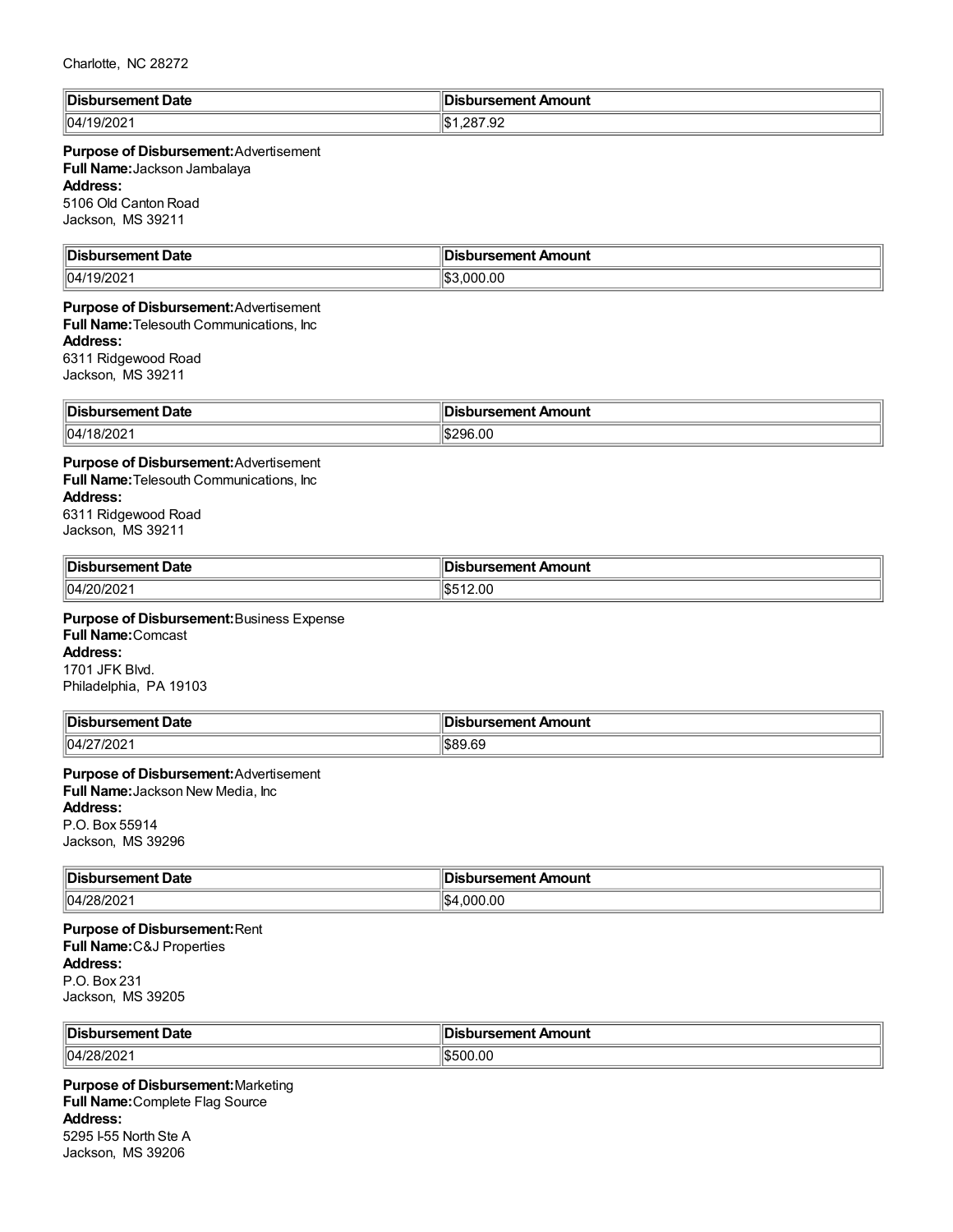| <b>Disbursement Date</b>                                                                                                                                                                                                                                                                                                                                                                                                                                                                               | <b>Disbursement Amount</b> |  |
|--------------------------------------------------------------------------------------------------------------------------------------------------------------------------------------------------------------------------------------------------------------------------------------------------------------------------------------------------------------------------------------------------------------------------------------------------------------------------------------------------------|----------------------------|--|
| 05/03/2021                                                                                                                                                                                                                                                                                                                                                                                                                                                                                             | \$608.47                   |  |
| <b>Purpose of Disbursement: Printing</b><br><b>Full Name:</b> Alliance Business Services<br><b>Address:</b><br>125 E. South Street<br>Jackson, MS 39211                                                                                                                                                                                                                                                                                                                                                |                            |  |
| <b>Disbursement Date</b>                                                                                                                                                                                                                                                                                                                                                                                                                                                                               | <b>Disbursement Amount</b> |  |
| 05/10/2021                                                                                                                                                                                                                                                                                                                                                                                                                                                                                             | \$711.08                   |  |
| Purpose of Disbursement: Processing Fee<br><b>Full Name: Nationbuilder</b><br><b>Address:</b><br>520 South Grand Avenue, 2nd Floor<br>Los Angeles, CA 90071                                                                                                                                                                                                                                                                                                                                            |                            |  |
| <b>Disbursement Date</b>                                                                                                                                                                                                                                                                                                                                                                                                                                                                               | <b>Disbursement Amount</b> |  |
| 05/16/2021                                                                                                                                                                                                                                                                                                                                                                                                                                                                                             | \$1.75                     |  |
| Purpose of Disbursement: Island View (Travel Expense) - \$152.32; Weidmann's (Event Expense) - \$318.32; Constant Contact<br>(Business Expense) - \$358.45; Neblett's Frame (Photography) - \$144.28; Neblett's Frame (?) - \$144.28; Steve's Downtown (Event<br>Expense) - \$40.34; Zoom (Business Expense) - \$33.54; Google (Business Expense) - \$192.00; ASAP Printing (Printing) - \$24.84<br><b>Full Name: Card Services Center</b><br><b>Address:</b><br>P.O. Box 71205<br>Charlotte, NC 28272 |                            |  |
| <b>Disbursement Date</b>                                                                                                                                                                                                                                                                                                                                                                                                                                                                               | <b>Disbursement Amount</b> |  |
| 05/19/2021                                                                                                                                                                                                                                                                                                                                                                                                                                                                                             | \$1,408.37                 |  |
| Purpose of Disbursement: Processing Fee<br><b>Full Name: Nationbuilder</b><br><b>Address:</b><br>520 South Grand Avenue, 2nd Floor<br>Los Angeles, CA 90071                                                                                                                                                                                                                                                                                                                                            |                            |  |
| <b>Disbursement Date</b>                                                                                                                                                                                                                                                                                                                                                                                                                                                                               | Disbursement Amount        |  |
| 05/24/2021                                                                                                                                                                                                                                                                                                                                                                                                                                                                                             | \$233.80                   |  |
| Purpose of Disbursement: Reimbusement Expense<br><b>Full Name: Rachel Allen</b><br><b>Address:</b><br>114 Wiinged Foot Circle<br>Jackson, MS 39211                                                                                                                                                                                                                                                                                                                                                     |                            |  |
| <b>Disbursement Date</b>                                                                                                                                                                                                                                                                                                                                                                                                                                                                               | <b>Disbursement Amount</b> |  |
| 05/25/2021                                                                                                                                                                                                                                                                                                                                                                                                                                                                                             | \$4,397.58                 |  |
| Purpose of Disbursement: Business Expense<br><b>Full Name:</b> Comcast<br><b>Address:</b><br>1701 JFK Blvd.<br>Philadelphia, PA 19103                                                                                                                                                                                                                                                                                                                                                                  |                            |  |
| <b>Disbursement Date</b>                                                                                                                                                                                                                                                                                                                                                                                                                                                                               | <b>Disbursement Amount</b> |  |
| 05/25/2021                                                                                                                                                                                                                                                                                                                                                                                                                                                                                             | \$89.69                    |  |
|                                                                                                                                                                                                                                                                                                                                                                                                                                                                                                        |                            |  |

**Purpose of Disbursement:**Reimbusement Expense **Full Name:**Andrew Yates **Address:** 115 Pine Lake Drive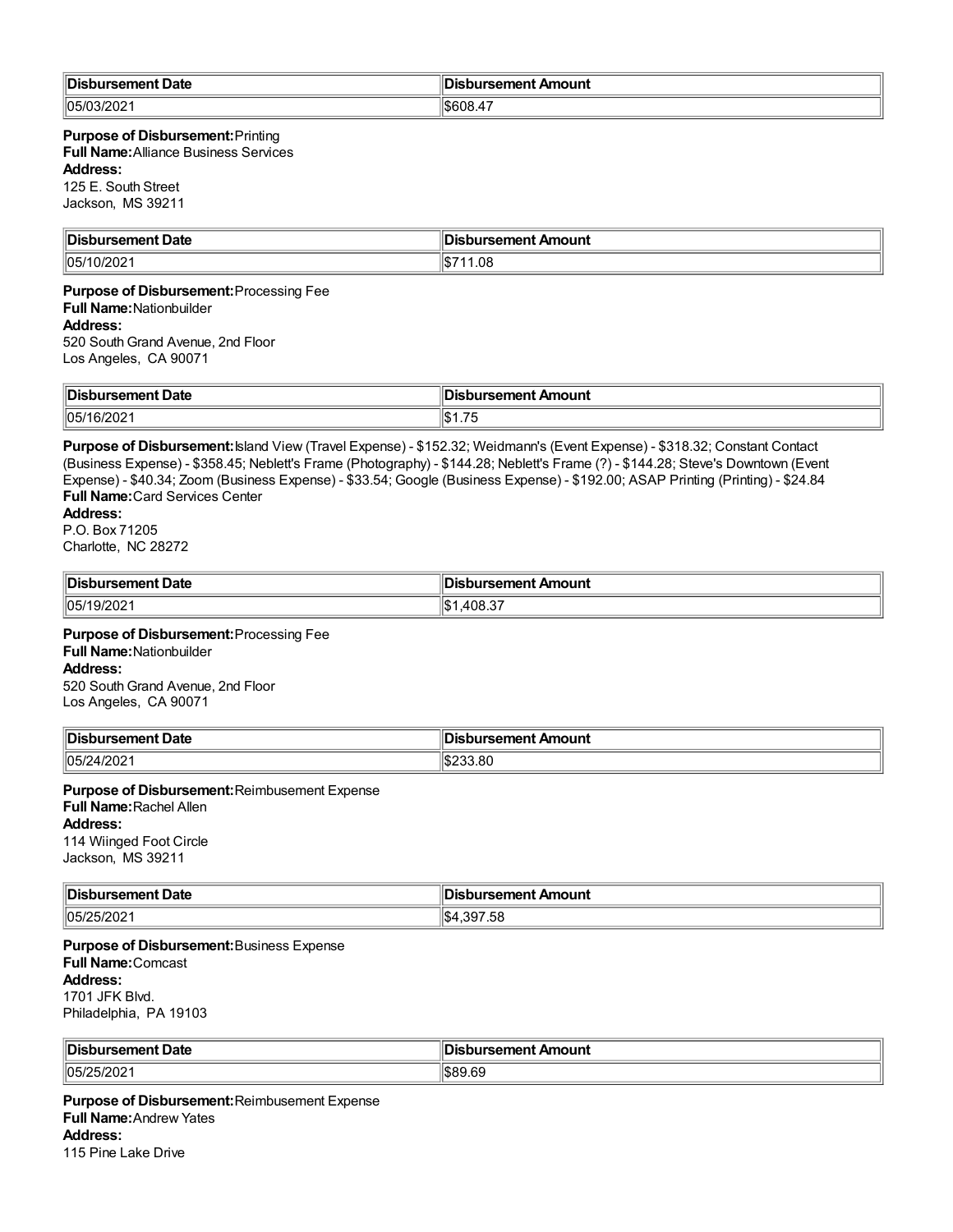| ∥Di:          | In:                 |
|---------------|---------------------|
| ırsement Date | ursement Amount     |
| 1106/1<br>.vz | neor<br>/nr<br>I-DZ |

# **Purpose of Disbursement:**Rent

**Full Name:**C&J Properties

**Address:**

P.O. Box 231 Jackson, MS 39205

| ∥Dis<br>-<br>'sement Date | Di:<br><b>pursement Amount</b> |
|---------------------------|--------------------------------|
| 06/0<br>/02/202           | $\frac{15500.00}{500}$         |

**Purpose of Disbursement:**Reimbursement **Full Name:**Leah Smith **Address:** 3805 Tyrone Drive Jackson, MS 39216

| $\parallel$ Di $\cdot$ | 'sement Amount |
|------------------------|----------------|
| rsement Date           | 1961 I 161     |
| 06/0<br><b>LUL</b>     | t.vu           |

**Purpose of Disbursement:**Sponsorship **Full Name:**MFRW **Address:** PO Box 2285 Oxford, MS 38655

| ∥Dis<br>Date<br>. <b>.</b> .<br>. | Amount |
|-----------------------------------|--------|
| 06/0<br>20Z                       | 0.00،  |

**Purpose of Disbursement:**Processing Fee **Full Name:**Nationbuilder **Address:** 520 South Grand Avenue, 2nd Floor Los Angeles, CA 90071

| Disbursement Date | sbursement Amount                                     |
|-------------------|-------------------------------------------------------|
| 106/1<br>4/202    | $\rightarrow$ $\rightarrow$<br>ዘው ፡<br>יטו<br>ں ، ، ا |

**Purpose of Disbursement:**Reimbusement Expense **Full Name:**Andrew Yates **Address:** 115 Pine Lake Drive

Brandon, MS 39047

| $\blacksquare$ Disk<br>bursement Date | <b>Disbursement Amount</b> |
|---------------------------------------|----------------------------|
| 06/16/2021                            | د مم ۱۴۰<br>1563.1U        |

**Purpose of Disbursement:**Donation **Full Name:**Friends of Children's Hospital **Address:** 3900 Lakeland Drive, Suite 205 Flowood, MS 39232

| <b>∥Disb</b><br>ursement Date | Disbursement Amount |
|-------------------------------|---------------------|
| 06/16/202                     | .000.00<br>J.       |

**Purpose of Disbursement:**Constant Contact (Business Expense) - \$358.45; Neblett's Frame (Photography) - \$72.14; USPS (Business Expense) - \$275.00; Basil's (Event Expense) - \$80.93; Zoom (Business Expense) - \$33.54; Basil's (Event Expense) - \$34.43; Google (Business Expense) - \$192.00 **Full Name:**Card Services Center **Address:**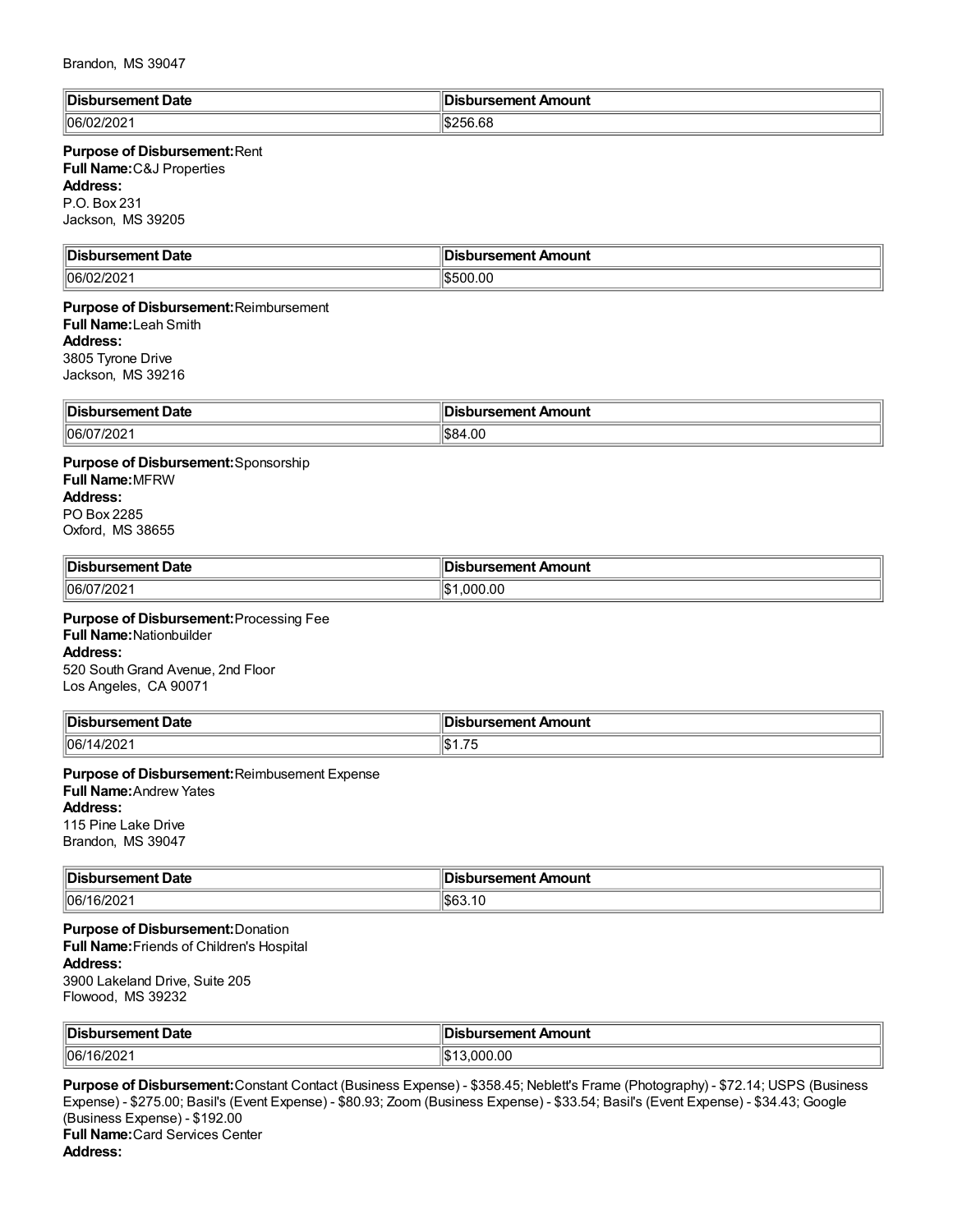| ∜Dis<br>bursement Date | ∥Disbursement Amount |
|------------------------|----------------------|
| 06/21/2021             | 046.49<br>۱JD<br>w   |

### **Purpose of Disbursement:**Processing Fee **Full Name:**Nationbuilder **Address:**

520 South Grand Avenue, 2nd Floor Los Angeles, CA 90071

| <b>‼Dis.</b>   | Amount    |
|----------------|-----------|
| bursement Date | ursement. |
| 06/2.          | I.D.      |
| 212 U Z        | UZ.IU     |

#### **Purpose of Disbursement:**Printing **Full Name:**Alliance Business Services

**Address:**

125 E. South Street Jackson, MS 39211

| ∜Dis<br>Date<br>  | Amount<br>           |
|-------------------|----------------------|
| 106/2<br>- 2021هـ | .60.<br>ືືລ6⊿<br>ADZ |

# **Purpose of Disbursement:**Taxes

**Full Name:**Mississippi Department of Revenue **Address:** P.O. Box 1033 Jackson, MS 39215

| <b>∥Dist</b><br>Date<br>rsement | Amount<br>≥amant<br>ю<br>,,,,,, |
|---------------------------------|---------------------------------|
| 06/2 <sup>2</sup>               | 0.0C                            |
| ے∪∠''                           | 2Л                              |

#### **Purpose of Disbursement:**Business Expense

**Full Name:**Comcast **Address:** 1701 JFK Blvd. Philadelphia, PA 19103

| <sup>∥</sup> Dis. | <b>Amount</b> |
|-------------------|---------------|
| Date              | camant        |
| $-$ mont.         | .             |
| .                 |               |
| $\parallel$ 07/0  | ARQ AC        |
| 1/202'            | .ከለነ          |

# **Purpose of Disbursement:**Rent

**Full Name:**C&J Properties

# **Address:**

P.O. Box 231 Jackson, MS 39205

| <sup>∥</sup> Dis. | In:                  |
|-------------------|----------------------|
| t Date            | Amount               |
| ırsement          | bursement            |
| 107/01            | \$500.00             |
| 1202              | $\mathbf{A}$ . Die a |

#### **Purpose of Disbursement:**Processing Fee **Full Name:**Nationbuilder **Address:** 520 South Grand Avenue, 2nd Floor Los Angeles, CA 90071

| Disbursement Date | . .<br><b>Disbursement Amount</b> |
|-------------------|-----------------------------------|
| 07/06/202         | $\sim$<br>ن ن ا ها                |

**Purpose of Disbursement:**Processing Fee **Full Name:**Nationbuilder **Address:** 520 South Grand Avenue, 2nd Floor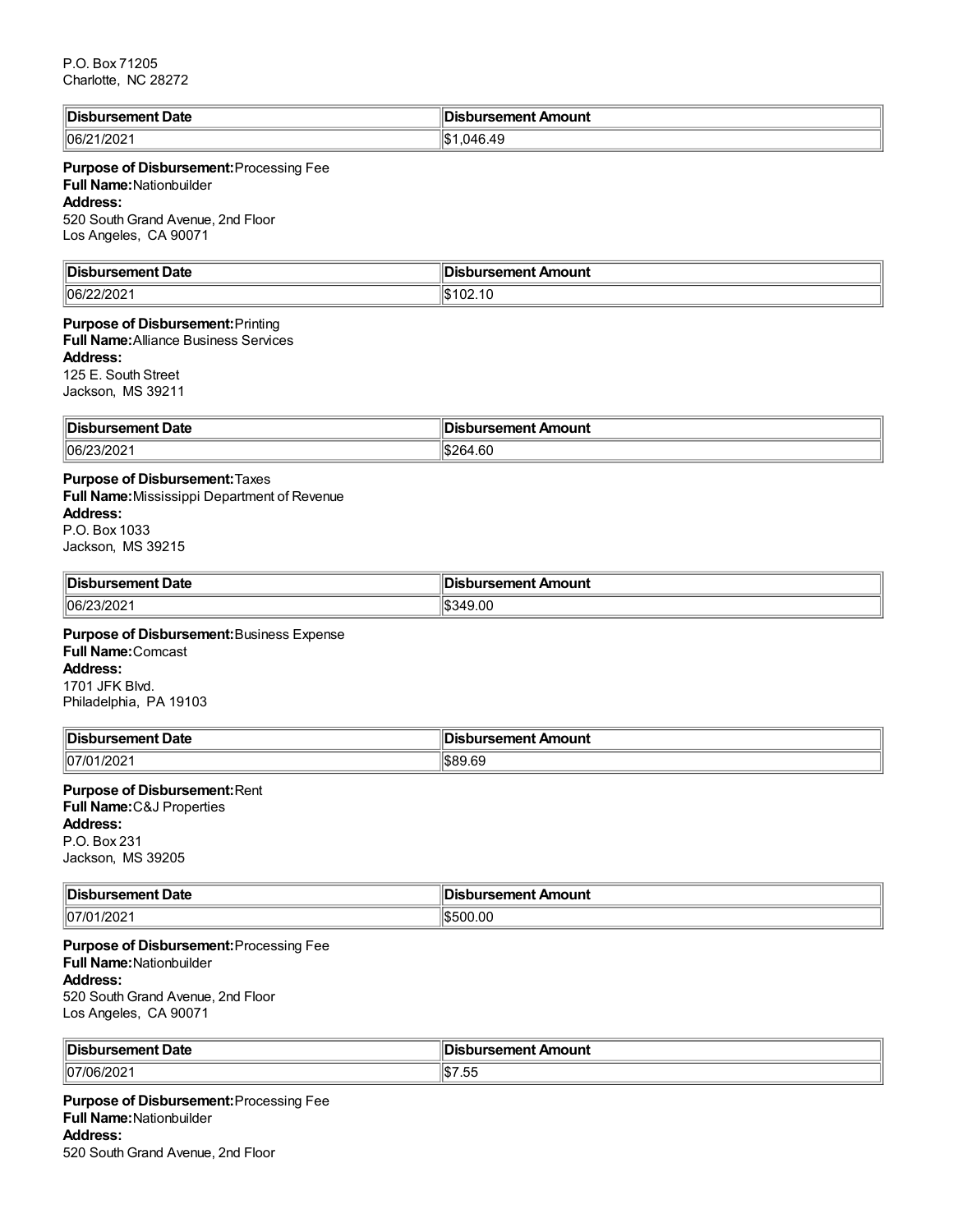| lin:                 | In                                         |
|----------------------|--------------------------------------------|
| Date                 | $\blacksquare$                             |
| - --- - - --         | Amount                                     |
| нс                   |                                            |
| .                    |                                            |
| 107<br>71<br>ا ۱۷۷۲، | $\overline{\phantom{a}}$<br>ገለ .<br>ി∂1.75 |

# **Purpose of Disbursement:**Consulting and Fundraising **Full Name:**Frontier Strategies, LLC **Address:**

P.O. Box 13292 Jackson, MS 39236

| ⊪Di                       | lm.                            |
|---------------------------|--------------------------------|
| ırsement Date             | ursement Amount                |
| 07/1<br>$\sqrt{1}$<br>.vz | 6.00<br>10°C<br>. Ikit<br>l.br |

#### **Purpose of Disbursement:**Advertisement **Full Name:**Supertalk Mississippi Network **Address:**

6311 Ridgewood Road Jackson, MS 39211

| ∥Dis<br>rsement Date<br>$  -$       | . nent Amount<br>ureamant<br>.<br>$\sim$ $\sim$ |
|-------------------------------------|-------------------------------------------------|
| $\parallel$ 07/1<br>1000<br>'41202. | $\sim$<br>⊪ດ∾<br>v.vu<br>ыD                     |

# **Purpose of Disbursement:**Printing

**Full Name:**Alliance Business Services **Address:** 125 E. South Street Jackson, MS 39211

| ∥Dis<br>Date<br>. | - - --- - - -<br><b>Amainst</b><br>un<br><br>. |
|-------------------|------------------------------------------------|
| 07/1<br>- UZ      | $\sim$<br>n/<br>ےں. ا                          |

#### **Purpose of Disbursement:**Processing Fee **Full Name:**Nationbuilder **Address:** 520 South Grand Avenue, 2nd Floor Los Angeles, CA 90071

| ∥Disl<br>rsement Date    | sbursement Amount |
|--------------------------|-------------------|
| $\parallel$ 07/1<br>7202 | 80.،              |

#### **Purpose of Disbursement:**Processing Fee **Full Name:**Nationbuilder **Address:**

520 SouthGrand Avenue, 2nd Floor Los Angeles, CA 90071

| <b>IDist</b><br>Date<br>rsement<br>. | Amount<br>Jursemen*<br>$\sim$ $\sim$ $\sim$ $\sim$ $\sim$ $\sim$ $\sim$ |
|--------------------------------------|-------------------------------------------------------------------------|
| 07/2                                 | $\sqrt{ }$                                                              |
| 19/202                               | 00.HU                                                                   |

#### **Purpose of Disbursement:**Processing Fee **Full Name:**Nationbuilder **Address:** 520 South Grand Avenue, 2nd Floor Los Angeles, CA 90071

| ¶Dis<br>rsement Date | sement Amount<br>ош эен<br>$\sim$ $\sim$ |
|----------------------|------------------------------------------|
| 107/20/202           | $\sim$<br>.<br>ບບ.ອບ                     |

**Purpose of Disbursement:**Processing Fee **Full Name:**Nationbuilder **Address:** 520 South Grand Avenue, 2nd Floor Los Angeles, CA 90071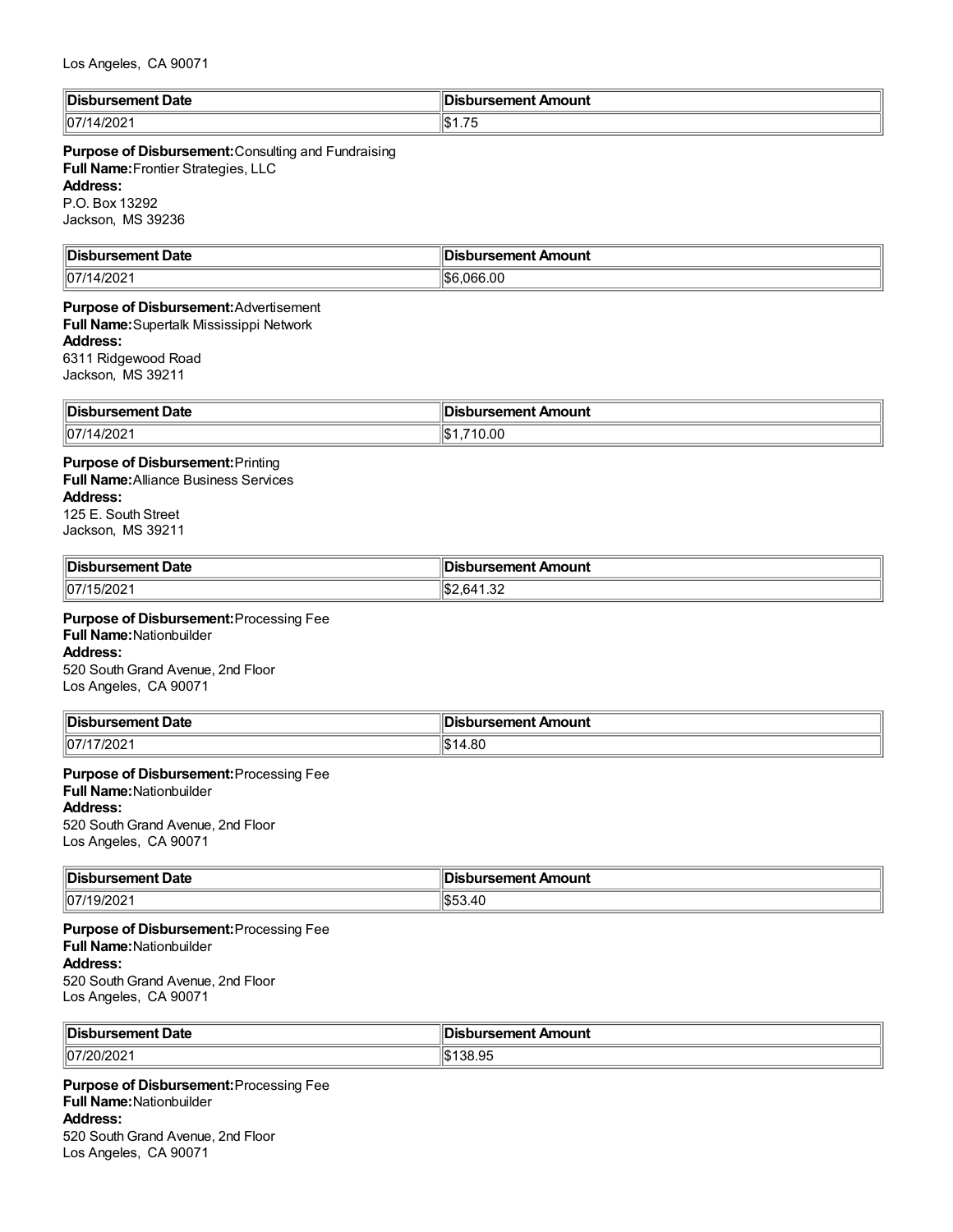| <sup>∥</sup> Dis. | sement. |
|-------------------|---------|
| Date              | Amount  |
| ursement          | .       |
| .                 |         |
| 107/25/2021       | IS27.00 |

**Purpose of Disbursement:**Constant Contact (Business Expense) - \$358.45; Steve's Downtown (Event Expense) - \$31.08; Zoom (Business Expense) - \$17.35; Jimmy John's (Event Expense) - \$283.67; Google (Business Expense) - \$192.00 **Full Name:**Card Services Center **Address:**

#### P.O. Box 71205 Charlotte, NC 28272

| ‼Dis<br>Date<br>.        | In<br>Amount<br>-nursemer : |
|--------------------------|-----------------------------|
| 107<br>. הוניי<br>'6/202 | $ -$<br>\$882.55            |

#### **Purpose of Disbursement:**Processing Fee **Full Name:**Nationbuilder **Address:** 520 South Grand Avenue, 2nd Floor

Los Angeles, CA 90071

| ∥Dis<br>Date<br>m<br>. | Amount<br>. |
|------------------------|-------------|
| 108/0;                 | .80         |
| ∠∪∠                    | ה.ו         |

#### **Purpose of Disbursement:**Processing Fee **Full Name:**Nationbuilder **Address:** 520 South Grand Avenue, 2nd Floor Los Angeles, CA 90071

| <sup>∥</sup> Dis.<br>Date<br>$-$ -manners $-$<br>.senem | Amount                        |
|---------------------------------------------------------|-------------------------------|
| 08/0<br>$\sim$ $\sim$ $\sim$<br>13/202                  | --<br>11017<br>. .<br>ים<br>ں |

#### **Purpose of Disbursement:**Rent **Full Name:**C&J Properties

**Address:** P.O. Box 231 Jackson, MS 39205

| 'IDis.<br>ment Date<br>$- - - - - - -$<br>--<br>.         | : Amount<br>urcomont<br>82111211.<br>___ |
|-----------------------------------------------------------|------------------------------------------|
| $\sim$ $\sim$<br>lng/r<br>$\overline{\phantom{a}}$<br>∠∪∠ | \$500.00                                 |

# **Purpose of Disbursement:**Printing **Full Name:**A2Z Printing **Address:**

2125 TV Road Jackson, MS 39204

| '∣Dis                                                    | ursement Amount   |
|----------------------------------------------------------|-------------------|
| . sement Date                                            | $\cdots$ 3511611. |
|                                                          |                   |
| $\sim$ $\sim$ $\sim$ $\sim$<br> 08/0<br>リワリンパ<br>ےں ے ان | .500.00           |

#### **Purpose of Disbursement:**Taxes **Full Name:**Mississippi Department of Revenue **Address:** P.O. Box 1033 Jackson, MS 39215

| <b>IDis</b> | Amount |
|-------------|--------|
| Jate        | :aman' |
| 08/0<br>∴U∠ |        |

**Purpose of Disbursement:**Printing **Full Name:**Alliance Business Services **Address:** 125 E. South Street Jackson, MS 39211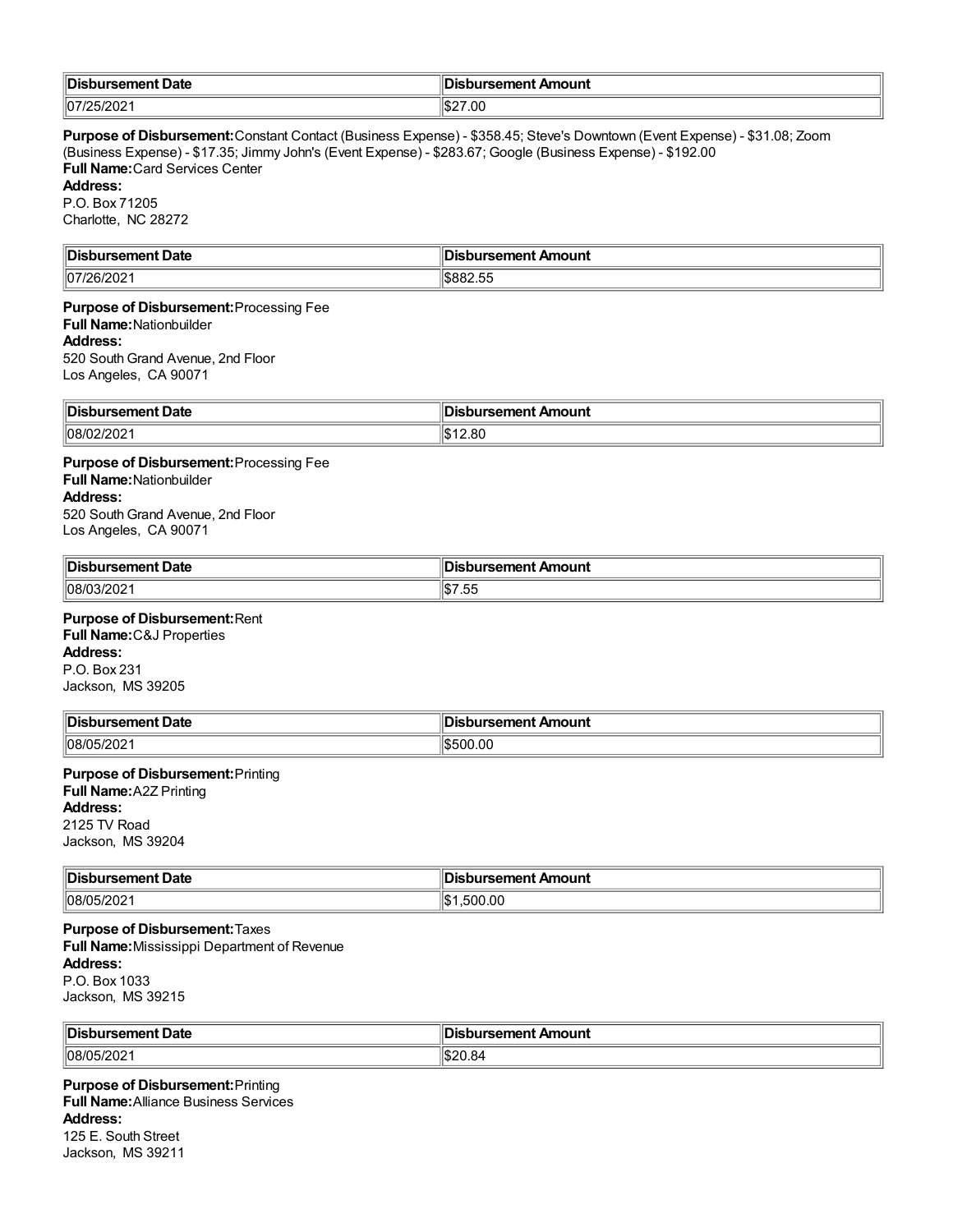| 'IDis.            | : רוו                         |
|-------------------|-------------------------------|
| ursement Date     | <b>∥Disbursement Amount</b>   |
| <b>INSK</b><br>υz | $\cdots$<br>، م ا<br>⊣ம∠<br>. |

**Purpose of Disbursement:**Reimbusement Expense **Full Name:**Leah Smith **Address:** 3805 Tyrone Drive Jackson, MS 39216

| ∥Dis         | In '      |
|--------------|-----------|
| rsement Date | Amount    |
| .            | ™sement … |
|              | ___       |
| 08/05/202    | \$95.23   |

**Purpose of Disbursement:**Consulting, Fundraising and Advertising **Full Name:**Frontier Strategies, LLC **Address:** P.O. Box 13292 Jackson, MS 39236

| Disbursement Date | ursement.<br>Amount |
|-------------------|---------------------|
| 08/05/202         | l\$300.26           |

**Purpose of Disbursement:**Business Expense **Full Name:**Comcast **Address:** 1701 JFK Blvd. Philadelphia, PA 19103

| <b>∥Disl</b><br>Date<br>$   -$<br>™rsemen. | bursement Amount |
|--------------------------------------------|------------------|
| 08/1                                       | RRQ 69           |
| 15/2021                                    | ື ¤ວຽນ ບ         |

**Purpose of Disbursement:**Sponsorship **Full Name:**Bully Bloc **Address:** P.O. Box 320925

Flowood, MS 39232

| Disbursement Date | Disbursement Amount |
|-------------------|---------------------|
| 5/2021<br>1108/   | <b>S500.00</b>      |

#### **Purpose of Disbursement:**Contribution **Full Name:**Kelly for Congress **Address:** P.O. Box 7092 Tupelo, MS 38802

| $\blacksquare$ | ln:                |
|----------------|--------------------|
| Date           | Amount             |
| ---            |                    |
| י יווסוורים.   |                    |
| פ∩∥            | 11.<br>) UC<br>nnr |

**Purpose of Disbursement:**Business Expense **Full Name:**Reed B. Ingram CPA PLLC **Address:** 400 Fontaine Place, Suite 103 Ridgeland, MS 39157

| 'IDis                 | Amount     |
|-----------------------|------------|
| rsement Date          | ırsement / |
| .                     | .          |
| $\parallel$ 08/09/202 | .080.00    |

#### **Purpose of Disbursement:**Printing **Full Name:**Alliance Business Services **Address:** 125 E. South Street Jackson, MS 39211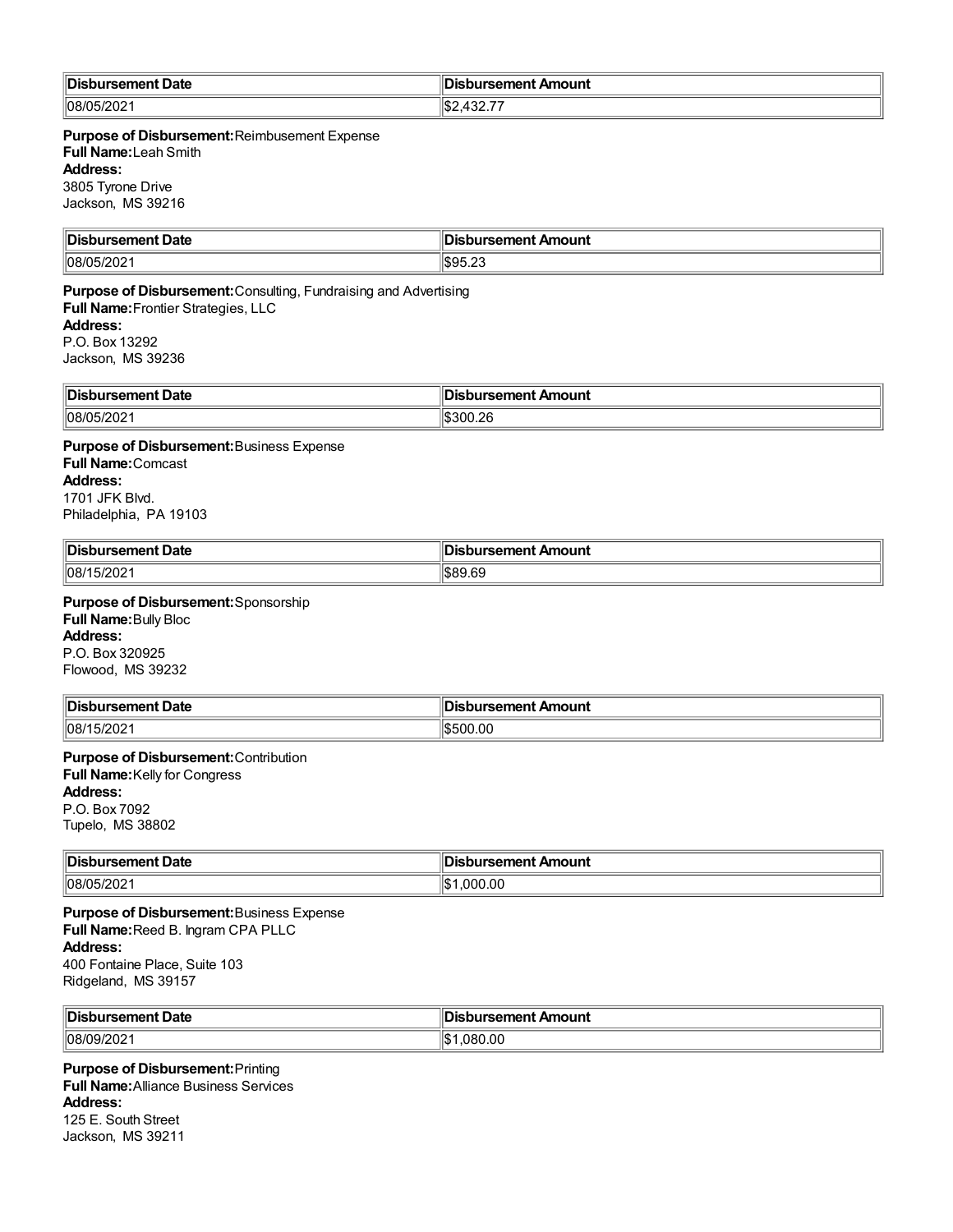| <b>Disb</b><br>oursement Date | Disbursement Amount |
|-------------------------------|---------------------|
| 1202<br>/l08/<br>ZUZ          | 1.96                |

# **Purpose of Disbursement:**Reimbusement Expense

**Full Name:**Rachel Allen

**Address:**

114 Wiinged Foot Circle Jackson, MS 39211

| ∜Dis<br>Date<br>------- | Amount<br>. .            |
|-------------------------|--------------------------|
| /l08<br>ж<br>uz         | $\overline{\phantom{a}}$ |

#### **Purpose of Disbursement:**Processing Fee **Full Name:**Nationbuilder

#### **Address:**

520 South Grand Avenue, 2nd Floor Los Angeles, CA 90071

| Disbursement Date | sbursement Amount<br>DТ                         |
|-------------------|-------------------------------------------------|
| 08/16/202         | $\rightarrow$ $\rightarrow$<br>⊬י∩וו<br>ாம<br>. |

# **Purpose of Disbursement:**Contribution

**Full Name:**Chris Johnson for Senate **Address:** P.O. Box 18247

Hattiesburg, MS 39404

| <sup>∥</sup> Dis.<br>Date<br>""Selilelit" | Disbursement Amount |
|-------------------------------------------|---------------------|
| /l08<br>6/202                             | 500.00              |

# **Purpose of Disbursement:**Printing

**Full Name:**A2Z Printing **Address:**

2125 TV Road Jackson, MS 39204

| ∥Dis                 | Amount         |
|----------------------|----------------|
| Date                 | - - --- - -- - |
| 08/19/<br>20<br>- UZ | 20.00<br>ь.    |

**Purpose of Disbursement:**Constant Contact (Business Expense) - \$358.45; Google (Business Expense) - \$192.00 **Full Name:**Card Services Center

# **Address:**

P.O. Box 71205 Charlotte, NC 28272

| '∣Dis           | ⊪      |
|-----------------|--------|
| Dat∈            | Amount |
| sene            | $   -$ |
| .               |        |
| 08/19<br>19/202 | .45    |

**Purpose of Disbursement:**Processing Fee **Full Name:**Nationbuilder **Address:** 520 South Grand Avenue, 2nd Floor Los Angeles, CA 90071

| <b>∥Disb</b><br>t Date<br>ursement | a di mend<br>bursement Amount، |
|------------------------------------|--------------------------------|
| 08/21<br>/202                      | הו<br>ാ4″<br>T. I V            |

#### **Purpose of Disbursement:**Processing Fee **Full Name:**Nationbuilder **Address:** 520 South Grand Avenue, 2nd Floor Los Angeles, CA 90071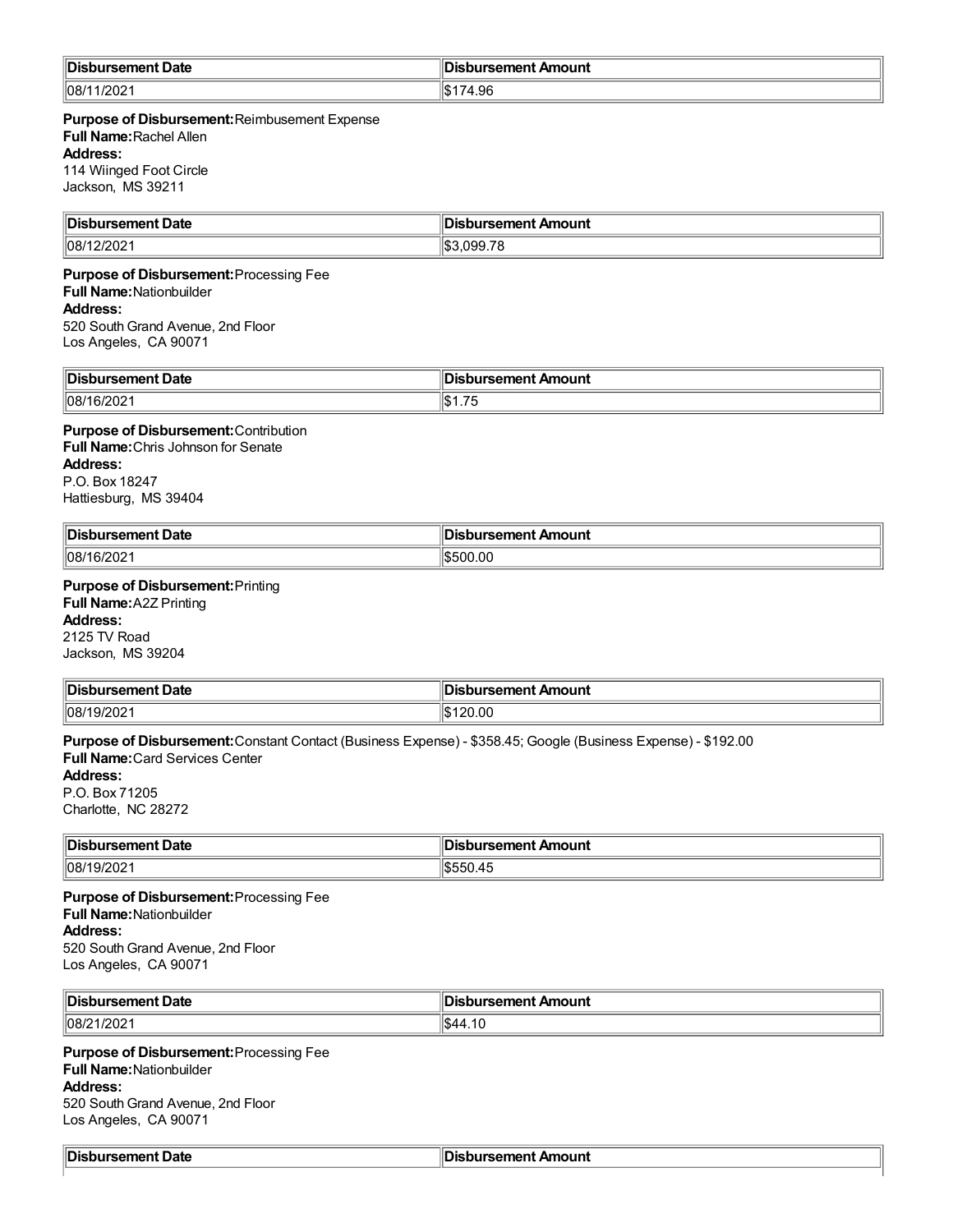#### **Purpose of Disbursement:**Processing Fee **Full Name:**Nationbuilder **Address:** 520 South Grand Avenue, 2nd Floor

Los Angeles, CA 90071

| ∥Dis<br>oursement Date             | <b>Disbursement Amount</b> |
|------------------------------------|----------------------------|
| 1000<br>$\parallel$ 08/3<br>1/2021 | ll\$32.80                  |

# **Purpose of Disbursement:**Rent

**Full Name:**C&J Properties **Address:** P.O. Box 231 Jackson, MS 39205

| <b>∥Disb</b>            | __                |
|-------------------------|-------------------|
| Date                    | sbursement Amount |
| ursement                | ж                 |
| $  09/0 \cdot$<br>1/202 | 500.00<br>.       |

#### **Purpose of Disbursement:**Business Expense

**Full Name:**Harper, Rains, Knight & Company **Address:** 1052 Highland Colony Parkway, Suite 100

| Ridgeland, MS 39157 |  |  |
|---------------------|--|--|
|                     |  |  |

| <b>IDist</b><br>Date<br>vursement . | วนrsement Amount |
|-------------------------------------|------------------|
| $\parallel$ 09/0 $\cdot$<br>1/2021  | 1\$525.00        |

#### **Purpose of Disbursement:**Business Expense

**Full Name:**Comcast **Address:** 1701 JFK Blvd.

Philadelphia, PA 19103

| <b>Disbursement Date</b> | <b>Disbursement Amount</b> |
|--------------------------|----------------------------|
| 109/01/2021              | \$89.69                    |

#### **Purpose of Disbursement:**Processing Fee **Full Name:**Nationbuilder **Address:**

520 South Grand Avenue, 2nd Floor Los Angeles, CA 90071

| ∥Dis             | Amount |
|------------------|--------|
| Date             | ------ |
| . <b>.</b>       |        |
|                  |        |
| $\parallel$ 09/1 | $\sim$ |
| ~∪⊾              | н٥     |
|                  | ₹.∪∴   |

**Purpose of Disbursement:**Processing Fee **Full Name:**Nationbuilder **Address:** 520 South Grand Avenue, 2nd Floor Los Angeles, CA 90071

| ∣Dis<br>ement Date<br>. | $\sim$ , and in the second second $\sim$<br>Amount<br>. |
|-------------------------|---------------------------------------------------------|
| פחריו<br>lo9/·<br>.uz   | $ -$<br>ں ، ،                                           |

# **Purpose of Disbursement:**Constant Contact (Business Expense) - \$358.45; Google (Business Expense) - \$192.00

**Full Name:**Card Services Center **Address:** P.O. Box 71205 Charlotte, NC 28272

| $\parallel$ Dis<br><b>ursement Date</b> | bursement Amount |
|-----------------------------------------|------------------|
| $\parallel$ 09/2<br>- 11 <b>AU</b> Z 1  | LD.              |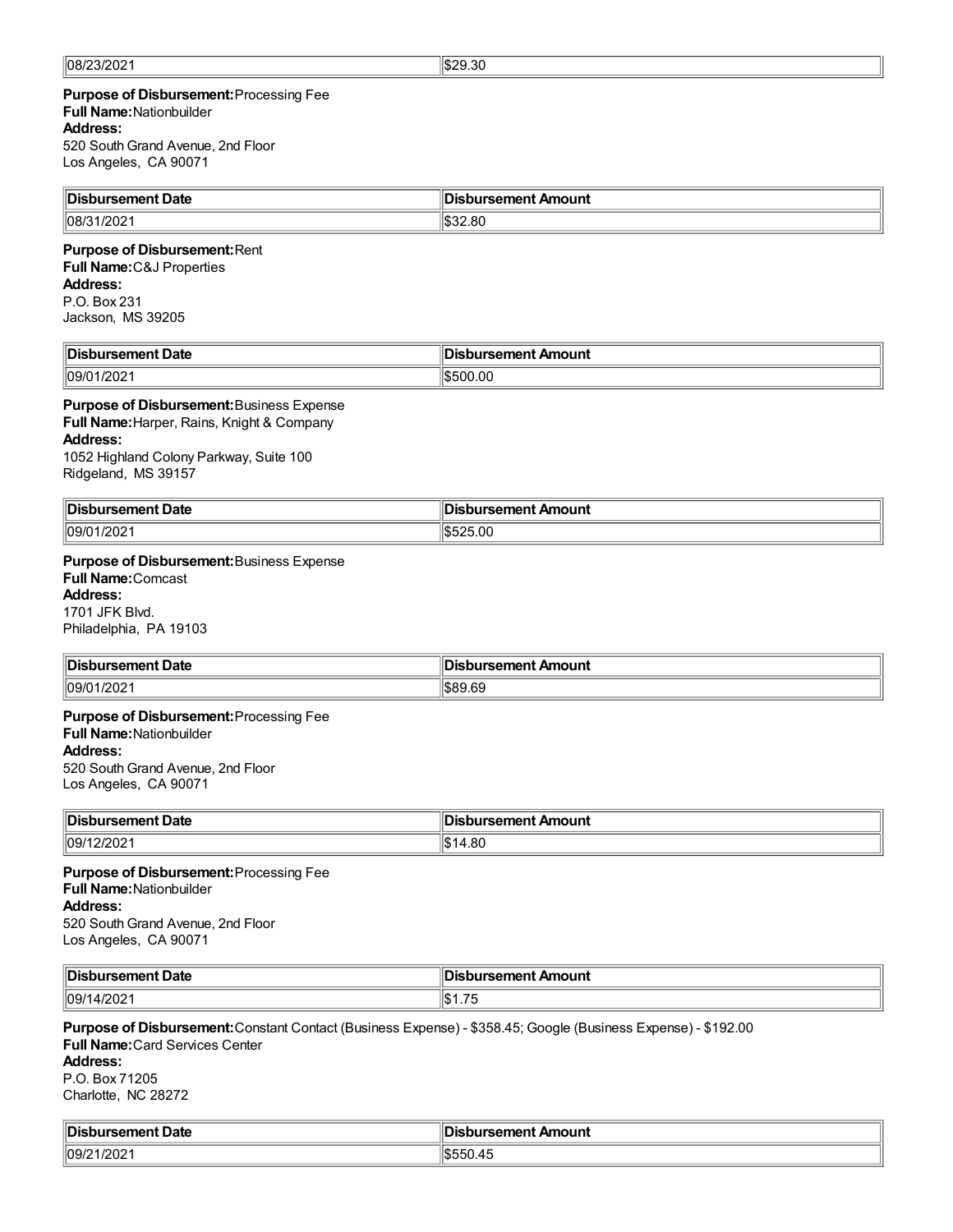| <b>Disbursement Date</b> | ∥Disbursement Amount   |
|--------------------------|------------------------|
| 09/24/2021               | 1\$6<br>$-10-$<br>19.0 |

#### **Purpose of Disbursement:**Printing **Full Name:**Alliance Business Services **Address:**

125 E. South Street Jackson, MS 39211

| ∥Dis                      | lln:                                       |
|---------------------------|--------------------------------------------|
| ırsement Date             | bursement Amount                           |
| $\parallel$ 09/28<br>- 92 | $\mathbf{H}$<br>$\sim$<br><br>I.D.<br>∪.∪∠ |

**Purpose of Disbursement:**Event Expense **Full Name:**TSC Inc. **Address:** 194 Business Park Drive Ridgeland, MS 39157

| Disl        | . .                   |
|-------------|-----------------------|
| ੋ°ment Date | Amount                |
| .           | <b>∕isbursement A</b> |
| .           | .                     |
| 09/28/2021  | .639.04               |

# **Purpose of Disbursement:**Event Expense

**Full Name:**TSC Inc. **Address:** 194 Business Park Drive Ridgeland, MS 39157

| <b>Disbursement Date</b> | Disbursement Amount    |
|--------------------------|------------------------|
| 10/01/202′               | .ഹ<br>'.66<br>⁄ ⊕<br>ا |

# **Purpose of Disbursement:**Rent

**Full Name:**C&J Properties **Address:** P.O. Box 231

Jackson, MS 39205

| '∣Disb<br>าursement Date | sbursement Amount |
|--------------------------|-------------------|
| 1/202<br>110/01          | $ $ \$500.00      |

**Purpose of Disbursement:**Consulting and Fundraising **Full Name:**Frontier Strategies, LLC **Address:** P.O. Box 13292 Jackson, MS 39236

| ،ن∩اا<br>bursement Date<br>nis | $-$<br> Disbursement Amount |
|--------------------------------|-----------------------------|
| 10/08/202                      | 4.902.80<br>م ۱۴<br>24ه،    |

#### **Purpose of Disbursement:**Event Expense **Full Name:**River Hills Club of Jackson, Inc **Address:** 3600 Ridgewood Road Jackson, MS 39211

| ∜Dis<br>- --- - -<br>vate<br>. | Amount<br>$\sim$ $\sim$ $\sim$ $\sim$ $\sim$ $\sim$ $\sim$ $\sim$ |
|--------------------------------|-------------------------------------------------------------------|
| 110/08                         | ыD.                                                               |
| ZUZ.                           | <b></b>                                                           |
|                                | $\sim$ $\sim$                                                     |

**Purpose of Disbursement:**Contribution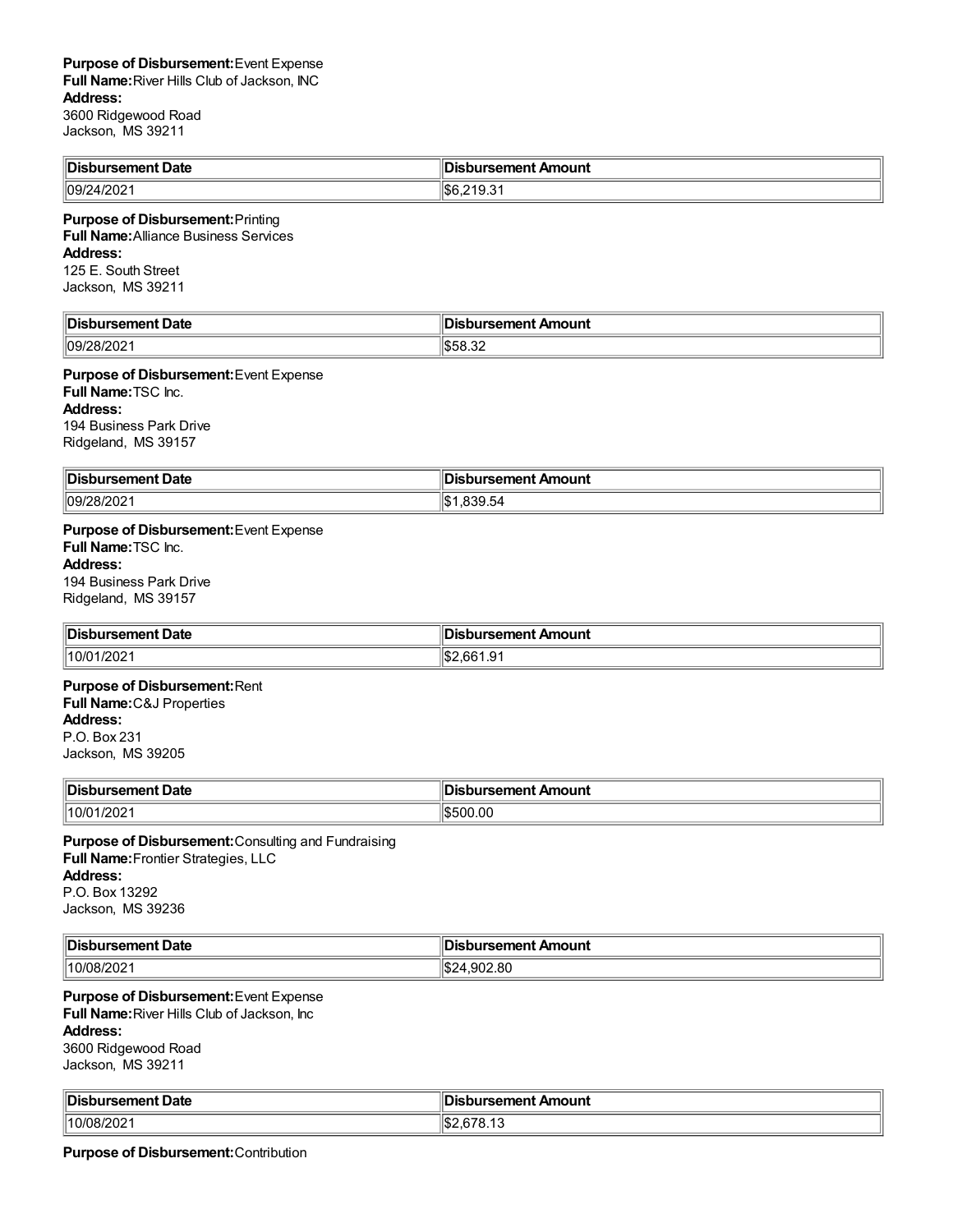| <b>∥Disb</b><br>rsement Date | ursement.<br>Amount<br>ж<br>$\sim$ $\sim$ |
|------------------------------|-------------------------------------------|
| 1/202 <sup>4</sup><br>110/11 | \$500.00                                  |

#### **Purpose of Disbursement:**Processing Fee

# **Full Name:**Nationbuilder

# **Address:**

520 South Grand Avenue, 2nd Floor Los Angeles, CA 90071

| In:<br>ırsement Date<br>ЛC | הו<br>ursement Amount                 |
|----------------------------|---------------------------------------|
| ı л<br>'∠∪∠                | $\overline{\phantom{a}}$<br>IЭ<br>ں ، |

**Purpose of Disbursement:**Processing Fee **Full Name:**Nationbuilder

#### **Address:**

520 South Grand Avenue, 2nd Floor Los Angeles, CA 90071

| <b>∥DisL</b><br>Date<br>$-$ -mont<br>⊍rsement | <b>Disbursement Amount</b> |
|-----------------------------------------------|----------------------------|
| 10/18/202                                     | 72.80<br>I.T.              |

**Purpose of Disbursement:**Sponsorship **Full Name:**Tate County Republican Club

#### **Address:**

P.O. Box 4 Independence, MS 38638

| 'IDis.<br>rsement Date | ursement Amount |
|------------------------|-----------------|
| /202                   | 600.00          |
| 10/2                   | ำหา             |

**Purpose of Disbursement:**Printing **Full Name:**Alliance Business Services **Address:** 125 E. South Street Jackson, MS 39211

| <sup>∥</sup> Dis.<br><b>ursement Date</b> | <b>ursement Amount</b> |
|-------------------------------------------|------------------------|
| 10/2                                      | 69.80                  |
| 25/202                                    | ۳Д                     |

#### **Purpose of Disbursement:**Photography **Full Name:**Beck Photographic, LLC **Address:** 140 Hawkridge Drive Madison, MS 39110

| <sup>∥</sup> Dis.<br><b>Date</b><br>uiselleill. | ment Amount<br>. |
|-------------------------------------------------|------------------|
| 10/2<br>ے∪∠ات                                   | .00              |

**Purpose of Disbursement:**Constant Contact (Business Expense) - \$358.45; Walmart (Business Expense) - \$89.64; USPS (Business Expense) - \$290.00; Google (Business Expense) - \$192.00 **Full Name:**Card Services Center **Address:** P.O. Box 71205 Charlotte, NC 28272

| <b>Disbursement Date</b> | <b>∥Disbursement Amount</b> |
|--------------------------|-----------------------------|
| 10/25/202                | 930.09;<br>I.D.Y.           |

**Purpose of Disbursement:**Business Expense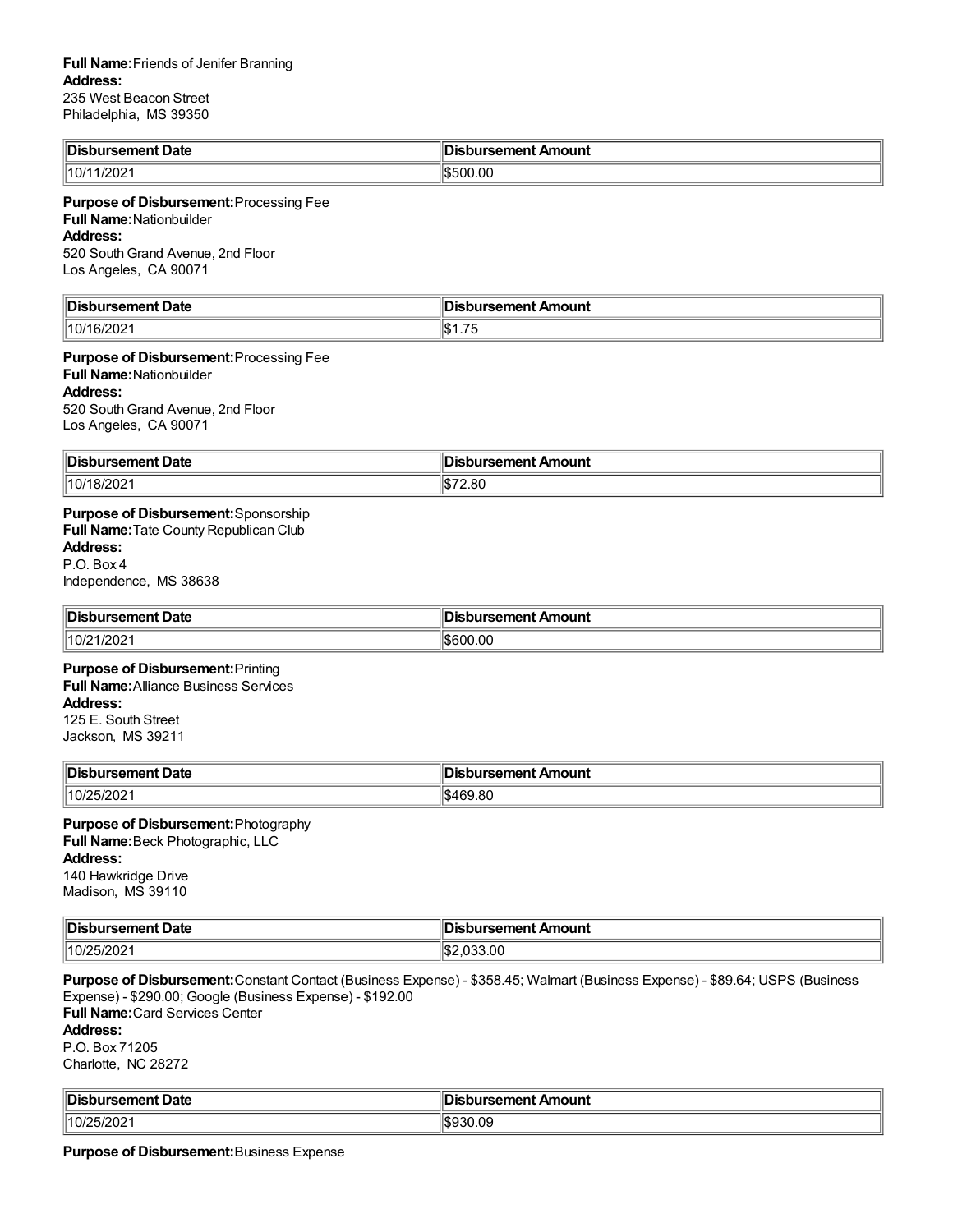| <b>Disb.</b><br><b>Date</b><br>ursement i<br>. | <b>bursement Amount</b> |
|------------------------------------------------|-------------------------|
| 10/25/2021                                     | 170.00<br>79.38         |

# **Purpose of Disbursement:**Contribution

**Full Name:**Bart Williams for Senate **Address:**

566 New Hope Church Road Starkville, MS 39759

| ∥Di:<br>Date<br>- - - | ïв.<br>Amount<br>- - --- - -- - |
|-----------------------|---------------------------------|
| .10 <sup>r</sup>      | ่วเ )เ                          |
| ж                     | ıљ.                             |
| ےں ے ان               | ט.ט                             |

**Purpose of Disbursement:**Processing Fee **Full Name:**Nationbuilder **Address:**

520 SouthGrand Avenue, 2nd Floor Los Angeles, CA 90071

| <sup>∥</sup> Dis.<br>Date<br>------<br>ırsement | bursement Amount<br>ю<br>__ |
|-------------------------------------------------|-----------------------------|
| $11/03/20$ ∠ .                                  | \$290.30                    |

# **Purpose of Disbursement:**Rent **Full Name:**C&J Properties **Address:**

P.O. Box 231 Jackson, MS 39205

| $\ $ Dis<br>Date<br>------<br>nenu<br>. | Amount<br>------<br>ш<br>. |
|-----------------------------------------|----------------------------|
| ∩∩כ<br>$\mathcal{U}$<br>  11<br>'ZUZ'   | ົາ0.00                     |

**Purpose of Disbursement:**Printing **Full Name:**Alliance Business Services **Address:** 125 E. South Street Jackson, MS 39211

| Disbursement Date | <b>∥Disbursement Amount</b> |
|-------------------|-----------------------------|
| 104/202<br>14.4 R | 496.99<br>ዘድ -<br>. 64 D    |

**Purpose of Disbursement:**Processing Fee **Full Name:**Nationbuilder **Address:** 520 SouthGrand Avenue, 2nd Floor Los Angeles, CA 90071

| ∥Dis<br><b>Date</b><br>nenu | <b>A.A.A.I.A</b><br>------<br>∍unu<br>пи.<br>---<br>. . |
|-----------------------------|---------------------------------------------------------|
| 11.1<br>`)fi<br>'<∪∠        | .                                                       |

**Purpose of Disbursement:**Processing Fee **Full Name:**Nationbuilder **Address:**

520 South Grand Avenue, 2nd Floor Los Angeles, CA 90071

| <b>∥DisL</b><br>ursement Date/ | bursement Amount; |
|--------------------------------|-------------------|
| 11/0<br>7202                   | 0C<br>ֿ<br>7.UU   |

**Purpose of Disbursement:**Reimbursement for Golf Tournament Fundraiser Expenses **Full Name:**Delbert Hosemann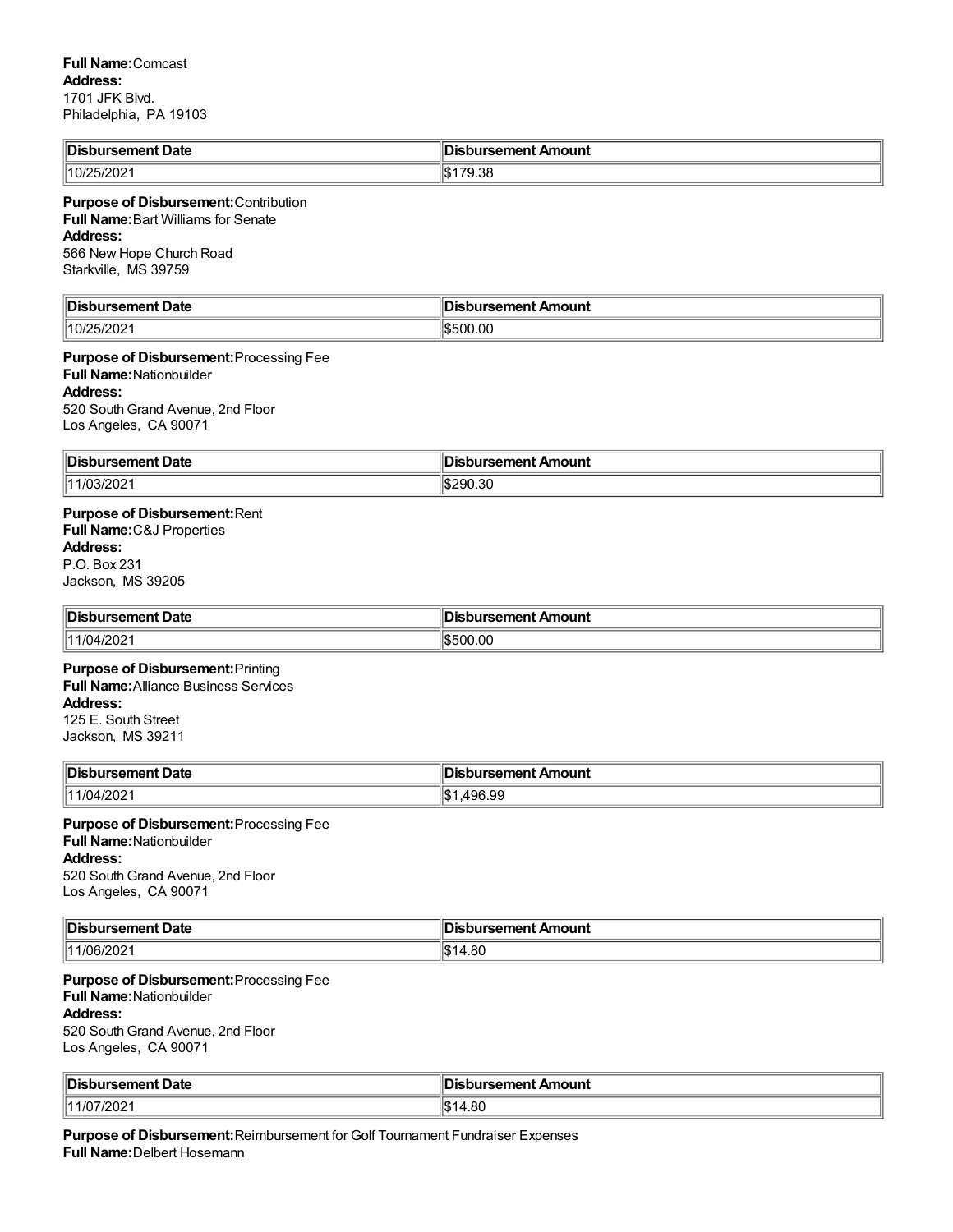#### **Address:**

2219 Heritage Hill Drive Jackson, MS 39211

| Disbursement Date | <b>Disbursement Amount</b> |
|-------------------|----------------------------|
| אנו               | --                         |
| '∪∠               | 1536.218.57                |

#### **Purpose of Disbursement:**Contribution **Full Name:**Friends of Lydia Chassaniol **Address:** P.O. Box 211 Winona, MS 38967

| ים.<br>bursement Date<br>- - | <b>Disbursement Amount</b> |
|------------------------------|----------------------------|
| 1000<br>- 14<br>1/10/2021    | I.D.<br>UU.UU              |

#### **Purpose of Disbursement:**Contribution **Full Name:**Chad McMahan for Senate **Address:** 1537 Hwy 145 Guntown, MS 38849

| $\ $ Dis<br>rsement Date | In.<br>Amount<br>----------<br>sement |
|--------------------------|---------------------------------------|
| 14.<br>.uz               | 0.00                                  |

**Purpose of Disbursement:**Reimbursement Expense **Full Name:**Rachel Allen **Address:** 114 Wiinged Foot Circle Jackson, MS 39211

| 'IDis.<br>rsement Date<br>. | sbursement Amount          |
|-----------------------------|----------------------------|
| 144                         | ורחוו<br>۰.<br>צו<br>004.Z |

#### **Purpose of Disbursement:**Contribution **Full Name:**Harkins for MS **Address:** P.O. Box 320374 Flowood, MS 39232

| ∜Dis       | Amount                                                  |
|------------|---------------------------------------------------------|
| ement Date | <b>RAMANT</b>                                           |
| .          | $\sim$ $\sim$ $\sim$ $\sim$ $\sim$ $\sim$ $\sim$ $\sim$ |
| 144        | . ۱۳<br>ეዐር<br>.uu                                      |

#### **Purpose of Disbursement:**Processing Fee **Full Name:**Nationbuilder **Address:** 520 SouthGrand Avenue, 2nd Floor Los Angeles, CA 90071

| <b>IDis</b><br>Date<br>. | $\sim$ reamont $\sim$<br>Amount<br>ement |
|--------------------------|------------------------------------------|
| 11/14/202                | ิ≺×                                      |
| .                        | $\mathcal{L}$                            |

### **Purpose of Disbursement:**Sponsorship **Full Name:**MSGOP **Address:** P.O. Box 60 Jackson, MS 39205

| IN : .<br>. Date<br>-------<br>. HG<br>sement | sbursement Amount  |
|-----------------------------------------------|--------------------|
| 1/202                                         | 000.00<br>ιm<br>ıъ |

**Purpose of Disbursement:**Processing Fee **Full Name:**Nationbuilder **Address:**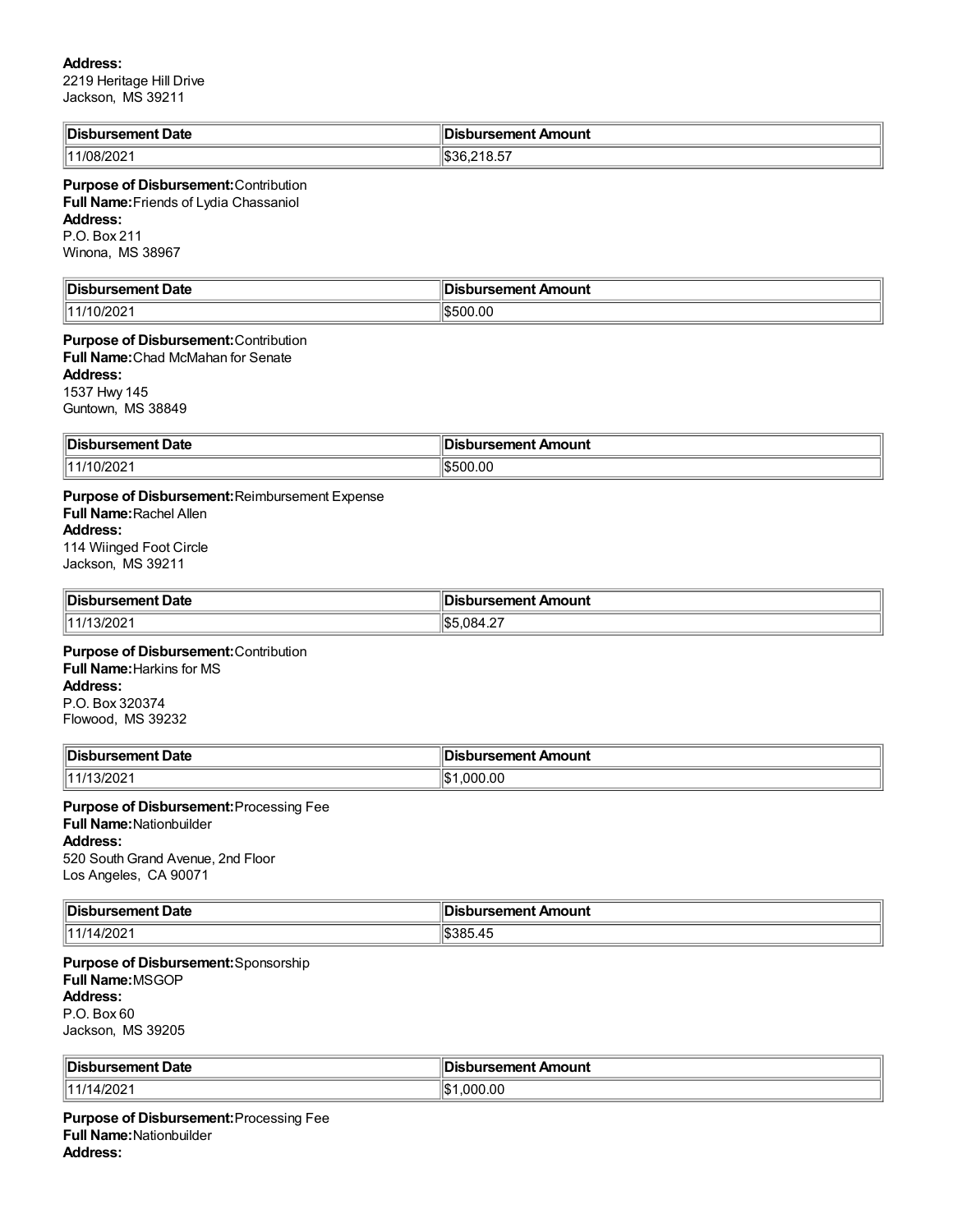| ⊪Di<br>: Date<br>rsement | ursement Amount                                  |
|--------------------------|--------------------------------------------------|
| - 74<br>2UZ              | $\overline{\phantom{a}}$<br>ΙŒ<br>∍ה<br><u>ل</u> |

#### **Purpose of Disbursement:**Processing Fee **Full Name:**Nationbuilder **Address:**

520 South Grand Avenue, 2nd Floor Los Angeles, CA 90071

| ∣Dis<br>ement Date<br>. | $\overline{a}$ , and $\overline{a}$ , and $\overline{a}$ , and $\overline{a}$<br>Amount<br>$\sim$ $\sim$ $\sim$ $\sim$ $\sim$ $\sim$ $\sim$ $\sim$ |
|-------------------------|----------------------------------------------------------------------------------------------------------------------------------------------------|
| 144<br>uz               | $ -$<br>ں                                                                                                                                          |

**Purpose of Disbursement:**Constant Contact (Business Expense) - \$358.45; Zenfolio (Business Expense) - \$16.05; 4Imprint (Event Expense) - \$1047.37; Hollypops Bakery (Event Expense) - \$64.37; Google (Business Expense) - \$192.00 **Full Name:**Card Services Center **Address:** P.O. Box 71205 Charlotte, NC 28272

| ∥Dic<br>Date<br>.<br>rsement<br>. | In:<br>Amount<br>----------<br>.                                      |
|-----------------------------------|-----------------------------------------------------------------------|
| $\sim$<br>Ⅱ4<br>1201202.          | $H$ $\sim$<br>$\sim$<br>$\sim$<br>۱JD<br>$\cup$ . $\sim$<br>$\cdot$ . |

**Purpose of Disbursement:**Expense Reimbursement **Full Name:**Leah Smith **Address:** 3805 Tyrone Drive Jackson, MS 39216

| '∣Dis<br>Date<br>----------<br><br>. | Amount<br>ureamant<br>ш<br>.         |
|--------------------------------------|--------------------------------------|
| 144<br>$\sqrt{ }$<br>$44202$ .       | 1.00<br>$\mathsf{HPOA}$<br>ີ້<br>ாமட |

**Purpose of Disbursement:**Advertisement **Full Name:**Supertalk Mississippi Network **Address:** 6311 Ridgewood Road Jackson, MS 39211

| Disbursement Date | <b>Disbursement Amount</b> |
|-------------------|----------------------------|
| 11/24/2021        | .800.00                    |

## **Purpose of Disbursement:**Rent **Full Name:**C&J Properties **Address:**

P.O. Box 231 Jackson, MS 39205

| ∥Dis<br>Date<br>.<br>.nr<br>. | Amount |
|-------------------------------|--------|
| 4                             | . ≀ ∩  |
| ``                            | -      |
|                               | 1.D.   |

**Purpose of Disbursement:**Business Expense **Full Name:**Comcast **Address:** 1701 JFK Blvd. Philadelphia, PA 19103

| <sup>∥</sup> Dis.<br>Date<br>$  -$<br>ursement | ment Amount<br>samani<br>.<br>ю<br>arser                                |
|------------------------------------------------|-------------------------------------------------------------------------|
| 1 A A<br>ا 20/2071.                            | $\mathbf{m} \cap \mathbf{m}$<br>$\overline{\phantom{a}}$<br>ъ.ч.<br>v.v |

**Purpose of Disbursement:**Photography **Full Name:**Greg Campbell Photography **Address:**